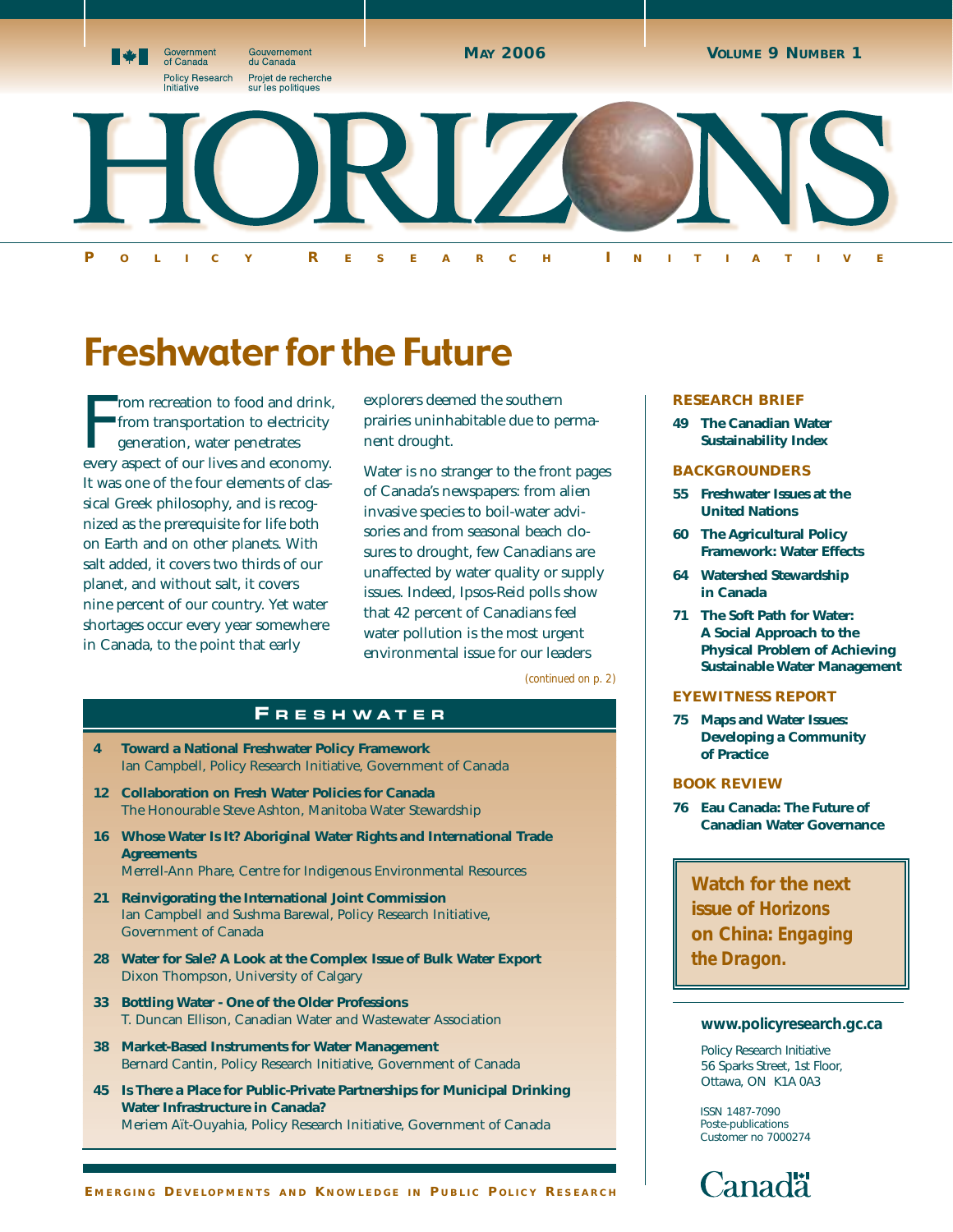

**P OLICY R ESEARCH I NITIATIVE**

# PRI Horizons Team

**EXECUTIVE DIRECTOR**

Jean-Pierre Voyer

**MANAGING EDITOR**

Jean-Guy Desgagné

**ASSOCIATE EDITORS**

Ian Campbell Bernard Cantin Meriem Aït Ouyahia

**PRODUCTION**

Marissa Martin Élisabeth Vu Nancy White

**Copy Editing and Translation by**  PMF Editorial Services, Tradulitech, and Translation Bureau, Public Works and

**Design and Layout by** Zsuzsanna Liko Visual Communication Inc.

Government Services Canada

The Policy Research Initiative produces *Horizons* as a liaison publication for the federal government policy research community. The primary objective of the PRI is to deepen, collect, and integrate research on crosscutting issues that are highly relevant to the Government of Canada's medium-term policy agenda. *Horizons* highlights the work of policy researchers from across federal departments, and from external experts, on issues that relate closely to PRI horizontal research projects and activities. For more information on the PRI or to consult previous issues of *Horizons,* please visit <www.policyresearch.gc.ca>.

Any comments or questions? Requests for subscription or change of address?

E-mail: horizons@prs-srp.gc.ca Phone: 613 947.1956 Fax: 613 995.6006



The views expressed herein reflect solely those of the authors, and do not necessarily represent the views of the Government of Canada or any organization with which the authors or *Horizons* are affiliated.

# **INTRODUCTION ( CONTINUED )**

to address, and the environment is Canadians' second greatest concern after health care.

Yet Canada has not had a significant federal freshwater policy review since 1987. Indeed, the 1987 Federal Water Policy is prefaced on Environment Canada's web site with a note:

"What follows is the text of the 1987 Federal Water Policy. Despite the date of publication, many of the issues and strategies outlined in the 1987 Policy remain valid today. Since no more recent published policy can be offered at this time, the text of the 1987 Policy is offered for information purposes only."

The Policy Research Initiative's Sustainable Development project spent the past two and a half years focused on freshwater issues. In the course of the research, project members investigated pricing and other economic instruments for water demand management, and they examined the potential of water quality trading for controlling water pollution. They contemplated boundary water issues and sought to understand how water resources can be managed in an integrated way.

The articles in this issue of *Horizons* reflect the diversity of views encountered during this work, and raise questions we cannot yet answer. Indeed, one unifying theme of these articles

is the lack of information; we just do not know enough about our water resources, or about the effectiveness of various policy tools for managing them. Another unifying theme is the need for integrated management.

"Canada is very far behind, from what I understand, in any sort of a national water strategy" the Honourable Rona Ambrose, Minister of the Environment, recently told the *Calgary Herald*.

In his lead article, Ian Campbell calls for the development of a pan-Canadian freshwater policy framework. He identifies some of the challenges that can only be met by co-ordinated action by all levels of government, and some of the policy instruments that may (or may not) be effective in managing our water resources. This theme is carried forward in a provocative essay by the Honourable Steve Ashton, Manitoba's Minister of Water Stewardship.

Duncan Ellison of the Canadian Water and Wastewater Association seeks to answer the question: Does the rise of bottled water reflect a lack of trust in our municipal water treatment plants, or has bottled water become a matter of convenience, or even of prestige?

Bernard Cantin reviews some of the PRI's work on market-based instruments for water management, concluding that more attention needs to be paid to designing cost-effective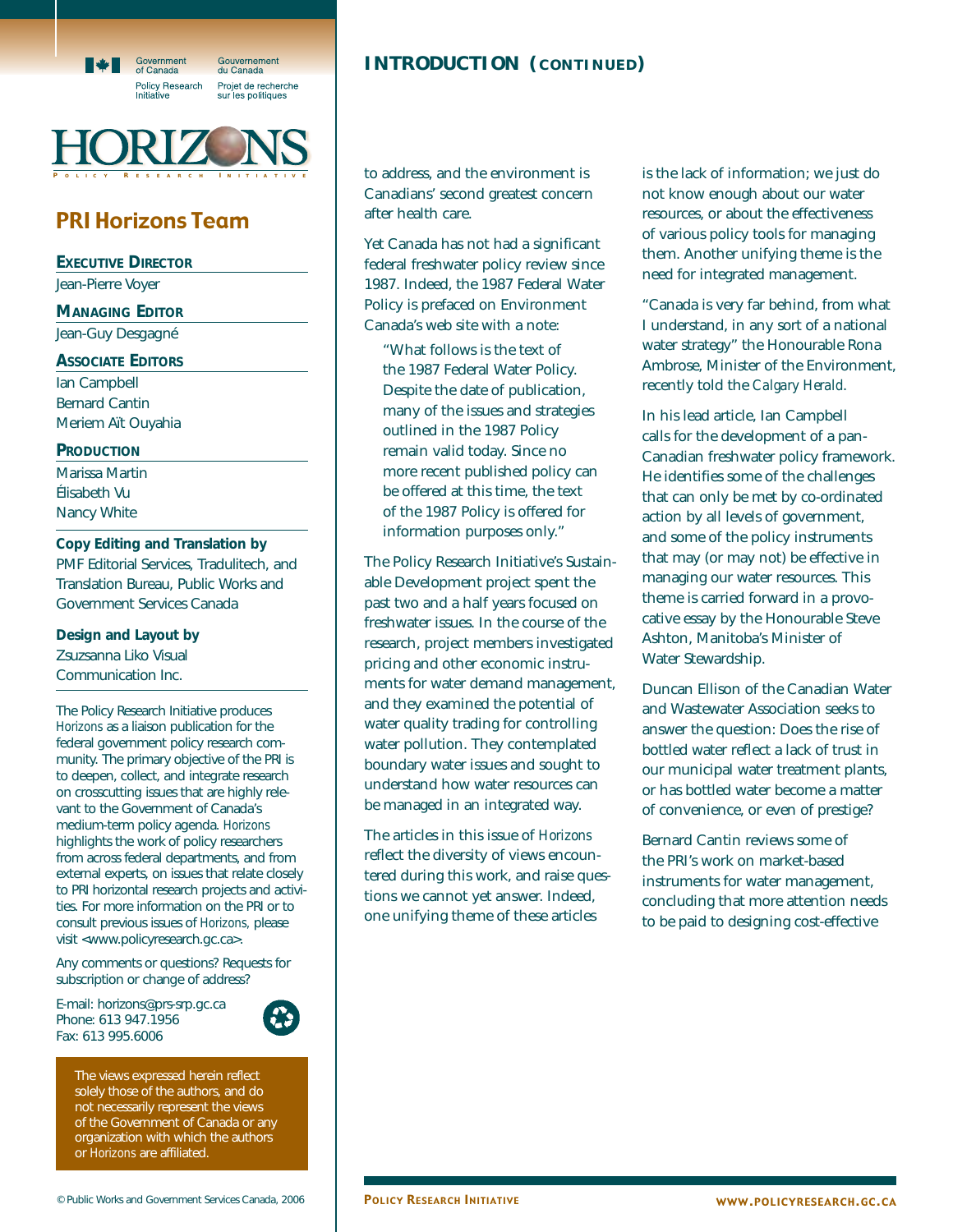policy mixes, rather than relying on single instruments. Meriem Aït Ouyahia reviews the case for and against public-private partnerships for municipal water services, and suggests that while further investigation is warranted, savings to the public purse are likely illusory. With both market-based instruments and PPPs, there are lessons to be learned from experience in Canada and elsewhere, but that learning will take an effort.

David Brooks of Friends of the Earth and Oliver Brandes of POLIS presents the concept of Soft Paths for water – essentially finding ways of providing the services we seek without – or at least with less – water. Maria Klimas and Alfons Weersink of the University of Guelph explores how the Agricultural Policy Framework addresses water, from promoting less waterintensive irrigation technology to encouraging pollution-reducing beneficial management practices.

The 2004 film " $H<sub>2</sub>O$ ," starring (and produced and co-written by) Paul Gross, revived – and arguably preyed on – fears of bulk water diversion to the United States. The spectre of this and other boundary waters issues is the backdrop to three papers. Sushma Barewal interviews the Rt. Hon. Herb Gray of the International Joint Commission and Paul Muldoon of the Canadian Environmental Law Association. Dixon Thompson of the

University of Calgary discusses bulk water export, and Merrell-Ann Phare of the Centre for Indigenous Environmental Resources addresses boundary waters from the perspective of First Nations and Aboriginal rights.

It was noted above that two leitmotifs in this issue are the lack of information and the need for integrated management. Because watersheds integrate everything done in them or to them, water cannot be effectively and enduringly managed on a one project at a time basis – but data are rarely available at the right scale. Rivers flow from one community to another, and there are innumerable invisible and often unknown connections between surface waters and groundwater. Integrated water resources management (IWRM) has been developed as a means of addressing the cumulative impacts human activity may have on water resources.

Shawn Dalton discusses citizenbased watershed stewardship, as both a prerequisite and a foundation for IWRM. Lack of information, particularly of scientific information, is a key impediment to better water management. Anne Morin describes the PRI's Canadian Water Sustainability Index, a compound measure developed to assess progress toward sustainable water management at a community level.

Many archeologists suggest that control of water may have been one of the driving forces in the development of civilization. Certainly many civilizations, from the Maya and Anasazi to the Mesopotamians, collapsed from mishandling their water supplies. Deciding how we want to manage our water for the future should be a primary concern of government.

**Jean-Pierre Voyer** Executive Director Policy Research Initiative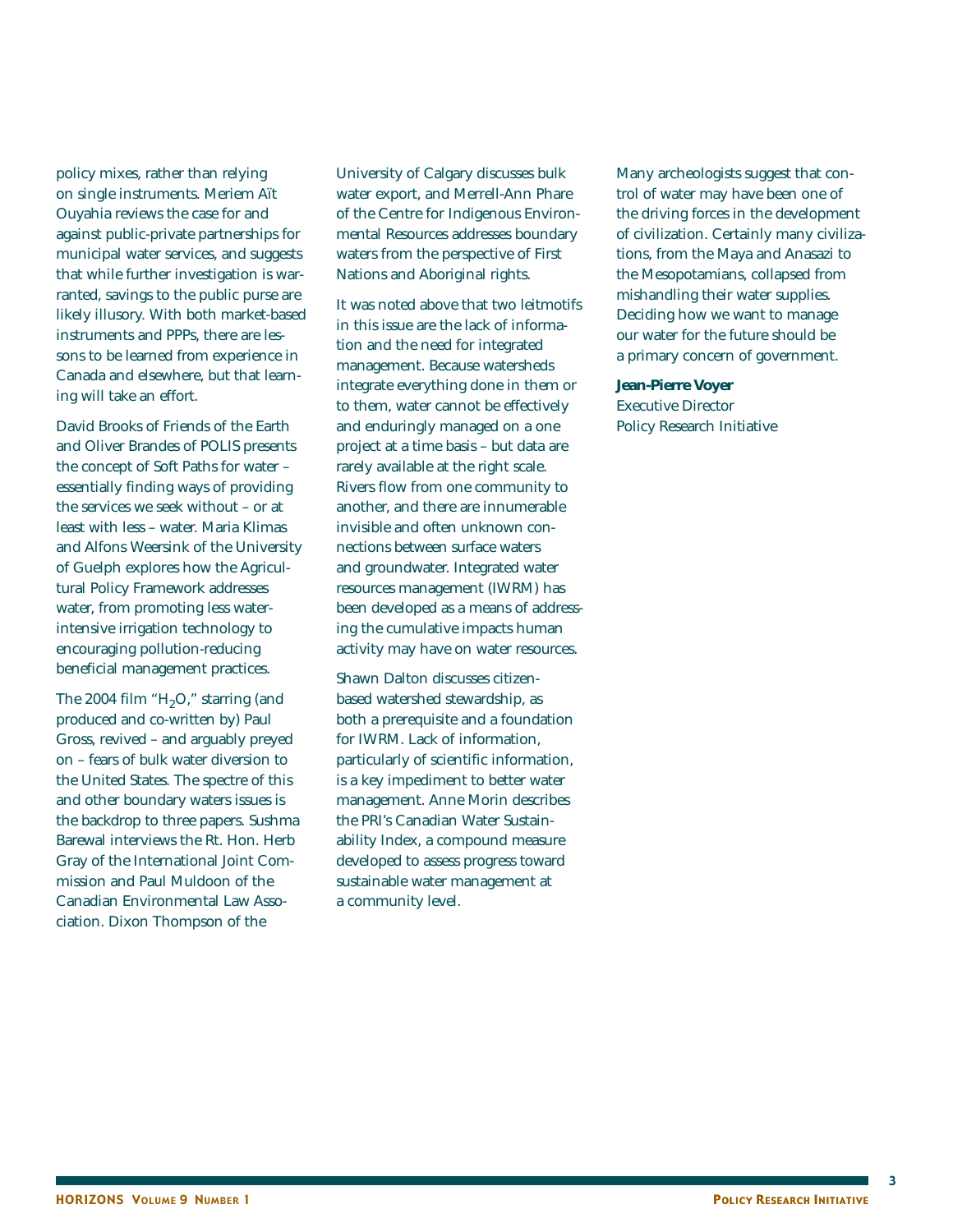# Toward a National Freshwater **Policy** Framework

Ian Campbell Policy Research Initiative Government of Canada

> Ian Campbell, Senior Project Director, Policy Research Initiative, Government of Canada

I n 1987, the then Minister of the Environment Tom McMillan signed the Federal Water Policy (see text box below). Based on the 1985 report of the Pearse Inquiry (Pearse et al., 1985), this remarkable forward-looking document laid a course for the federal government's management of water resources.

The 1987 policy identified pricing as a means to manage water demand; it acknowledged the federal government's role in providing science for water management, the need for integrated planning, raising public awareness, and the need for specific pieces of legislation at the federal level. Although the federal government has been criticized for failing to implement some aspects of the policy, most critics acknowledge that the policy itself was, and still is, an excellent document.

A major shortcoming of the Federal Water Policy is signalled by its name: it is federal, not national. As a natural resource, water is managed mainly by the provinces and territories, not the federal government. The federal government's role in freshwater includes navigable waterways, fish habitat, scientific research and advice, and a few other more specific roles, such as ensuring the provision of drinking

water on reserves and boundary water issues. For any water policy to be truly effective, it must include all relevant jurisdictions.

Water is a multifaceted issue. It infiltrates every aspect of our lives and economy. From maintaining drinking water quality to maintaining dandelion-free lawns, from ensuring sufficient water for industrial uses to guaranteeing minimum river flows for fish spawning, nearly every possible use of water precludes or at least affects other possible uses. A pan-Canadian freshwater policy framework would need to be correspondingly robust, recognizing the diverse uses and environmental needs, as well as the enormous geographic variability of water issues in Canada.

# **What Might a Pan-Canadian Freshwater Policy Framework Look Like?**

Like politics, all water is local. Unlike politics, however, water does not respect national, provincial or municipal boundaries. Co-ordinating these diverse interests has long been a complex dance, and as our water resources become stretched closer to their limits, and the issues become more critical, the pace will only grow more harrowing. We are already past the time

**The 1987 Federal Water Policy** (Environment Canada, 1987) had one objective, two goals, and five strategies to achieve them.

The Federal Water Policy encourages the use of freshwater in an efficient and equitable manner consistent with the social, economic, and environmental needs of present and future generations.

The goals are to protect and enhance the quality of the water resource, and promote the wise and efficient management and use of our water. To accomplish this, the Policy sets out five strategies: water pricing, science leadership, integrated planning, legislation, and public awareness.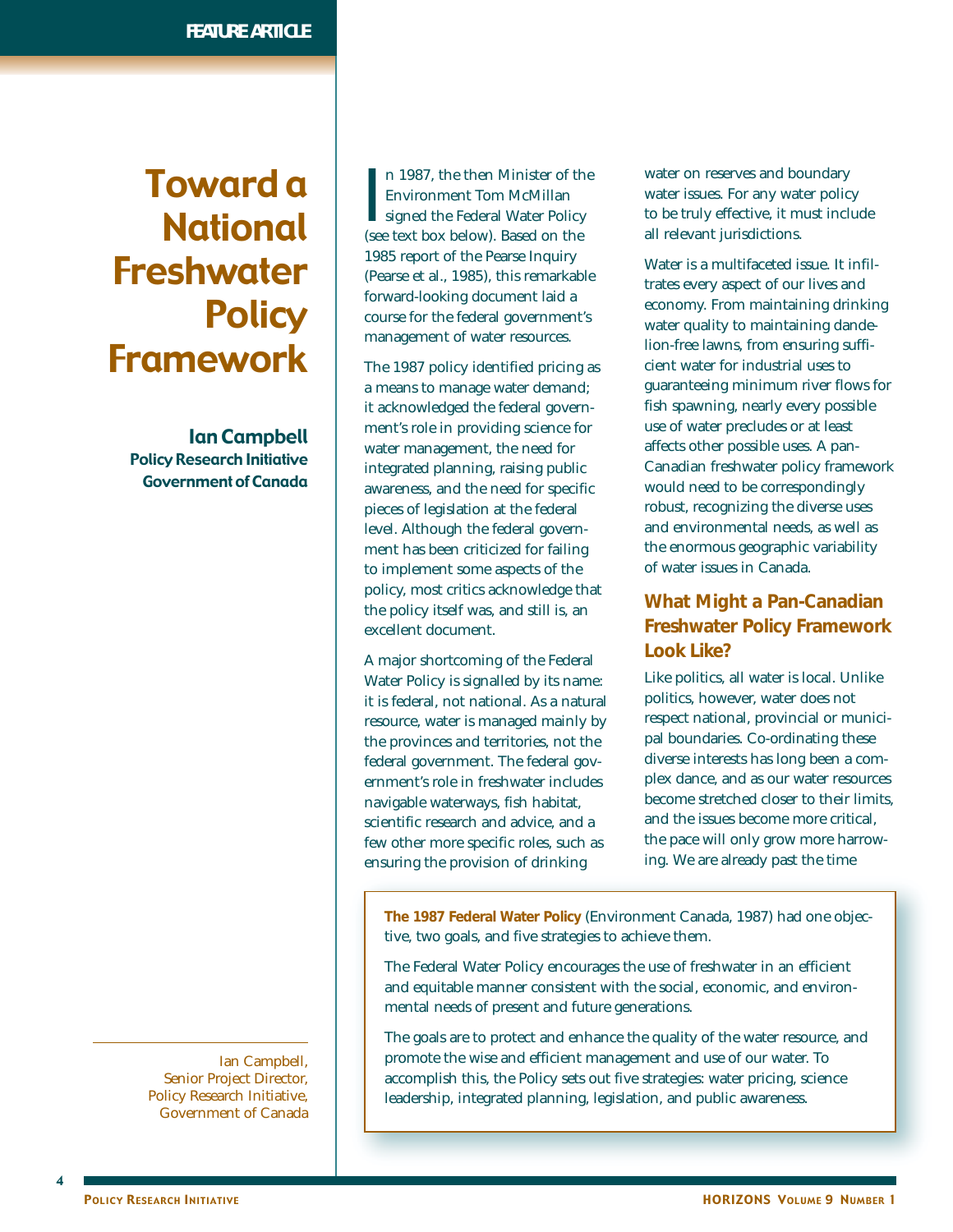when we could manage with a simple dance card – telling us who was in charge of what and when. We need a common understanding of the steps of the dance, where we want to go, what we want to achieve, and how we will achieve it.

The Policy Research Initiative has been conducting research for two and a half years on various aspects of water policy. This has brought us in contact with a wide range of individuals and groups in Canada and around the world, with wide-ranging interests and concerns. This has not magically given us a pan-Canadian policy framework waiting to be revealed, but it has pointed out some of the major issues that such a framework would need to address.

#### *Water Demand Management*

Canadians are the world's second largest per capita users of water (OECD, nd). This simple statistic is often presented as a matter of shame, begging an immediate and draconian response to correct this miscreant behaviour. The reality, however, is more subtle.

While the basic statistic is true, instead of immediately reacting to reduce our water use, we should perhaps first ask: *Why?* And, perhaps, even at the risk of being taken as heretics: *Who cares?*

The reality is that in much of Canada, water is abundant, and our high use of it is not really a problem. It might be difficult to convince Montréalers that the St. Lawrence River flowing past and around them is at risk from their use of its water. And indeed, if water use is the concern, they would be right: like most Canadian cities, Montréal probably returns about as much water to the river as it removes.

# **Toronto Weather and National Use Data**

#### **What Drives Water Demand?**

Environment Canada maintains the Municipal Water-Use Database (MUD, recently renamed Municipal Water-Use and Pricing Survey, or MWUPS) (Environment Canada, 2004). With data voluntarily submitted by most municipalities with populations over 5,000 every two to three years, MUD is an invaluable resource.

Using MUD, Environment Canada estimated the per capita municipal water use in Canada for several years over recent decades. This allows us to examine some of the drivers of municipal water demand.

Although the changes in per capita water use have been interpreted as being driven by changes in metering and pricing structures (e.g., the decline from 1999 to 2001 was hailed as a result of increased metering and progressive pricing) (Environment Canada, 2004), we can see that there is also a significant effect from weather. The Toronto temperature/rainfall curve is a very simplistic index of dry weather in southern Ontario, and shows a remarkable correlation with national water use. Nevertheless, there is an apparent overall decline through time. While this decline may be due to weather in other parts of the country (that possibility has not yet been investigated), it may also be due to increased metering, pricing, and the introduction of low-flush toilets and other water-saving technologies.

### **FIGURE 1**

Standardized normalized national per capita residential water use and standardized normalized crude dry weather index for Toronto. With southern Ontario accounting for about one third of Canada's population, the fit of these curves suggests weather is a major driver for changes in water use.

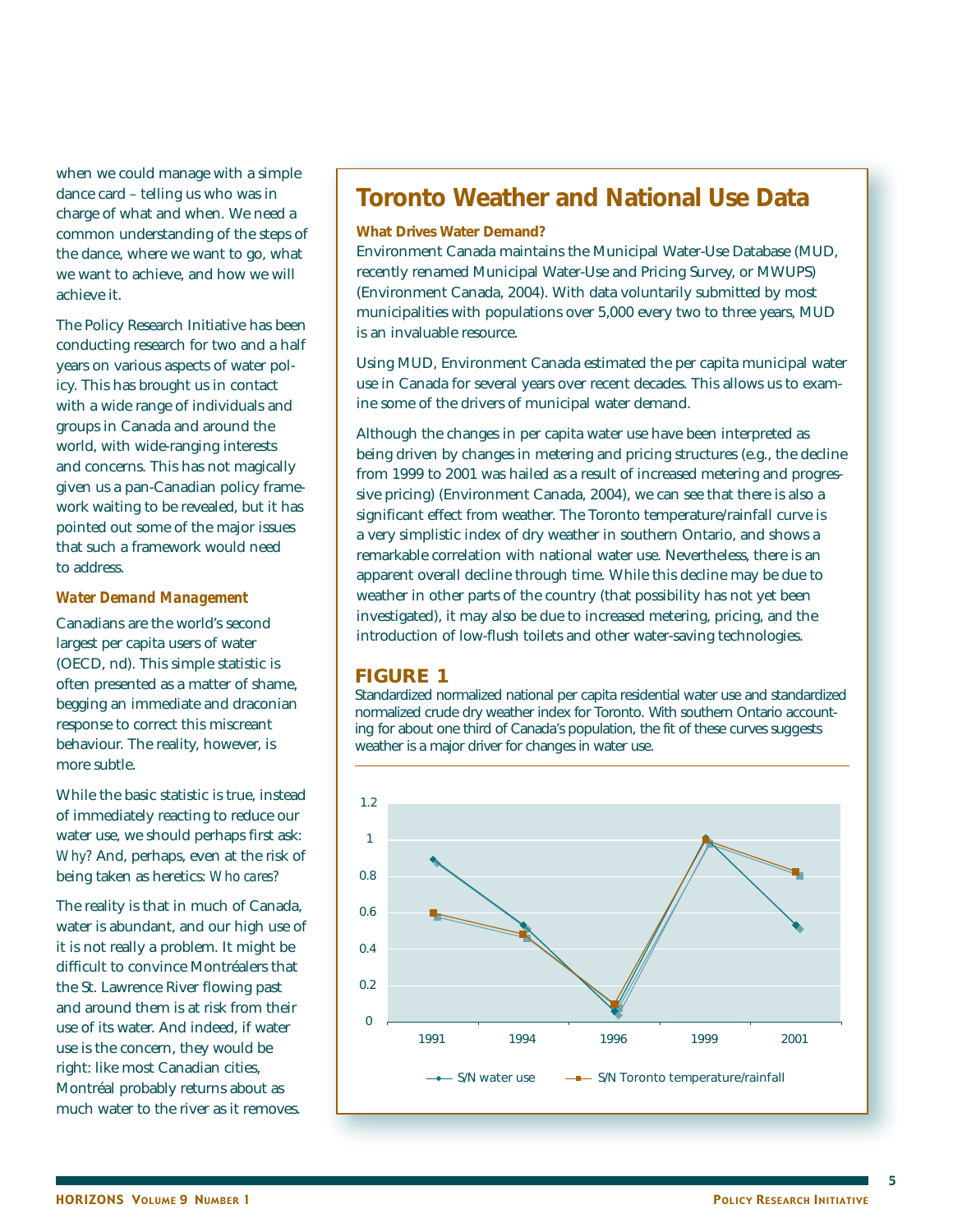Of course, some cities (like Calgary or Victoria) may have water shortages, but these are the exception rather than the rule.

Municipal water use is largely nonconsumptive, that is, the water is used for washing, cooking, flushing toilets, and so on, and is largely returned to the river it came from via the sewer system. It is of course no longer clean, but using less water will not necessarily reduce the pollution load to the rivers; the same amount of shampoo will go down your drain whether or not you have a low-flow shower head. Using less water might simply increase the concentration of pollutants.

Some municipal water use is consumptive. Watering the lawn on a hot summer day may send more water into the air as water vapour than it applies to the roots of the plants. However, our cities also receive rain and snowfall, which are eventually collected by storm sewers; the overall water balance of most cities in Canada is therefore neutral.

The real issue with excess water demand in Canadian cities is the issue of treatment plant and distribution system capacity. Many of our treatment plants are old, many of them built at a time when no one imagined the cities they serve would grow as big as they have, or that the people in those cities would become as water loving as they have. So far, the model in most cities has been to build new treatment capacity to keep up with demand. Managing the demand to keep it within the limits of treatment capacity has only recently become fashionable. Water use in excess of our infrastructure capacity is a real issue – and a money issue – that will be faced sooner or later by all Canadian cities

unless water demand management programs are put in place sooner rather than later.

Water pricing for municipal users is one such strategy. While one report suggests the elasticity of municipal water use demand (the rate at which demand declines as prices rise) may be on the order of 0.25 (i.e., doubling the the watershed it came from, through evapotranspiration and through the selling of harvested water-rich crops like tomatoes. Industry also uses water in various, often consumptive ways, particularly the beverage industry. Would pricing help control agricultural and industrial water demand? Undoubtedly, if the prices are set high enough.

*Pricing municipal water services for cost recovery could help ease that burden at the same time that it may have a minor benefit in reducing water demand.*

price will result in about 25 percent less use), the same study shows that demand is more responsive to the price structure (whether flat rate or volume based, and if volume based, then whether it increases or decreases as the volume used rises) than to the price itself (Reynaud et al., 2005). Also, that study was unable to take climate and weather into account; it may be that demand follows weather more than it does price.

Perhaps a better argument in favour of municipal water pricing would be cost recovery: the municipal infrastructure deficit is in the tens of billions of dollars and rising; the largest part of the deficit may be for transportation networks, but a substantial portion is also for water and sewerage.1 Pricing municipal water services for cost recovery could help ease that burden at the same time that it may have a minor benefit in reducing water demand.

The largest water consumers in Canada are found in the agricultural sector, where water is used to irrigate crops and raise livestock. Much of the water used in irrigation may be lost to

However, in Europe, a recent study indicated that high water prices (generally much higher than in Canada) do not affect the competitiveness of agriculture or industry, because these sectors are often given preferential rates or outright exemptions (Speck, 2005). Here in Canada, one bold experiment in pricing of irrigation water has not had a strong impact on agricultural water use, again presumably because the price is too low to have much effect on decision making.2 Indeed, a simple thought experiment suggests that for the price to be high enough to affect use significantly, it would have to be high enough to affect a company or householder's bottom line noticeably – and most jurisdictions in Canada would be very unwilling to do that.

So, should a national freshwater policy framework promote the use of pricing for demand management, as the 1987 federal policy did? Perhaps, but it should do so eyes open, knowing that it is only one tool in the kit, and perhaps not even the most effective one in many circumstances. By providing municipalities with revenue to pay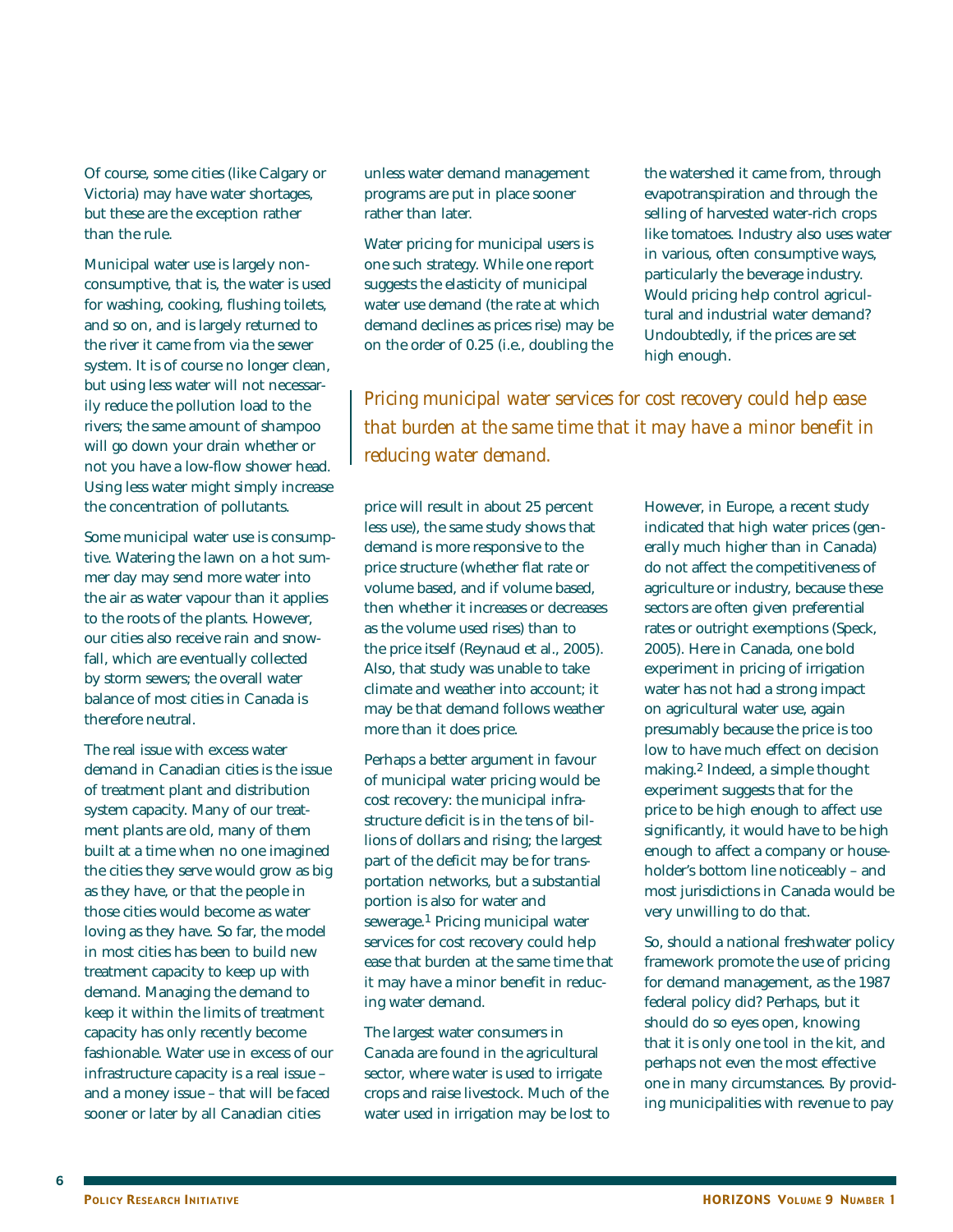for their systems, pricing may address the fiscal imbalance more than it affects water demand.

#### *Protecting Source Water Quality*

Water pollution has been in the news a great deal in recent years. Walkerton, North Battleford, the Sydney Tar Ponds, and Kashechewan are just some of the places that have suffered from polluted water. Protecting drinking water through filtration and treatment is one option, but it is clearly better – and in the long run cheaper – to ensure the source water itself is clean. This is often referred to as a source-to-tap approach.

Water pollution from major industry can be controlled with reasonable effectiveness through end-of-pipe regulation, although there may also be a place for other policy instruments. End-of-pipe regulation in Canada is most often the regulation of pollutant concentrations. Regulations are typically set to limit the concentration of a pollutant at a level that will not endanger aquatic life. Essentially, if a fish can't live in it, you can't dump it in the river. This does not always mean the total load of pollution is reduced; sometimes, it may simply mean more water is used to dilute the pollution before it leaves the pipe. In the United States, a different system has been adopted. Referred to as total maximum daily load (TMDL), it seeks to first identify how much pollutant a system can tolerate, then limit the total pollution from all sources to that quantity or less (EPA, nd). Total maximum daily load differs from end-of-pipe in several important respects. Foremost among them is that individual polluters may dump large quantities of pollution, as long as the total load from all sources is

limited. This means that a given polluter may pay to reduce its own loading or someone else's, whichever is more cost effective.

More diffuse sources of pollution, such as agriculture, roads, and golf courses, are difficult to regulate, because there is no convenient pipe to monitor. Nevertheless, such non-point sources must be controlled; they may be the main culprits in a number of water pollution issues in Canada, including the gradual eutrophication of Lake Winnipeg (which is now almost as bad as Lake Erie was when it was dying from phosphate detergent poisoning).3

Water quality trading (WQT) may hold some promise for cleaning up these sources of pollution (PRI, 2006). By helping farmers cover the cost of implementing best management practices, such as buffer strips or lined manure ponds, municipalities can ensure the source water they rely on will be cleaner and therefore require less treatment. Going one step further, WQT allows end-ofpipe polluters to exceed their normal permit limitations if they pay for a greater reduction in pollution from other sources. Implemented as part of a policy toolkit in the South Nation River Watershed in Ontario, this may be one of the most innovative policy tools for addressing agricultural pollution, and deserves closer investigation. Like other tools, however, it will probably not be effective in isolation or in all circumstances.

### *Integrated Water Resources Management*

Clearly, managing Canada's water is not just about managing individual projects on a one-at-a-time basis. Integrated water resources management (IWRM) seeks, like sustainable development generally, to ensure that the overall impact of development in a watershed does not threaten future access to water and its services (PRI, 2004). The concept can be extended to integrated landscape management (ILM), which allows the management of all land uses, not just those that significantly affect water resources.

The difficulty with IWRM or ILM is in the trade-offs required. A high level of stakeholder consultation is needed for it to work. To work well, the community must understand and value the resources being managed.

Stakeholders are not only those with an immediate stake in a particular project, but also those whose interests may seem more diffuse: those who live downstream, or where groundwater use or contamination may be an issue in the same aquifer; those whose water uses may be affected by dams or canals; conservation groups that may represent endangered species and rare habitats; and many others. Critically, it includes federal, provincial/territorial, and municipal/regional/local governments as the representatives of these stakeholder groups and broader societal interests.

Integrated water resources management also provides a framework to move beyond piecemeal decision making. While few individual wetland drainage projects that will lead to disaster, the cumulative impact of wetland drainages is to increase the flood hazard and reduce water quality. Similarly, a single well drilled into an aquifer is unlikely to deplete it, but enough wells can cause an aquifer to die the death of a thousand straws. Integrated water resources manage-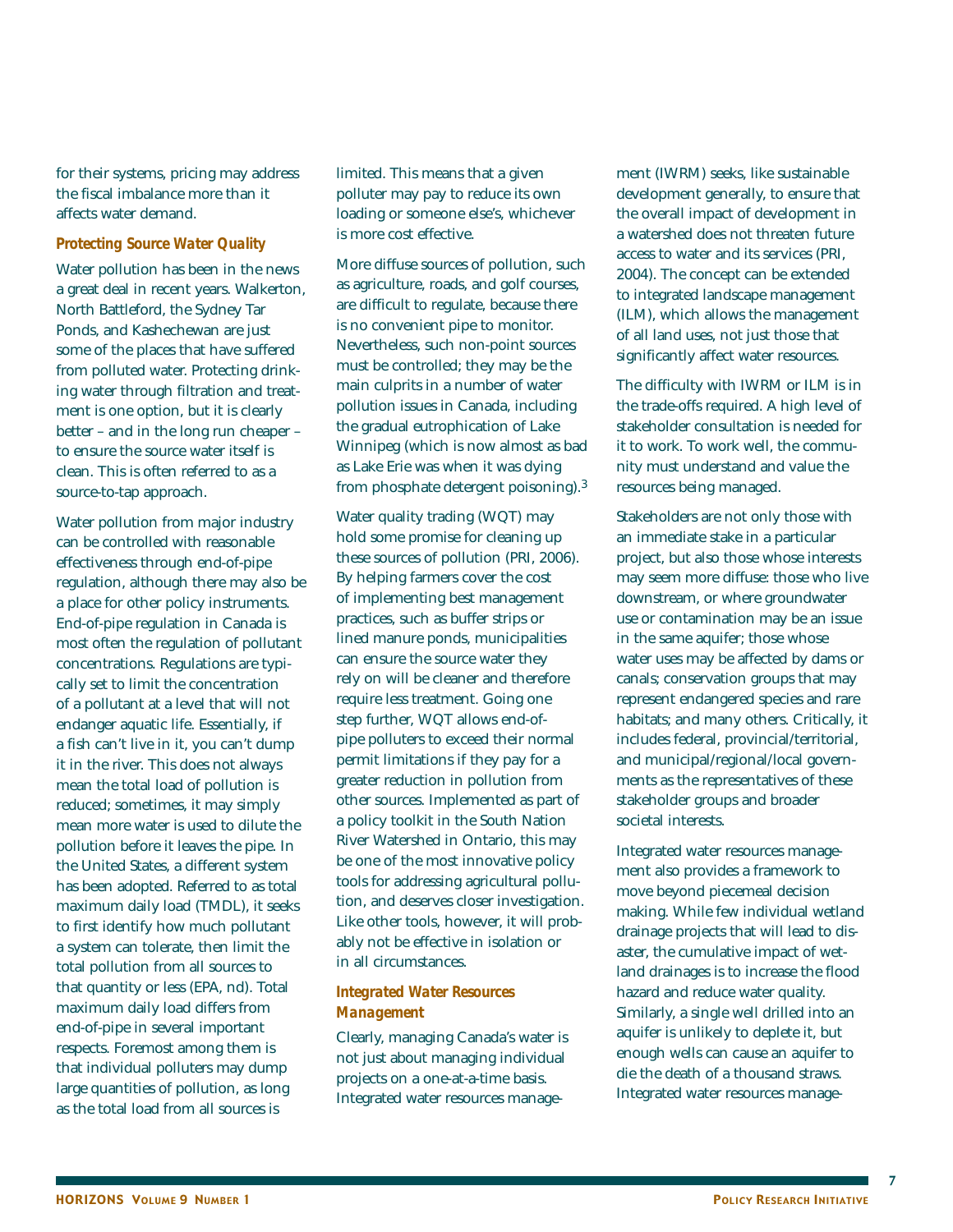ment allows us to view each of these small projects as part of a larger context, and manage the cumulative impacts accordingly.

One way of disentangling the complex relationships between land-use decisions and their environmental consequences is through integrated landscape management modelling. Canada has the capacity to become a world leader in this field, should we choose to make the required investment.

#### *Governance Issues*

Many of the policy complexities surrounding water stem from the multiple layers of governance that regulate and manage water in North America. Most Canadians live in watersheds that cross the Canada-US border, and are therefore affected by, or affect, Americans and their use of this shared resource. More Canadians live in watersheds that cross provincial boundaries, and relatively few live in watersheds that do not cross at least a municipal or regional government boundary.

In December 2005, Alberta's former premier, Peter Lougheed, warned of the dangers of opening the taps to the United States. Canadians are concerned that water is not explicitly excluded from the North American Free Trade Agreement, and worry that Americans might be able to force the export of our water. The Devil's Lake diversion went ahead without a full and proper study, and Canadian pollution from Trail, British Columbia, continues to flow into the United States. Despite these irritants, the International Joint Commission, created by

the Boundary Waters Treaty of 1909, is routinely held up as a shining example of international co-ordination and collaboration.

Clearly, there is a need to renovate our relationship with the Americans on boundary waters.

There is also a need to get our own house in order. Within the federal government, interdepartmental coordination on freshwater issues has improved somewhat over the past few years, but remains weak. The same can undoubtedly be said of some provincial governments, where water issues are typically found in multiple departments, as they are federally. The exception is Manitoba, which appointed its first Minister of Water Stewardship, in recognition of the importance of water issues to Manitobans, and specifically to overcome the balkanization of the issue. Time will tell if this example should be followed by other jurisdictions.

Intergovernmentally, water is discussed by the Canadian Council of Ministers of the Environment (CCME), by the Ministers of Natural Resources, by the Council of Energy Ministers, the Canadian Council of Fisheries and Aquaculture Ministers, and by others. And, of course, much of the on-theground management of Canada's water resources is carried out by municipalities. But municipal boundaries rarely follow watershed boundaries, which are the natural management units for water issues.

Some provinces have developed a layer of government specifically for managing water issues, such as Ontario's conservation authorities or Quebec's less empowered *comités de bassins versants*. These sorts of initiatives are notable for their boundaries as well as their inclusiveness; they typically work with all stakeholders in a watershed to ensure the best possible outcomes. They are, in effect, vehicles for IWRM.

### **The Road Ahead**

A pan-Canadian policy framework will not be easy to achieve. All governments agree on a number of issues: it is better to avoid polluting water, it is better to not use more than you have, it is better to preserve natural ecosystem functions. But all governments also agree that human welfare and the economic development required for human welfare matter as much or even more. With all levels of government making policies and engaging in programs that affect Canada's water, we need to ensure that we balance these competing goals in the same way.

In most of Canada, water falls under several government departments (environment, natural resources, health, agriculture, etc.). Only Manitoba has a department dedicated to water issues (Department of Water Stewardship). This reflects the diverse nature of water issues. It is itself a resource, but it is also habitat, transport medium, hazard, energy source, waste disposal, wild and farmed food source, coolant, travel impediment, and tourist attraction. Too much or too little causes problems, often in the same place at different times, and qualities that are often invisible make it suitable or unsuitable for various uses.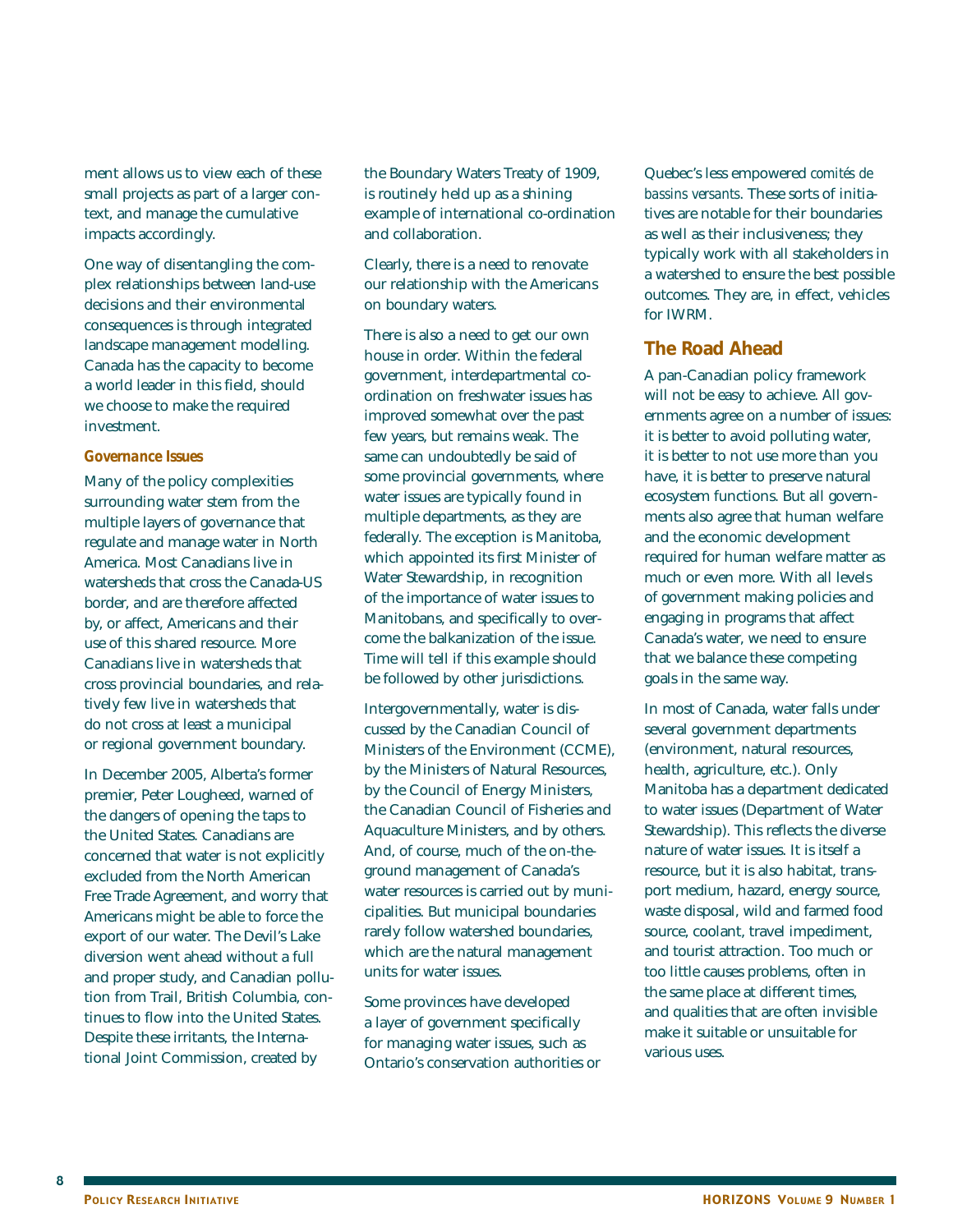Integrated management, and therefore water policy, cannot be the domain of a single government, or even all governments together. A pan-Canadian policy must engage and speak to all stakeholders, including environmental non-governmental organizations, industry associations, and members of civil society.

So what might such a policy framework look like? The POLIS project at the University of Victoria produced one possible outline (Brandes et al., 2005); another is under development by Pollution Probe. The question has also been discussed in other forums, from conferences and workshops to informal water-cooler chats. Some common elements emerge.

First and foremost, a pan-Canadian freshwater policy framework must recognize the diversity of Canada, and of its needs and constraints. It must allow each province, territory, and region to address its own problems in its own way. At the same time, it must provide a coherent approach wherever that is appropriate, and recognize that there are some values all Canadians hold in common.

The framework will need to address drinking water as both distinct from other water issues, and affected by other issues. There are few places in Canada where the basic water supply is so short that drinking water availability is an issue. More commonly, it is the quality of the water that is at issue, and often the capacity of the infrastructure to deliver it to consumers. Clear standards for drinking water are already provided by a federal-provincial committee (Health

Canada, 1987). These standards need continued development as we learn more about the various toxins in our source water, but more importantly, we need to provide all Canadians with water that meets these standards.

water managers, and it would be a mistake to prescribe specific tools for all settings. At the same time, repeating past mistakes is wasteful. We need to put better mechanisms in place for evaluating and sharing the results of policy experiments.

*A pan-Canadian policy must engage and speak to all stakeholders, including environmental non-governmental organizations, industry associations, and members of civil society.*

The framework will need to identify roles and responsibilities for the federal government and for the provincial and territorial governments. One clear federal role is scientific research, including meteorology, groundwater, wetlands, ecology, and toxicology. Another is managing international (and to a degree interprovincial/territorial) boundary waters. At the same time, provincial and territorial governments also have an interest in boundary waters, and may need help with the uptake of some of the science results.

The framework could usefully identify policies that could be found in the toolkits for all levels of government. For example, while volumetric pricing may slightly reduce water demand in some settings, in others, the cost of volumetric pricing (installation of meters, transaction costs) may outweigh the benefit. In such settings, regulation of bathroom fixtures and consumer education may be more useful. From pricing and other market-based instruments to regulations, voluntary guidelines and consumer education, all policy instruments should be available to

The framework could address coordination of all governments in Canada. A possible scenario would be the creation of a Canadian freshwater commission, perhaps modelled loosely after the International Joint Commission. Such a commission could receive references from governments to examine and make recommendations on issues of mutual interest to two or more governments in Canada. It could play a vital role in ensuring all stakeholders' needs are considered both in internal Canadian issues and in boundary waters issues.

The framework could include varying degrees of detail, depending on the consensus on each issue. It would provide a guidebook for Canadians. Its development would in itself be a rewarding exercise in dialogue and mutual understanding.

In 1987, in the preface to the Federal Water Policy, then-Minister of the Environment Tom McMillan noted:

"We must manage water like any other natural resource – with care. The object should be to use it in our own time in a way that leaves it unimpaired for our children and their children after them."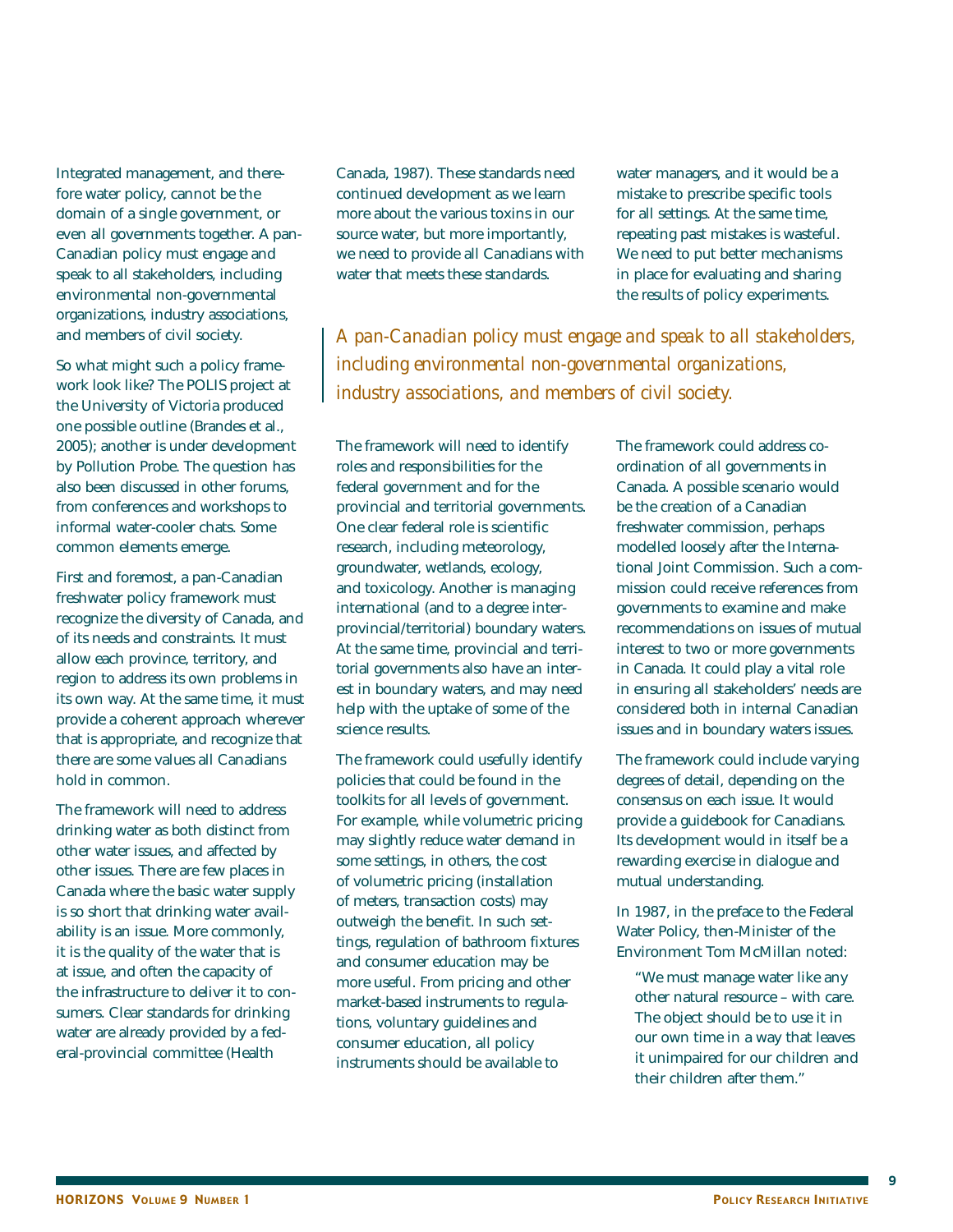The time has come to bring all governments in Canada together to agree on a blueprint for making this vision a reality.

### **Notes**

- 1 The estimated investment needed for water and wastewater infrastructure in Canada over this 15-year period is \$88.5 billion. CWWA (1997).
- 2 The Southeast Kelowna Irrigation District instituted metering and volumetric pricing for its users. Water use per irrigated hectare was in decline prior to metering, and continued at much the same rate of decline afterwards (PRI, forthcoming).
- 3 Dr. David Schindler cited in Climate Change Connection Manitoba (2004).

*Full references are available in the online version of this issue. It can be accessed by visiting the PRI web site at <www.policyresearch.gc.ca>.* 

# Water by the Numbers

Sound policy must be based on evidence. Here are some basic numbers relating to freshwater in Canada.

- 7%: Canadian share of the World's renewable water supply.
- 9%: Area of Canada covered by freshwater.
- 14%: Area of Canada covered by wetlands.
- 60%: Canada's freshwater draining north.
- 90%: population living within 100 km of southern border.
- \$322,000,000: Value of water goods and services exports in 2001.
- \$7 billion: value of cargo shipped through the St. Lawrence Seaway in 2004.
- 5,000 tonnes: Amount of toxic chemical released into the Great Lakes in 2001 from reporting sources only (mainly major industrial plants).
- 24,000,000: Number of people drawing drinking water from the Great Lakes.
- 100 years mean residence time of water in the Great Lakes.

| 1996 Canadian<br><b>Water Withdrawal</b> | <b>Millions</b><br>of $m3$ | %     | Wastewater<br><b>Discharge</b> | % of Intake<br><b>Discharged</b> |
|------------------------------------------|----------------------------|-------|--------------------------------|----------------------------------|
| <b>Thermal</b>                           | 28,750                     | 64.29 | 28.242                         | 98.23                            |
| Total manufacturing                      | 6.038                      | 13.51 | 5.487                          | 90.87                            |
| Mineral extraction                       | 518                        | 1.16  | 672                            | 129.7                            |
| Agriculture                              | 4.098                      | 9.16  |                                |                                  |
| <b>Municipal</b>                         | 4.334                      | 9.7   |                                |                                  |

- More than 5,000: Known shipwrecks on the Great Lakes.
- 44 billion m<sup>3</sup>: Amount of water withdrawn for use in Canada in 1996.
- 61%<sup>·</sup> Houses with water meters in 2001.
- \$33.13: National average price for 25 m3/month of municipal water in 2001.
- 335 litres: Canadian average per capita daily water use in 2001.
- 26%: Canadians reliant on groundwater for municipal purposes.
- Less than 3%: Portion of water treated in municipal plants estimated to be used in cooking, washing food, drinking or brushing teeth.
- 163: Number of freshwater alien invasive species known in the Great Lakes–St. Lawrence Basin.
- 3,500: Number of Canadians employed in commercial freshwater fisheries in 1997.
- \$6.7 billion: Estimated value of recreational fishing in Canada in 2000.
- 85: Number of chemical, physical, and biological parameters covered by the Canadian drinking water guidelines.
- 90,000 illnesses, 90 deaths: Estimated annual toll of waterborne diseases in Canada.
- \$300 million: Estimated health care costs related to water contamination.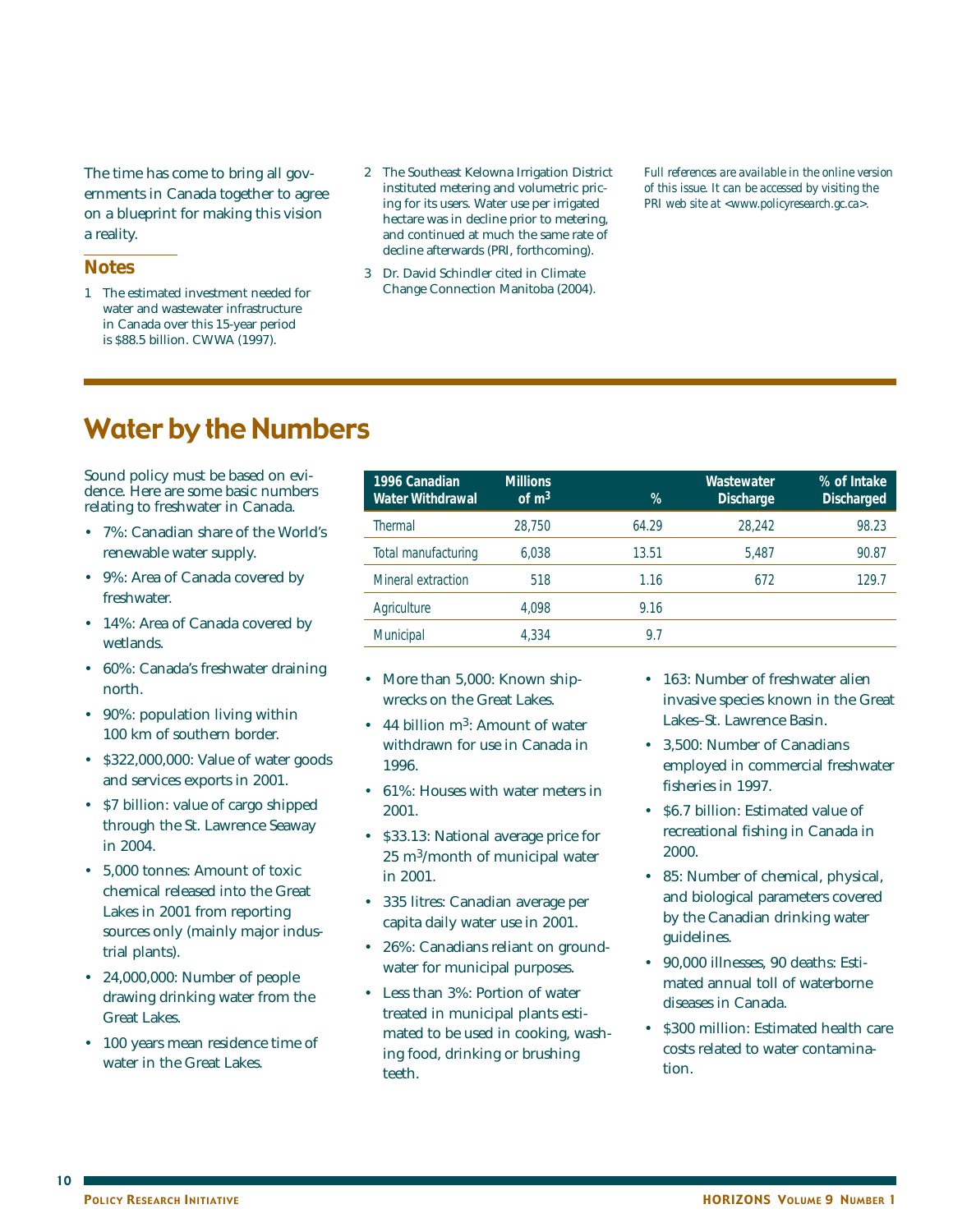| Major<br>Watershed                                   | Population<br>% 2001 | <b>Water Area</b><br>(km <sup>2</sup> ) | <b>Surface Water</b><br><b>Taking</b><br>(million $m^3$ ) | <b>Municipal Water</b><br><b>Taking</b><br>(million $m^3$ ) | <b>Industrial Water</b><br><b>Taking</b><br>(million $m^3$ ) |
|------------------------------------------------------|----------------------|-----------------------------------------|-----------------------------------------------------------|-------------------------------------------------------------|--------------------------------------------------------------|
| Pacific Coastal & Yukon                              | 4.67                 | 667,358                                 | 869                                                       | 193                                                         | 598                                                          |
| Columbia and Okanagan -<br>Similkameen               | 1.49                 | 102,824                                 | 409                                                       | 72                                                          | 109                                                          |
| Peace - Athabasca                                    | 1.15                 | 485,146                                 | 219                                                       | 28                                                          | 170                                                          |
| Lower Mackenzie and Arctic Coast -<br><b>Islands</b> | 0.21                 | 3,094,760                               | 12                                                        | 7                                                           | 6                                                            |
| North Saskatchewan                                   | 4.36                 | 150,151                                 | 1,686                                                     | 142                                                         | 1,457                                                        |
| South Saskatchewan, Missouri,<br>Assiniboine - Red   | 10.49                | 395,425                                 | 4,081                                                     | 436                                                         | 754                                                          |
| Winnipeg                                             | 0.28                 | 107,654                                 | 210                                                       | 11                                                          | 197                                                          |
| Churchill                                            | 0.29                 | 313,572                                 | 18                                                        | 6                                                           | 3                                                            |
| Keewatin - Southern Baffin                           | 0.04                 | 939.568                                 | 0                                                         | 0                                                           | $\mathbf 0$                                                  |
| Northern Ontario                                     | 0.48                 | 691,811                                 | 100                                                       | 12                                                          | 87                                                           |
| Northern Quebec                                      | 0.35                 | 940,194                                 | 66                                                        | 6                                                           | 60                                                           |
| Great Lakes - St. Lawrence                           | 58.98                | 582,945                                 | 30,587                                                    | 3,087                                                       | 27,229                                                       |
| North Shore - Gaspé                                  | 1.68                 | 369,094                                 | 216                                                       | 78                                                          | 134                                                          |
| Saint John - St. Croix                               | 1.34                 | 41,904                                  | 210                                                       | 97                                                          | 110                                                          |
| Maritime Coastal                                     | 5.02                 | 122,056                                 | 283                                                       | 140                                                         | 132                                                          |
| Newfoundland and Labrador                            | 1.71                 | 380,355                                 | 309                                                       | 114                                                         | 193                                                          |
| <b>Total</b>                                         | 92.54                | 9,384,817                               | 39,276                                                    | 4,430                                                       | 31,239                                                       |

- More than 50%: Estimated amount of water supply lines in need of repair.
- 14%-30%: Water loss in municipal systems due to leaking pipes.
- \$5.9 billion: Estimated 1994 operational costs of water and wastewater services.

 $\blacksquare$ 11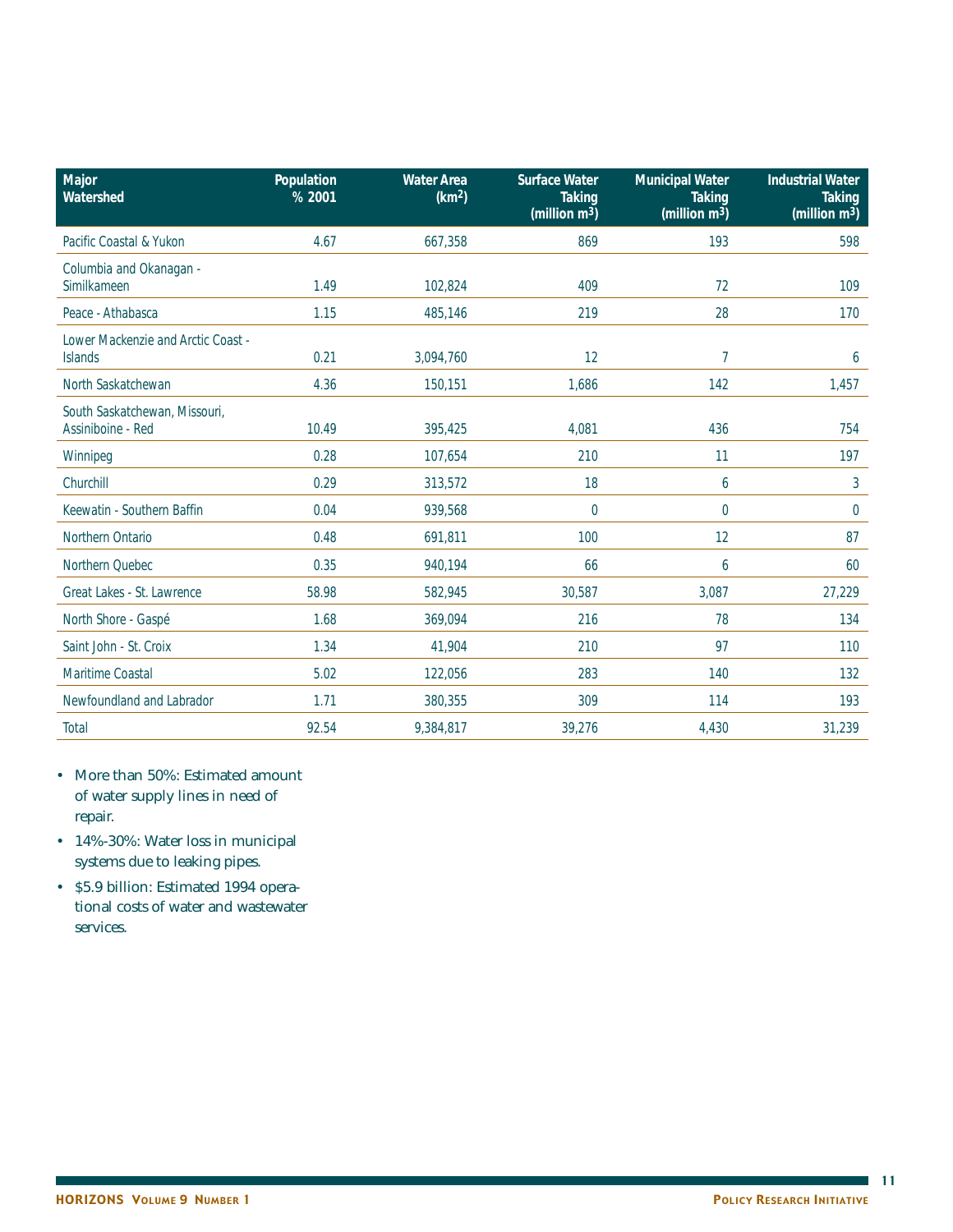# Collaboration on Fresh Water Policies for Canada

The Honourable Steve Ashton Manitoba Water Stewardship

The Honourable Steve Ashton, Minister, Manitoba Water Stewardship

Mater links us with one<br>profound and immed<br>than any other element or force of another in ways more profound and immediate than any other element or force on Earth. Water will transmit the effects of our land and water use practices within days or even hours from one part of our country or community to our neighbours. As we continue to develop and use our resources, Canadians have become increasingly aware and alarmed about the state of our water and the lands that sustain it. Incidents of water quality impairment, habitat degradation, floods, and droughts draw renewed attention to the state of water in Canada. Whether we like it or not, water and how we manage it has become an indicator for how well we work together as a community, a province or territory, and as a nation. Ironically, while we struggle to find ways to come together over policy development in Canada, water continues to cross all boundaries. Every drop of rain or snowflake that falls forces us to integrate and to collaborate.

The challenge before us is not whether we should work together on freshwater policies for Canada, but how. This leads us into the arena of policy development. There are, however, five immediate obstacles to developing sound water policies for Canada that need to be removed quickly. By doing so, we will begin the process of collaboration across all regions and sectors to care for our most precious resource: water.

The first obstacle Canada faces concerns the collection and management of information and knowledge about water and the land affecting it. If jurisdictions, agencies, and communities

do not trust or agree on the quality and accuracy of the basic information and knowledge on water, we cannot have an intelligent debate about the issues before us. Do our scientists and specialists have the resources necessary to gather and manage water-related information in an adequate manner? Do technical and professional groups have opportunities and forums to collaborate across sectors, nationally and internationally to debate the findings and agree on the standards and the results? For example, we do not have a nationally accepted system of watershed delineation and identification as it exists in some other countries.

Information and knowledge about the trends and states of health of our watersheds cannot be effectively used to make decisions if we are unclear as to whether we are talking about the same areas or clusters of communities. The science of developing freshwater indicators that point to the state of health of our watersheds is evolving in Canada. Yet national standards based on national information data sets need to be defined to help us all speak from a common perspective of the land and water we hope to protect.

We must try to temper situations, such as when the Senate Standing Committee on Energy, the Environment and Natural Resources released its fourth Interim Report, *Water in the West: Under Pressure* in 2005. This report was a catalyst for divisive discussions on the adequacy of ground water information between provincial agencies and professional associations. In such situations, perceptions may be created with the public and elected officials that discredit the existing documentation and technical expertise available,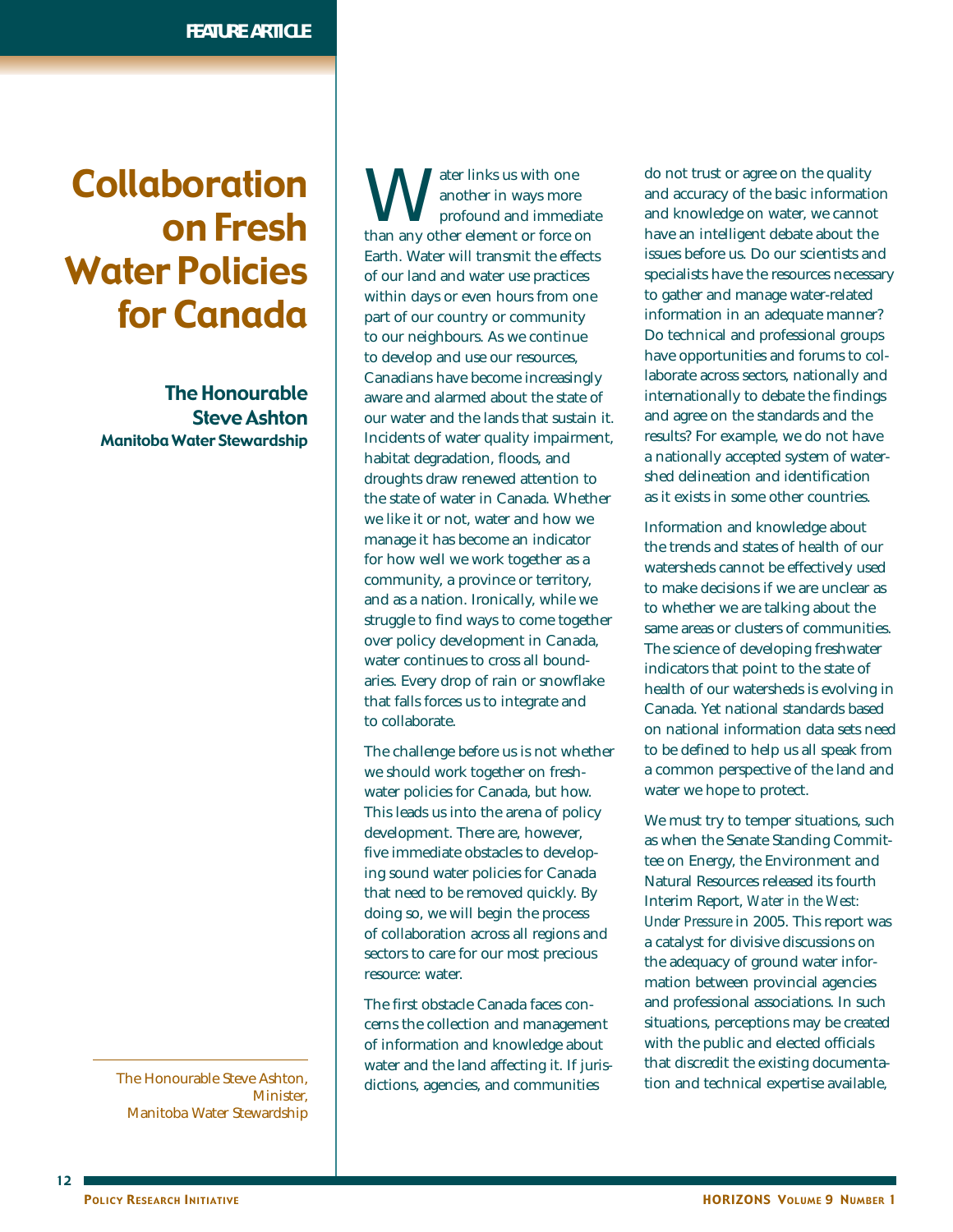and minimize the serious nature of the issue being addressed. Federal, provincial and territorial governments, local communities and organizations need to create resource mechanisms and forums that allow scientists and specialists to do their jobs, collaborate across multiple agencies and develop a common understanding on the state of our freshwater. Only when this obstacle is removed can policy discussions proceed on the basis of sound information and knowledge.

The second obstacle to working together to develop Canada's freshwater policies is the lack of wellestablished forums and procedures to discuss and debate the water issues before us. A flurry of activity once every 10 years, based on a crisis or a passing interest does not build good policy discussions. Those organizations and government departments that have taken the initiative to lead the most recent policy discussion forums on water in Canada are to be heartily commended for their efforts. Yet, do we know what happens after this series of discussions? How does one series of policy discussions or conferences relate to the other? Are these efforts linked or separate initiatives with specific and not national agendas? What is an acceptable period of implementation of the decisions that will improve our water security? Do we know who in which agency is to shape these discussions into policy options? What is needed now are mechanisms that foster an ongoing series of discussions and debates within a committed, knowledgeable and connected group of concerned citizens, professionals, and political leaders. It is only through this process

of dialogue and collaboration that the necessary understanding and awareness of the issues, values, and policy implications will develop. This isn't easy work, and it does not happen overnight. However, by establishing recognized procedures and forums, Canadians will be given the necessary structures, processes, and understandbilities accepted by all. Yes, we all have a shared responsibility to improve and protect our water, yet we can't all be leaders, and we can't all be followers. We can't all be experts in research and development, and we can't all be policy makers or program delivery experts. To make the most of our collective talents and limited time and

*If we organize ourselves into integrated institutions around water, we will create opportunities to alter our views and collaborate in ways we cannot see from our present day structures and vantage points.*

ings of how issues can be moved from policy discussion and development to programs and actions in a predictable manner. This is one of the necessary first steps in establishing new decisionmaking and governance structures about water issues in Canada.

The third obstacle that blocks freshwater policy development in Canada is the lack of clarity of our shared roles and responsibilities. A cursory review of the job ahead reveals that there are a multitude of roles and responsibilities we share related to water. There are roles and responsibilities related to leadership, partnership building, research and development, legislation and regulation, policy development, capacity building and public education, information management, networking, facilitation, planning and management, program design and delivery, and evaluation and monitoring. A crisis surrounding drinking water or flooding generates heated debates and the "blame game" begins. Often, at the root of these issues lies a failure among the partners to have a well-defined set of roles and responsi-

resources, we have to be smart about what we tackle and what we leave for others to champion. We need to know and agree on who those champions will be, in which fields and when. No doubt these discussions will need to be respectful, providing clarity and transparency, as groups and governments worry about intrusions into their areas of jurisdiction. Yet the more troubling of discussions are those that do not happen. If we had held discussions on our collective roles and responsibilities 10 years ago, it is very likely that the policy work back then would have advanced well beyond the point that it is today. Our different levels of government, non-governmental, private and public institutions, business and community groups need to have constructive dialogues about our roles and responsibilities that respect jurisdictional concerns while acknowledging the varying levels of capacity and expertise that exist in Canada. While these discussions are fundamental to establishing respect and collaboration, they are sadly and often overlooked. Water will, however, always find a way to draw us together.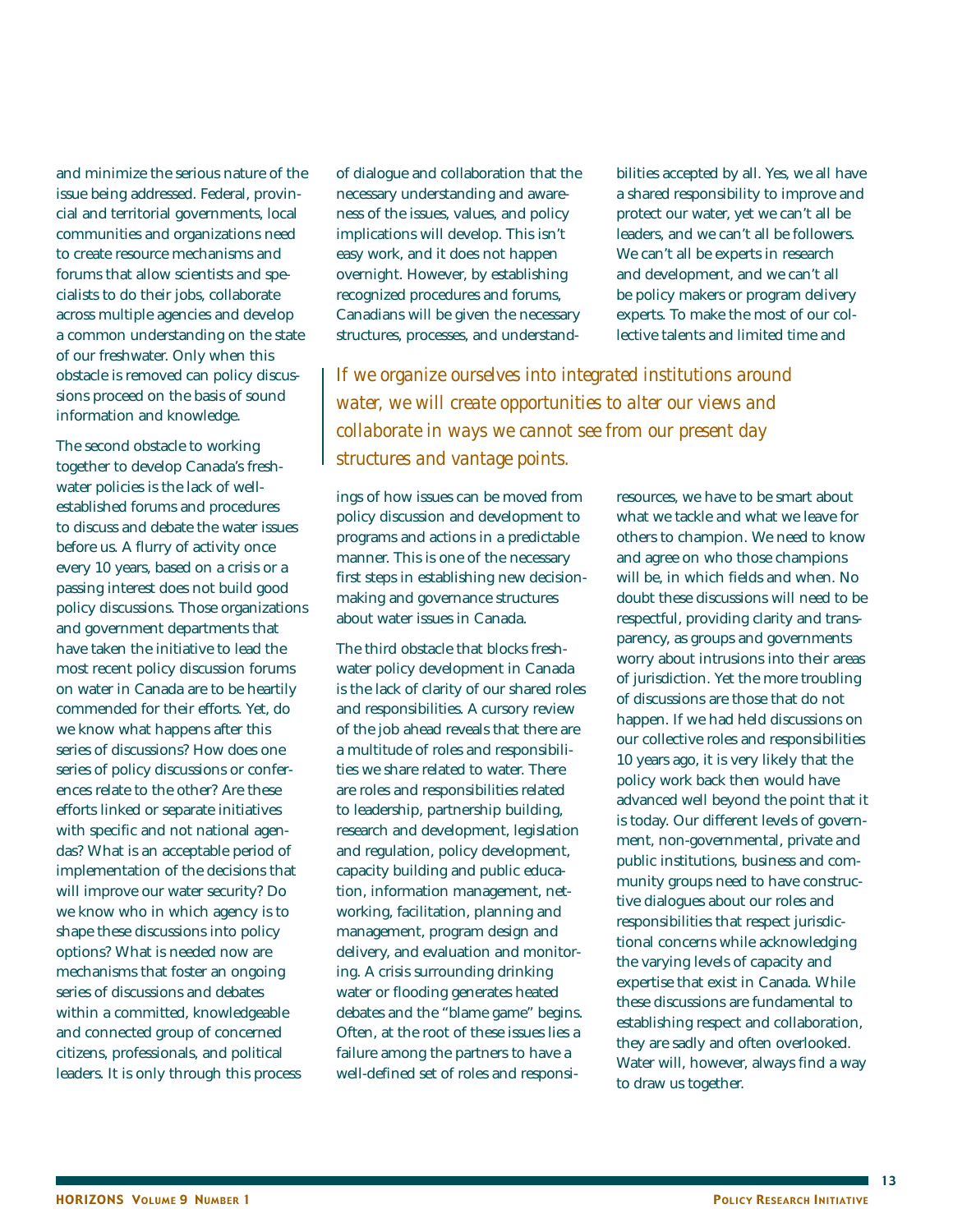The fourth obstacle is an absence of structures to support functions. It is well recognized that if society wishes to create a focus on a subject in the collective human consciousness, we create a social or institutional entity to do so. Government departments, faculties at universities, and divisions in corporations are routinely created

around water, we will never reshape our thinking and actions toward water.

Experiments occur in Canada on new structures in such organizations as the Saskatchewan Water Authority and Manitoba Water Stewardship. In Manitoba, public calls for better integration of water-related agencies led to the creation of Manitoba Water

*Adopting water as a basic human right could be, for Canada, the challenge and the cause needed to jump start us to get things right with water.*

to focus our awareness, thinking, and activities. Conversely, if we organize ourselves into institutions and structures that divide water into many compartments, the function we most often encourage is divisiveness. If we organize ourselves into integrated institutions around water, we will create opportunities to alter our views and collaborate in ways we cannot see from our present day structures and vantage points. We are organized into federal, provincial, territorial, First Nations, and municipal governments, all with multiple agencies that touch on water-related issues in one way or another. Roughly 20 federal agencies have a role or responsibility for water. We have many more public, private, corporate, and international interests that all have a stake in water, yet approach this most precious resource from their own sector or special-interest perspective. No wonder Canada's water policies, as just one example, have languished on shelves while governments and institutions of all types point accusing fingers at each other. If we as Canadians are unhappy with our approach to water, we need to change it. Unless we reshape our institutions

Stewardship. Now, the responsibilities for fisheries, riparian areas and wetlands, water licensing, surface and ground water, water quality and drinking water, watershed planning and management, as well as infrastructure maintenance and development and flood forecasting are all housed in one department. This provides an institutional structure to maximize the opportunity to function in a collaborative and cross-cutting manner that focuses on the integrated stewardship of water. While still in its infancy, this structure has already helped Manitobans focus on water in new ways. It has also generated collaboration across government agencies and Crown corporations in ways that did not exist before.

Taking this idea of new structures a little further, imagine what might happen if a university was so bold as to create a faculty of water. This faculty would integrate hydro-geology, hydrology, limnology, fisheries, riparian and wetlands studies, with studies on human health and water-borne illness, and source water protection planning. All components of this

faculty would be well integrated with community studies and watershed planning and management skills. It would specialize in engineering studies that focused on protecting and using ecological and aquatic functions in new and innovative technologies. Water efficiency research and technology would be one speciality as well as basic community infrastructure engineering and design. It is interesting to contemplate the kind of focus and scope students and professors would develop in this faculty. However, it is undeniable that their focus would be on water in all its complexities. While this musing might be fanciful, some faculties across Canada are beginning to experiment with some of these kinds of concepts. There is a growing understanding that water provides a powerful and holistic framework of thinking and a natural integrator for research, study, professional development, service delivery, and program and policy development. Perhaps an institution might emerge in the future called Water Canada to integrate federal efforts, provide national leadership on water related issues, and support other national leadership groups.

Finally, the last and most pervasive obstacle to developing sound water policies for Canada is a lack of direction and the collective courage and a will to pursue it. All the previous obstacles can only be addressed if there is a common direction, will, and courage to tackle the difficult cross-boundary issues that water naturally forces upon us. We need to motivate, galvanize, and energize our thinking and discussions about water. We need to challenge ourselves, and take a risk in a way that we've never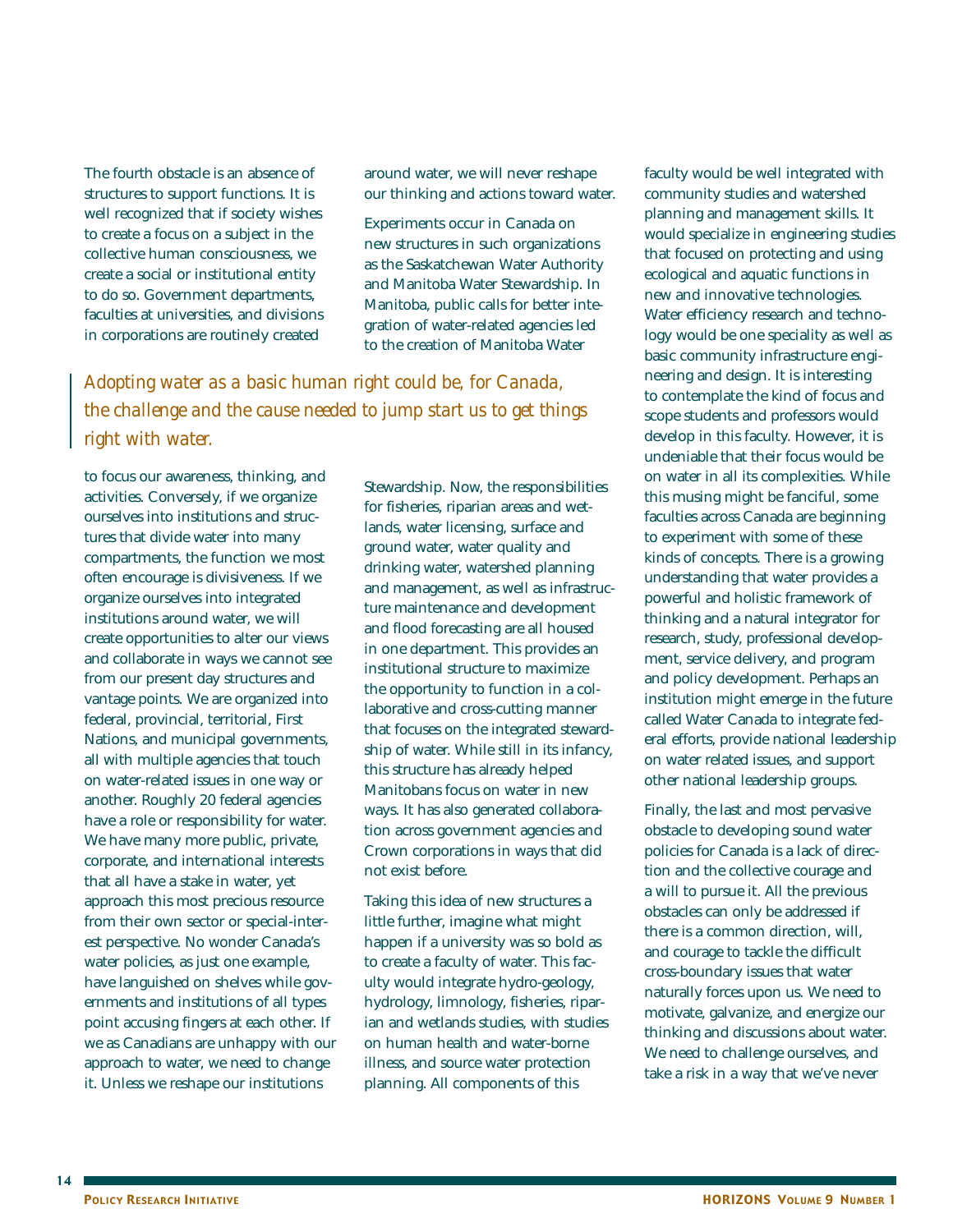done before. If water is our most precious resource, or the oil of the 21st century, then we must challenge ourselves to overcome the lack of will and courage that blocks productive work on water issues, including policy development. The question then becomes: How should we challenge ourselves as a country?

The challenge we can put before Canadians is both simple in statement and profound in its implications. We challenge ourselves that: In the year 2010, half way through the International Decade of Water, Canada adopts the principle of water as a basic human right as outlined in Article 12 of the Covenant of the UN Committee on Economic, Social and Cultural Rights. Canada will adopt this right and commits fully to the basic obligations to respect, protect, and fulfill this right. It sounds simple and like the right thing to do. Yet the implications are profound and the challenges daunting. Adopting water as a basic human right could be, for Canada, the challenge and the cause needed to jump start us to get things right with water. It would mean understanding and accepting the challenges that this commitment binds us to in the international, national, and local arenas. It would offer a unifying theme, which will drive and compel us to organize our thinking and resources in a collaborative manner. It will require us to get our information systems and data right, our policy forums in order, and our organizations and structures in place to support a commitment that will stretch us in different ways as never before. It will mean agreeing on issues, and discussing new forms of governance, community engagement

and empowerment around water and land use decisions. It will generate new discussions on the financing of water supply and treatment systems. demand-side management, and watershed planning and management. It could spawn a range of opportunities for the private sector from new technologies and environmental methods for the treatment of water and wastewater to water efficiency technologies and building standards. In short, this challenge will engage multiple stakeholders, and generate new thought and innovation. Most important of all, it will address the question of water as a basic human right in Canada. It will be the catalyst to address the drinking water issues in First Nations, northern, and rural communities, and secure a brighter future for all Canadians.

Our ability to come together to develop water policies for Canada depends on our ability to overcome the obstacles that separate us. Our lack of a common goal or vision and our lack of will and courage is our biggest obstacle to water policy development in Canada. If we can overcome this roadblock, all else will come into place. Political will and courage are required by all governments and agencies to support financially stable, ongoing freshwater research and water policy development. Will and courage are also required from all parties to tackle issue after issue tenaciously in established forums in an integrated, cross-sector manner and with the necessary determination to bring issue discussions to policy conclusions. It will take courage as well as willpower to work together to define clearly the roles and responsibilities of the many partners. We will all be required to

be leaders and followers at different times and on different issues. The mutual respect necessary to protect our collective roles and responsibilities will be the test of our future success. It will take courage and will to take apart existing institutions and agencies, and realign them to facilitate collaboration on water issues.

The following generations will view this time in Canada's history as a moment when we had a choice to do what was required or what was easy. If we do what is easy, we will have not risen to the challenge, leaving a sad legacy and monumental problems for our children to solve. If, instead, we do what is required we will have accepted the challenge: to leave our planet's water, in better shape than we found it for the generations to come.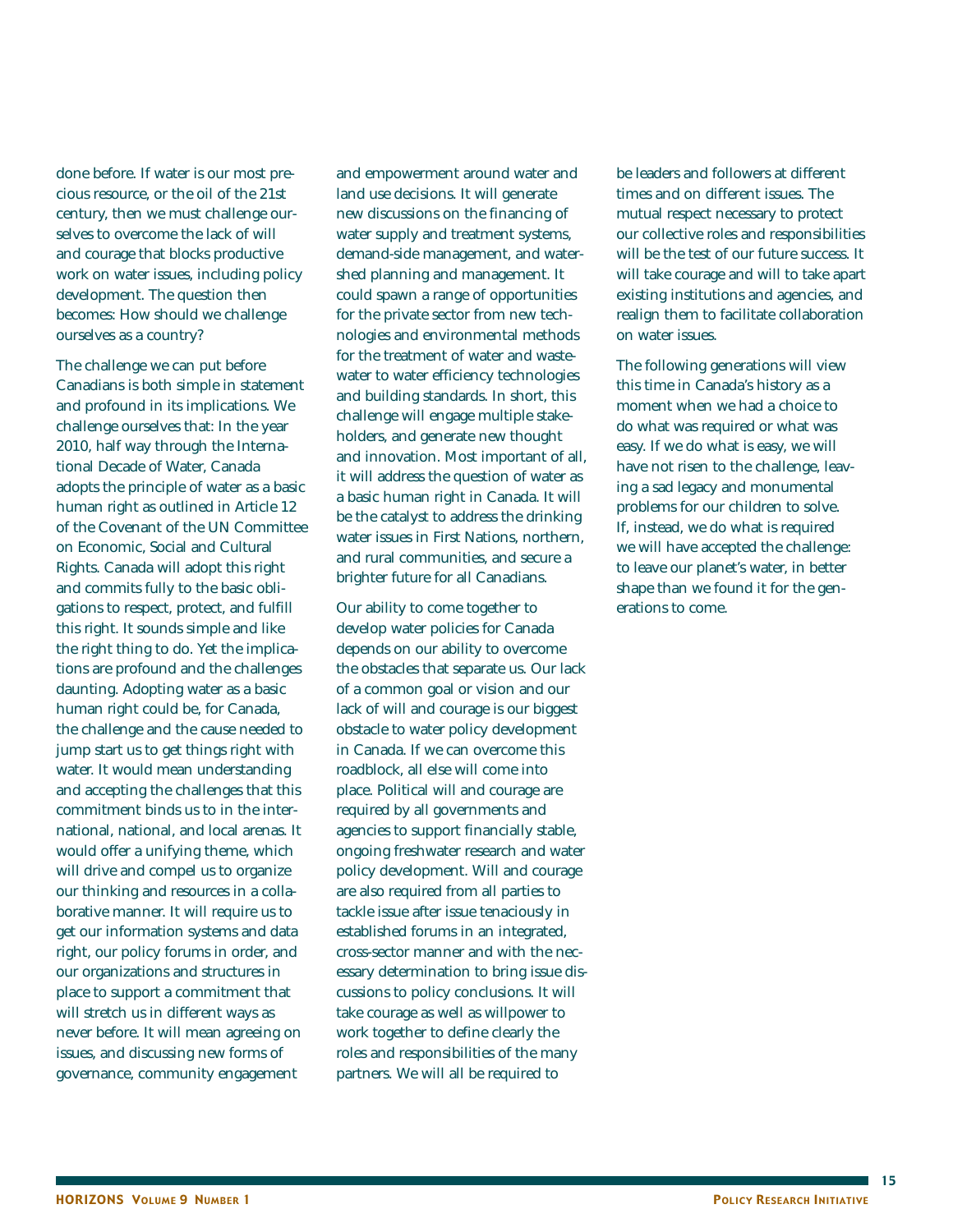Whose Water Is It? Aboriginal Water Rights and International **Trade** Agreements

> Merrell-Ann Phare Centre for Indigenous Environmental Resources

Merrell-Ann Phare, Executive Director and Legal Counsel, Centre for Indigenous Environmental Resources, Winnipeg

### **Introduction**

Water, for both human and<br>
ecosystem use, is under<br>
canada as the demand for Canadian ecosystem use, is under increasing threat in water resources increases. Water is used as a manufacturing or industrial input; rivers are dammed and diverted to create hydro-electric energy, or allocated to assimilate treatment plant effluents; aquifers are mined to meet agricultural irrigation needs; and water is removed and bottled for domestic consumption. Furthermore, water may be subject to international trade agreements. It is therefore timely to examine the issue of Aboriginal rights with respect to water.

### **Aboriginal Rights**

Aboriginal rights, as defined under the Canadian legal system, consist of a broad spectrum of legal rights possessed by Aboriginal people in Canada. While the rights defined to date are not exhaustive, courts have recognized the right to occupy the land, to fish, hunt, trap, and generally use the "products" of the rivers, forests, and streams. Aboriginal rights have been recognized and affirmed in the Canadian Constitution since 1982, and they have been defined to the current level of understanding through litigation. In *R. v Adams*, the Supreme Court of Canada held that Aboriginal rights, or "use" rights, exist independently of Aboriginal title, and that Aboriginal title is a sub-category of Aboriginal rights that deals with claims to land. This has proven to be a critical clarification. Before this, there was a question as to whether First Nations were able to exercise Aboriginal rights, for example, the right to hunt, without possessing Aboriginal

title to an area. Having to prove the validity of an Aboriginal right through a corresponding direct connection to land sufficient to support a claim for Aboriginal title was a great burden on an Aboriginal rights claimant.

*Sparrow* and *Van der Peet* held that rights asserted must exist as of the date the *Constitution Act*, 1982 came into effect, that is April 17,1982. This is because before this constitutional amendment, these rights were protected only by common law, which is always subject to valid overriding legislation. The Constitution protects those rights that were not previously extinguished, for example, through treaty or legislation.

The presence of Indigenous peoples in North America for many thousands of years before European settlement, and the existence of their distinctive cultures, traditions, and social systems, forms the legal basis for recognition of Aboriginal rights today. This is the basic premise underlying the title possessed by Indigenous peoples to any of their lands within Canada. The Supreme Court of Canada has articulated this thinking as the "Distinctive Culture" test, used for identifying Aboriginal rights that are protected by s. 35(1). This analysis states that the general approach to determining the existence of an Aboriginal right is to demonstrate that the practice, custom, or tradition was, and continues to be, a central and significant part of the First Nation's distinctive culture.

### **Aboriginal Water Rights**

No cases in Canada have directly considered the existence or scope of Aboriginal water rights, although there have been general statements within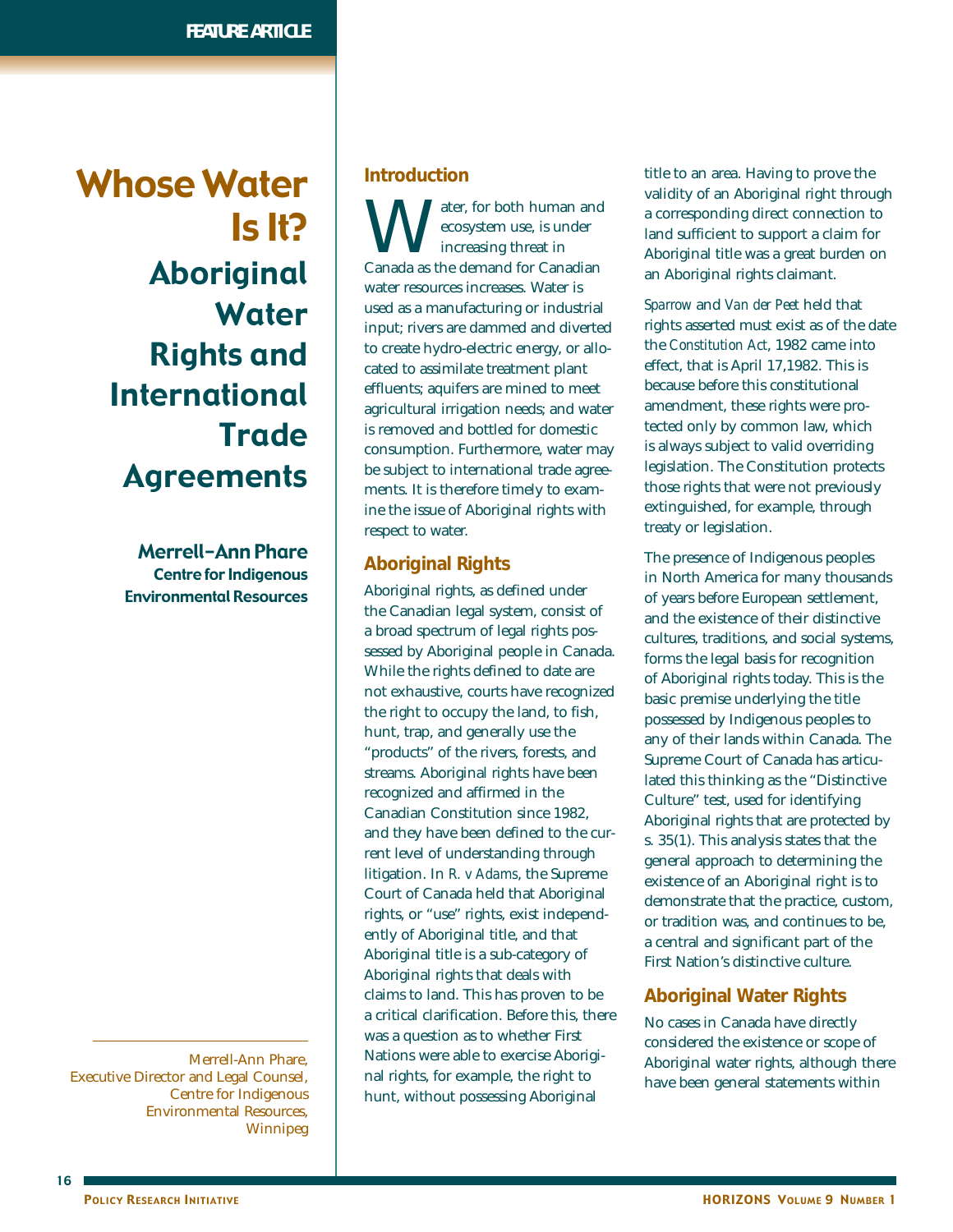the discussions of the test for Aboriginal rights that support the assertion that the test applies to determining Aboriginal rights to both lands and waters. In the dissenting judgment in *Van der Peet* (dissenting on another point), the dissenting judge was of the opinion that s. 35(1) protects Aboriginal rights that extend to both land and water.

This right to use the land and adjacent waters as the people had traditionally done for its sustenance may be seen as a fundamental Aboriginal right. It is supported by the common law and by the history of this country. It may safely be said to be enshrined in s. 35(1) of the *Constitution Act*, 1982.1

Regarding treaties, the following passage of the court in *Van der Peet* identifies that the rights to land contemplated in Aboriginal and treaty rights discussions include rights to water, and its resources.

Thus the treaties recognized that by their own laws and customs, the Aboriginal people had lived off the land and its waters. They sought to preserve this right in so far as possible as well as to supplement it to make up for the territories ceded to settlement.2

The Court's reasoning is based on the historic existence of Aboriginal water rights prior to colonization, and it assumes that unless they have been properly extinguished or there is a treaty limiting their implementation, that these rights still exist.3 In Manitoba, for example, no legislation has ever been enacted purporting to extinguish Aboriginal rights, nor have treaties ever specifically done so.4

# **Manitoba Treaties**

In Manitoba, seven treaties have been signed with First Nations: treaties 1 to 6 and 10. These treaties were generally intended to extinguish Aboriginal title to lands in Manitoba and parts of Saskatchewan and Ontario, and to indicate the boundaries of the lands reserved by the First Nations. Sometimes, the treaty guaranteed certain rights.

There are no specific references in any treaty to the reservation, affirmation, or extinguishment of Aboriginal water rights, in either the ceded or reserved territories. The lands are described with equal reference to land-based and water-based points. This uncertainty is further evidence that extinguishment of Aboriginal title to water, or other Aboriginal rights to water, was not discussed. Therefore, it is uncertain whether Aboriginal title to a water body was being ceded, or whether there was an intention by either party to, in essence, share use of, access to, or "ownership" of the river. References made within the treaties to lakes do not consistently specify locations within or on the shores of the lake.

Given that the numbered treaties are inconsistent as to their reference to water-related rights, it could be argued from the wording and approach to describing lands in many of the treaties that Aboriginal title to water continues to exist in both ceded and reserved territories. Clearly, there is no express infringement of extinguishment of any Aboriginal title to water. Certainly, many First Nations assert that their ancestors did not relinquish any of their rights to water. Given this factual and legal situation, it is unlikely that a court would be able to determine that any of the parties to the treaties intended to extinguish Aboriginal water rights.

## **Existing Aboriginal Water Rights**

Numerous water-related activities could meet the test for an Aboriginal right today:

- irrigation rights as a special category of water use rights that are necessarily incidental to the creation of treaty or reserve lands (and therefore a protected activity);
- rights to navigation or travel in water, in particular as a means to get to and from the location of food, but also travel to ceremonies, meetings and exchanges with other Indigenous groups;
- environmental protection rights to protect both water quality and quantity, on behalf of both humans and the ecosystem;
- rights to engage in water use to provide a moderate living to community members; and
- rights to trade water.

Aboriginal title would include the following water-related rights to:

- use or not use water;
- divert or impound water for agricultural and other purposes;
- pollute or prevent the pollution of a water body;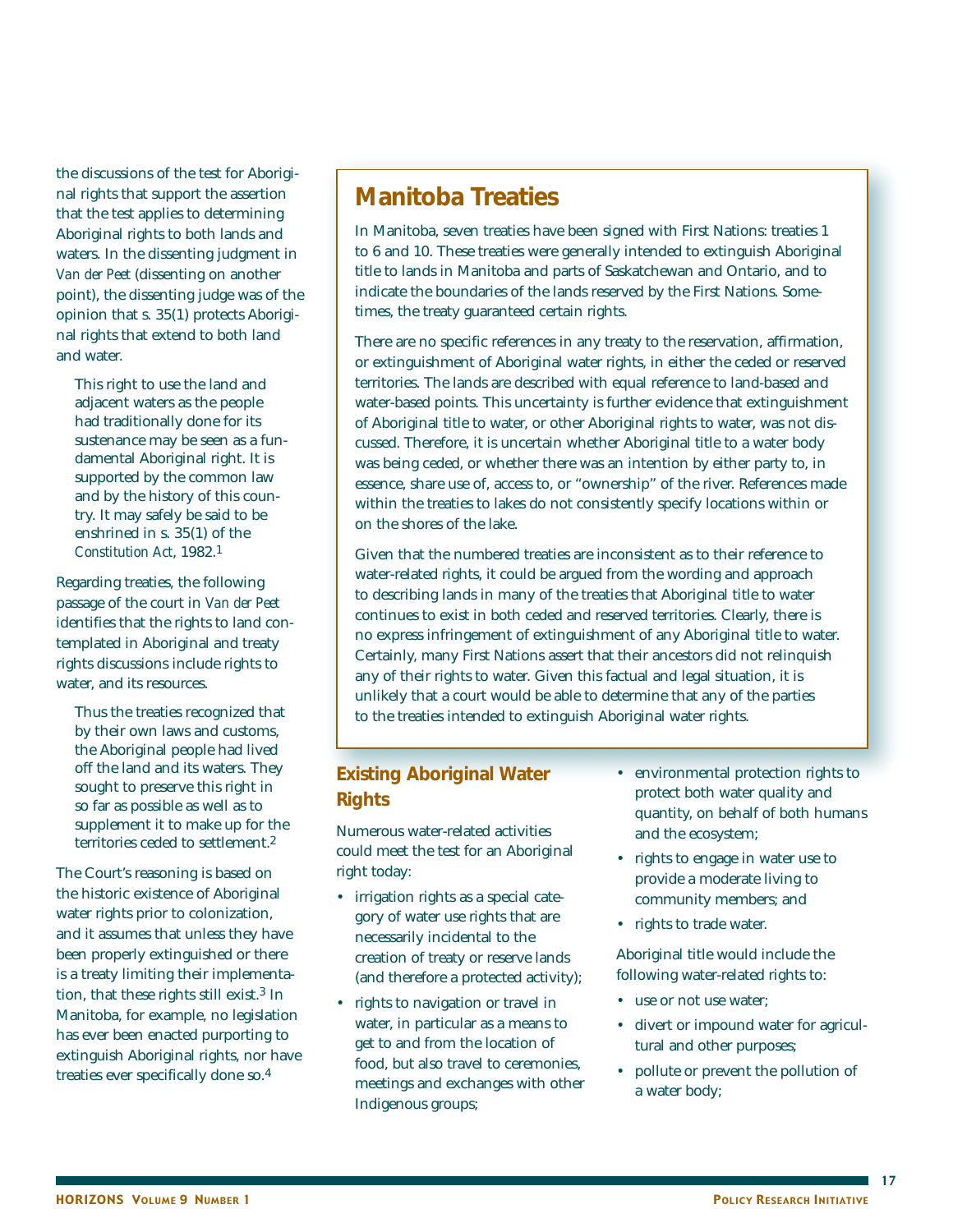# **The 1987 Federal Water Policy – Native Water Rights**

In recognition of Native people's special interests in water, the federal government will:

- negotiate land claims settlements that define use and management powers for water within claimed areas;
- review and clarify with Native people their water-related issues and interests with respect to their treaty areas as well as to lands subject to land claims;
- improve understanding of Native needs and commitments associated with water;
- determine, in consultation with Native people, how they will participate in resource management programs affecting water resources of interest to them; and
- encourage greater Native participation in water allocation and management decisions involving in-stream traditional uses.
- remove or take fish and other resources;
- travel in or on the water or prohibit the travel of others;
- regulate all uses of the water, including denying use by others;
- consume, for domestic, manufacturing, industrial, and other purposes;
- protect the quality and quantity of water;
- generate revenue, for example through hydro-electric power; and
- sell or trade water, or limit or prevent the sale of water by others.

Aboriginal fishing and harvesting treaty rights holders could engage in numerous protected, water-related activities that are "reasonably incidental" to existing treaty and Aboriginal rights, including:

- protection of water quality and quantity;
- habitat protection;
- watershed management for the protection of fishing, hunting, and trapping grounds;
- watershed management for the protection of harvesting/gathering grounds (such as wild rice harvesting);
- transportation over waterways (the right to unrestricted waterways to travel to hunting, fishing, and trapping sites); and
- use of water reasonably incidental to the general fulfillment of the purposes of the treaty (that being primarily the economic stability of the Indigenous group) including water use for manufacturing, irrigation, the production of electricity, and for sale.

All Aboriginal and treaty rights may be subject to limitations. The case law after 1982 has focused on defining Aboriginal and treaty rights and then determining, in particular circumstances, whether the right, if it exists,

has been infringed by a government's (the Crown's) decisions (such as the creation of legislation), and if so, whether that infringement is allowable (or "justified"). The infringement test was set out in *Sparrow*.5 The law relating to infringement has been held to be applicable to both treaty and Aboriginal rights infringements; therefore, it is the same test for both.6 According to the application of this test, it is probable that Aboriginal peoples in Canada have water rights that have not been extinguished by treaty or by "clear and plain" intention of the federal or provincial governments.

Given the likely existence of Aboriginal water rights, these rights have not received the necessary legal and political attention to ensure their long-term protection. A 1987 comprehensive federal government review of water in Canada recognized the need to deal with Aboriginal water rights in a comprehensive, inclusive, and co-operative manner, with the direct involvement of affected Aboriginal peoples. The public record suggests that Canada has done nothing to fulfill this commitment, despite the Supreme Court of Canada's clear pronouncements that Aboriginal and treaty rights are constitutionally protected, and that the federal and provincial Crown must honourably discharge fiduciary, constitutional, and statutory obligations to Indigenous peoples. Despite these prescriptions, the Crown has failed to meet any of these requirements regarding Aboriginal water rights in any demonstrable way; it has even fallen far short of fulfilling the commitments it made regarding Aboriginal water rights almost 20 years ago in the Federal Water Policy.7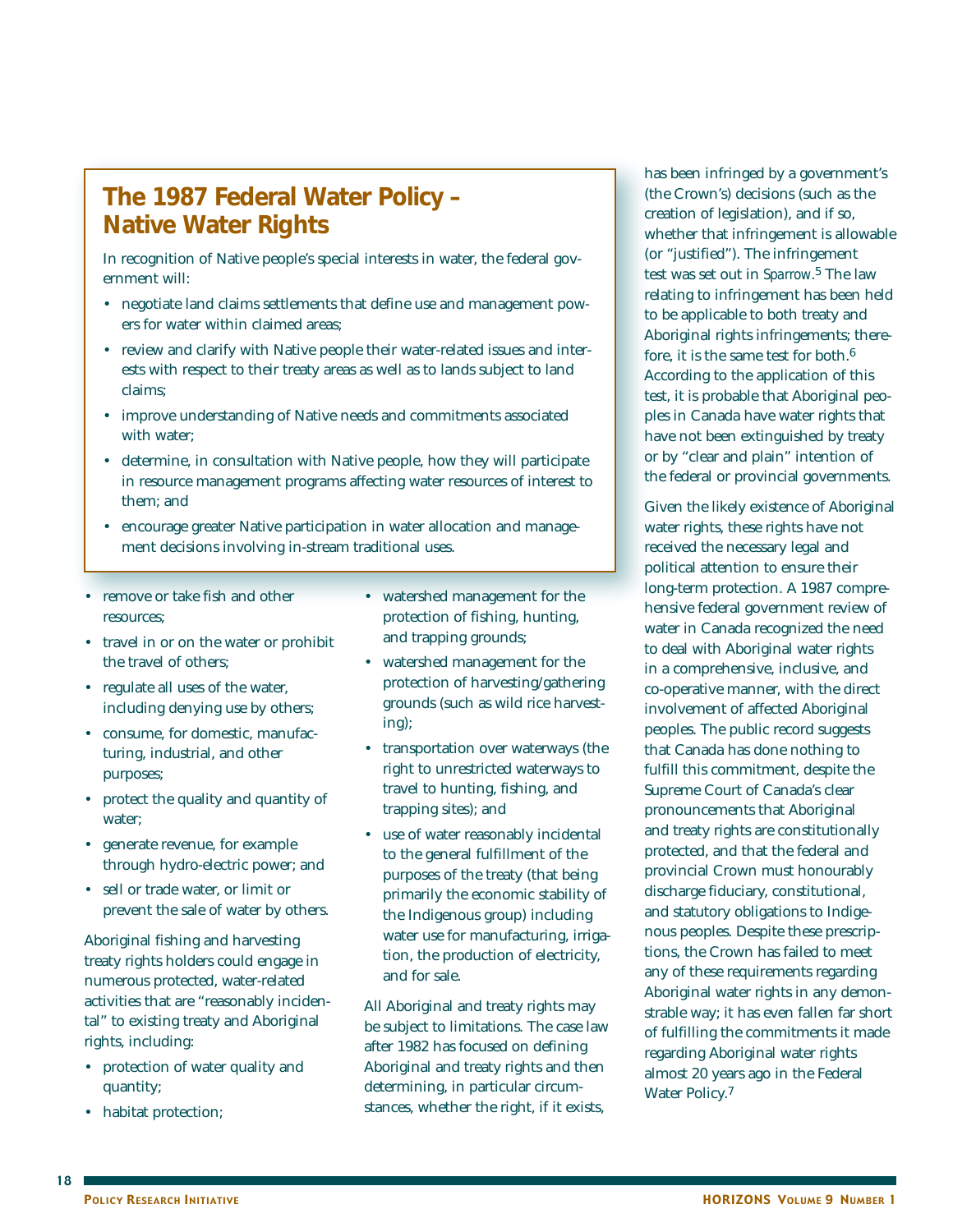Daily, these rights are impacted without the required due process and compensation. Numerous Crown activities have very likely infringed water rights, including allowing non-Aboriginal water users to deplete or degrade water sources the community requires for any use, and licensing and approval of all forms of water-dependent development, such as manufacturing and industrial activities, food and animal processing, hydro-electric development, intensive agriculture, and water bottling. Many of these listed activities may have occasioned such extensive impacts that they have, in effect, illegally impacted or extinguished Aboriginal and treaty water rights.

Further, international agreements may be permanently impairing Aboriginal rights, without providing any corresponding mechanism to redress the damage done or adhering to any domestic constitutional requirements regarding protection of those rights. The federal and provincial governments have not engaged in the consultation necessary to justify infringements of this sort, and it is uncertain whether current trade rules would allow them to be able to fulfill their obligations in this regard. Governments have committed to international agreements that may, through their expansive trade and investment provisions, restrict any power the Crown may possess to fulfill s. 35 protections of Aboriginal and treaty rights.

# **The Implications of International Trade Agreements**

Since the federal government committed to and then largely abandoned the Federal Water Policy, particularly

regarding Aboriginal water rights issues, it has committed itself to a number of international trade agreements. These agreements govern the trade of goods, services, and investment across Canadian borders. Most notable of these is the North American Free Trade Agreement (NAFTA). Controversial for its expansiveness, and in particular, its inclusion of broad investor and investment rights, the NAFTA application to water is uncertain. However, that water may be subject to NAFTA provisions, given the original intent of NAFTA to apply to all traded items, that the waters of Canada are used directly or indirectly as a traded good, and that NAFTA applies to investments in water.

Canada has not ensured that Aboriginal water rights (or any other Aboriginal or treaty rights) are protected from the broad reach of NAFTA provisions. It is very likely that neither the federal nor provincial governments could fulfill fiduciary and other obligations to Aboriginal peoples if those obligations conflicted with the rights and obligations under NAFTA. A compelling hypothetical illustration arises where Canada may wish to limit the export of bottled water to protect a water source subject to Aboriginal or treaty water-rights claims. This circumstance has not yet come before the courts, but any protective action of this sort, particularly if foreign-owned, water-export contracts were preferentially targeted, would likely violate NAFTA provisions. Because this kind of conflict is potentially imminent, and given Canada's complete neglect in the protection of Aboriginal water rights, these rights are at risk.

Further, no current legislation or policy in Canada could prohibit Aboriginal peoples from engaging in expansive use of their water rights. This issue has not been adjudicated, but current decisions strongly suggest that the use of water by an Indigenous community to engage in economic development of any sort (including hydro-electric development or bulkwater export) would be within the scope of protected Aboriginal or treaty rights, and is clearly within the scope of activities under Aboriginal title. If Indigenous communities choose to exercise these rights, given the "national treatment" provisions of NAFTA and the current level of utilization of water resources in Canada by non-Aboriginal interests, Canada will have no basis upon which to deny non-Canadian investors these same rights.

### **Recommended Actions**

In response to this situation, a number of remedial actions are proposed.

- The existence of Aboriginal water rights must be recognized by all governments in Canada.
- Canada and the provinces must fulfill their constitutional, fiduciary, and statutory obligations to Indigenous peoples regarding the protection of Indigenous water rights.
- All governmental decision-making processes that may limit Indigenous water rights must minimize limitations on these special rights to water.
- Boundaries and criteria to guide the discretionary decisions of government officials (e.g., in regulatory licensing processes) that may limit Indigenous water rights must be clearly delineated.
- An inclusive permanent national forum for discussing options for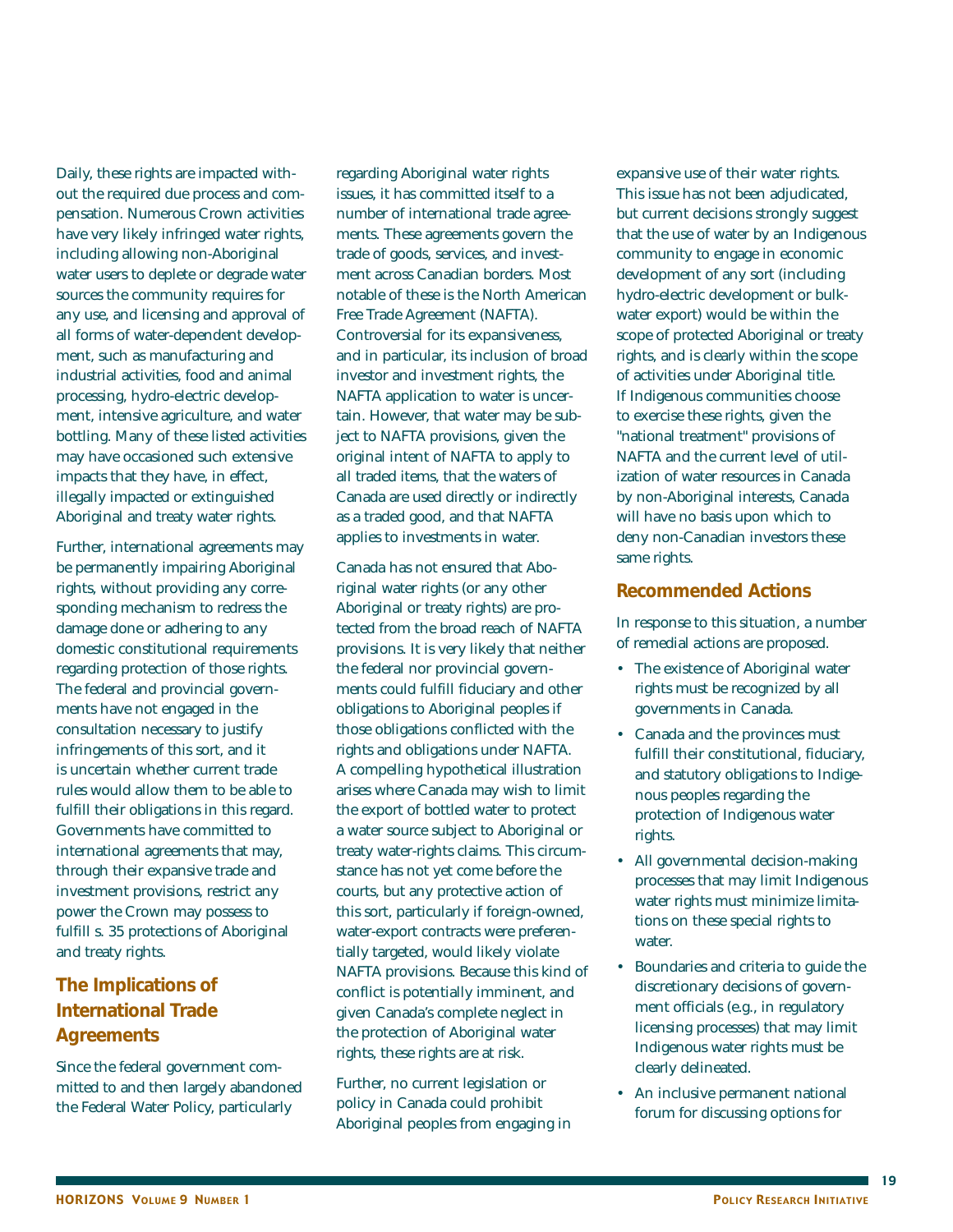the protection of water, including a revisitation and reaffirmation of the commitments made in the Federal Water Policy, must be created.

- Water policy development must focus on defining the most effective ways to protect Indigenous water rights while meeting ecosystem requirements and the needs of other water users.
- The federal government must commit to ensuring (e.g., through amendment or clarification to NAFTA, and through specific exclusions or reservations to this effect in all future trade agreements) that Aboriginal and treaty rights will not be limited by international trade agreements.
- The linkages between trade law and policy, and water law and policy (at the local, regional, national, and international levels) must be explored and clarified through a process that identifies areas of ambiguity, ambivalence, overlap, or concern, and then begins to address these issues.
- A comprehensive and inclusive strategy to include the meaningful participation of Indigenous peoples in both domestic and international water-related and trade-related decisions, discussions, and negotiations, must be developed, maintained, and documented.
- International trade agreements must be developed and negotiated only with the meaningful input and involvement of Indigenous peoples, and only after a clear definition and understanding of the impacts and benefits that may accrue to Indigenous peoples have been determined.

### **Final Thoughts**

The Canadian perception of water is linked to our national identity, cultural and artistic institutions, sense of security, and in many ways, our sovereignty. Maintenance of control over Canadian inland water resources is of fundamental and profound importance, and in all likelihood, this need will only increase in the future. Despite this, our waters are at risk, because NAFTA may prevent Canada from reducing or preventing the already extensive commodification of Canadian waters in their natural state.

At the same time, many Aboriginal peoples rely directly on freshwater sources and their products for their livelihood and sustenance. As well, Aboriginal peoples have constitutionally protected water rights, which Canada and the provinces have done little to protect, despite their fiduciary duties to do so. Aboriginal peoples may choose to exploit this resource, based on their Aboriginal or treaty rights entitlements. There are few limitations on the uses to which they may put their water rights.

Certainly, there is a challenge associated with protecting Aboriginal water rights in the context of international trade. The converse of this perspective, however, is that long-term protection of Canada's freshwater resources may depend on the thorough, consistent, documented, and transparent discharge of governmental fiduciary obligations to Aboriginal peoples regarding their water rights. Although still uncertain, this may be one of the few actions governments in Canada can assert to prevent further water commodification and export. This

may be the only legally justifiable way to restrict the trade in, and export of, Canadian water, without violating numerous NAFTA protections. By respecting their relationship with Aboriginal peoples, while seeking to protect water resources in Canada, governments could control further commodification of freshwater while upholding the honour of the Crown. This question remains to be resolved fully; it is mostly dependent on the willingness of Aboriginal and non-Aboriginal governments, the courts, and the citizens of Canada to assert forcefully the need to protect all rights associated with our common heritage, the freshwater of Canada.

#### **Notes**

- 1 *R.* v. *Van der Peet* [1996] 2 S.C.R. 507 at para. 275.
- 2 Ibid. at para. 271.
- 3 Ibid. at para. 269.
- 4 The treaties refer specifically and only to land in the sections that articulate the rights that the Indigenous peoples were relinquishing.
- 5 *R.* v. *Sparrow* [1990] 1 S.C.R. 1075.
- 6 See *R.* v. *Badger* [1996] 1 S.C.R 771 at paras. 96 and 97, and more recently *Marshall (#2)* [1999] 3 S.C.R. 533, wherein the court affirmed that the *Sparrow* justification analysis is applicable to treaty rights cases.
- 7 Environment Canada, Federal Water Policy, is available as of January 31, 2004 at <www.ec.gc.ca/water/en/info/pubs/ fedpol/e\_fedpol.htm#7.15>.

*Full references are available in the online version of this issue. It can be accessed by visiting the PRI web site at <www.policyresearch.gc.ca>.*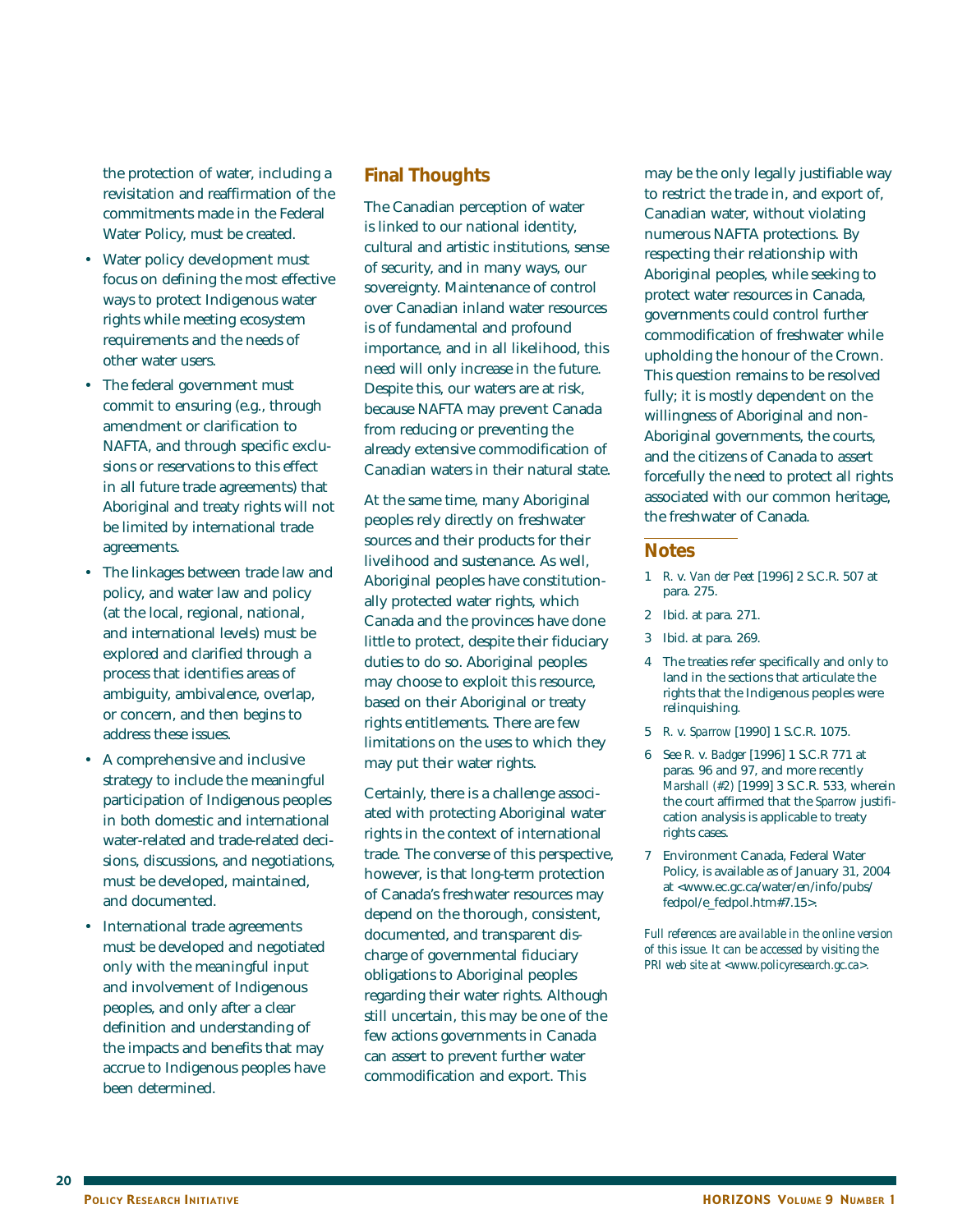# Reinvigorating the International Joint **Commission**

Ian Campbell and Sushma Barewal Policy Research Initiative Government of Canada

Ian Campbell, Senior Project Director, Policy Research Initiative, Government of Canada

Sushma Barewal, Senior Policy Research Officer, Policy Research Initiative, Government of Canada

pproximately 40 percent of the 8,000 km boundary between Canada and the United States is freshwater. Therefore, it is not surprising that Canada and the United States have a long history of binational and international governance of boundary waters.

The International Joint Commission (IJC), created by the 1909 Boundary Waters Treaty (BWT), has played a key role in boundary waters governance

for nearly 100 years. The IJC's responsibilities were expanded with the 1972 Great Lakes Water Quality Agreement (GLWQA) and the 1991 Air Quality Agreement between Canada and the United States.

For about the first seven decades after the IJC was created, governments almost exclusively relied on it to help manage boundary water issues. More recently, it is seen as playing a smaller, albeit still influential, role. How well

# **The Boundary Waters Treaty**

The Boundary Waters Treaty (BWT) was signed in 1909 by Great Britain, on behalf of Canada and the United States. It came about because both Canada and the United States were becoming concerned about boundary water diversions or intentions to divert by the other country. For example, the United States was concerned when Canada announced plans to divert the Niagara's water, which the United States had been using for hydro-electricity production. Canada became concerned when Chicago diverted water from Lake Michigan to dilute the city's sewage and link Lake Michigan to the Mississippi River.

The BWT provided the principles and mechanisms to help prevent and resolve disputes concerning water quantity and quality between Canada and the United States.

The Treaty created the International Joint Commission to help carry out its purpose. The Commission is operated on the basis of equality between the two countries. The Commission is composed of six members: three American and three Canadian. One of the three American members is the US chair and one of the three Canadian members is the Canadian chair. The US Commissioners are appointed by the President with the concurrence of the Senate. The Canadian Commissioners are appointed by the Governor in Council.

The BWT defines boundary waters as the waters from main shore to main shore of the lakes and rivers and connecting waterways, or the portions thereof, along which the international boundary between the United States and the Dominion of Canada passes, including all bays, arms, and inlets thereof, but not including tributary waters which in their natural channels would flow into such lakes, rivers, and waterways, or waters flowing from such lakes, rivers, and waterways, or the waters of rivers flowing across the boundary.

*(continued on page 22)*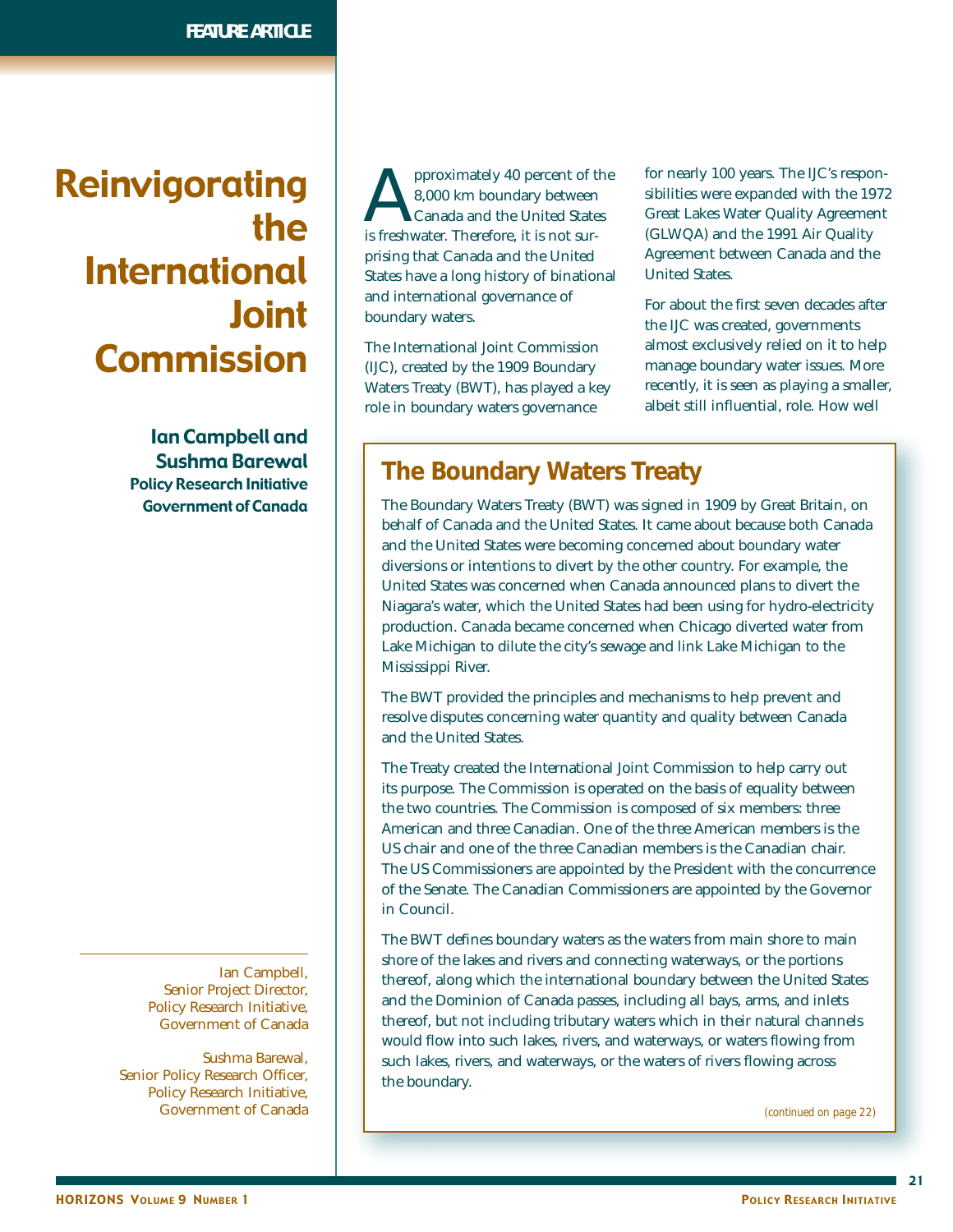# **The Boundary Waters Treaty**

*(continued from page 21)*

Over time, the principles of the Treaty have proven to be flexible enough to allow the two countries to use it to address diverse border issues, primarily by expanding the mandate of the IJC by giving it references. As such, there has not been a need to open up the Treaty or dissolve it.

## **TRANSBOUNDARY BASINS**



is the IJC performing in the current environment and what, if anything, needs to change to increase its effectiveness? Is there a need for new institutional structures to help address the boundary water challenges of the 21st century?

In February 2006, the Policy Research Initiative's Sustainable Development research team met with two experts: the Right Honourable Herb Gray, Canadian Co-Chair of the International Joint Commission, and Paul Muldoon, Vice-Chair of the Ontario

Environmental Review Tribunal. At the time of the interview, Mr. Muldoon was the Executive Director of the Canadian Environmental Law Association. This article presents excerpts from these two interviews.

# **Interview with the Right Honourable Herb Gray**



**PRI:** *The International Joint Commission is often cited as a model of success for other countries seeking to regulate and manage their international boundary waters. How did the IJC come into existence?*

**HERB GRAY:** The Boundary Waters Treaty was signed in 1909 between the United States and Great Britain acting for Canada. The purpose of the Treaty was to avoid or resolve disputes between Canada and the

United States connected with boundary waters. One interesting thing about the Treaty is that it committed both countries not to pollute the waters of the other country. And, in those days, who cared about pollution? The Commission was created by the Treaty and from the beginning, the Commission has been concerned with matters of water quality and water quantity.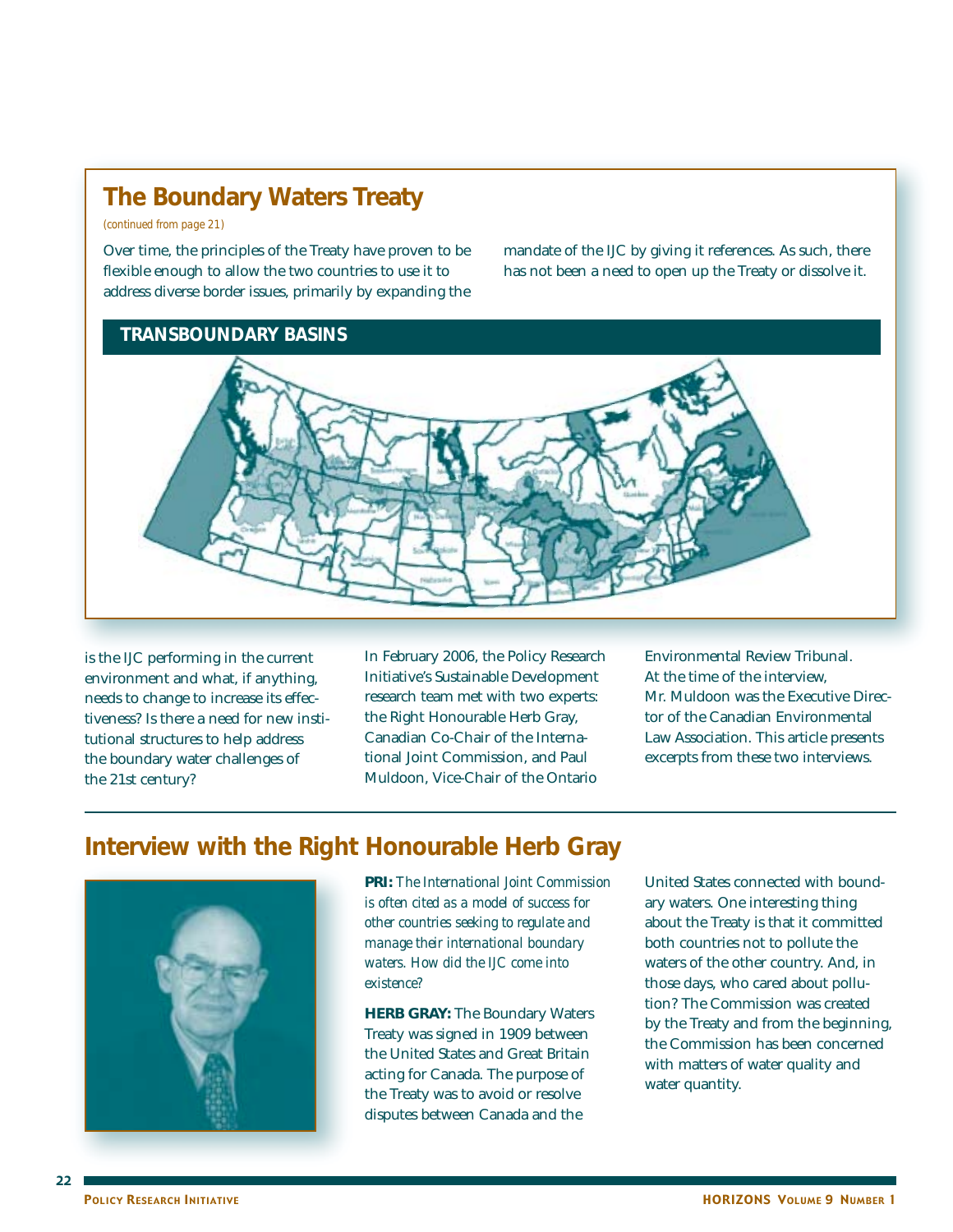# **The Great Lakes Water Quality Agreement and the International Air Quality Agreement**

In the 1960s, the IJC found that excessive levels of phosphorus were present at several locations in the Great Lakes and that municipal and industrial pollution was occurring on both sides of the Canada-US boundary to the injury of health and property on the other side. These findings were the basis for the 1972 Great Lakes Water Quality Agreement (GLWQA) that was later replaced by the 1978 Great Lakes Water Quality Agreement. The 1978 Agreement was amended in 1983 and revised by a protocol in 1987.

The GLWQA initially focused on specific chemicals of concern, but has been evolving with each revision to take an increasingly holistic, ecosystem-based approach to ensuring water quality. The Agreement is being reviewed by the Canadian and American governments for possible further revision, as required under the Agreement after every third IJC biennial report.

An agreement on air quality was signed in March 1991. The general objective of the parties was to control transboundary air pollution between the two countries. The purpose of the agreement was to establish a practical and effective instrument to address shared concerns regarding transboundary air pollution.

Under the terms of the Agreement, the governments established a bilateral air quality committee. This committee is responsible for reviewing progress made in the implementation of the Agreement, preparing and submitting periodic progress reports to the governments, referring each progress report to the IJC, and releasing those reports to the public. The governments assigned the IJC the responsibility of inviting comments on each progress report of the air quality committee and for synthesizing these comments for the governments.

### **PRI:** *What special roles did the Treaty assign to the Commission?*

**HERB GRAY:** The Commission has three specific roles. One is to respond to formal requests from governments (known as references) to look into issues and report on how to resolve the issues. By custom, these references come from both governments even though the Treaty does not require that. Because both governments

actively seek the IJC's advice and the IJC involves the public in its work, the Commission's reports are taken seriously by both countries. These references are on specific topics but the Commission can receive another type of reference, a "permanent reference" written into an agreement between the two countries.

For example, in the Great Lakes Water Quality Agreement, the Commission

# **Columbia River Treaty**

The Columbia River Treaty is an agreement between the United States and Canada under which the US funded three Canadian dams (Mica, Keeleyside, and Duncan) and Montana's Libby Dam, whose reservoir extends into Canada. The United States gained flood control and power benefits from these storage dams. US President Dwight Eisenhower and Canadian Prime Minister John Diefenbaker signed the Treaty on January 17, 1961. The US Senate quickly ratified the Treaty, but the Canadian Parliament feared that the United States had more to gain than did Canadians. Parliament refused to ratify the Treaty until the United States agreed to purchase excess power generated in British Columbia, power for which the province had no use. At the time, the US Northwest treated the power as surplus and sold it to the American Southwest.

has a permanent reference to monitor how the governments carry out their obligations to restore and maintain the physical, chemical, and biological state of the Great Lakes. They are also written, in a more limited way, into the International Air Quality Agreement.

It is important to note that the Article used to authorize references does not restrict them to matters of water or air. The governments could give the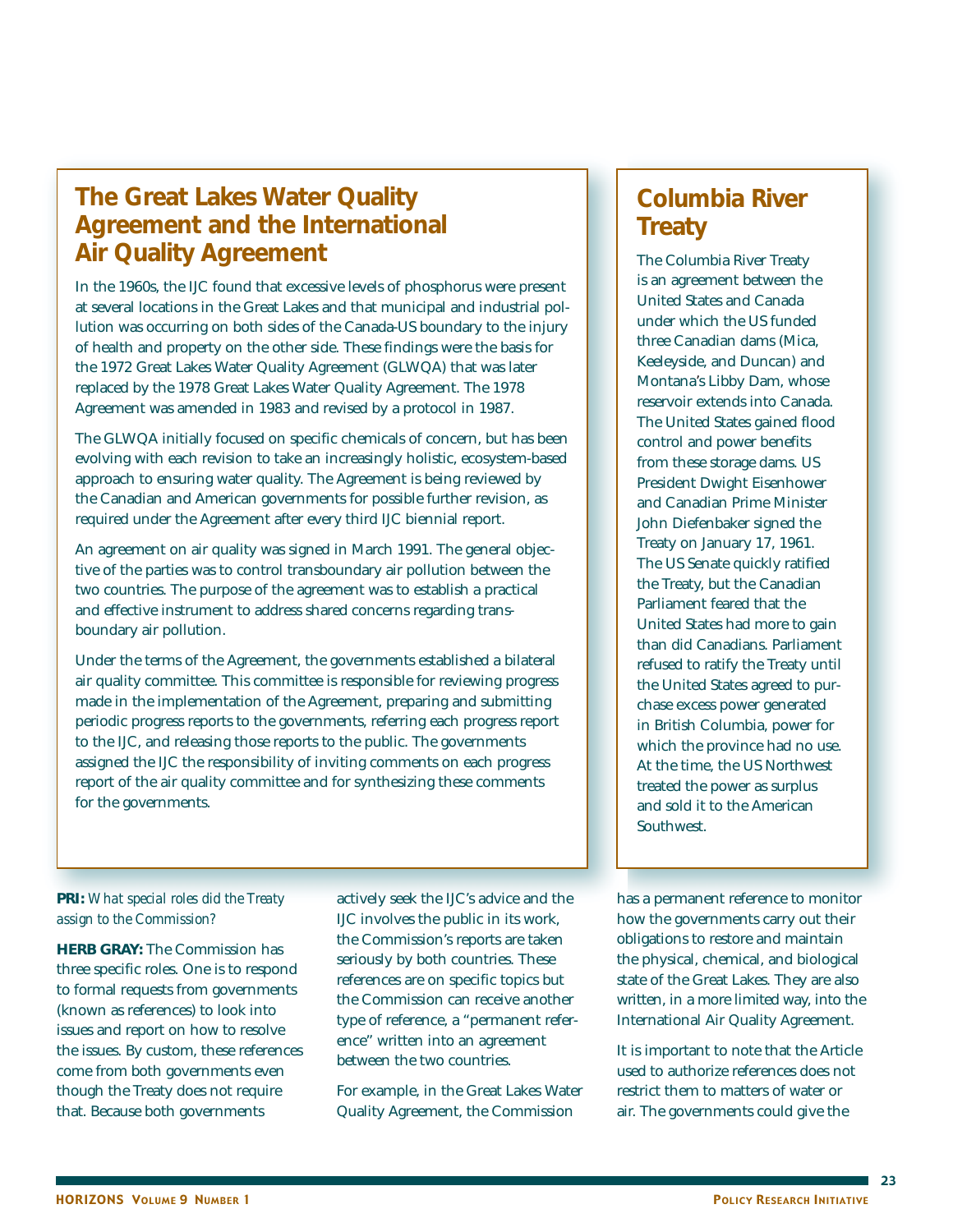# **Control Orders**

The IJC issues control orders that are binding on both countries. When the IJC is asked to approve a particular project which may impact boundary waters, it usually issues a control order detailing the conditions under which the project may be carried out, and under which a structure such as a dam may operate. Control orders are managed by permanent committees called control boards.

Commission references on anything, even softwood lumber. On more than one occasion they have done so. For example, at the governments' request, the Commission looked into the feasibility of harnessing the tidal power in Passamaquoddy and Cobscook bays.

The Commission's third role is quasijudicial. Under the Treaty, if anybody wants to build a structure on, over, or under a boundary water, they first have to go to the two governments and submit an application. If the governments agree, the application is sent to the Commission, which holds hearings and has complete authority to approve the application for the structure, disapprove it, or approve it with conditions. If the Commission approves the structure by way of a control order with attached conditions, it sets up a permanent control body to oversee the carrying out of the conditions.

If, however, both countries sign a binational management agreement, the Commission does not have to be called on to approve a structure. An example of that is the Columbia River Treaty. The Commission is in the Treaty but only to solve disputes. **PRI:** *What, in your view, are the IJC's significant contributions? Where has it made a difference?*

**HERB GRAY:** The Commission covers 8,000 km of the boundary, because it not only covers the international boundary from east to west but also the boundary in the North.

While there has not been a major control order issued by the Commission since the one in 1952 for the St. Lawrence hydro-power structure, it continues to have administrative responsibilities for 15 existing control bodies along the border. The Commission is, over time, systematically reviewing the control orders. Five years ago, the governments agreed to give the Commission \$30 million to review the order dealing with the international section of the St. Lawrence River and Lake Ontario. It is just finishing up that major review.

We have also established local watershed boards in boundary watersheds and we have merged some of the existing boards, on a trial basis. For example, the water quality and the water quantity boards that used to be on the St. Croix have been merged. Under the Great Lake Water Quality Agreement (GLWQA), three scientific/ expert boards report to the Commission: the Great Lakes Water Quality Board, the Great Lakes Science Advisory Board, and the Council of Great Lakes Research Managers.

The GLWQA requires the Commission to prepare biennial reports on the state of the Great Lakes. In 2004, the IJC released its 12th biennial report.

After every third biennial report, the GLWQA requires the two governments to carry out a review of the Agreement. The 12th biennial report triggered one such review. The Commission was given a special reference to get public input for the review. In addition to submitting a report to the governments on public input, the Commission will write its own report on how the Agreement should be changed. While there have been reviews after every third biennial report, the Agreement has not been updated since 1987.

The Commission has dealt with almost 100 matters since 1911 and there is a very high proportion of acceptance of our recommendations. Why? For one, the requests come from both countries and they come in the same terms. Second, whenever we have a new reference, we set up a specific study board for that topic, a study board that is binational, with Canadian and American chairs. Also, the board members have to sign a declaration that they are working in their personal and professional capacities (not as representatives of their respective governments).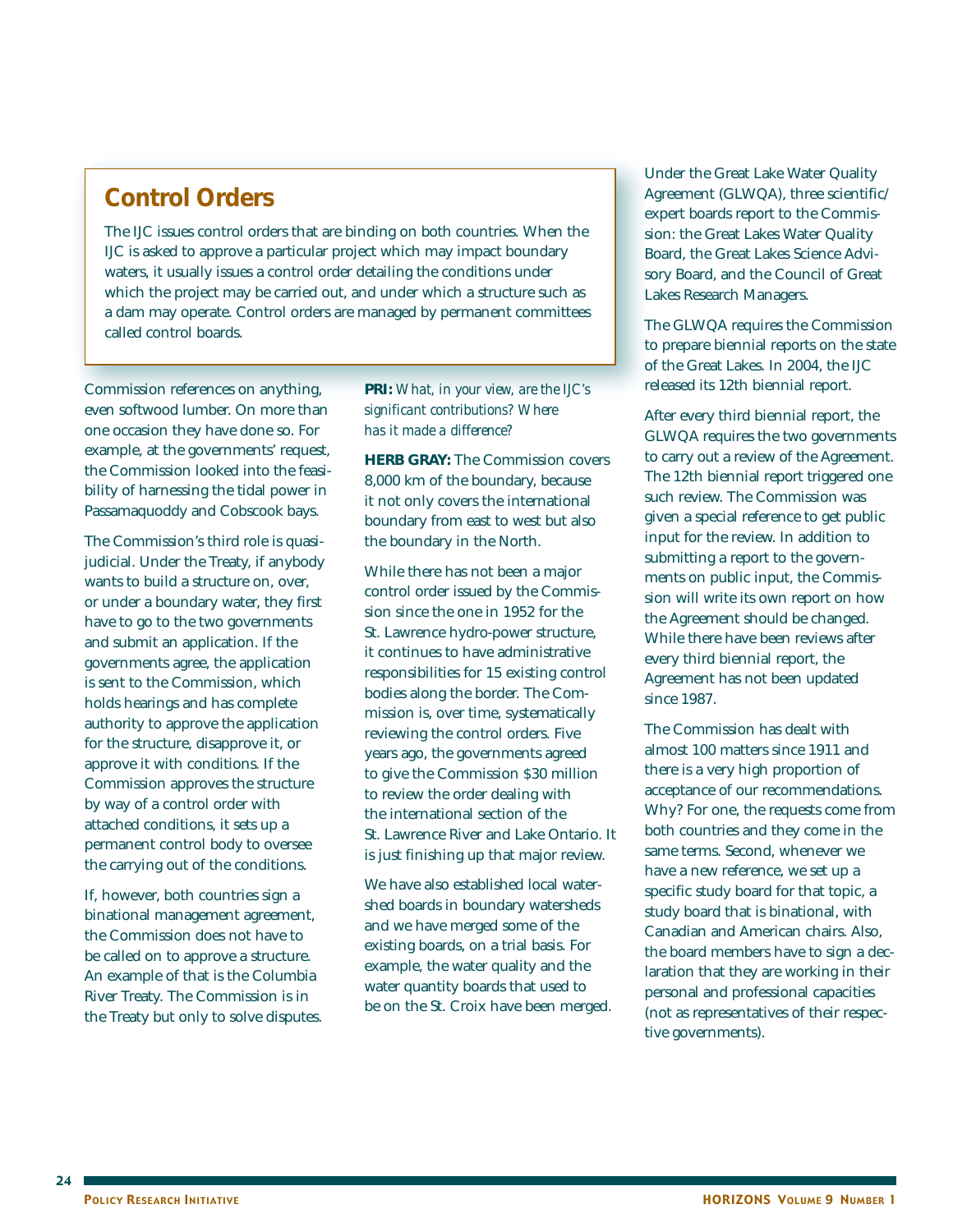On the Canadian side, at least, it is generally viewed that the Commission makes an important contribution to Canada-US relations, maybe a bit below the radarscope, but it just helps create the right atmosphere.

**PRI:** *With regards to the Devil's Lake conflict, we understand the IJC could not step in to help resolve the issue, because it did not get a formal reference from the two governments. If there is another issue like Devil's Lake where the two countries don't agree to give the IJC a reference, could there be an alternative conflict-free way of handling it that would be acceptable to both parties?*

**HERB GRAY:** The answer is, in part, in what was done. The two governments negotiated an understanding that an effective filter would be put at the outlet that the state of North Dakota built. Then, they had a binational team of scientists do a quick study, although there is some dispute over what the findings mean. So, the governments have announced they would give the IJC a reference to have its Red River Control Board study what is coming out of Devil's Lake into the Cheyenne River and then into the Red River. We are waiting for that reference.

The Treaty had anticipated that there would be cases where the governments would work out bilateral agreements, but what is not reflected in the Treaty is the degree to which national governments show deference to state and provincial governments. The state of North Dakota did not want a reference and this position was strongly supported by its congressional delegation.

# **Devil's Lake**

Devil's Lake is a saline lake in South Dakota that has had no natural outlet in several thousand years. Rising water levels (due in part to regional landuse practices and in part to climatic variation) threaten towns and farmland around the lake. To solve this problem, South Dakota built a diversion to carry excess water away from the lake into rivers that eventually drain into Lake Winnipeg. Canada asked the United States to join it in sending a reference to the IJC, which would likely have stalled the project and might have killed it, had the IJC found it to pose an unacceptable risk to Canadian waters because of the potential harm of introducing alien invasive species into Lake Winnipeg. The United States declined, so the IJC has not had the opportunity to investigate fully the matter or make a recommendation on the diversion.

**PRI:** *Is the IJC going to be sufficient to the task for issues of the future? Will it need to have an increased mandate? Will we need another body in addition to the IJC?*

**HERB GRAY:** I don't think there is need to change anything in the Treaty. Governments may need to give the IJC a larger budget so it could have more staff. They have to have a continued commitment to use the IJC.

With respect to another binational body, we have to ask realistically, will the two national governments be willing to yield more sovereignty than they already have in the Boundary Waters Treaty? If governments submitted a treaty like the BWT to the US Senate today, would they approve it?

The Commission's budget is voted by Congress and Parliament. It basically covers costs for accommodations, salaries, travel, administration, and so on. It does not have a program budget. So, when there has to be a major study the two governments have to give us money or the work won't get done.

There are problems with alien species and the IJC could play a greater role. What is missing is co-ordination of effort; the US is making some tentative steps and Canada is making some tentative steps. Give us a reference to co-ordinate the laws and regulations of the 11 states/provinces and two federal governments to create a common workable standard rather than a patchwork quilt.

I should point out that the role of the Commission has changed over the years. When the Agreement was first signed, the IJC had to do a lot more hands-on monitoring and reporting of the data. And that role gradually shifted to the two governments, and they set up a joint group called the Binational Executive Committee (BEC). With regards to whether the Commission's role should be changed in the Great Lakes Water Quality Agreement, the Commission is going to submit its own study report for the review.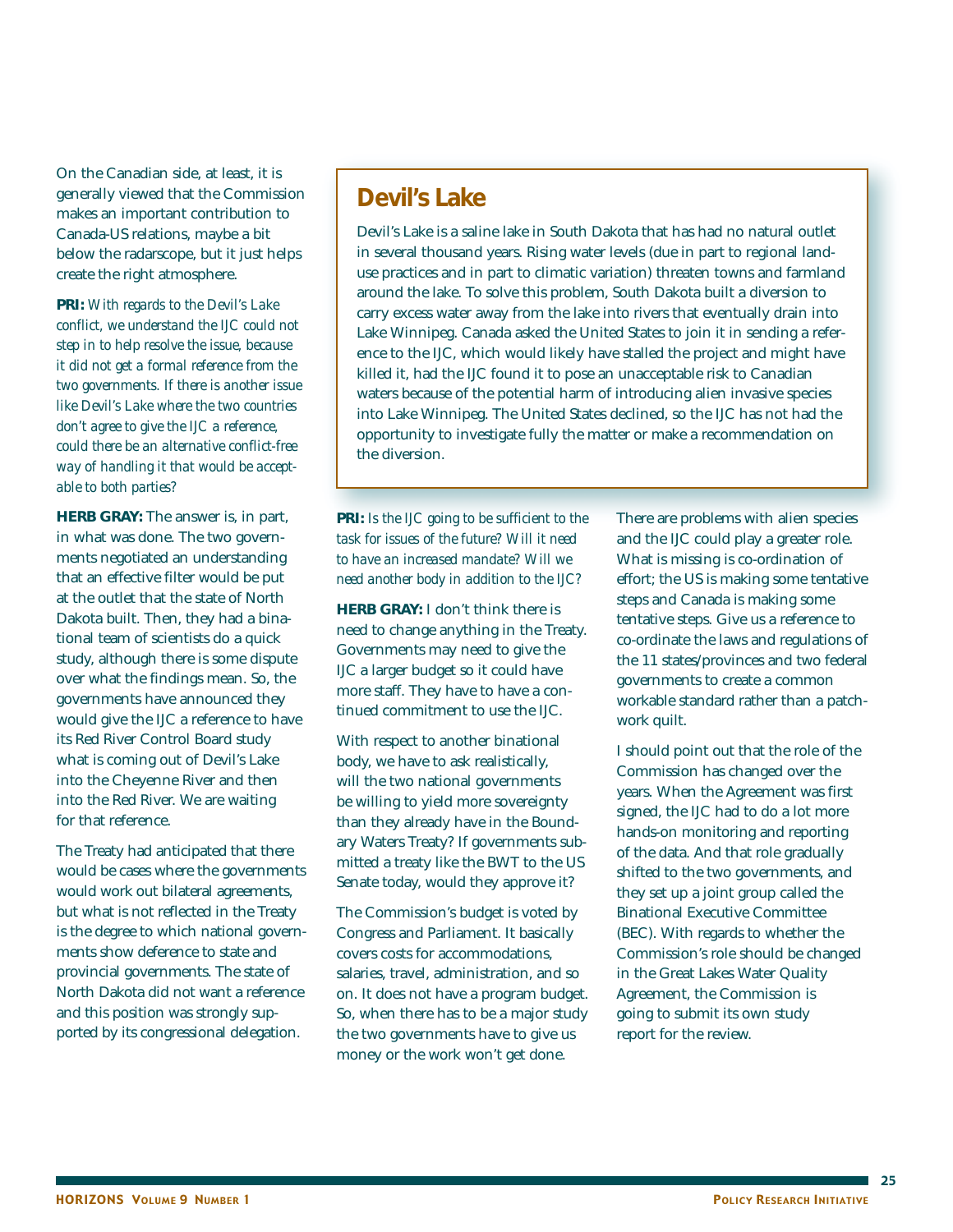# **Interview with Paul Muldoon**



**PRI:** *We wanted to interview you to get an outside perspective on boundary water issues in general, and the IJC, in particular. So, we could start with what you see as the current pressing boundary water issues.*

**PAUL MULDOON:** There is a whole range of boundary water issues along the entire common frontier. In general, the pressure to get water, both in quantity and quality, will be much higher in the upcoming years. I see this to be a renaissance of a new era of water conflict. Contrary to what some people believe, pollution is still alive. There is a lot of that still going on in the Great Lakes.

The effectiveness of the IJC depends on its own actions but more so, on the governments' actions. The governments have a toolbox that includes a whole range of tools, including diplomacy and the IJC. The IJC is like a power tool that governments might decide to use. Now a tool should not be blamed for non-performance if one does not plug it in. Similarly, the IJC's performance should not be questioned

# **Canadian Environmental Law Association**

The Canadian Environmental Law Association (CELA) is a non-profit, public interest organization established in 1970 to use existing laws to protect the environment and to advocate for environmental law reforms. It is also a free legal advisory clinic for the public, and will act at hearings and in courts on behalf of citizens or citizens' groups who are otherwise unable to afford legal assistance.

Since this interview, Paul Muldoon has left CELA for the Ontario's Environmental Review Tribunal.

if governments have not given it the necessary resources and the mandate to do the job.

According to the Boundary Waters Treaty, the IJC is a dispute settlement and conflict avoidance mechanism. Conflict avoidance means that when governments see an issue that may lead to a conflict, they employ the IJC to find out what the facts are, identify the issues, and make recommendations as to how to avoid or solve them. The tendency has been not to do that but to find a political solution that may or may not be the right solution.

**PRI:** *Former Premier Lougheed recently wrote an editorial about how diversions for bulk water export are soon coming to a watershed near you. Do you think projects like GRAND are going to be back sometime soon?*

**PAUL MULDOON:** There is no indication of that right now but we do anticipate enormous pressure for small diversions – pipelines, greater consumptive uses, including uses of groundwater for bottled water export. **PRI:** *You have mentioned that there will only be increasing boundary water issues in the future, as the demand for water, particularly quality water, increases. Where do you think the next flash points will be?*

**PAUL MULDOON:** I think air will be a flash point. The Great Lakes Water Quality Agreement takes an ecosystem perspective, which means everything from climate change to loss of biodiversity to air pollution, technically, is in there. Also, invasive species is an issue, because of the number of invasives that are expected to enter the Great Lakes. What is even more important are the "surprise issues." We don't, as yet, have a robust enough regime to deal with those.

**PRI:** *Given that in the future, issues will likely arise where one of the parties feels it is an issue, but the other party does not want it looked at by the IJC, do we need some kind of mechanism or third party, in addition to the IJC, that could be invoked unilaterally?*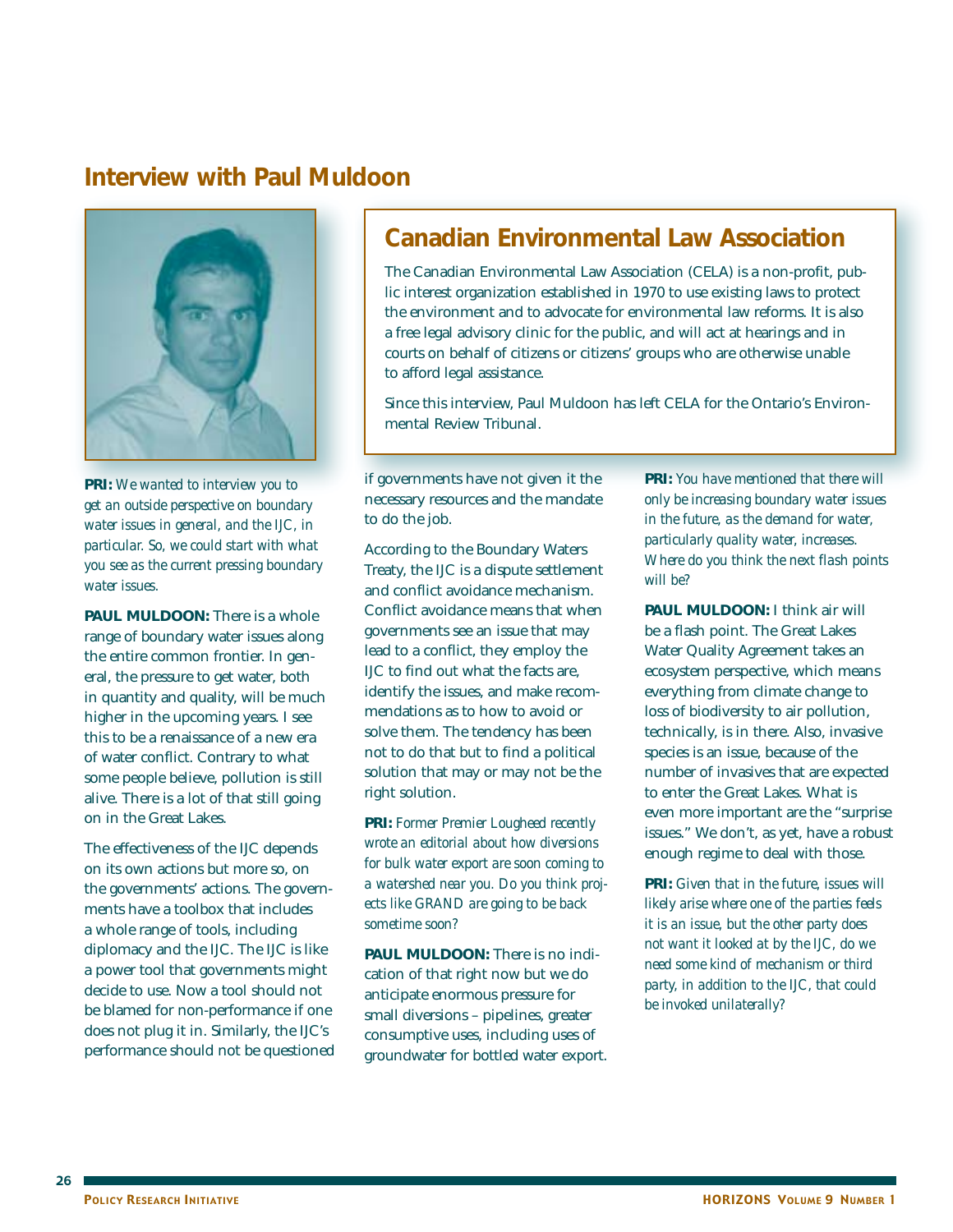**PAUL MULDOON:** What is first needed is some kind of an international summit where one would try to get an understanding as to why the governments have become reluctant to give the IJC references. We need to find out what would give them confidence for these kinds of references.

Under the Great Lakes Water Quality Agreement, the IJC is required to report on progress toward the fulfillment of the objectives of the GLWQA. Governments, however, are not giving the IJC sufficient information to enable it to do that. It would be useful

for governments to sit down with the IJC and create a protocol as to what information would be required by the Commission and what kind of information could be provided. This would ensure predictability in the information requirements and comfort for the IJC that the information is reliable.

Let's not change the Treaty but let's try to understand the institutional, governance, political, and sociological reasons for the IJC not being used enough.

# **GRAND Diversions**

Over time, many large water diversion projects have been proposed that would move water from Canada to the United States. The two largest such proposals (both currently moribund) were GRAND and NAWAPA.

The North American Water and Power Alliance (NAWAPA) plan involved a series of dams, canals, and pumping stations that would divert water from Alaska and Yukon into a large reservoir in southern British Columbia (flooding much of the Okanagan Valley), whence it would be pumped to existing canals and divered to the United States to supply water to California and the Southwest. Substantial hydro-electric generating capacity would be built at each dam along the route.

The Great Recycling and Northern Development (GRAND) canal project would dam the southern end of James Bay to create a freshwater reservoir, which would be diverted through a series of canals and pumping stations to the Great Lakes, from whence it could be channeled to the American Southwest.

The GRAND project was estimated in 1994 to cost about \$100 billion; the NAWAPA project was estimated at \$300 billion.

# North American **Watersheds**

## "Three Countries Working Together to Map Their Shared Environment"

During the past year, three National Atlas programs in Canada, the United States, and Mexico co-operated to compile the North American Watersheds map. This map depicts a hierarchy of watershed sub-basins that can, in turn, be aggregated into major basins draining directly into salt water (e.g., Arctic Ocean, Pacific Ocean, Atlantic Ocean, the Caribbean, Gulf of Mexico).

Perhaps the most striking pattern on the map is the interdependency of our watershed geography. Every major watershed is shared by two countries. For example, Canadians may be surprised to learn that a portion of the southern prairies forms part of the Mississippi River watershed which ultimately flows into the Gulf of Mexico.

In 2003, the Atlas programs in Canada (Natural Resources Canada), the United States (United States Geological Survey), and Mexico (Instituto Nacional de Estadística Geográfia e Informática) partnered to release a harmonized set of 1:10M-scale North American framework data (elevation, bathymetry, hydrology, transportation, populated places, boundaries) and an accompanying paper map. These North American frameworks have been accepted as the geographic foundation for environmental reporting by the North American Commission for Environmental Cooperation (CEC), an organization funded by the environment ministries in the three countries to monitor the environmental impacts of the North American Free Trade Agreement.

Work is ongoing at the continental scale (1:10M) as well as at the Canada/US scale (1:1M). The product of this collaboration – the North American Watersheds map – is expected to be printed in June 2006.

 $\blacksquare$  27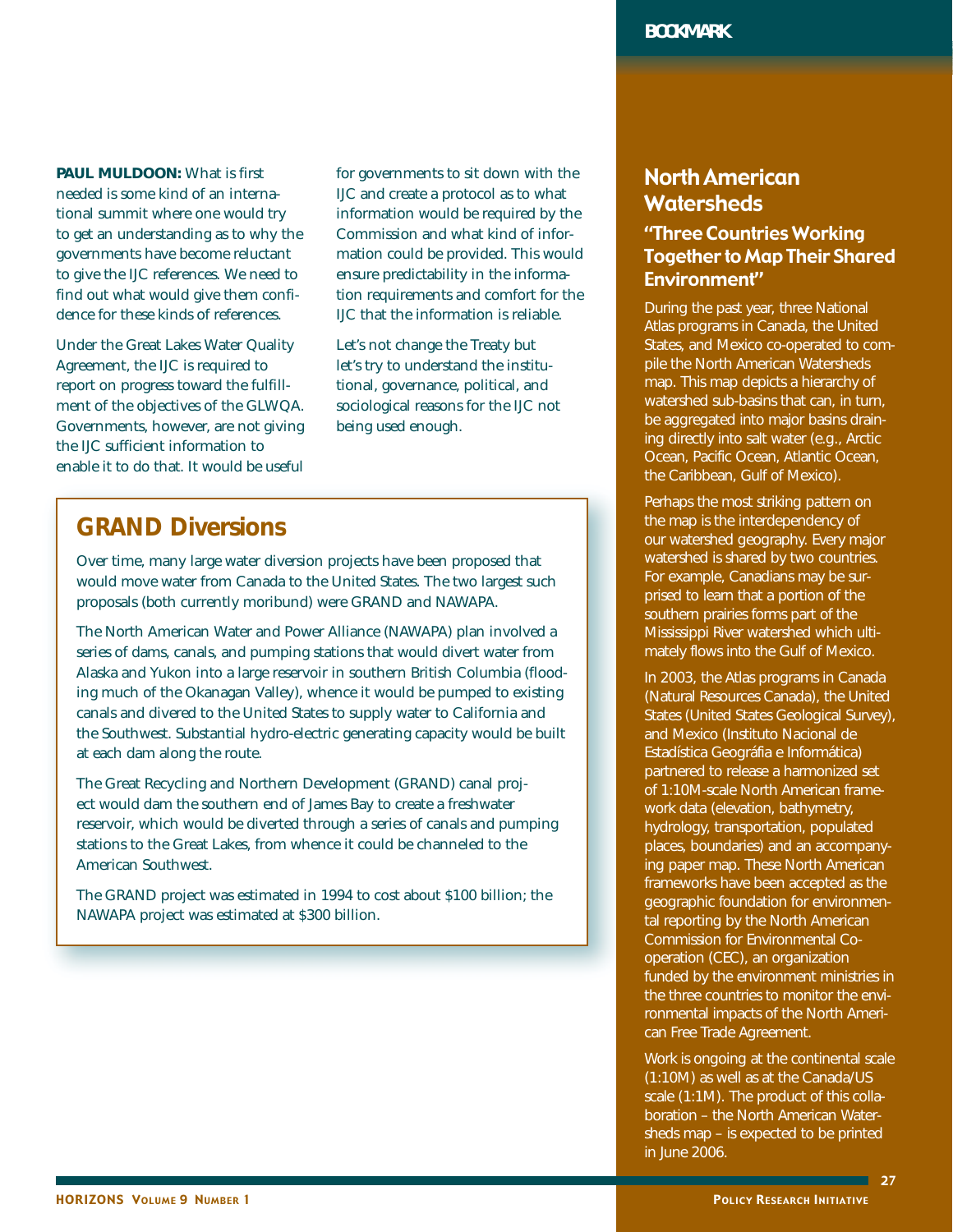# Water for Sale? A Look at the Complex Issue of Bulk Water Export

Dixon Thompson University of Calgary

Dixon Thompson, Professor of Environmental Science, Faculty of Environmental Design, University of Calgary

### **Introduction**

anada's natural resource sectors<br>including energy, minerals and<br>metals, forestry, agriculture,<br>and fisheries have been important including energy, minerals and metals, forestry, agriculture, and fisheries have been important staples of the Canadian economy and continue to support our standard of living today. As a trading nation, Canada offers many marketable skills, services, and product. However, we continue to rely heavily on the export of our natural resources to maintain a positive trade balance and employment.

The profile of the water export issue has increased due to recent attention in the media: Peter Lougheed's *Globe and Mail* editorial predicting that the United States will demand access to our water within five to ten years (November 11, 2005), a five-page cover story in *Maclean's* arguing "Let's sell them our water before they take it" (Steve Maich, December 28, 2005:

26-30) and the CBC drama " $H<sub>2</sub>O$ ," in which a prime minister is assassinated and American troops occupy Canada over water exports.

Proposals have been made for the export of Canadian water for half a century. There is an emotional, often strident, debate between strong proponents and opponents over this controversial issue. For those who have not taken a position, the subject can be very confusing. There is no consensus, and strong, conflicting, professional opinions make the establishment of clear, sound policy a critical element in maintaining Canadian control.

The issue of Canadian water exports is complicated and touches on legislation, policy, jurisdiction, economics, politics, the environment, and personal values, both domestically and at the international level. Many of the complexities lie in the fact that water is unlike any other natural resource,

# **Bottled Water**

Canada has a booming trade in bottled water and other beverages, even from Ontario where export from the Great Lakes basin is prohibited. There is a sound business case for export of bottled water at the corporate level. The difficulty is that the owners of the resource, the provincial governments, receive little or no direct economic benefit. Further, they bear the cost and responsibility of regulating the industry. British Columbia has a complicated rent structure for water, which identifies specific uses of water, but the rates are so low (\$0.85/ 1,000 cubic metres for bottling water) as to be almost meaningless and there is no rate increase in British Columbia until 2009. Other provinces (Alberta and Quebec) are contemplating water pricing. Therefore, one criterion for approval of water export should be financial benefit to the exporting basin or province, which is not possible at present. It must also be noted that a royalty, rent, or export tax on water destined for export is forbidden by the WTO and NAFTA, because all parties to the agreements must be treated equally: if Canadians don't pay rents or royalties for water, we can't charge others for it.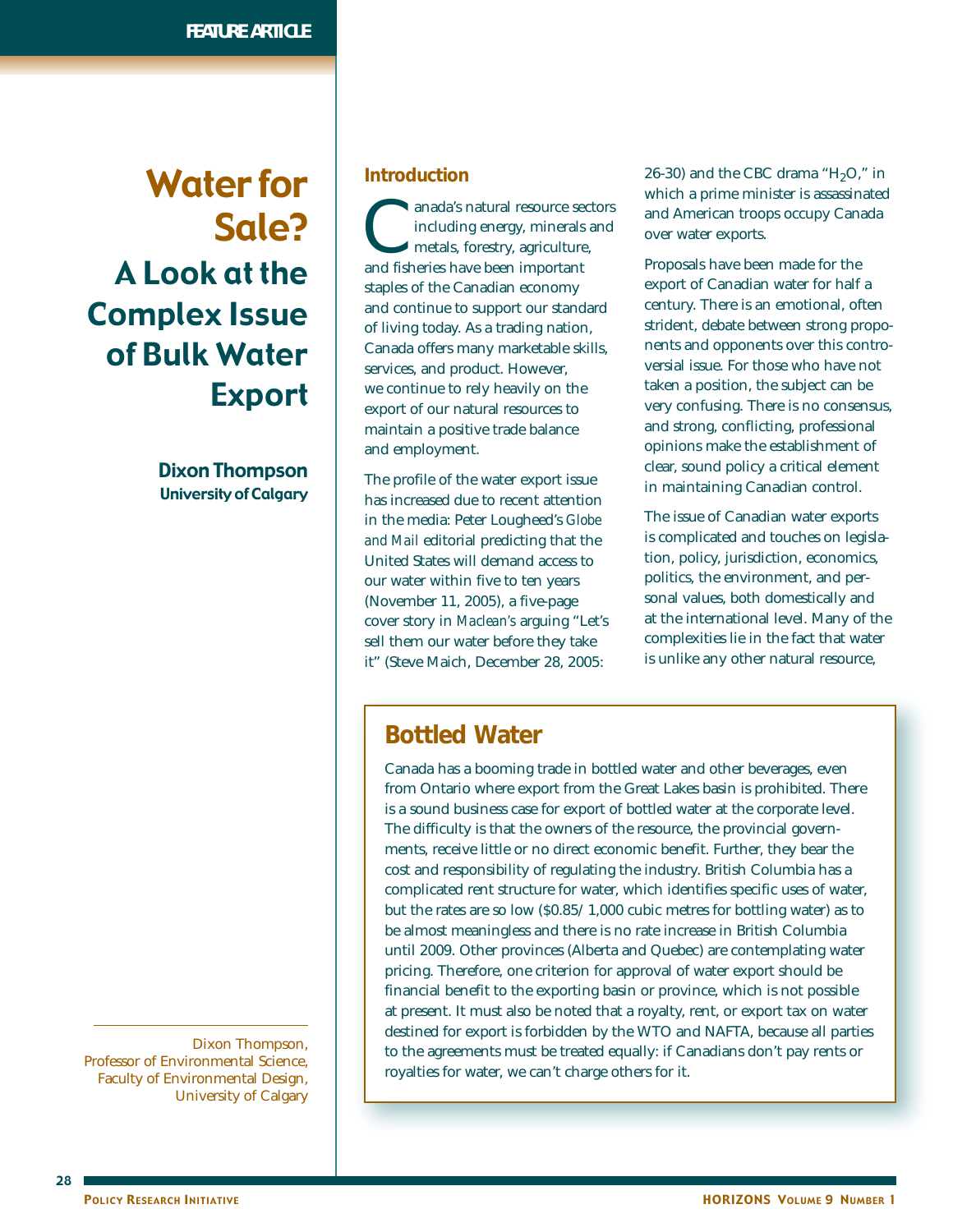as it is essential to life and has no functional substitute. It is, therefore, difficult for many to conceive of water as a commodity. On the other hand, the reliance on water for industrial processing, irrigation, electricity generation, and other economic uses suggests that a monetary value could be established for water (as opposed to being free of charge as it is in Canada) allowing for the possibility of profitable exports.

Although proposals to transfer bulk quantities of Canadian water to the United States began to surface in the 1950s, it was the implementation of international agreements, such as the North American Free Trade Agreement (NAFTA) or the General Agreements on Tariffs and Trade (GATT), that caused concern, as such agreements may force Canada to allow the sale of water to the United States. Both agreements apply only to the trade of commodities, and the question of whether water falls into this category has yet to be resolved. In the meantime, work has been done to assess the economic feasibility of bulk freshwater exports to assess if the prospect is worth pursuing.

For the purpose of this discussion, bulk water export refers to the physical transfer of water in its natural state from Canada to another country. Such transfers can occur on either a large or small scale. Whether a transfer is large or small is a function of the cost of the diversion, the technology used, and the amount of water being transferred. Water export derivatives<sup>1</sup> are not included in this discussion on bulk water export.

# **Why is There an Interest in Canadian Water?**

The initial driver for interests in bulk water exports is the perceived surpluses of water within Canada's borders. Over the years, the media and others have reported false information regarding Canada's global share of freshwater quoting ranges between 20 and 67 percent as seen in the figure below. In reality, Canada has roughly 20 percent of the world's freshwater but only 7 percent of the renewable-supply.

The myth of Canadian water abundance and misrepresentation of surpluses that are potentially available for export distorts the image of the potential volume that may truly be available. When the environmental needs for water are taken into account in conjunction with Canadian consumer needs, there is not a tremendous water volume left for export. Often, any volume that could be considered surplus is in northern regions, which are farther away from potential markets than over-allocated southern sources.



## **The Commodification of Water**

The debates about whether water is a commodity take place in economics or in trade law, but those debates are independent and cannot be combined. According to economic theory, a commodity is an economic, tradable good, product, or article of commerce, something for which there is an

established market where the commodity can be bought and sold in commercial transactions between willing buyers and sellers. In the context of water, the application of this definition is not clear. Market fundamentalists argue that water must be a commodity, because the market is the only mechanism for allocating scarce resources. Other economists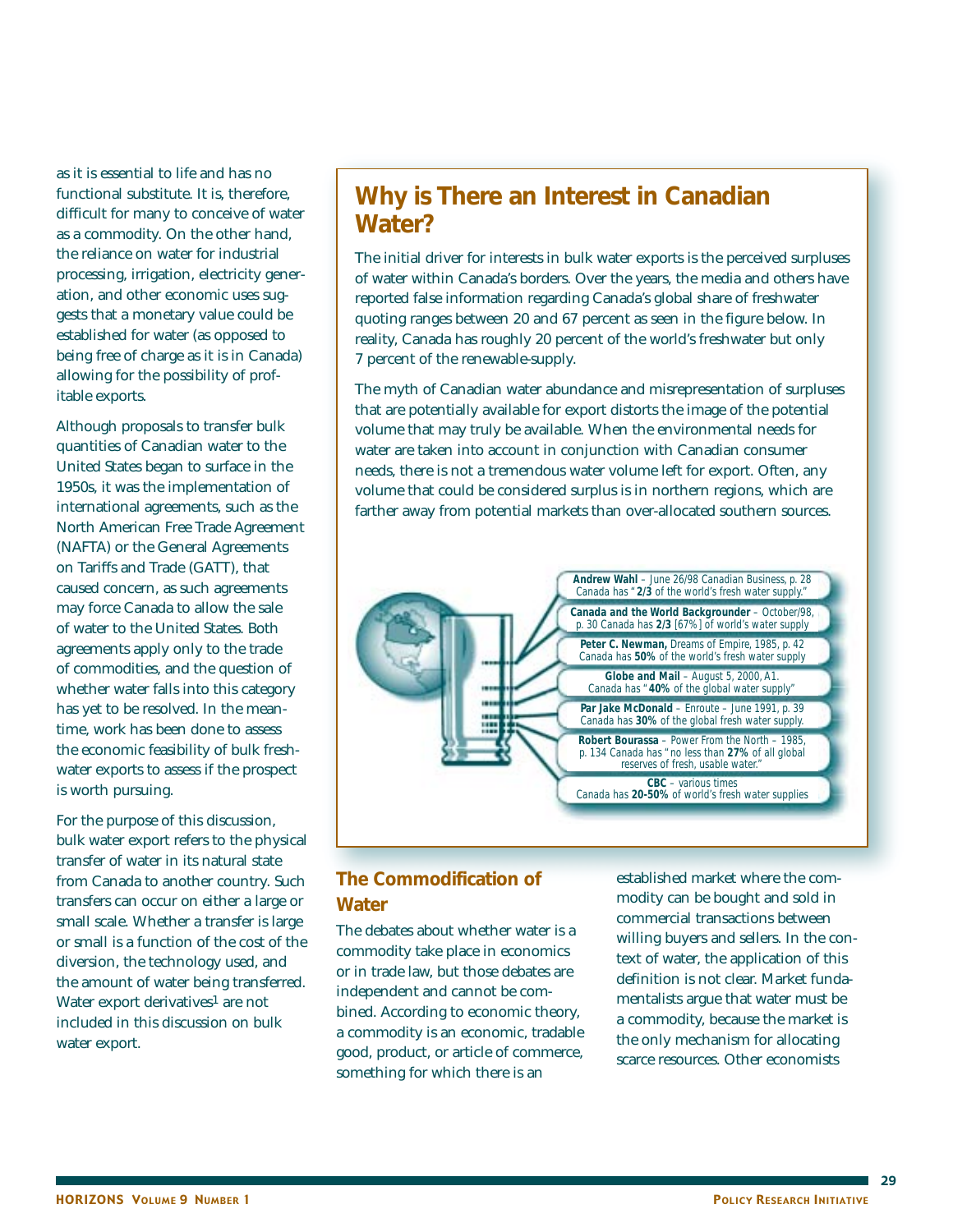argue that water is a public good and should remain a public sector responsibility to ensure that essential needs and services are provided.

Water pricing is often promoted as an important tool for demand management. However, criticisms arise when pricing systems that might make sense for industries that profit from the use of water are applied to water as an essential service. In Canada, current provincial legislation, particularly in the west, appears to allow for the commodification of water under certain circumstances marking an evolution from riparian rights, to prior allocation, to management of a scarce resource. Some provinces allow access to water in rural areas for domestic use and family agriculture without the need for a licence, which is consistent with the essential services argument. However, licences are required for larger volumes, industry, intensive livestock operations, and irrigation. In British Columbia, an annual fee for water is paid, which is determined by purpose and volume and in Alberta, water licences can be traded giving water the characteristics of a commodity from an economic perspective.

With respect to bulk water export, the issue of commodification has yet to be resolved as a matter of trade, despite a large volume of speculative literature. A commodity under NAFTA and GATT is a legally negotiated position and not in any way connected to the economic definition. To date there has yet to be a ruling by a court or trade panel on whether water is a commodity. Should water be ruled a commodity, then Canada's ability to control its export may be limited.

Given the complex and ubiquitous nature of water, its attributes and uses, a ruling on water as a commodity in trade and commerce would be very difficult. It is hoped that the ruling court or tribunal would understand the potential repercussions of trying to impose a simple yes or no answer on a very complex set of issues. If governments do not want to take the chance of leaving decisions about water exports to courts or tribunals, which are not always predictable, they must set the terms and conditions under which export of water as a commodity would be permitted.

### **The Bottom Line**

Ultimately, bulk water export will only be pursued if it is profitable for the parties involved. To explore the potential for profitability, the estimated costs of a number of largeand small-scale water export proposals can be contrasted to the average cost and marginal cost for water in potential markets. Large-scale water export proposals involve billions of dollars (US) in construction, operation, and management of dams and canals, and the inter-basin transfer of hundreds of thousands of acre-feet of water to areas across North America (Dale, 1992). Small-scale water exports involve water shipments (supertanker and bladder technology towed behind tugboats) or small-volume pipelines that would transfer a smaller volume of water, typically for higher-value municipal use, and have lower infrastructure costs (Gleick, 2001).

It should be noted that the costs for export proposals are open to scepticism, because they were acquired from proponents and are not independently

verified. Also, an export proposal would likely have additional costs that were not foreseen during the planning process.

## **Large-Scale Exports**

Large-scale export proposals are designed to supply water for irrigation; however, the costs of water in these systems (ranging from \$3,300 - \$7,810 per acre foot) are far too high for irrigators. In one economic study conducted in 1999, the value of water for irrigation in the Western United States ranged from \$9 to \$44 (US) per acrefoot. If some irrigators paid more than \$9 to \$44 (US) they would lose money on the production of their crops (US, 1999: 121). Therefore, the business case for the large projects cannot be made. Only with massive government subsidies would the large-scale projects be contemplated.

Another factor, which mitigates against a sound business case for the large projects, is the requirement for environmental impact assessments (EIA) for the proposals. Large-scale export schemes, such as the North American Water and Power Alliance (NAWAPA) proposal, would have very large environmental and social impacts requiring the flooding of large areas of British Columbia. The NAWAPA proposal as well as the GRAND Canal scheme would require large canal systems that would disrupt transportation networks and the movement of wildlife.2 A major concern is the transfer of exotic species with resulting environmental damage. The Garrison Diversion from the United States to Canada was stopped by the International Joint Commission on this issue, but the Devil's Lake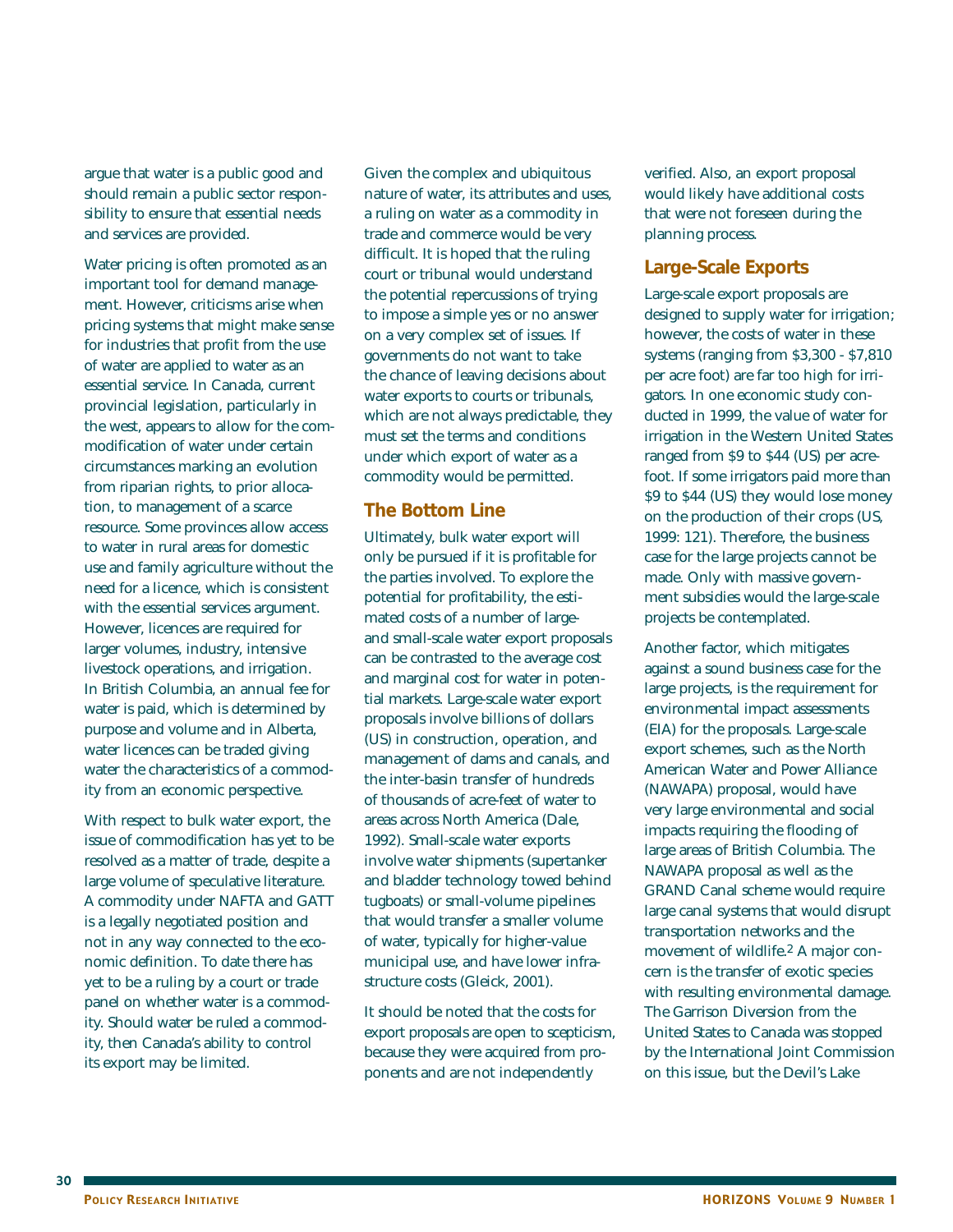diversion into Canada has taken place in spite of Canadian objections.

Given such massive disruptions to the landscape, it would appear that the only business case that could be made for large-scale export is the profits to be made by consultants to do government-funded feasibility studies and environmental impact assessments.

### **Small-Scale Exports**

In some cases, the marginal costs of the exported water using pipelines, tankers, bags, or bladder technologies (ranging from \$1,000 - \$6,978 per acre -foot) are close to those for water in certain markets, where the marginal cost ranges from \$110 - \$27,000 per acre-foot, but is most often from \$900 - \$6,000 per acre-foot. It is important to note that the financial feasibility of the export proposals must be based on the marginal cost of water – the cost of adding additional supplies – not the average price in the importing basin. Examining marginal costs in potential markets appears to make the business case for small-scale exports more attractive. It is the favourable comparison of small-scale export costs and marginal costs in potential markets that have led politicians and entrepreneurs to think of exports as desirable.

Although some small-scale proposals may have an acceptable cost, several significant factors diminish the strength of a business case. First and foremost, Canadian provinces have legislation or policies forbidding bulk water exports, which would clearly affect the feasibility of export proposals. As indicated by public pronouncements over the years, the federal government has an unwritten policy against exports. Therefore such pro-

posals could not be realized at present. Should there be an international trade ruling in favour of the commodification of water, such legislation would become illegal.

Another consideration is the seasonal shift in the demand for water. Demand for imported water often arises due to temporary shortages

to find estimates of the costs of demand management; in many cases, the costs are low as the returns on the initial capital investment continue without much operation and maintenance costs.

Desalinization using reverse osmosis or distillation has high capital and energy costs and costs associated with the

*There has yet to be a ruling by a court or trade panel on whether water is a commodity.*

caused by emergencies or droughts. Investing in infrastructure costs that would depend on water shortages to be profitable introduces an uncertainty that is perhaps too large to make the project feasible.

The competitive alternatives to imported water in the potential market also erode the business case for exports. Among the alternatives are demand management and desalinization. Demand management could include increased water right transfers, increased use of water pricing, education on the value of water, recycling, and the introduction of more efficient technology.

Demand management alternatives are more cost effective for a region than adding supply through the importation of Canadian water. Demand management alternatives also have the advantage of enhancing environmental quality in an aquatic ecosystem. Although demand management theoretically offers the strongest competition to water exports, there is often political, public, and bureaucratic resistance to implementing demand management strategies in potential market areas. It is difficult

disposal of the brine produced. This alternative is favoured by communities such as Santa Barbara, because it offers security of supply. The high energy prices might appear to favour imports for meeting marginal demand. However, renewable energy, specifically solar, is becoming increasingly feasible for providing the energy requirements for desalinization.

The fact that there has been no experience with water export markets in North America further weakens the business case for export. A significant amount of work would be necessary to resolve the conditions of any initial prospects. Most notably, the determination of the price at which water would be sold and the negotiation of the preliminary contract would require careful consideration of a number of factors. Until there are several years of experience with a small-scale water export project, uncertainties associated with seasonal and annual variability of demand and the availability of feasible alternatives will significantly increase the financial risk and weaken the business case for export.

Governments and proponents must understand the financial risks of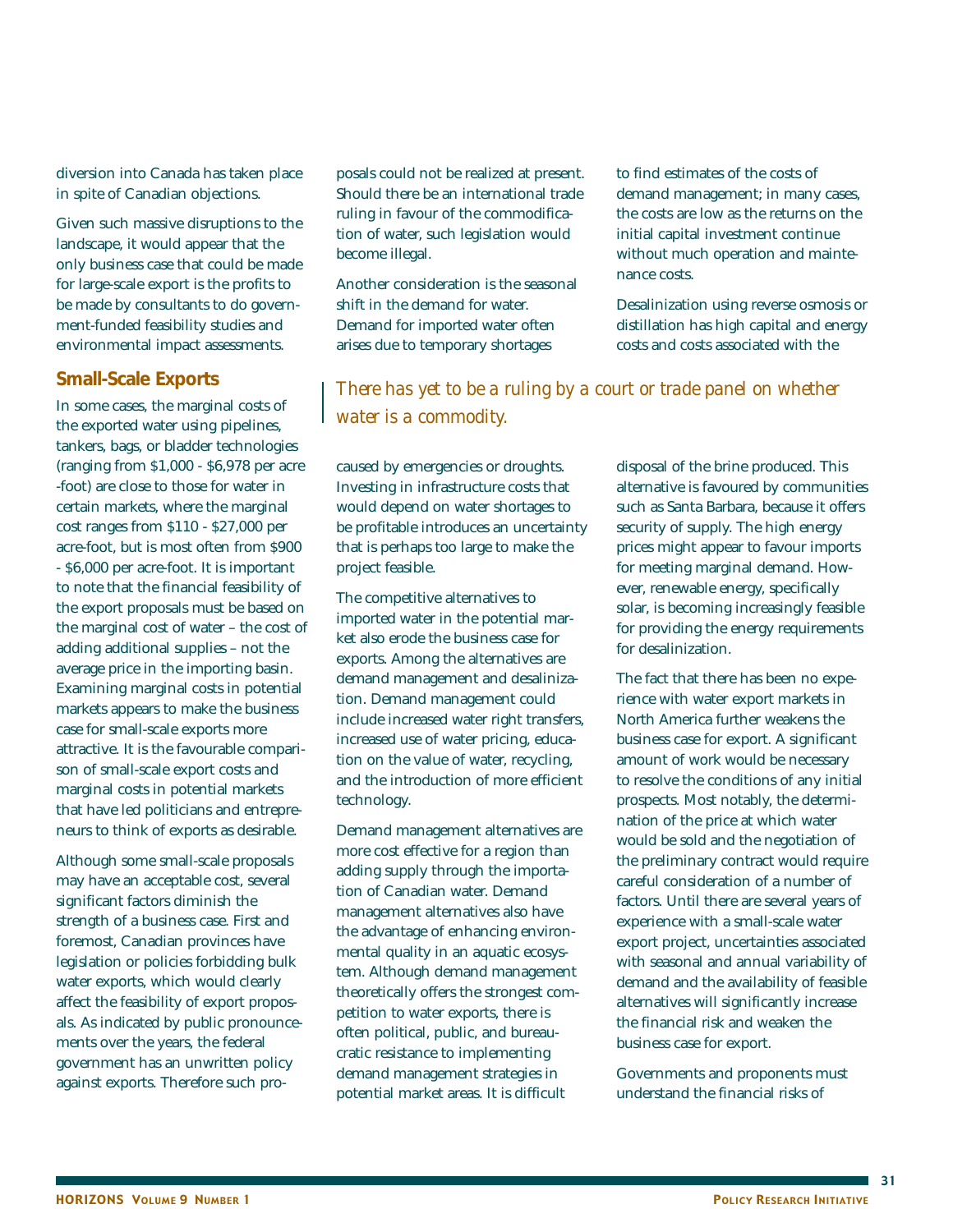small-scale exports before putting resources into proposals. Currently, Canadian government policy and legislation prohibit export. However, a court or trade tribunal decision by a challenger could be successful. It is also possible that the United States will demand access to what it thinks of as a continental resource. It would be imprudent for Canadian governments to be unprepared to dictate the requirements that export proposals must meet.

Six mandatory conditions are proposed for water export proposals:

- 1. an environmental impact assessment that shows that there will be no significant environmental damage in exporting or importing basins;
- 2. proof that there is a reliable exportable surplus in the exporting basin;
- 3. evidence that there will be financial benefits to the exporting basin;
- 4. confirmation that there is a realistic market that wants the water;
- 5. a business plan from the proponent; and
- 6. a provision for auditing the project as it proceeds.

### **Conclusion**

There has been a lot of discussion and debate regarding the bulk export of Canadian water and whether it will ever occur. Such questions will not be formally answered unless there is a legal challenge by another country wishing to gain access to our freshwater resources. A court or tribunal ruling will be needed to determine if water is a commodity that falls under international trade agreements.

In general, a hard and fast rule about water as a commodity cannot be made. As a component of the terrestrial, aquatic, or atmospheric environment, it is not a commodity. However, water takes on the characteristics of a commodity when used for larger-scale industrial uses, including industrial agriculture. In moving forward, it will be necessary to resolve different valuations for the different uses and functions of water to ensure that essential services are protected.

In terms of the economic feasibility of bulk water export projects, it was concluded that large-scale proposals, such as the GRAND Canal, would not produce a return on capital invested, would only be feasible with government subsidies, and would likely

cause significant environmental damage. Some small-scale proposals could theoretically produce a profit under certain circumstances.

### **Notes**

- 1 Water export derivatives are those products or services that consume or use water in production processes. Classic examples include steel in exported products or pulp and paper.
- 2 Please refer to the text box on p. 27 for more information on NAWAPA and the GRAND Canal proposals.

*Full references are available in the online version of this issue. It can be accessed by visiting the PRI web site at <www.policyresearch.gc.ca>.*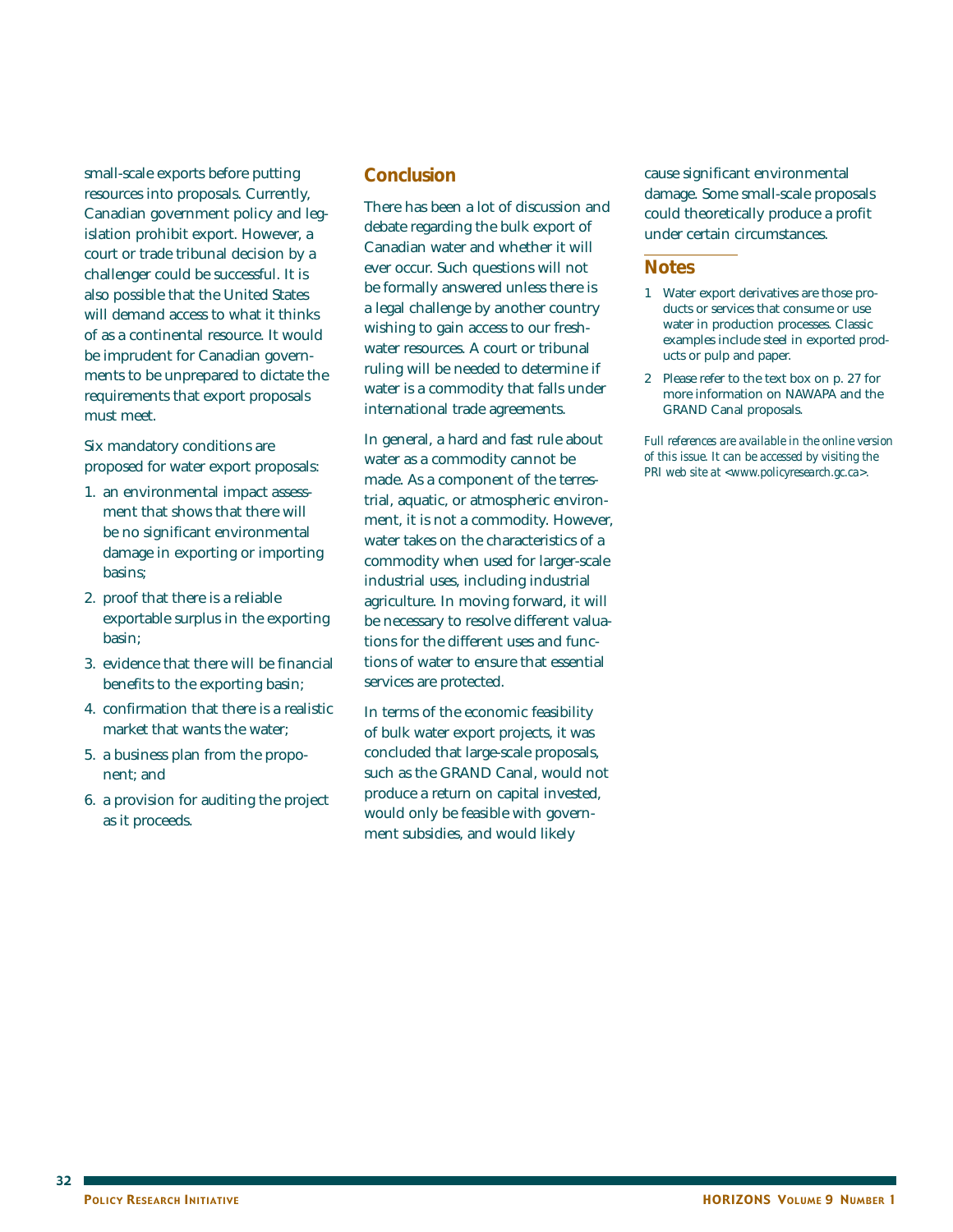# Bottling Water - One of the Older Professions

T. Duncan Ellison Canadian Water and Wastewater Association

> T. Duncan Ellison, Executive Director, Canadian Water and Wastewater Association

**M** uch has been written about<br>the commercial phenome-<br>industry over the last decade and the commercial phenomenon of the bottled water industry over the last decade and many prominent environmental groups have weighed into the discussion and arguments, mostly on the negative side. According to a report published by the Earth Policy Institute, a Washington-based non-governmental organization, sales of bottled water rose by 57 percent in the past five years and in the past year alone 154 billion litres were consumed around the world. The phenomena is indeed extraordinary with customers literally "drinking up" water from exotic sources – glacier and iceberg water being at one extreme – i.e., centuries old water from preindustrial revolution (contamination) times, to desalinated deep Hawaiian Seawater (an emerging market in Japan worth \$17 million at \$6 a bottle from 3,000 feet below the surface on the Big Island's Kona Coast).

The increase is a global phenomenon, with sales steadily rising even in those places where tests have shown time and again that tap water is equally safe. There are environmental complaints: unnecessary packaging and the huge amounts of energy used in extracting, bottling, and transporting the water. The Earth Policy Institute argues that one third of the money spent on bottled water would be enough to halve the number of people without ready access to clean, safe drinking water, a point perhaps particularly current given the discussions March 16 to March 22, 2006 at the World Water Forum in Mexico City.

### **The CWWA's Position**

One would think that the Canadian Water and Wastewater Association (CWWA) along with counterpart national water and wastewater associations in other countries might well be on the side of the environmental groups. Does the bottled water industry pose a threat to the water supply services of the municipalities? The CWWA represents nationally the interests of the municipal water supply and wastewater services, but the CWWA does not view the bottled water industry as a threat in itself. In fact the CWWA position, published on its web site <www.cwwa.ca>, states:

Bottled water should meet the minimum criteria as set out in the *Guidelines for Canadian Drinking Water Quality,* and that labeling be required to advise consumers of the water source, the treatment method used, the shelf-life of the contents, and the contents and standards met by the bottled water.

The CWWA position further states legislation should be enacted to control and monitor the bottled water industry in the same fashion as centralized water supplies, since although bottled water is regulated under Division 12 of the *Food and Drug Act Regulations,* the standards are not as stringent as is typically found in the provinces and territories for municipal drinking water services.

The CWWA recognizes that by and large, the bottled water industry is meeting two social needs:

• a point-of-thirst consumption need (that is competitive with all other beverages); and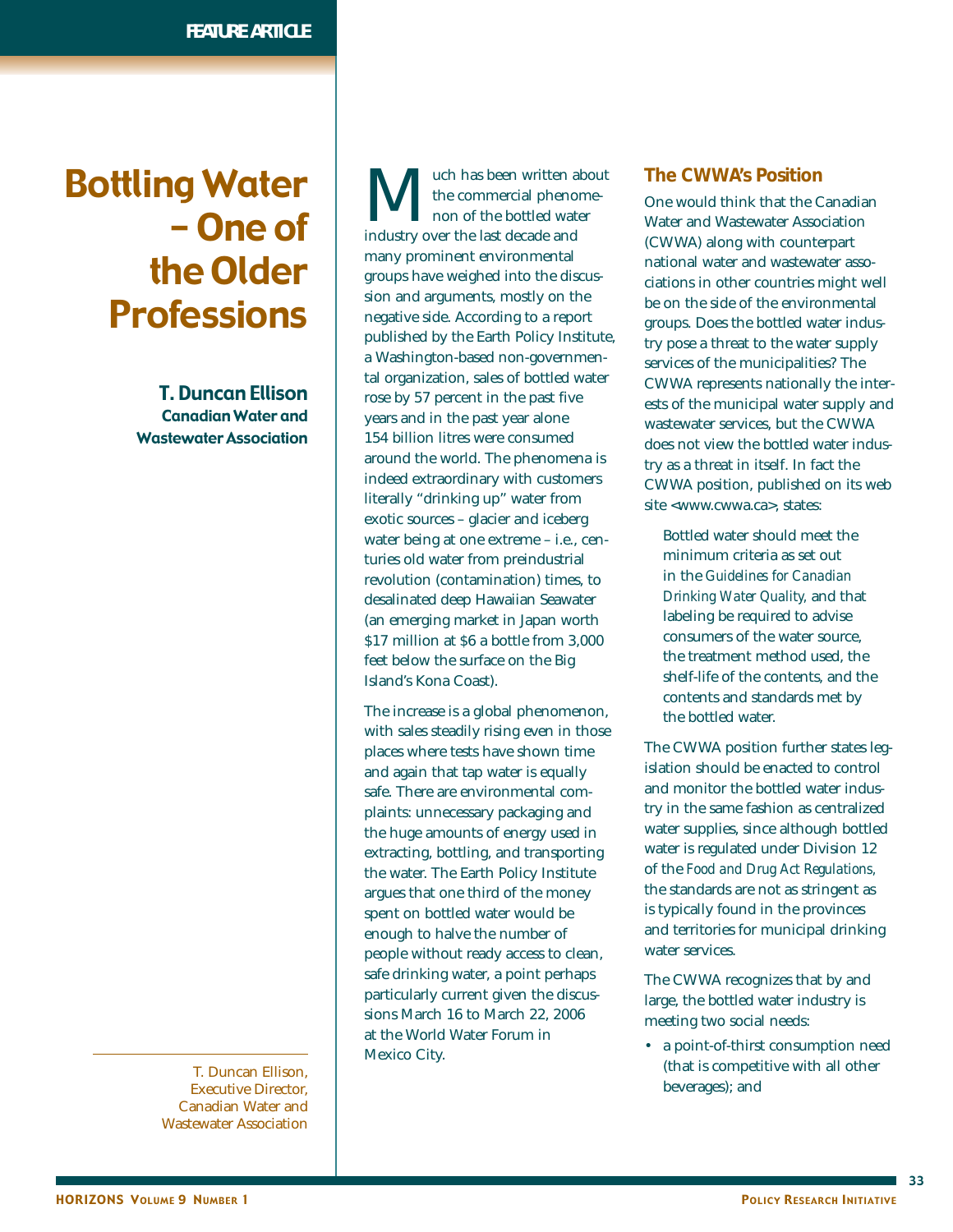• a consumption need for the more than two million Canadian homes and eight million cottages that are on private wells and where the owners may not be sure of the quality of the water available to them.

The two consumption patterns are quite different. The former consumers essentially buy water in beverage-sized containers (which in any case are often refilled from a tap), the latter buy water in larger containers and may have a water dispenser to hold the container. These larger containers may also be refilled at specialty water stations found in various commercial outlets, such as grocery stores.

The CWWA opposes any actions of manufacturers, distributors, or retailers of bottled water that through advertising, marketing, or other activities imply that central water supplies are not safe to drink. Of particular concern is the public perception that chlorinated water is harmful. Chlorine is added to municipal water supplies to meet the regulations of the drinking water authorities to ensure that the water is safe to drink. By "safe," health authorities mean free from microbiological hazards that can cause immediate health problems, such as gastrointestinal illness.

### **The Older Profession**

But to get back to the older profession. Humans have been bottling water from prehistoric times, and there is ample archeological evidence of this in all parts of the world. Goat-skin water bags, gourds, and clay pots have been used for millennia to hold and facilitate the transport of water for travellers and hunters or to carry water from a well or river to the village that may have been located in a more

secure area. Some containers were user-filled; some were supplier-filled and no doubt were sold or bartered in some primitive market place.

Water carriers still exist in many developing countries where piped water systems are not installed. The water

*The Earth Policy Institute argues that one third of the money spent on bottled water would be enough to halve the number of people without ready access to clean, safe drinking water.*

carriers may operate trucks to deliver water in bulk to user-owned containers, or may simply deliver full containers and collect empty ones. This is a common practice in northern and remote parts of Canada as well as in developing countries.

Bottled water (in all its diversity of container options and marketing situations) provides an essential service: the supply of water from a source (place of abundance) to the place of consumption (point of need).

### **Pricing**

In the early years of the current bottled water industry's growth, bottled water typically would retail at anywhere up to 4,000 times the price of tap water. A 500 mL bottle of water selling for \$1.95 works out to be the equivalent of \$3,900 for a cubic metre of drinking water. A municipality will typically charge from \$0.35 to \$1.50 for a cubic metre of water (delivered continuously, 24 hours a day, seven days a week into the consumer's house or building) – a real bargain. The \$1.95 price remains a typical price for bottled water sold, one bottle at a time, from a variety of retail outlets serving the point-of-thirst market, such as

convenience stores. Restaurants, movie theatre snack bars, etc., can and do charge even more and may expect a tip to be added. Currently, bottled water (in beverage-sized bottles of 375 mL) can be purchased in 24 packs at about \$0.15 per bottle, 3 L bottles can be purchased for less than \$3.00,

and 18 L containers typically can be purchased for about \$5.00/unit in supermarkets.

Competition is therefore driving the price of bottled water down, although it still remains more expensive than tap water.

In response to this commercial and social phenomenon, some Canadian municipalities offer their residents re-usable plastic water bottles that are intended to meet the point-of-thirst need, yet would be filled with tap water. The City of Ottawa, for example, produced such a bottle and included information on the label that its tap water fully meets the *Guidelines for Canadian Drinking Water,* and that the bottle can be filled and refilled 54 times from the tap for less than \$0.01. Other cities actually contemplated entering the bottled water market by bottling their own water and marketing it in competition with the bottled water companies, although this is not common.

### **Health Issues**

All Canadian municipal water supplies are subject to a similar regulatory regime imposed by the provincial or territorial governments. Water sources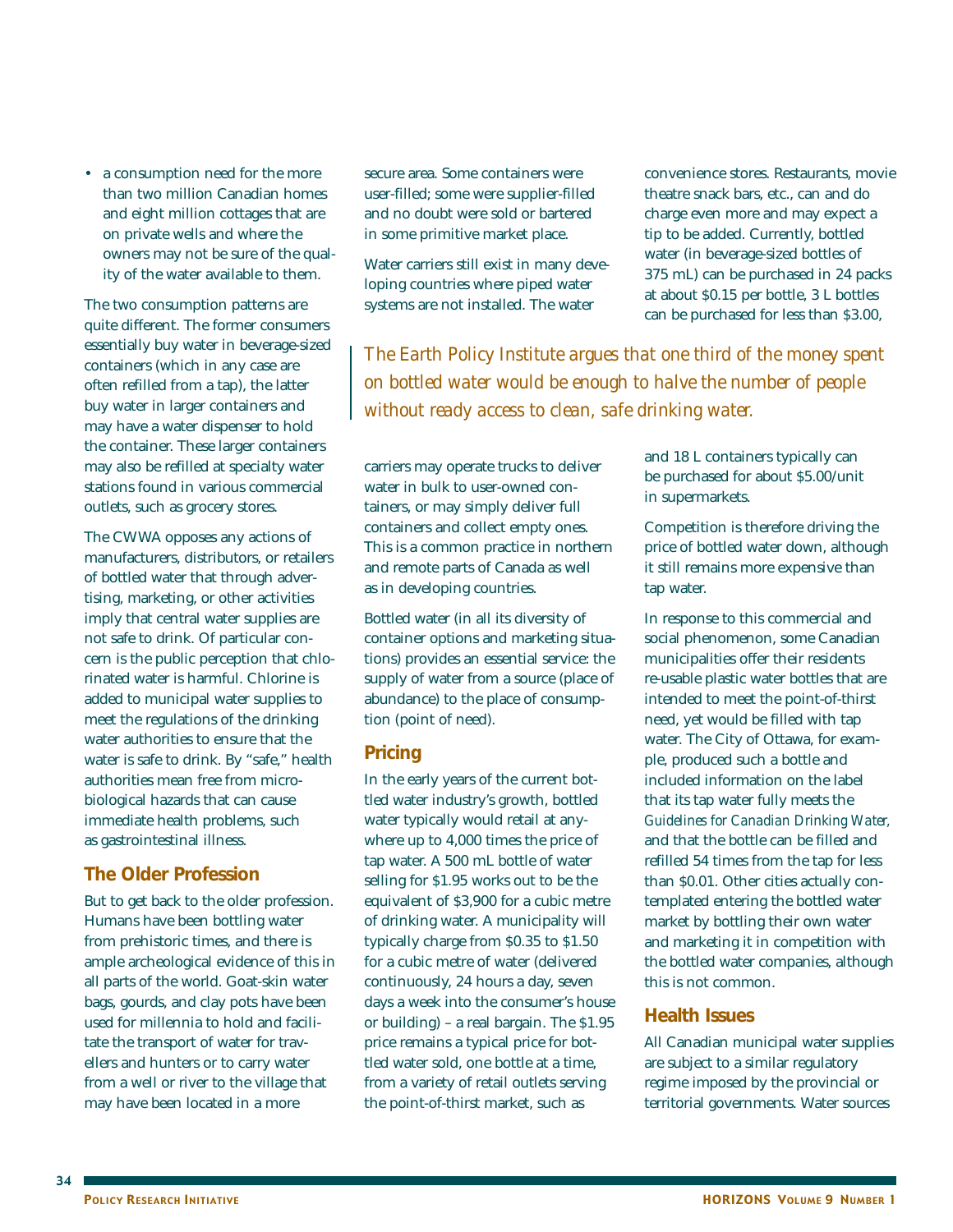are examined for risks and water treatment plants are built according to government requirements that reflect the risks present. The objective is to ensure that the water produced in the treatment plant is potable and meets the Canadian guidelines for drinking water quality or any standards imposed additionally by the province or territory concerned. Regular water quality tests are required to confirm the production process, and these are often double-checked by inspectors taking their own tests. Laboratories performing the water quality tests have to be accredited under Standards Council of Canada requirements. The Canadian guidelines for drinking water quality take into account human health risks from over 120 likely or known contaminants and often have a safety factor of between 10 and 100 to address the issue of uncertainty.

In Canada, bottled water (prepackaged water) is considered a food and is regulated under Division 12 of the *Food and Drug Regulations.* These regulations classify bottled water as to type and require that bottled water be microbiologically safe. In the United Kingdom, the position is that the bottled water should at the minimum meet the requirements of the international Codex Alimentarius Commission: Codex Stan. 108 B 2001 Codex Standard for Natural Mineral Waters and Codex Stan. 227 B 2001 General Standards for Bottled/Packaged Drinking Waters (Other than Natural Mineral Waters). In Europe, a similar approach has been taken. In the US, regulations under the *Food and Drug Act* (CFR Title 21, Part 165) require that the bottled water meets specific water quality standards and that the materials used in

the bottles and caps meet requirements not to leach contaminants into the water. NSF International based in Ann Arbor, MI indicates that it certifies a number of bottled waters to the FDA water quality requirements (both in the US and in Latin America) but no bottles or caps have been certified to the material standards. Canada's regulations do not address the issue of materials used to manufacture bottles and caps.

Under the *Food and Drug Regulations* in Canada, bottled water comes in three essential varieties: spring water, mineral water, and drinking water. Spring water is defined as potable water (i.e., fit for human consumption) that comes from an underground water source. Mineral water is spring water with a larger amount of dissolved mineral salts (usually about 500 mg/L of total dissolved solids). Spring and mineral waters must not have their composition modified through the use of chemicals, but carbon dioxide and ozone can be added during the bottling process to protect the freshness. Drinking water is simply water that has undergone some form of treatment to render it potable. Much of this "drinking water" is simply municipal water (already potable by law) that has been triple filtered (often essentially to remove the chlorine) and re-disinfected with a nonchlorine disinfection process. There are many sub-grades of water depending on source and treatment. Some are considered natural as in natural spring water; others are de-ionized meaning they have gone through some form of electrolysis; distilled water means it has been distilled by a boiling process and has an electrical conductivity of less than 10 µS/cm. Bottled waters

may also be carbonated and fluoridated and some add salt (sodium chloride) to provide an "acceptable taste." Some bottled waters have a sodium content that exceeds the guidelines for Canadian drinking water quality. The choice for consumers (and bottlers) is pretty much endless.

Although certain mineral waters may be useful in providing essential micronutrients, such as calcium, the World Health Organization (WHO) is unaware of any convincing evidence to support the beneficial effects of consuming such mineral waters, despite millennia-old European and other customs of going to spas for bathing and drinking spa water for "health" reasons. As a consequence, WHO guidelines for drinking water quality do not make recommendations regarding minimum concentrations of essential compounds. Canadian bottlers, under the *Food and Drug Act* are not allowed to make health claims, unless they can be demonstrated by clinical trials.

A related issue has been raised as to whether the plastic material typically used to manufacture the bottles themselves presents a health risk. Studies have indicated that bottled water can contain "high" levels of substances leached from the polymer of the plastic bottle. None of these levels found exceed maximum daily intake levels established by health authorities, but nevertheless, those who drink bottled water should be aware that they may be contributing to their intake of these substances, and that the "older" the bottled water is, the more likely some leaching could have occurred. (Note: check the "best before date" on the bottle and recall that little apparent certification to the US FDA materials' requirements seems to take place.)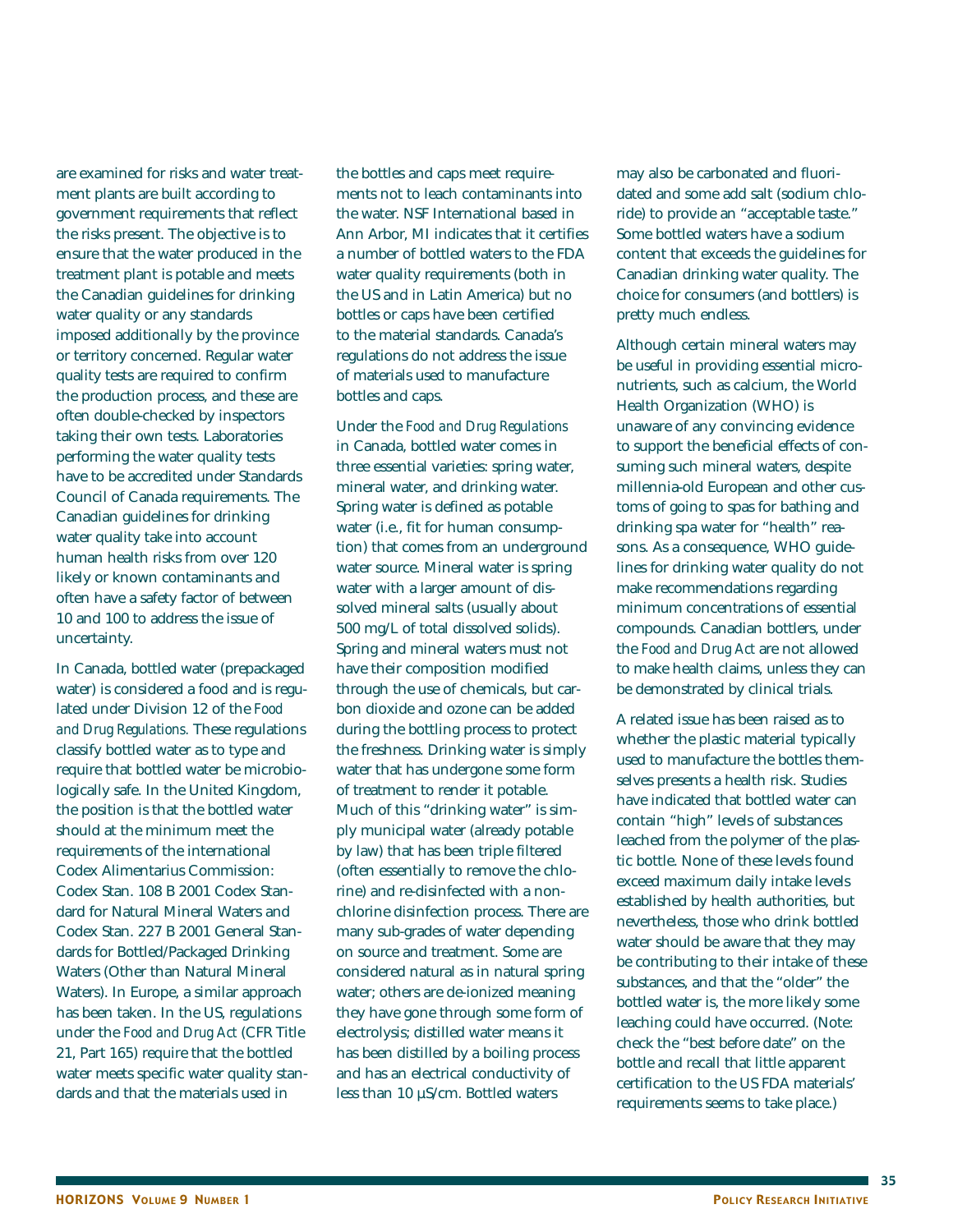### **Environmental Issues**

Forty percent of bottled waters are actually derived from municipal water supplies and simply subjected to a number of additional filtration processes. Carbon filters are used to remove any chlorine or other flavours. Often, the water is passed through a

Where bottled water is taken directly from springs or wells, contentious situations have arisen with local communities claiming that their springs have run dry or that their aquifer is being depleted. This situation has arisen in a number of communities across Canada and the United States, but the

*According to the US Container Recycling Institute, only 14 percent of plastic water bottles are recycled and a plastic water bottle will take over 1,000 years to biodegrade if land filled.*

reverse osmosis process to reduce the presence of fine particles and maybe some chemicals with large molecules or organic material to levels below those allowed in drinking water regulations; and often they are subjected to ozonation or some other form of disinfection to ensure the water is fully disinfected without a taste or odour.

A number of environmental issues have been identified in the literature and press.

#### *Depletion of Water Sources*

Where bottled water is produced using municipal water supplies as the source, there generally is not a problem of water source depletion, although the bottled water may add to the demand for water. Competing point-of-thirst beverage manufacturers (e.g., beer, soft drinks, and beverages using fruit concentrates) are located in municipalities and use municipal water supplies as their source. They too may undertake additional treatment on site to assure end-product flavour consistency. Thus, these bottled water activities may not increase the demand for municipal water, just divert its use from one product to another.

one that has received international attention and is often cited on environmental non-governmental organizations' web sites comes from the bottled water plants of Coca-Cola in the states of Kerela and Tamil Nadu in India where more than 50 communities claim their aquifer has been depleted. Water use regulatory boards in many provinces and states are grappling with abstraction permit applications and the competing use of limited supplies.

From a global environmental point of view, bottled water has not led to an increased consumption of water; it has simply resulted in the diversion of consumed water from one source to another (e.g., from tap water to bottled water or from beverages or fruit juices to bottled water). The amount of liquid consumed per person has not varied, just the source of the liquid and its flavouring.

#### *Waste Generation*

Most bottled water is sold in nonreusable plastic bottles that may or may not be recycled. It has been estimated that in California, more than

1.6 billion plastic bottles are sent to municipal waste dumps every year. According to the US Container Recycling Institute, only 14 percent of plastic water bottles are recycled and a plastic water bottle will take over 1,000 years to biodegrade if land filled. Forty percent of the US plastic bottles that reach recycling plants are actually shipped to places like China.

#### *Energy Consumption*

The mere production of plastic bottles demands huge quantities of petroleum resources, let alone the energy that has to be used to transport the empty and filled bottles and for the collection and recycling of the bottles after use.

Also, much of the bottled water must be transported long distances – and nearly one fourth of it across national borders – by boat, train, airplane, and truck. This involves burning massive quantities of fossil fuels. For example, in 2004 alone, a Helsinki company shipped 1.4 million bottles of Finnish tap water 4,300 kilometres to Saudi Arabia. And although 94 percent of the bottled water sold in the United States is produced domestically, some Americans import water shipped some 9,000 kilometres from Fiji and other faraway places to satisfy demand for what is termed "chic" and "exotic" bottled water. Canada, of course, benefits from this by exporting bottled water to the United States, but Canadians also import bottled water from abroad.

#### *Impact on Sustainable Development*

The growth of the bottled water industry in developed countries is being replicated in developing countries, and it is feared that those who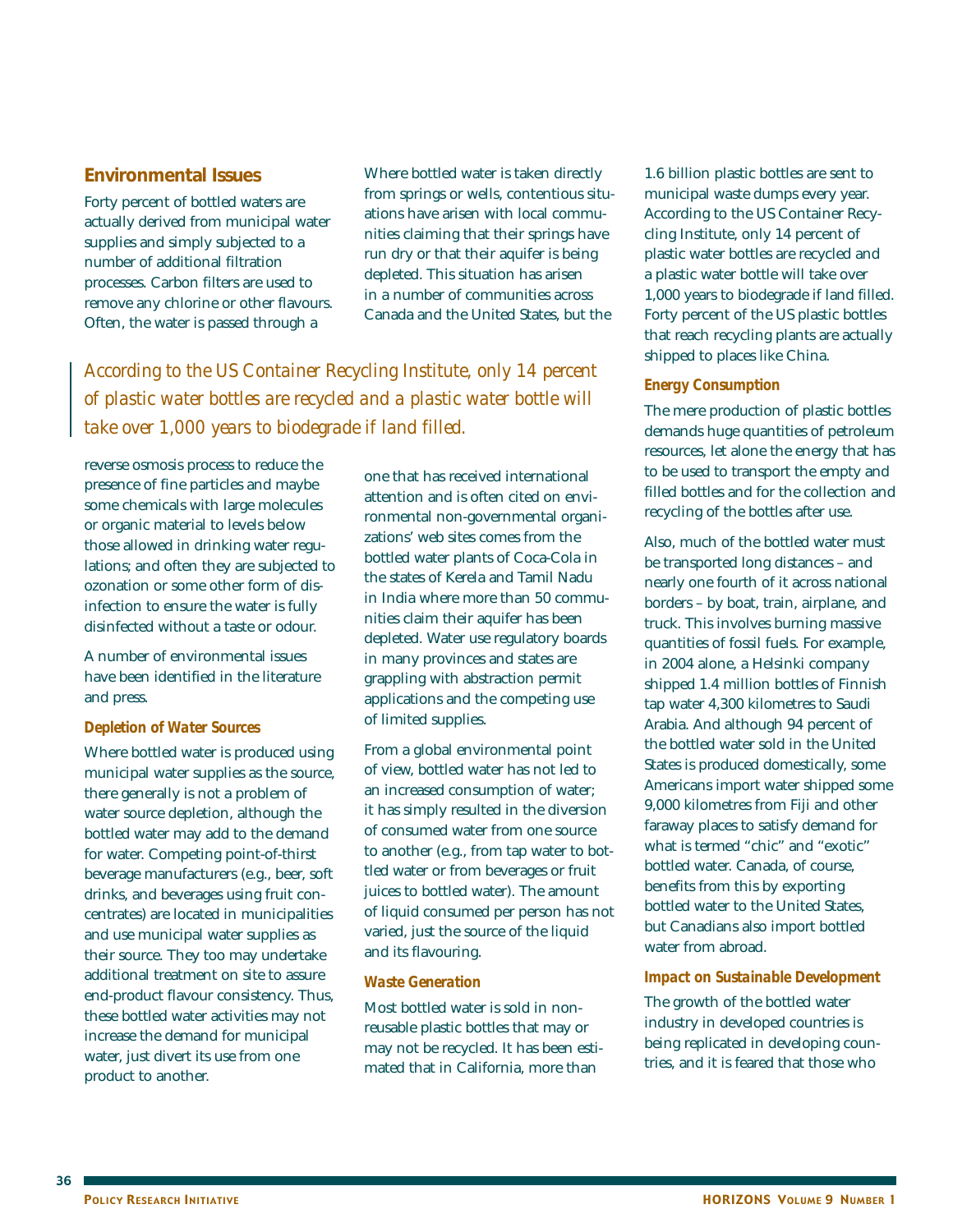can least afford to buy bottled water are forced to do so, because of a lack of investment in conventional water infrastructure, that would provide safe, clean drinking water in remote and small villages throughout Africa, Asia, and Latin America.

#### *Back to the Positive Side*

In emergency conditions, (inspected) bottled water is an essential means of assuring public health and consumption requirements are met. It is wholesome and transportable. It can be where you want it to be. The aftermath of Hurricane Katrina was an example of the immediate need to transport huge quantities of bottled water to displaced persons in the wake of disasters.

In the very few circumstances and instances where municipal supplied water fails temporarily to meet drinking water quality standards, the options available are to boil the tap water or to consume bottled water.

## **Conclusions**

The CWWA recognizes that bottled water is not a competitor to municipally supplied water, that it is wholesome (although not regularly tested to drinking water standards) and priced to meet higher costs of production, transportation, and distribution and to meet a positive market need.

However, governments in Canada may need to address several policy issues:

- What are the resource use implications of an expanding bottled water industry (water, hydrocarbons, energy, etc.)?
- Should the drinking water quality standards imposed on municipali-

ties, be imposed on bottled waters, reducing or eliminating consumer choice on for example, mineral waters?

- Is there a need for standards for the materials used to manufacture the bottles? Do leachates into the water from the bottles cause concern, and could the bottles be made biodegradable?
- How effective are regulations in protecting consumers from advertising misrepresentations?

Governments in other countries, particularly developing nations where bottled water may be or is seen as being the only safe source of drinking water have a similar set of policy issues, although they may be more serious. In addition, there are particular policy issues, for example:

- Are per capita incomes being unreasonably diverted to the purchase of bottled water from other essential domestic purchases and needs?
- Is the lack of safe municipally supplied water limiting the achievement of social and economic development, and environmental goals?

*Full references are available in the online version of this issue. It can be accessed by visiting the PRI web site at <www.policyresearch.gc.ca>.*

# RésEau

RésEau is a Government On-Line demonstration initiative that focuses on water information. RésEau supports clean, safe, and secure water for all Canadians and ecosystems. Specifically, RésEau establishes partnerships and projects to demonstrate the sharing, discovery, access, and use of water information over the Internet.

The initiative is led by Environment Canada, in partnership with Natural Resources Canada and Health Canada, and will deliver in March 2006. Its userdriven focus targets information for a wide range of generalists and specialists, from high school-level youth to water resource managers.

Source: <www.environmentandresources.gc.ca/ reseau>.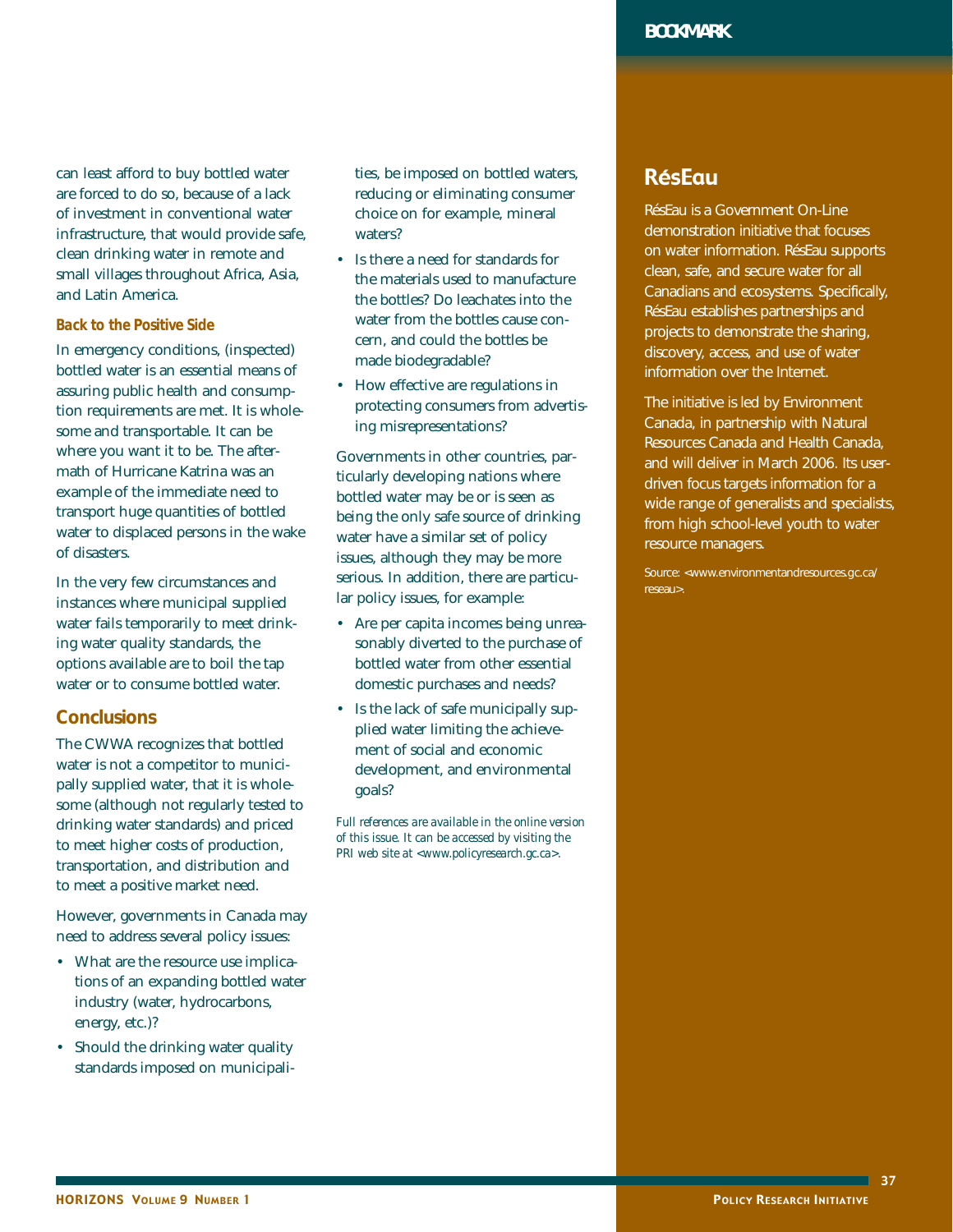# Market-Based **Instruments** for Water Management

Bernard Cantin Policy Research Initiative Government of Canada

Bernard Cantin, Senior Policy Research Officer, Policy Research Initiative, Government of Canada

anada has thus far made rela-<br>tively little use of market-base<br>instruments (MBIs) – also<br>known as economic instruments – fo tively little use of market-based instruments (MBIs) – also known as economic instruments – for water management when compared with other developed countries. This is in spite of the fact that for many years, the OECD and other organizations have urged the Canadian federal and provincial governments to use more MBIs to better achieve environmental objectives at lower cost. More recently (Canada, 2004), the federal government received the *Report on Smart Regulation*, emphasizing the need for cost efficiency and flexibility in achieving desired objectives as well as expanding the appropriate use of economic instruments.

The PRI project on freshwater investigated MBIs for controlling water use and water pollution. We found surprisingly limited efforts put into documenting the experiences of using MBIs and, as a result, it is very difficult to assess their effectiveness and efficiency. In what follows, we present the main results of the PRI's research, including recommendations for policy development and further policy research studies.

# **What Are Market-Based Instruments? How Do They Compare to Other Instruments?**

Market-based instruments can be described as "regulations that encourage behaviour through market signals rather than through explicit directives regarding pollution controls or methods" (Stavins, 2001: 1). This highlights the fact that MBIs are a form of regulation imposed by the state that operate through incentives provided

within the institution of the market. More precisely, as Hatton MacDonald et al. (2004: 15) emphasized, using the notion of market-based rather than economic instruments in Australia helped to clarify MBI reliance on a well-defined regulatory framework, which may also include the specification of property rights and entitlements.

Such a clarification is indeed useful, since it is still common in the literature to oppose MBIs and commandand-control regulation, where the latter usually specifies the method used to deal with a specific problem, thus leaving little flexibility to firms. But the opposition may be misleading, as there are other types of regulation, not based on market processes, that may not be very directive in the choice of methods. From this standpoint, MBIs could be more usefully described as a less intrusive form of regulation.

The expected benefits of using MBIs lie mainly in their cost effectiveness, in the fact that they allow more flexibility for compliance, and in their presumed fostering of innovation. While some of these benefits have been empirically verified in some circumstances, they do not necessarily materialize in all cases (Tietenberg and Johnstone, 2004). Implementing MBIs can require time and investment, especially in monitoring capacity, and in modifications to the bureaucratic apparatus and its relation to regulated entities. These factors can make MBIs difficult and costly to implement, without bringing the expected benefits. Market-based instruments can have important social consequences, both positive and negative.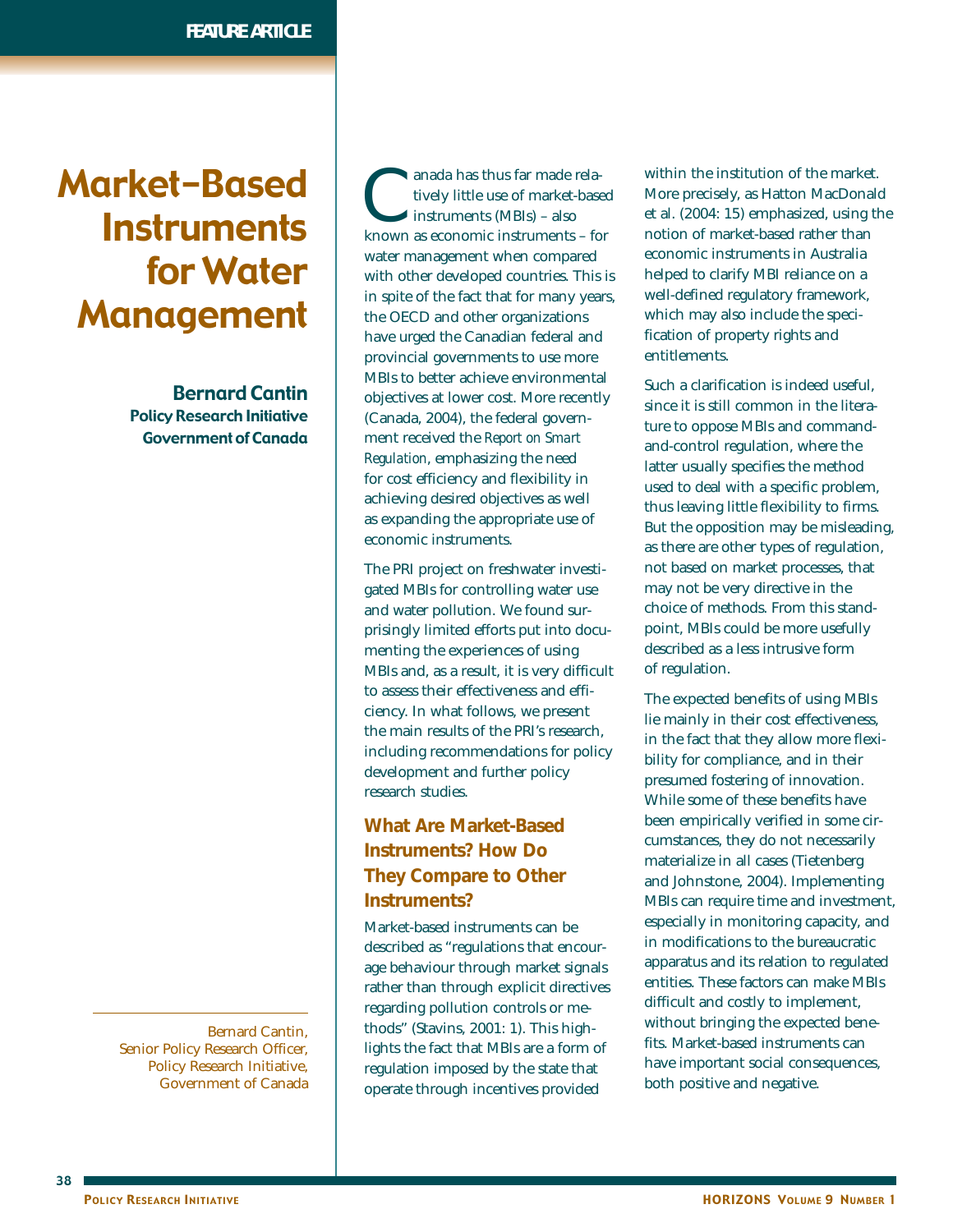Other large sets or classes of instruments, often distinguished from MBIs or other regulation, can be grouped under the terms "voluntary instruments" and "education initiatives." Voluntary approaches include, for example, eco-labelling, industry codes of practice, or covenants. Education initiatives cover training as well as community-based social

adopt/use them to private actors. These approaches mainly rely on moral suasion in a given social context. From an institutional standpoint, actors are viewed as part of some social network, for example a physical community or a group of enterprises in a given sector, which provides the basic impetus for the adoption of a voluntary instrument.

# *Data on water availability, water quality, and water use are all generally insufficient in Canada.*

marketing. While clearly different, we bring together these two types of approach, as they share fundamental distinctions with market-based and regulatory approaches.

It might be useful to distinguish the main classes of instruments (directive regulation, MBIs, and voluntary instruments/education) by highlighting the main institutions on which they rely for their implementation and operation (recognizing that institutions are not completely independent). Most regulations are the most directly linked to state institutions in that the state sets both the objectives and, to a variable extent and depending on the type of regulation, the methods to achieve them. Market-based instruments, in contrast, while also relying on state-set objectives, leave more room for private actors, in the setting of market institutions, and in determining the method to achieve them. Note that all regulation, whether market-based or not, needs to be backed by enforcement and monitoring. Finally, voluntary/educational instruments, which can also be based on state objectives or state-defined methods, leave the decision to

With respect to MBIs, two main types can be distinguished: those that are price-based and those that are quantity-based. The first type, such as taxes or charges, affect behaviour by modifying the cost of polluting water or using it. Subsidies used for pollution control would also be a type of pricebased incentive to the extent they lower the cost of mitigating actions. Quantity-based instruments, such as pollution markets, involve the determination of standards for mitigation effort through, for example, setting a maximum amount of pollution that can be released in a watershed (Hatton MacDonald et al., 2004).

To better understand the benefits and limits of using MBIs for sustainable water management, the PRI's freshwater project has been running a two-phased study. In what follows we briefly describe the study and highlight its main conclusions. We then explore some of these conclusions in more detail to highlight policy research issues we feel need to be better examined to gain an appropriate understanding of how to use MBIs to promote sustainable development.

## **Main Conclusions and Recommendations**

The first phase of the study examined issues of water demand within different sectors (e.g., urban, industry, agriculture) and allocation of water resources across sectors through a number of instruments, specifically pricing, taxes or charges, and markets. A symposium was organized where Canadian and international experts presented the state of research with respect to these themes. This was supplemented by PRI research with an emphasis on understanding how those instruments have fared in practice.

The second phase focused on water pollution, examining in some detail the feasibility of implementing water quality trading in Canada (i.e., trading in pollution credits) to deal with water pollution from agriculture. While the first phase of the MBIs project ascertained the extent to which existing evidence on instrument effectiveness and cost efficiency could inform policy makers about choices of instrument, the second phase examined in more detail the requirements for successful implementation of a specific MBI. Two expert workshops were organized, and supplemented by PRIled as well as commissioned research, including on the adequacy of the Canadian regulatory systems to accommodate water quality trading.

Water availability and water pollution issues were examined separately to reflect the usual distinction made in the literature, and for conceptual reasons. However, it should be clear that in practice, both aspects should be examined together as much as possible since water quality is clearly linked to the use one makes of it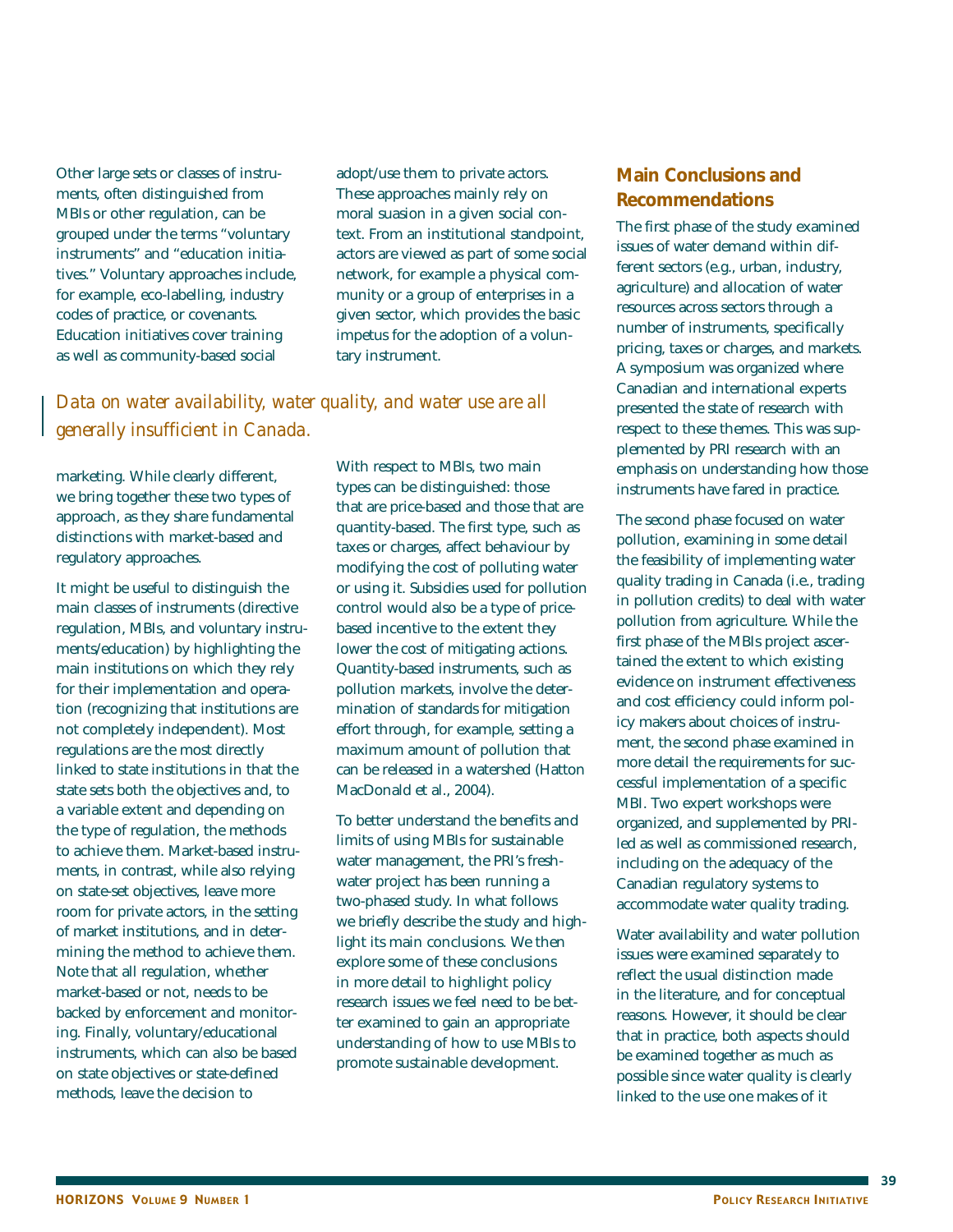(e.g., irrigation water need not be of drinking water quality).

Among the conclusions reached and policy research recommendations made throughout these two phases, we want to highlight the following. (More information on these can be found in the publications associated with this study, listed at the end of this article.)

- There is a lack of data to make informed decisions about water issues. Data on water availability, water quality, and water use are all generally insufficient in Canada. While data are crucial for any environmental policy tools, MBIs often are more information intensive than other policy instruments.
- Efforts to evaluate policy effectiveness, to learn from experience and to share this knowledge when it exists are still too limited. Thus governments need to commit to adaptive management, and to devise controlled experiments, either through the techniques offered by experimental economics, through pilots, or other techniques. As much as possible, when federal involvement is warranted, this work should be done in collaboration with other levels of government.
- The objectives for which MBIs are proposed for water are usually not clearly spelled out. It is also often the case that too many objectives are sought with MBIs. For example, water infrastructure cost recovery and residential water use efficiency may need more instruments than just a better use of pricing structures. In addition, evaluating the effectiveness of MBIs is difficult, if not irrelevant, if the instrument's

objectives were not clear from the start.

• Careful attention should be given to the design of instruments to achieve intended benefits. We feel in particular that limited attention has been given to understanding the cost of implementing these instruments and to the methods used to lower these costs. It should be clear that different MBIs, and different instruments more generally, have their own design requireto specific circumstances. The context – biological, institutional, and social – within which instruments are designed, is important in assessing their potential effectiveness and efficiency, and to good instrument design.

• In practice, MBIs are used in combination with other instruments. There is a need to better understand how these combinations have been used, how they have developed, and how effective they have been.

*Claiming water is scarce all over Canada is false, as would be saying that water pollution from agriculture is a problem in every watershed.*

ments, which should be carefully considered when making instrument choices. For example, an instrument, such as water quality trading to deal with agricultural sources of pollution, which requires very good biological information as well as the collaboration of municipalities with farmers, may not be appropriate in a number of Canadian watersheds.

• As the preceding point highlights, one size does not fit all, in particular for water issues. Water issues are very different between regions and between watersheds. Claiming water is scarce all over Canada is false, as would be saying that water pollution from agriculture is a problem in every watershed. The nature of the differences between different problems in different watersheds, which has been recognized in many provincial approaches with the adoption of decentralized watershed-based planning, highlights the need to tailor solutions

Such knowledge is essential not only to develop effective policy, but also to develop efficient and equitable policies, in the spirit of sustainable development.

- Related to the previous point, new instruments should be introduced only with the assurance that other existing policy measures do not work against them. This should not be construed as promoting the status quo, but rather as ensuring that the goals being sought by introducing new instruments can be effectively and efficiently achieved. For example, many have remarked that it may not make much sense to limit agricultural water use through charges or pricing on the one hand, and to subsidize crops that are water intensive on the other.
- Public and stakeholder participation is a crucial aspect of instrument design and, of course, a key aspect of watershed-based management. Experience tends to show that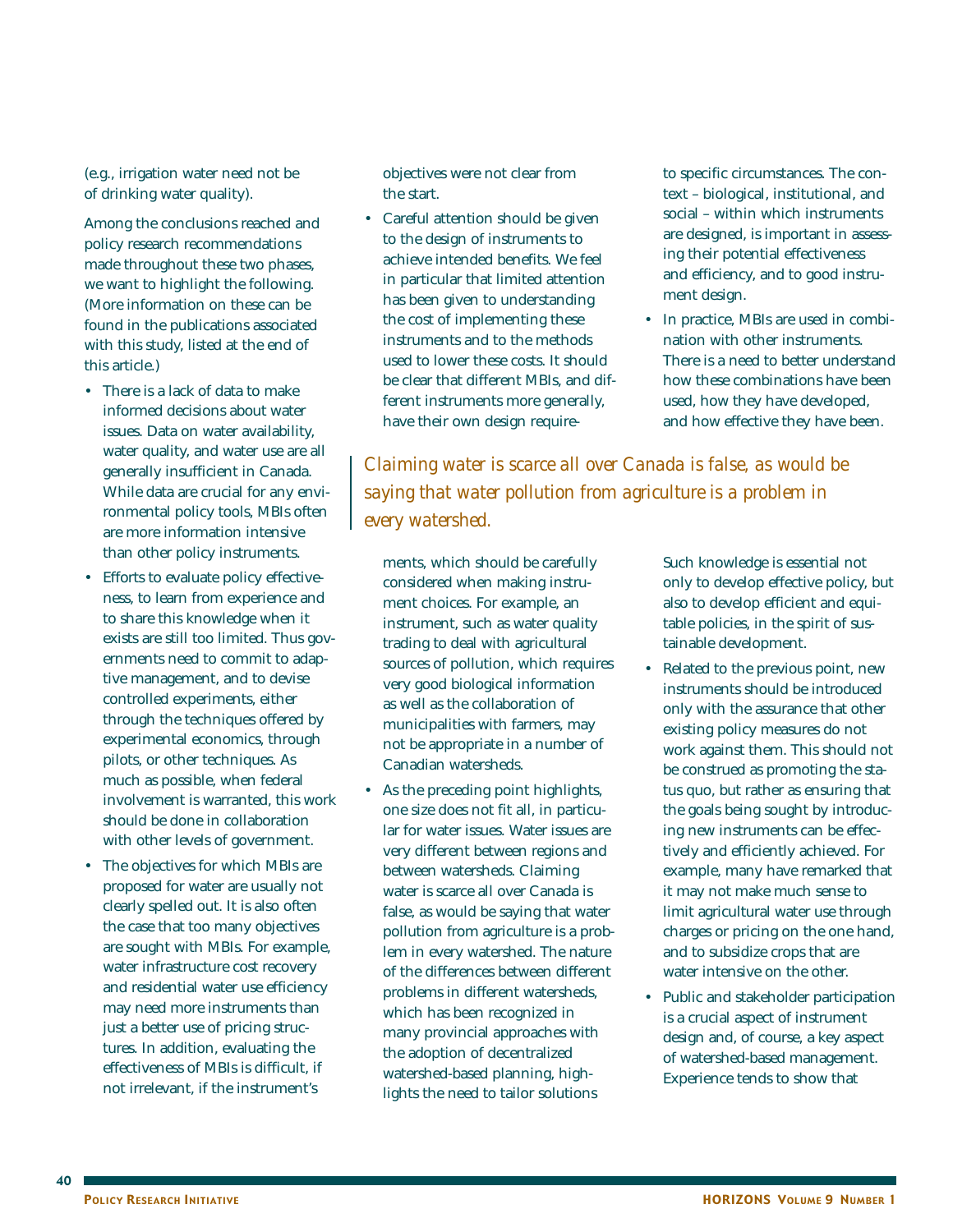participation is not merely used to increase acceptance and public legitimacy of policy proposals, but is also an integral part of successful policy development and implementation. This can both ensure approaches are tailored to the local problems, and promote a spirit of partnership in sharing stewardship of water resources. There is a clear need to better understand the advantages and disadvantages of different forms of citizen and stakeholder involvement.

In what follows, we expand on some of these issues to emphasize what we think are important policy research issues to pursue more effective and efficient use of MBIs – or of any other policy instruments for sustainable water management for that matter.

- How can instruments be implemented in combinations, taking into account the institutional context within which they are implemented?
- If we are right and the successful implementation of MBIs (and probably other instruments) is to a large extent context specific, perhaps the main question to be answered with respect to water management is how policy instruments, including MBIs, can be designed to support the new watershed-based management systems being adopted in most Canadian provinces.
- More research should document the social consequences of using MBIs. By this we mean issues, such as how the rent is distributed between government and private actors or the social consequences of introducing policy instruments, such as markets.

# **Implementing Instruments in Combination: Taking Advantage of Social Institutions**

While debates over the use of instruments to reach environmental goals have often dwelled on the relative advantages of MBIs over commandand-control, it is becoming clearer that MBIs are usually implemented with other instruments, and their success actually hinges on the application of those other instruments. What is unclear, however, is whether the choice of instruments follows a specific logic or if it is the result of ad hoc, incremental decisions. In either case, it follows that in most circumstances, it would be next to impossible to claim that MBIs are solely responsible for the positive or negative results. And this points to more important questions: What are the most appropriate policy mixes to address a given environmental issue? How can one design appropriate mixes?

Limited research has tried to understand how instruments are linked together. The case of nutrient pollution addressed in the Netherlands has recently been studied by a number of experts, including as part of an OECD project (Hubeek, 2005). That example shows that in the context of a longterm plan to address water pollution from intensive livestock operations, a fairly large number of instruments were put in place. This was sometimes done in an ad hoc fashion, sometimes to solve unexpected issues, or at other times for political reasons. These instruments included training, manure trading, excess nutrient charges, and command-and-control regulation. While there were positive results, some instruments were found to be unnecessary and had no significant effects.

In their study of nutrient pollution in the Swan Canning in South Australia, Gunningham and Sinclair (2004a, b) examined approaches to the development of instrument mixes, and proposed what we refer to as ordered incrementalism. As in Canada and, to a lesser extent, the United States, the agricultural sector in Australia is not very regulated. In fact, most agrienvironmental policies are of the voluntary type, and not that effective. But they still provide the fundamental basis for implementing more intrusive instruments or regulation. That is, learning how to use different production processes, and adapting them to their context, can be a prerequisite to the adoption of MBIs or regulation that requires the appropriate implementation of new farming methods.

The authors provide some guidance with respect to developing instrument mixes for managing water pollution from agriculture based on the following principles.

- Instruments can either be complementary, neutral, or opposite.
- When building mixes of instruments, ensure complementarity, or at worse neutrality, of instruments.
- Avoid "smorgasbord" approaches. The idea is to build instrument combinations progressively, beginning with the least intrusive ones (voluntary instruments/education/ training), then assess the sources of their success and failure, before going on to more forceful instruments.

Another point of view, possibly complementary, in designing instrument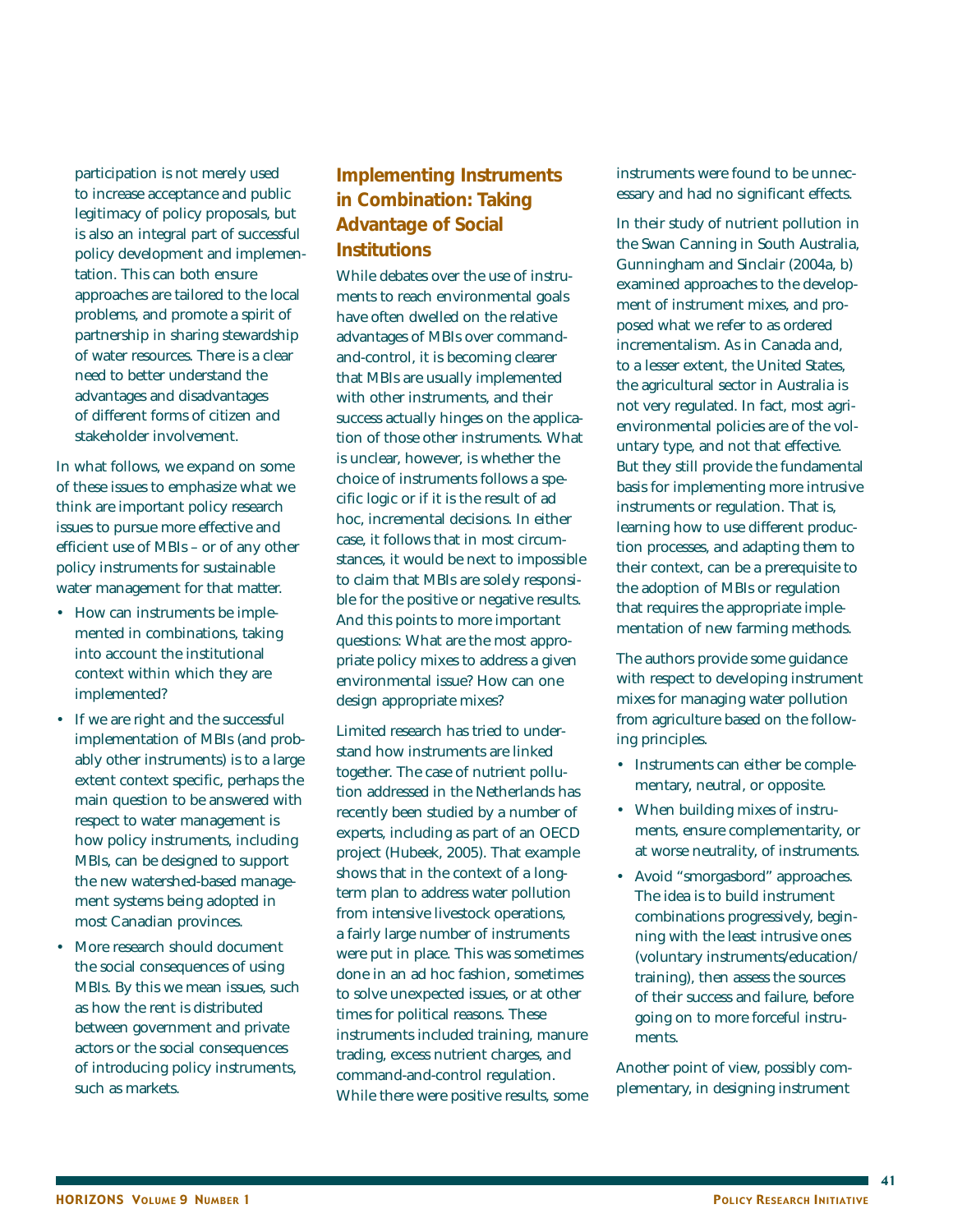mixes is to ensure they are designed to achieve one and only one objective per instrument. (See Young and McColl, 2005, who base their analysis on Jan Tinbergen's work.) Limiting the issue of instrument choice by ensuring each of them meets a given objective is more pragmatic and makes instrument evaluation easier. Here the problem is to decompose an environmental goal into a number of well specified objectives and then ensure the appropriate instrument is chosen for each. This is probably where careful ex post evaluation of programs would be useful, and where shared learning would bring the most benefits.

The State of Queensland, Australia, for example, developed a planning hierarchy to better assess the conditions under which an offset system would be acceptable. Policy makers thus established a link between different policy instruments and their respective objectives, and clarified in this context the objectives and limitations of using offsets. They also provided guidelines with respect to the mechanisms necessary to have in place to implement offsets.

A recent experience in designing policy mixes showed the benefit of stakeholder involvement in designing instruments to control pollution from the pig farming sector (Santos et al., 2006). Following the one objective instrument precept, stakeholders and regulators developed, in co-operation, an approach based on the use of all three classes of instruments: command-and-control regulation, MBIs, and a voluntary instrument. This approach combines the recognition that behaviour change occurs in different ways through different sets of institutions, as well as the recognition that significant stakeholder and

public involvement in the policymaking process can ensure instrument choice and design are appropriate given the context in which they are implemented.

While much remains to be learned about how policy mixes should be developed, lessons learned so far highlight the need to build on the complementarities of instruments, acknowledging the specific institutional context in which they operate. In addition, early involvement of stakeholders, and presumably of the public more generally, may ensure that instrument choices are appropriate to the context of application, that the direction is clear for all, and compliance is maximized. As indicated above, however, attention should also be given to designing the instruments: the devil is always in the details.

# **Choosing Instruments that Support Watershed-Based Management**

Policy research has shown that instrument choice is not independent from the governance arrangements in place (see, for example, Eliadis et al., 2005). But the notion of governance in this literature encompasses a number of different elements, such as an analysis of policy networks, distribution of formal authorities, and others, which, while useful for policy analysis, may not provide much guidance for policy development and design.

Interpreted slightly differently, however, such findings may indicate that not all instruments are compatible with a given institutional set-up. Given that watershed-based management, including some form of local/ community involvement, is the direction a number of Canadian jurisdictions are pursuing, the question of designing instrument mixes may then involve determining to what extent different instruments are appropriate in that context.

A possible answer can be given by the example we saw above of participatory policy development. However, to identify and, ideally, augment the number of realistic options available, which is after all the role of policy analysts, it might be useful to ponder these questions analytically.

For example, given the financial difficulties facing the large majority of watershed-based management organizations, one might examine the benefits and disadvantages (and the feasibility) of decentralizing the authority of developing tax/charge or licensing systems at the watershed level to raise revenues. As we indicated earlier, however, the use of an MBI in such a way may limit its availability to address issues of efficient water use.

Similarly, in the PRI water quality trading project, we noticed that pollution trading at the watershed level may require the type of co-operation that only a well-developed watershed-based management organization, such as the conservation authorities in Ontario, can bring.

# **MBIs and the Political Economy of Instrument Development**

By opposing MBIs to command-andcontrol regulation, a large part of the literature has limited the analysis on the mechanics and relative cost effectiveness of these instruments. While they certainly are important issues, this choice has left other important social consequences of different instruments, both positive and negative, relatively unexplored.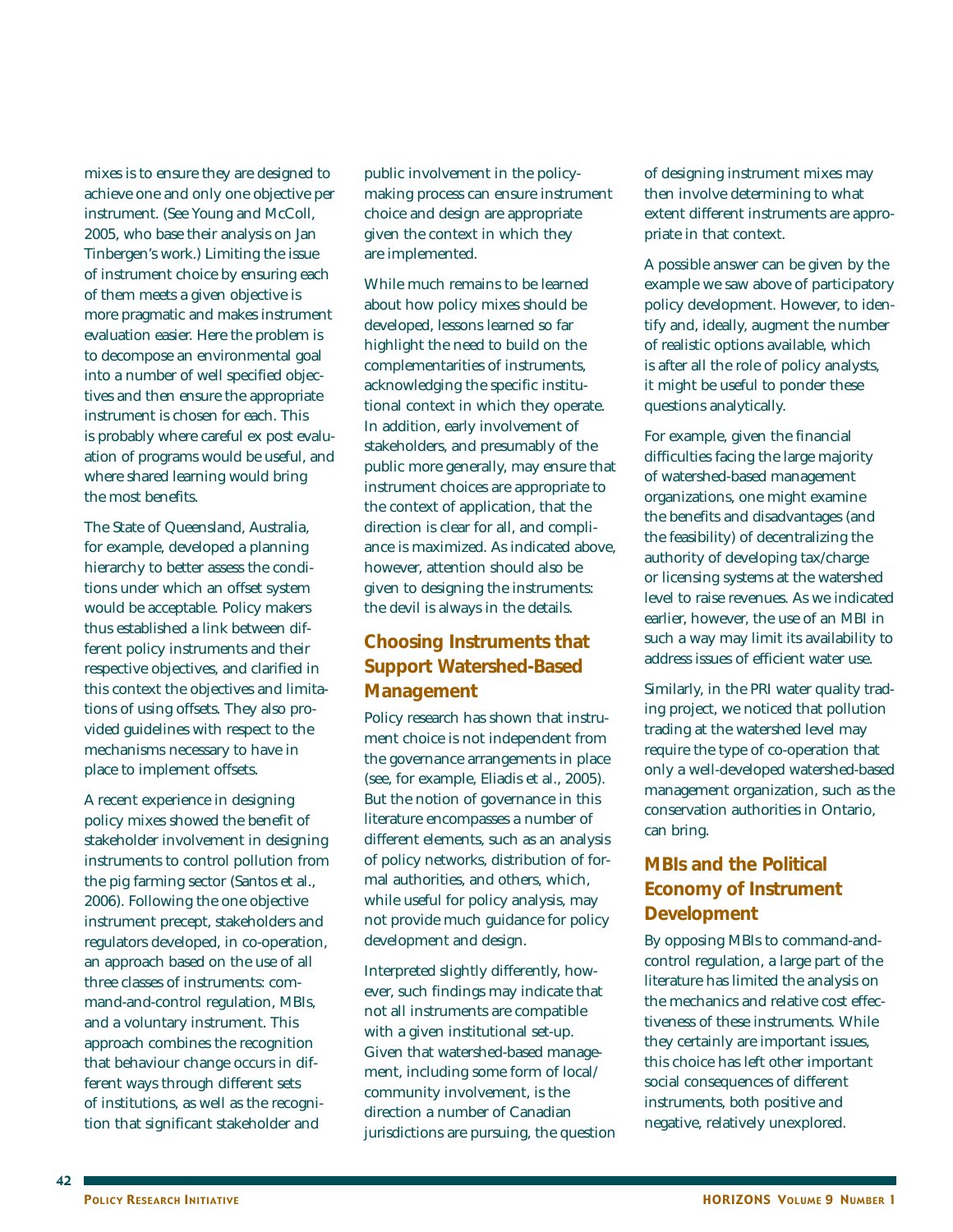Such analyses could highlight some of the important features that distinguish different MBIs, and help provide more informed assessments of the feasibility of these instruments in particular contexts.

For example, a crucial difference between different MBIs is the extent to which they modify the existing structure of property rights, and the

Markets to allocate water use, however, may be construed as creating such a private right, although this may not necessarily be the case if trading is allowed for licences to use water, which remain the property of the state.

The implications of creating such private rights when none exists should be closely examined and evaluated.

*While much remains to be learned about how policy mixes should be developed, lessons learned so far highlight the need to build on the complementarities of instruments, acknowledging the specific institutional context in which they operate.*

social implications such modifications can have. This includes the utilization and distribution of any resource rent, including between government and private actors.

It has sometimes been found that the introduction of some form of market for resource use rights, such as individual tradeable quotas in the fisheries, tradeable manure rights in agriculture or water rights can lead to the concentration of the resource in fewer hands. While such tools may lead to a more sustainable use of the resource, they can also have negative consequences on communities. Proposing such tools without consideration for these consequences, or for the instruments that might have been used to mitigate (or compensate for) them, limits the capacity of policy makers to evaluate options and make informed decisions.

Water use licences, to take another example, do not suppose the existence of a private right to the water used, but rather a conditional authorization to use a public resource. This authorization can be removed by the state if licence conditions are not met.

And the fact that in general (Chile is an important exception) such markets have been implemented in jurisdictions where the legal system was already built around some form of private ownership of water resources, highlights the fact that existing rules may be an important constraint in devising solutions. Besides, between market allocation and state licensing, there may be other community-based approaches to allocate water that have not been fully explored in policy research (Ostrom et al., 2004).

Finally, different MBIs may have different implications on how the rent is shared between the state and other actors. In turn, this may affect the feasibility of adopting different instruments. Students of MBIs have recently remarked that European countries seem to prefer taxes (e.g., Harrington et al., 2004). A possible explanation of this difference may lie in the fact that through taxes the state appropriates the rent (although it is often returned through targeted programming) while markets – like command-and-control regulation – bring an opposite result:

owners of pollution rights (and licences) generally keep the rent (Ellerman, 2003).

This difference has implications for the feasibility of programs and for their design and the determination of the respective roles of different actors in implementing them. Indeed, if the rent is privately appropriated, there is then a legitimate argument for demanding that rights owners cover at least part of the costs of programs, which may include information gathering, monitoring, and enforcement. Of course, with increased private participation in the costs of programs, one can also argue for increased participation in decision making, with ensuing consequences for sharing responsibilities of program delivery and accountability.

#### **Conclusion**

Further research should concentrate on understanding the efficiency, effectiveness, and equity properties of mixes of instruments, as well as their feasibility in specific contexts. There is a need to move away from theoretical generalizations about the properties of any instrument, be it market or state-based or voluntary, to case studies aiming at a better understanding of the contextual features that make the application of mixes of instruments successful.

There will not be magical solutions to environmental problems. In spite of the fact that it has been recognized for a while that all instruments can in theory provide the results they are meant to achieve (Majone, 1989), in practice a number of factors may either limit choices or impede success. Of course, attention should be given to design considerations in the real world. But analysts should also reflect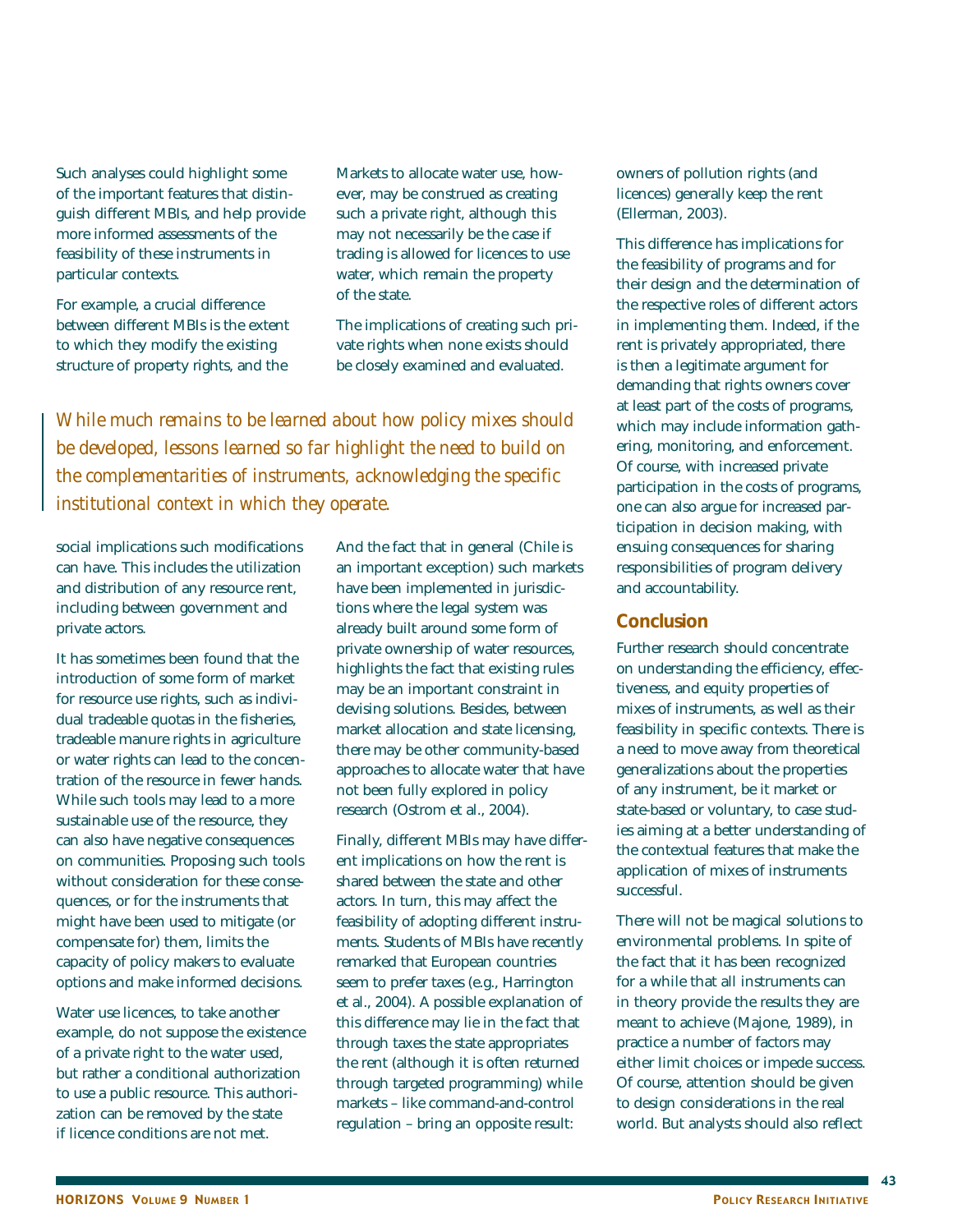the context within which policies are implemented. This includes the social context, the biological context, and administrative institutions and capacity.

Policy research should aim at:

- fostering real multi-disciplinary research in the social sciences;
- better understanding the different means used to achieve participatory policy development and implementation, in a spirit of shared stewardship (to help tailor policies to the specific contexts in which they are applied, ensure directions are understood and shared by all, and that all take part in making them work);
- examining the compatibility between different instrument mixes and watershed-based management initiatives;
- concentrate on case studies examining how policy mixes have evolved in practice, trying to determine if some principles can be of general usefulness in Canadian contexts (helped by commitments to adaptive management by government, allowing transparent evaluation and learning); and
- provide better decision-making capacity by examining more carefully the social consequences of using different policy instruments.

Market-based instruments might well be underutilized in Canada, as the OECD suggested. However, we should use caution in introducing any instrument, to ensure it is appropriate to the specific objectives being pursued, taking into account local circumstances. Being a laggard in the use of instruments such as MBIs may not have been such a bad thing if this brings Canada to develop a better understanding of how they can be used strategically. What really counts, after all, is achieving the sustainable development of water resources, and not so much which instrument is used to get there.

## **PRI Publications from the Project on Market-Based Instruments for Water Management**

#### *2004*

Cantin, B. "Using Market-Based Instruments for Water Demand Management." Eyewitness report in *Horizons* vol. 7, no. 2: 85-87.

#### *2005*

Canada, PRI (Policy Research Initiative). "Market-Based Instruments for Water Demand Management I: The Use of Pricing and Taxes." PRI Briefing Note, February.

———. "Market-Based Instruments for Water Demand Management II: Water Markets." PRI Briefing Note, February.

———. *Synthesis Report: Economic Instruments for Water Demand Management in an Integrated Water Resources Management Framework.* February.

-. "Do European Water Abstraction Taxes Affect Competitiveness?" PRI Briefing Note, March.

———. "Wet Industry: An Opportunity for Strategic Municipal Water Demand Management." PRI Briefing Note, June.

CWRA (Canadian Water Resources Association). *Canadian Water Resources Journal*. Special Issue with 9 papers by various authors on Economic Instruments for Water Demand Management, Spring.

Canada, PRI (Policy Research Initiative). "Water Quality Trading I: Scientific Considerations for Agricultural Pollutants." PRI Briefing Note, September.

———. "Water Quality Trading II: Using Trading Ratios to Deal with Uncertainties." PRI Briefing Note, September.

Morin, A. *Biogeochemical Considerations for Water Quality Trading in Canada*. PRI Working Paper 005, September.

Cantin, B., S. Kalff, I. Campbell, and B. MacGregor. *Assessing the Feasibility of Water Quality Trading to Address Agricultural Sources of Pollution in Canada*. Paper presented at the OECD workshop on Agriculture and Water: Sustainability, Markets and Policy, Adelaide, Australia, November 14-18, 2005.

#### *2006*

Canada, PRI (Policy Research Initiative). *Can Water Quality Trading Help to Address Agricultural Sources of Pollution in Canada?*, Final Water Quality Trading Project Report.

Hubeek, F. *Market Regulation and Environmental Policies: The Dutch Manure Production Quota System*. PRI Working Paper, March.

Sauvé, C., J. Nolet, C. Whyte, and R. Sanchez, Écoressources Consultants. *Water Quality Trading to Address Water Pollution from Agricultural Activities: Assessing the Adequacy of the Canadian Legislative and Policy Context*. PRI Working Paper, March.

Swain, L. *Water Quality Trading to Address Pollution from Agricultural Activities in Canada: A Legislative Review.* PRI Working Paper, March.

*Full references are available in the online version of this issue. It can be accessed by visiting the PRI web site at <www.policyresearch.gc.ca>.*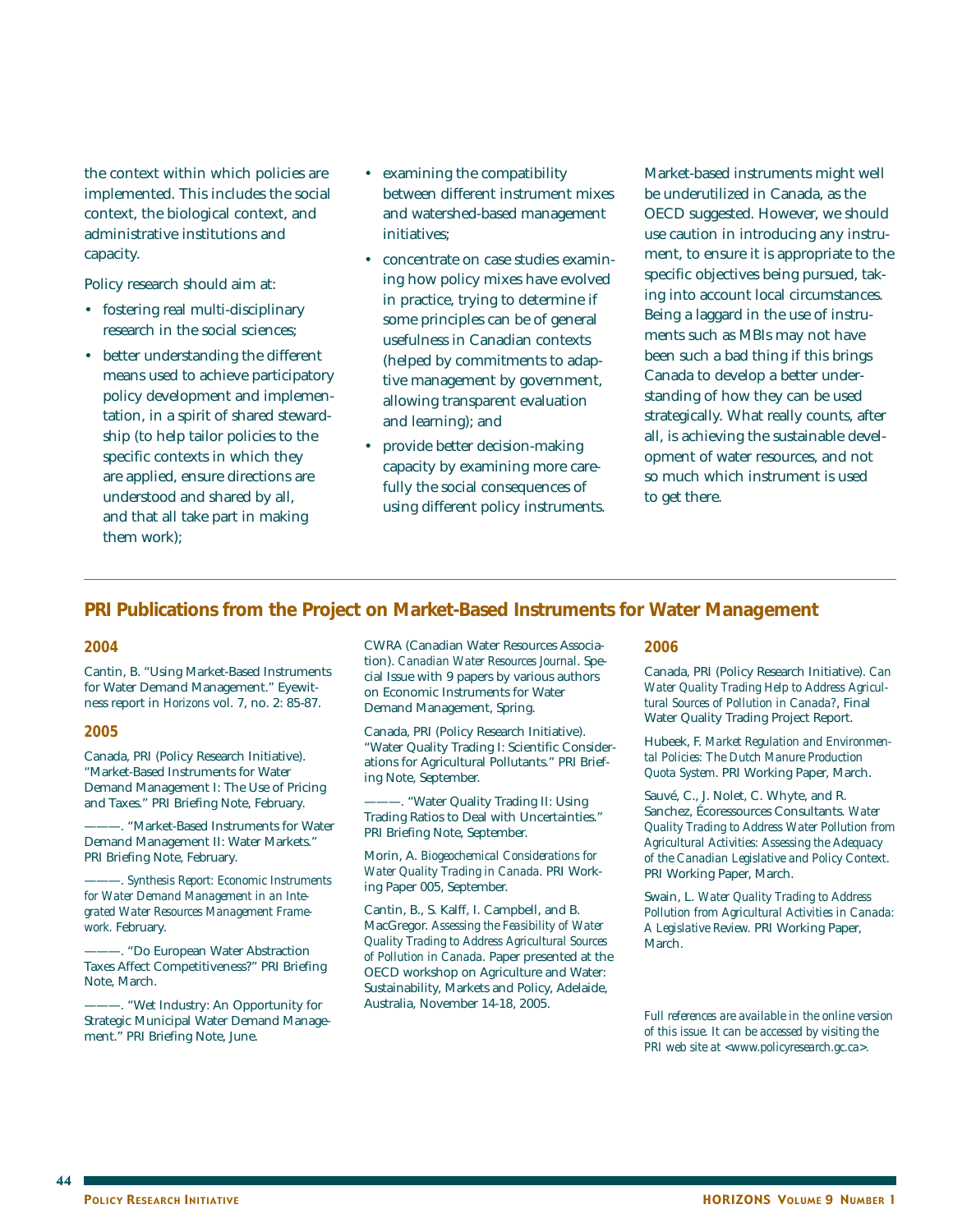Is There a Place for Public-Private **Partnerships** for Municipal Drinking Water **Infrastructure** in Canada?

> Meriem Aït-Ouyahia Policy Research Initiative Government of Canada

Meriem Aït-Ouyahia, Analyst, Policy Research Initiative, Government of Canada

There is general consensus that<br>the water sector worldwide<br>faces considerable challenges<br>in maintaining and improving its the water sector worldwide faces considerable challenges in maintaining and improving its infrastructure. In Ontario, the Ministry of Public Infrastructure Renewals estimates the needs for capital renewal in water and wastewater services to be \$25 billion over the next 15 years. This need for huge investments is exacerbated by decentralization policies and a decline in government subsidies, a demand for higher standards of safety, health, and environmental protection, and an increasing – and increasingly urban – population.

The private sector is perceived as a potential solution. Involving the private sector could bring efficient management and innovative approaches, cut the cost of public subsidies and make the sector more responsive to customers. It could also tap into a vast reservoir of private capital. However, private involvement in the water sector remains a challenging and controversial issue. There is no consensus among economists and experts on the institutional arrangements for regulation, how to promote competition and the role of the public and private sectors in the water sector. This article examines the potential roles and required settings for successful publicprivate partnerships (PPPs) for water in Canada.

#### **Introduction**

Usually, only infrastructure construction is competitive; transportation, treatment, and distribution of water are all normally spatial monopolies. Unlike the gas and electricity sectors, competition is very hard to introduce in the water sector, and experience does not show any major successful

model of competition. Privatization by itself cannot remove the barriers that impede the public sector's efficiency. Public-private partnerships must be accompanied by strong regulation to safeguard against monopoly abuse. Regulation is also important, because many health and environmental externalities arise from waterrelated activities.

However, too much regulation can also be an impediment to private sector investments. Investors need credible protection so they can be confident of earning a return on the capital they invest. The high involvement of the government at different levels (national, provincial, municipal) in the water sector for health, environmental, and monopoly concerns increases the political and regulatory risks of private investors. Because investments in water infrastructure are highly specific (large parts of the costs are sunk and have no alternative use), the private sector is vulnerable to shifts in the political and regulatory terrain.

The high level of capital investment, the fact that water services have always been subsidized, and the history of low prices challenge the issue of full-cost pricing, which discourages private investment or makes it dependent on subsidies. Generally, consumers lack trust in multinational companies that are the main investors worldwide. (The international water market is largely dominated by two French multinationals, Veolia and Suez.) This can be a considerable barrier to private investments.

Introducing the private sector in the water sector is a complex task. It is not a simple retreat of the state, but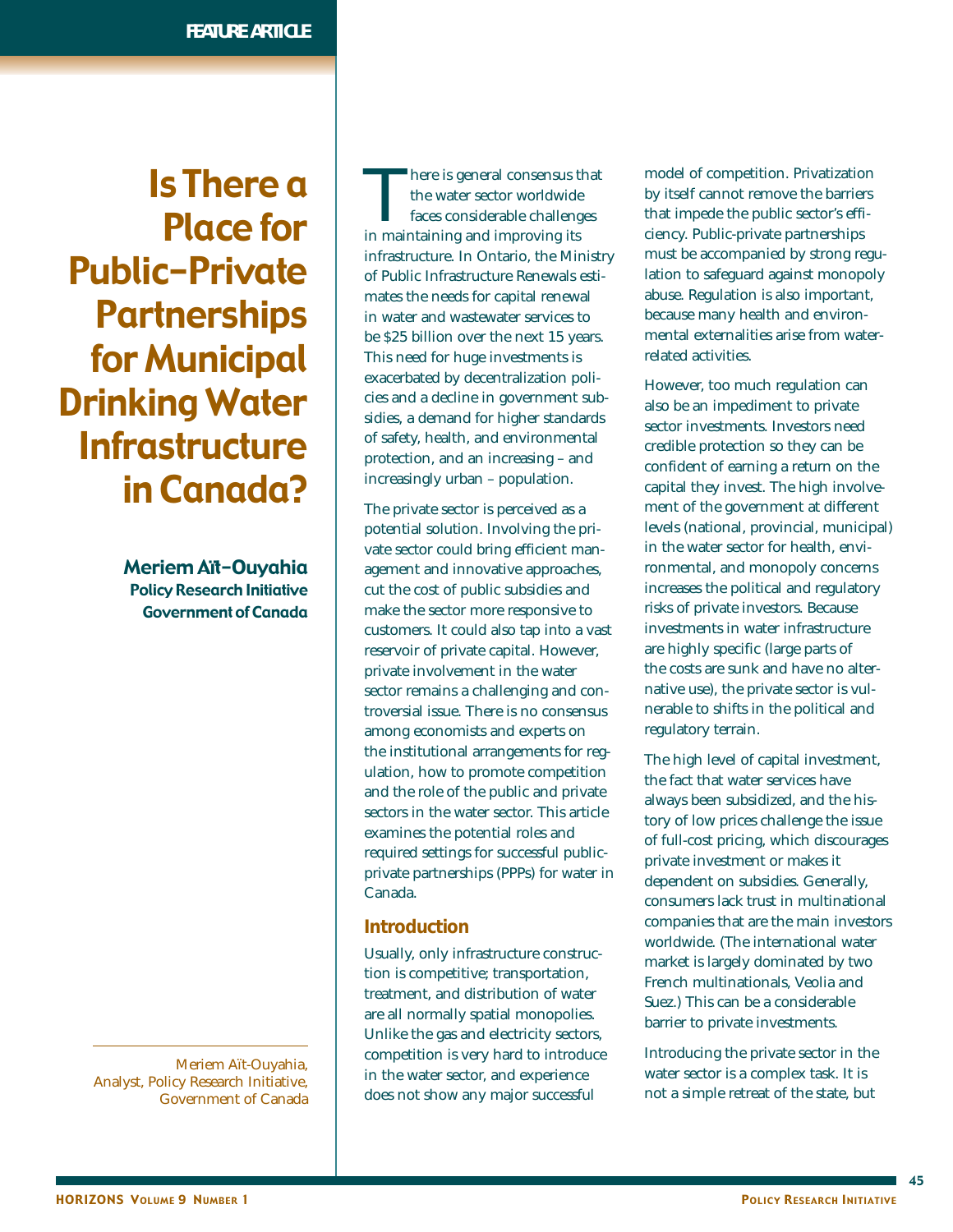a redefinition of its role as a regulator in a market-oriented economy. The role of the government is crucial for the development of successful PPPs.

# **Why Would Government Turn to Public-Private Partnerships?**

Governments may be attracted to PPPs for a number of reasons. The most frequent justifications include their design flexibility, the deployment of private sector capital, the potential value for money, and the fact that it is a way to move forward.

#### *Forms of Public-Private Partnerships*

Public-private partnerships include a wide variety of strategies involving various combinations of public and private roles (see Table 1). These forms of PPPs differ in the magnitude to which ownership, finance, and accountability are in the hands of the public or the private sector. This can include everything from service contracts to full privatization. Due to the flexibility of the design, hybrids and combinations of these models also occur. In Canada, PPPs are very limited in the water sector mainly taking the form of operating contracts for publicly owned utilities, which does not imply any financial risks for the private contractor or responsibility for investments.

#### *Private Finance*

With the increasing infrastructure deficit and the huge amount of money needed to improve water infrastructure, but also with the increasing health and environmental protection standards, governments may seek to use PPPs to attract private finance without adding to levels of public debt. It also allows the government

to spread the payment for a project over time, something that is often difficult for governments to do.

#### *Value for Money*

Proponents of PPPs often argue that under the right circumstances PPPs allow for a greater value for money. Value for money is supposed to optimize projects and increase overall benefits by integrating design, building, and operation, transferring risk, and minimizing the total cost over the life of a project (Perrot and Chatelus, 2000). However, value for money gains are not guaranteed as they depend on competition, optimal allocation of risk, and private sector efficiency.

#### *A Way to Move Forward*

Some argue that waiting only increases the infrastructure "deficit" and governments going forward with PPPs would at least make a move from the status quo and allow for learning by doing. It would also oblige the public sector to articulate its long-term service needs and would bring to the table the politically sensitive issue of raising rates to attain cost recovery, which would reduce the costs of public subsidies.

## **Role and Responsibilities of the Government**

The essential role of the government in all forms of PPPs is to define the scope of business, and specify priorities and outputs. Government also set the tools (through contracts, regulatory agencies, laws, market tools, etc.) to protect consumers from monopoly abuse, to control health and environmental externalities, to ensure the political climate so operators are secure to invest, and to promote competition through performance benchmarks and efficiency through service targets (Rees, 1998).

The form of partnership should depend on local conditions and on its feasibility. Cowen (1997) identified four types of analysis that should be conducted to determine the appropriate form of PPP.

- An analysis of the state of the infrastructure is important, as poor information about the water system usually leads to costly ex-post renegotiations.
- An analysis of the existing regulatory framework is also essential as the regulatory regime affects the private sector activities, and water companies will seek protection within the contract terms when regulations and laws fail to protect them against costly changes in water availability or quality, and against the introduction of new environmental standards.
- It is also important to know who supports and opposes privatization. This allows an assessment of the risk of political interference and helps address the concerns of stakeholders to reduce the likelihood of conflict.
- An analysis of the financial viability of different forms of PPPs will be useful to know if the private sector can realistically increase efficiency without increasing prices and to gauge consumer willingness to pay higher prices, if needed, to make the private company profitable.

It would also be worthwhile to study the advantages and disadvantages of different restructuring options besides PPPs, including an improved status quo (Bakker, 2003). The studies should include transaction costs, as they can be a considerable share of the overall costs of the introduction of a new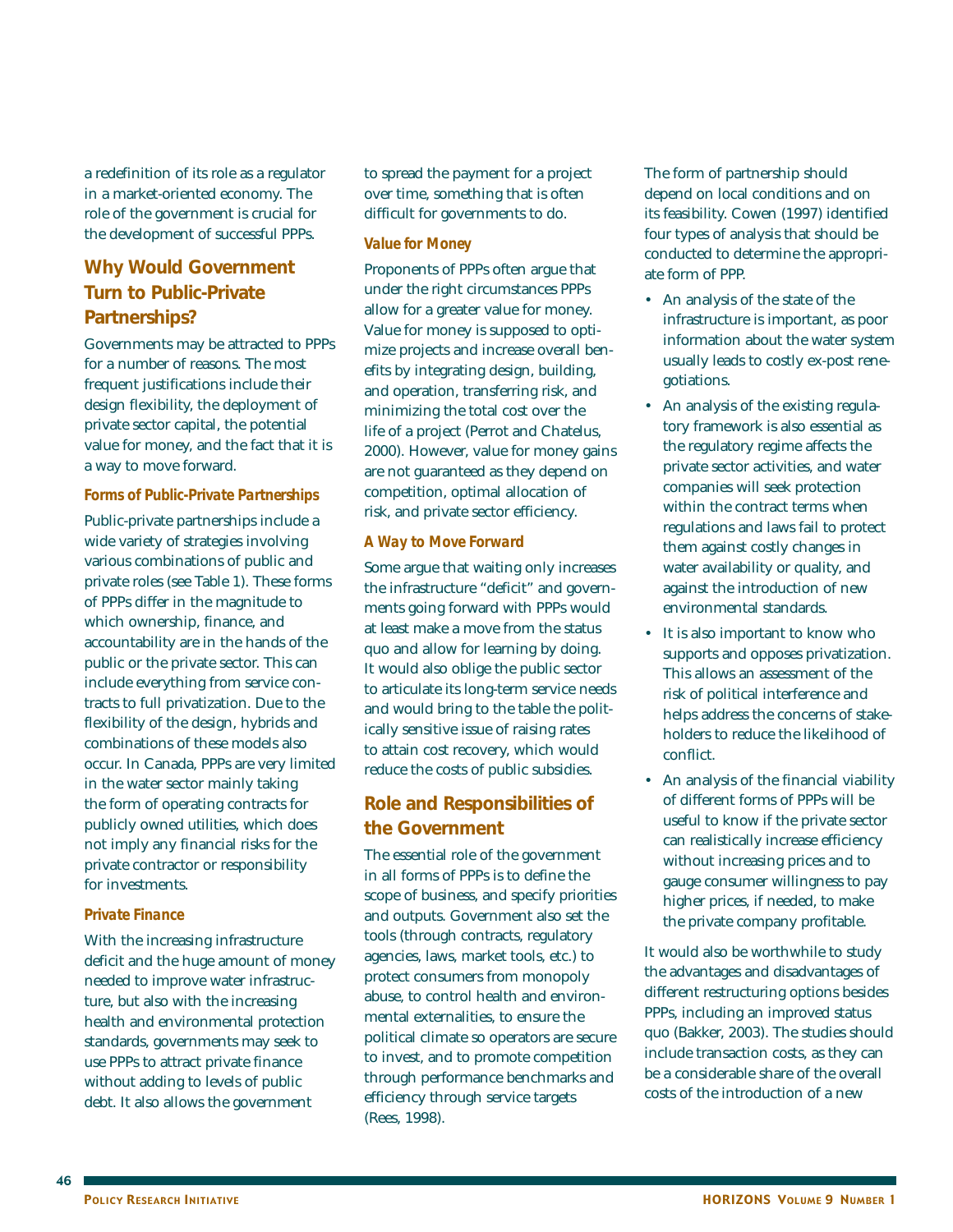#### **TABLE 1 Allocation of Public/Private Responsibilities Across Different Forms of Private Involvement in Water Services**

|                                   | <b>Setting</b><br>Performance<br><b>Standards</b> | Asset<br>Ownership    | Capital<br>Investment | <b>Design</b><br>and<br><b>Build</b> | Operation      | <b>User Fee</b><br>Collection | Oversight of<br>Performance<br>and Fees |
|-----------------------------------|---------------------------------------------------|-----------------------|-----------------------|--------------------------------------|----------------|-------------------------------|-----------------------------------------|
| Passive private investment        | Public                                            | Public                | <b>Public/Private</b> | <b>Public</b>                        | <b>Public</b>  | <b>Public</b>                 | <b>Public</b>                           |
| Design and construct<br>contracts | <b>Public</b>                                     | <b>Public</b>         | <b>Public</b>         | Private                              | <b>Public</b>  | <b>Public</b>                 | <b>Public</b>                           |
| Service contract                  | <b>Public</b>                                     | Public                | <b>Public</b>         | <b>Public</b>                        | Private        | <b>Public</b>                 | <b>Public</b>                           |
| Joint ventures                    | <b>Public</b>                                     | <b>Public/Private</b> | <b>Public/Private</b> | <b>Public/Private</b>                | Public/Private | <b>Public/Private</b>         | Public                                  |
| Build, operate, transfer          | <b>Public</b>                                     | Public                | Private               | Private                              | Private        | <b>Public</b>                 | <b>Public</b>                           |
| Concession contracts              | <b>Public</b>                                     | <b>Public</b>         | Private               | Private                              | Private        | Private                       | <b>Public</b>                           |
| Passive public investment         | <b>Public</b>                                     | Private               | <b>Public/Private</b> | Private                              | Private        | Private                       | <b>Public</b>                           |
| Fully private provision           | <b>Public</b>                                     | Private               | Private               | Private                              | Private        | Private                       | Public                                  |

Source: Modified from OECD (2000).

institutional setting. For example, in the health sector, Vining and Globerman (1999) showed that even if contracting out usually reduces production costs, these savings are often more than offset by transaction costs.

#### **Who Wins, Who Loses?**

Under the right circumstances, the presence of competition, and optimal allocation of risks, PPPs could potentially be a win-win-win solution for government, investors, and consumers. However, competition is hard to introduce in the water sector and the principle of optimal allocation of risk is difficult to implement. Moreover, connections to dispersed and poorer areas seem to remain a great challenge.

#### *Competition in the Water Sector*

Direct competition in the market, because of economies of scale in the water sector, is uncommon. In the United Kingdom, the authorities tried to introduce some form of direct competition through yardstick competition, cross-boundary competition, and common carriage, but with limited success.

With yardstick competition, the performance of a water monopoly is addressed by comparing it with other water companies in different markets or regions. To function, yardstick competition requires that firms face similar environments and similar technological opportunities, which rarely occurs in reality (Kessides, 2004). It also requires a threshold number of comparators, which may become difficult as the water industry's growth strategy is principally based on acquisitions.

In the United Kingdom, crossboundary competition allows water companies to compete to supply large consumers in each other's territory, while common carriage requires water providers to offer access to their facilities. A competitor can serve its new customers by requesting the assets of the incumbent provider. But the development of cross-boundary

competition and common carriage has been limited and is unlikely to develop further (Ballance and Taylor, 2005: 44).

Indirect competition for the market through auctioning for market entry rights is more common, but remains a limited form of competition. With auctioning, the potential producers bid against each other to obtain the contract. The contract is usually awarded to the bidder that offers to supply water at the lowest price. In that way, competition between bidders replaces competition between suppliers in the market. However, competitive tenders require careful design and a minimum number of bidders. Government must also ensure that technical and financial information on the water system is fairly and openly disclosed. An open and transparent competitive process is a time consuming and costly process for both bidders and governments (Haarmeyer and Mody, 1998). This can be a deterrent for smaller firms. It can also lead to a negotiated bid.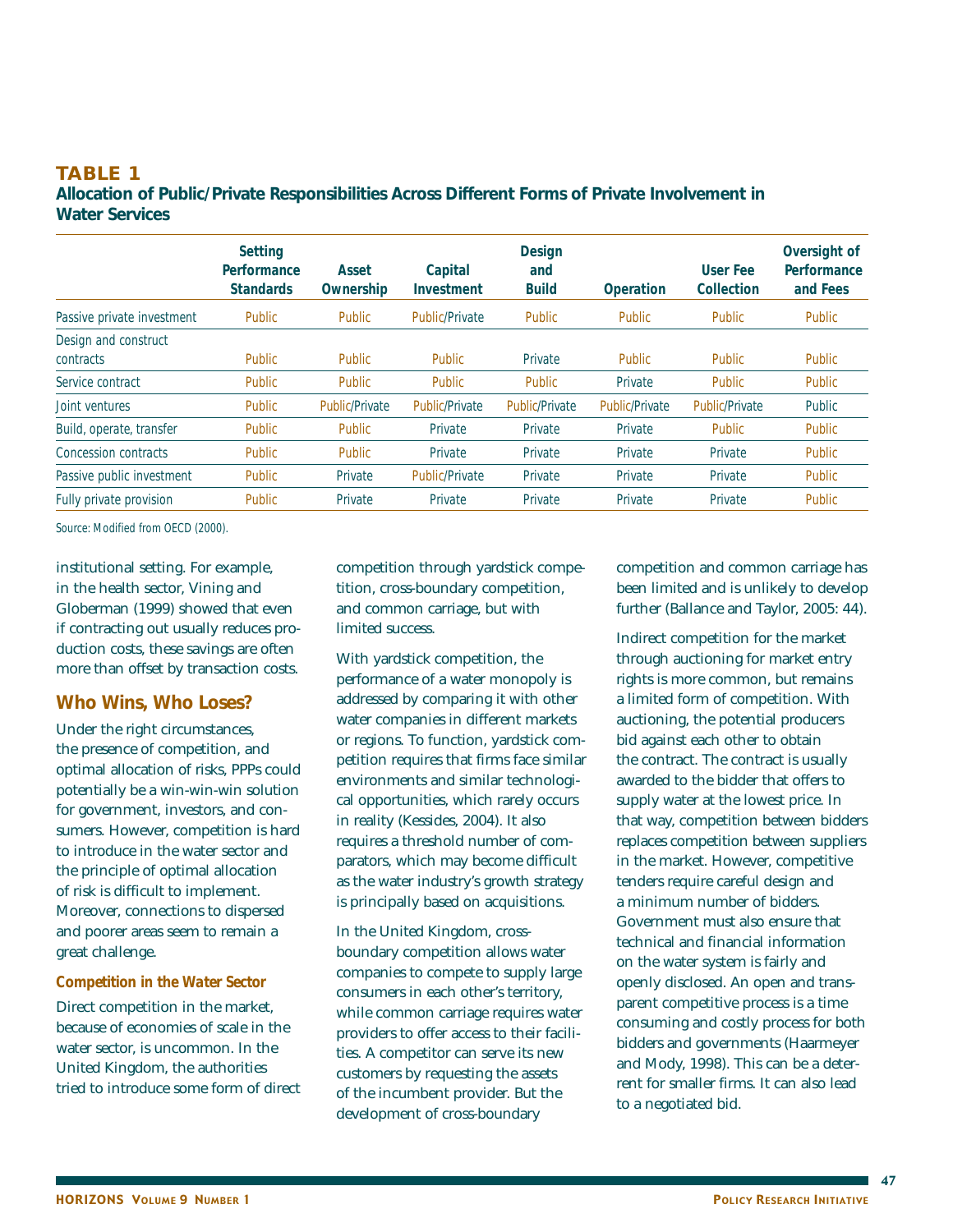Experience shows that a noncompetitive process (negotiated and unsolicited bids) usually leads to inefficiencies (higher prices, less information disclosure) and friction between stakeholders (Hodges, 2003). Moreover, competition is restricted when contracts are re-tendered, because the incumbent has information that gives him a higher chance to retain the contracts. In France, the General Accounting Office identified uncompetitive rolling forward of concessions as a problem (Cour des comptes, 1997).

#### **Risk Transfer**

The principle of optimal risk allocation is that risk should be handled by the party best able to manage the risk at the least cost. In practice, it is not always clear who should manage the risk and risk allocation is more the result of bargaining and negotiation than the ability of parties to manage risks (Bayliss and Hall, 2002). Moreover, municipalities often lack the necessary expertise to oversee complex contracts, particularly those giving a large degree of autonomy to the contractor, such as a design-build-financeoperate (DBFO) scheme (Bakker, 2003). "As municipalities take on new responsibilities under decentralization programs, they find themselves negotiating multi-million dollar contracts with private companies. For many, this is a new experience. Often, the results are major disparities in bargaining

power, particularly when large, international water operating companies are involved" (OECD, 2000: 46). Besides, if the project fails, the government remains responsible for providing water services. "Political pressure for the government to bail out large projects (that are too big to fail), and providers of essential services, may mean that the government in fact bears more risk than the contract suggests" (IMF, 2004: 22).

## **Equity Considerations**

It is increasingly recognized that the private sector has little interest in serving poor or thinly populated areas. The poor cannot afford to pay rates that make serving them profitable, and thinly populated areas require a greater investment in infrastructure per capita than is required in densely populated areas. Further, in many countries, poor neighbourhoods are not connected to the existing service networks and may be located in rocky or hilly terrain at the edge of major cities – which poses challenges to infrastructure development (Johnstone et al., 1999).

Water companies will either practise "cream skimming" (providing only the most profitable services) or try to find ways to reconcile commercial considerations and the objective of serving the poor by expecting compensations through non-market mechanisms, such as voluntary work, collective provision of materials, and cross-subsidy from richer to poorer.

Recent trends show that water multinationals have limited their investment to selected developing countries and exit from underperforming contracts. In 2004, there was no investment by the private sector in new water projects in South Asia and Sub-Saharan Africa, the poorest regions of the world (Izaguirre and Hunt, 2005).

### **Conclusion**

Successfully implementing PPPs in the water sector remains a challenging issue for governments. Moreover, because of the lack of systematic evaluation of experience, there is no evidence that the benefits of introducing the private sector offset the costs (transactions costs, regulation costs, and the costs of introducing and supporting competition).

If PPPs are to go forward, it would be worthwhile to consider the introduction of a central system to collect information on projects and allow for sharing of experience, for there is still much to learn. There is no clear way to identify the winners and losers of PPPs; experience worldwide is mixed and depends on the circumstances. Other options should also be considered, as PPPs are clearly not suited to all circumstances.

*Full references are available in the online version of this issue. It can be accessed by visiting the PRI web site at <www.policyresearch.gc.ca>.*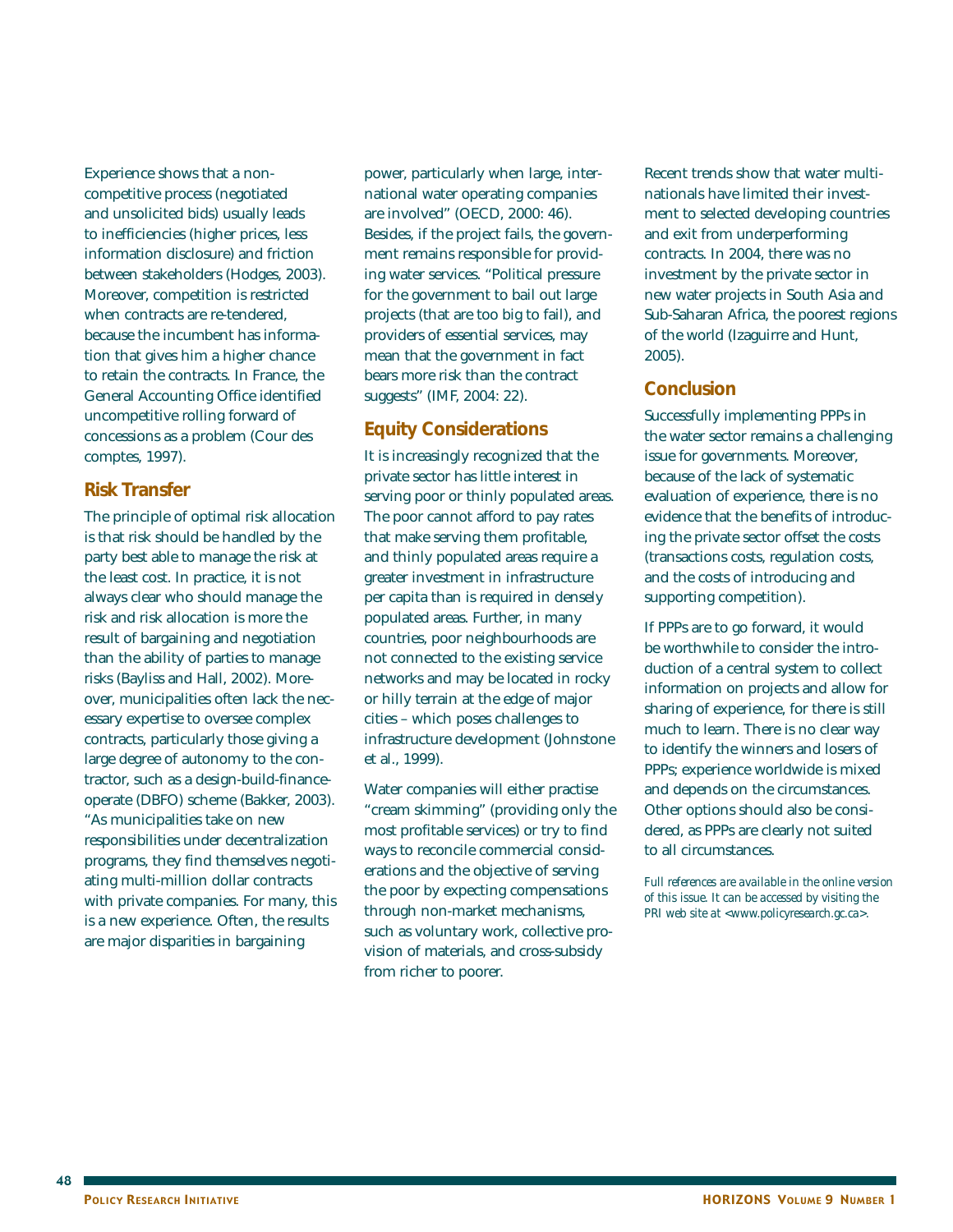# The Canadian **Water Sustainability** Index

Anne Morin Policy Research Initiative Government of Canada

Anne Morin, Analyst, Policy Research Initiative, Government of Canada

#### **Introduction**

canada relies on freshwater to<br>safeguard the health and well-<br>being of its citizens, sustain<br>healthy aquatic and terrestrial environsafeguard the health and wellbeing of its citizens, sustain ments, provide a range of ecological services, and support a competitive economy. Canada is fortunate to have an abundance of freshwater resources with 20 percent of the world's freshwater – almost half of which is renewable (Environment Canada, nd). Nevertheless, parts of the country are threatened by poor water quality, water shortages, accessibility issues, and other water-related concerns. Simple policy tools are needed to help decision makers identify those communities in need and perhaps more importantly, identify what their specific needs are with respect to freshwater. Given the complexity and integrated nature of water uses and resources, such a tool would have to be holistic covering a range of freshwater issues.

The Canadian Water Sustainability Index (CWSI) is a composite index that evaluates the well-being of Canadian communities with respect to freshwater. It does so by integrating a range of water-related data and information into a series of indicators. Together the indicators provide a holistic profile of a community's key water issues allowing for intra- and inter-community comparison and analysis. The key water issues that are addressed by the indicators fall into the following broad policy categories:

- freshwater resources;
- ecosystem health;
- water infrastructure;
- human health and well-being; and
- community capacity.

The higher a community's CWSI score, the better positioned it is to enjoy and maintain the ecological, socio-economic, and health benefits associated with freshwater. The CWSI scores are based on a standardized evaluation scheme where the indicators are measured against a benchmark or target. This varies from some other composite index models where scores are determined based on the relative rankings of the administrative units being assessed.

The benchmark/target approach increases the relevancy of the results, as a community's score is not linked to the performance of other communities, but rather its status relative to acceptable conditions and standards for water well-being. This also makes the CWSI results more meaningful from year to year. Although intercommunity comparisons will be an important application of the CWSI, the benchmark approach adds to the tool's flexibility as it allows for individual community assessments to be conducted independently of a provincial or national level study.

The development of the CWSI is an ongoing process. Inspired by the Water Poverty Index that was developed in the United Kingdom, the Policy Research Initiative began working on the CWSI project in the summer of 2005. To date, three key stages of the CWSI project have been successfully completed. The first is a study of existing water-related data, prepared by Tri-Star Environmental Consulting (2006). This study presents a compilation of primarily national datasets for a number of potential CWSI variables; it also identifies thematic and geographical data gaps. The second stage was a workshop held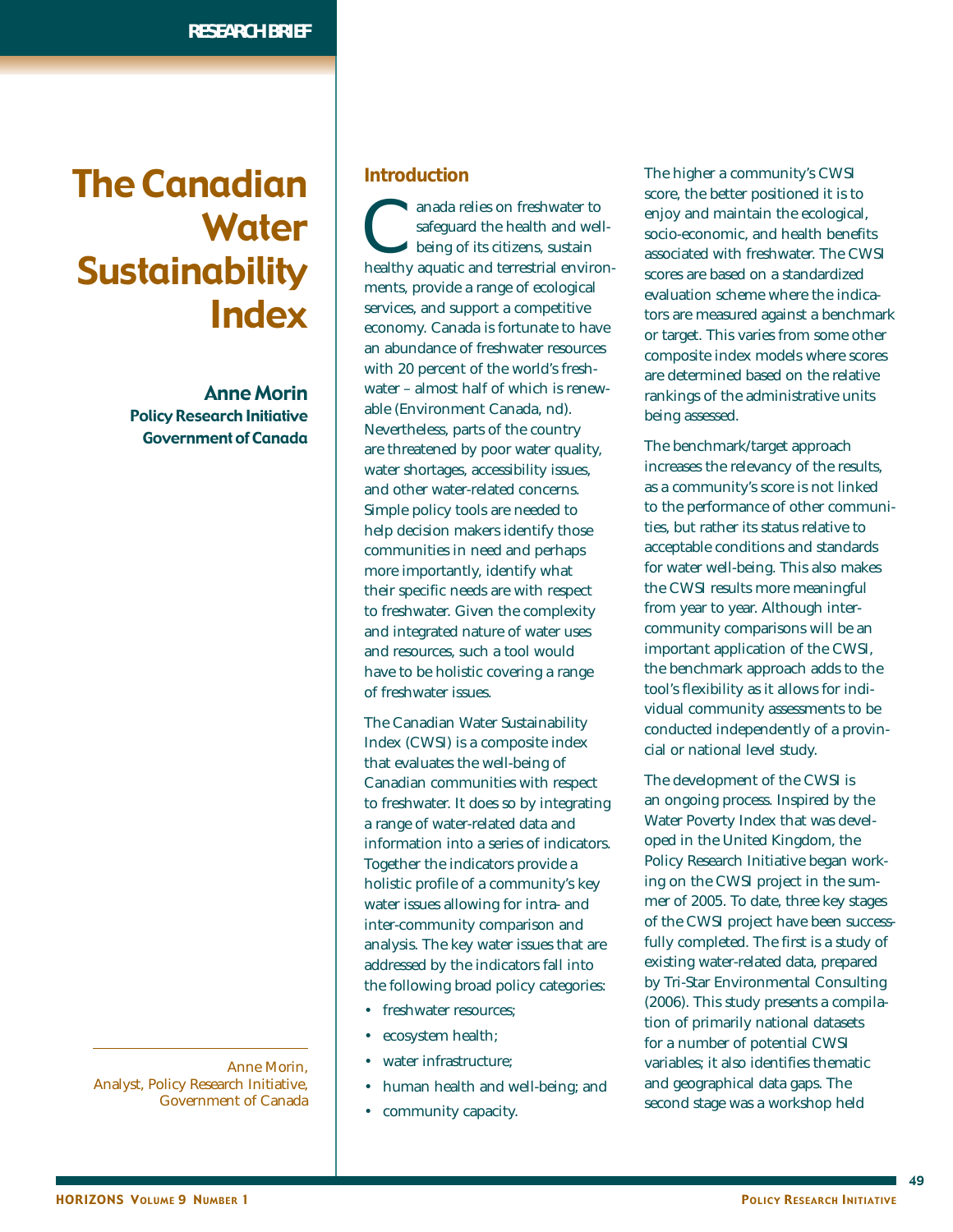# **The Water Poverty Index**

The Water Poverty Index (WPI) was developed by the Centre for Ecology and Hydrology (CEH) in the United Kingdom to provide an integrated assessment of water stress and scarcity, linking physical estimates of water availability with socio-economic variables that reflect poverty.1 The index was partly developed in response to the UN Millennium Development Goals that address poverty and water access, as a means for monitoring progress and prioritizing water needs. Although the WPI has been applied at the international scale for purposes of demonstration, it was developed for use at the community scale, in particular communities in the developing world.

Source: Sullivan (2002).

in November 2005 to discuss the development of the CWSI. Key water policy and indicator experts from Canada and abroad attended the workshop. The third and most recent stage was field testing in six Canadian communities. The results from the case studies and subsequent analysis will likely lead to further refinement of the CWSI.

## **The CWSI Framework**

The CWSI is based on a nested framework of components and indicators whereby 15 indicators are organized into one of five components: freshwater resources, ecosystem health, infrastructure, human health and well-being, and community capacity (see Table 1). The components are used to summarize the indicators into policy-relevant categories and offer a useful and meaningful breakdown of a community's results, where a community is defined as the smallest political entity for a given area, such as a municipality, a rural township, or a reserve.

The 15 water-related indicators form the foundation of the CWSI

evaluation framework. A score ranging from 0 to 100 is calculated for each indicator based on how a community performs relative to a benchmark or target. Preliminary benchmarks or targets for the various indicators were determined from a number of sources. Some benchmarks are based on widely used metrics, such as the Falkenmark water stress indicator (Falkenmark et al., 1989), whereas others are based on trends or comparisons to national data sets. In all circumstances, it was attempted to derive an evaluation method that is meaningful and relevant to Canadian communities and Canada's natural circumstances.

Several factors were considered in selecting the 15 indicators including the relevancy to one of the five policy categories and its usefulness to communities. The availability of data from either the community itself or provincial and/or national databases was also considered heavily. Furthermore, the indicators are intended to be generic and broadly applicable to a diverse range of communities. Discussions from the workshop, the CWSI data study, and other sources of

information aided in the selection of the existing set of components and indicators. Outcomes and feedback from field tests will allow for the indicators and the scoring methodology to be validated and improved.

The final CWSI score (0 to 100) is equal to the average score of the 15 indicators. Results can also be summarized by the theme-based component where individual component scores (0 to 100) are equal to the average score of the three indicators that fall within the respective policy category (see Table 1). This format implies that each indicator and component will have equal weighting in the final index score. The relative importance of different freshwater issues and concerns is largely subjective, and thus individual communities may consider establishing different weights for different indicators for internal use. For broader applications however, the standardized equal weighting format must be used to permit comparisons.

# **The Need for a Composite Water Index**

With the number of competing uses for water, and the range of factors that impact, or are impacted, by the quality and quantity of water and water services, it is important for stakeholders to have an informed and holistic view when making decisions regarding the resource.

The CWSI offers a composite profile of the freshwater policy issues that are relevant to Canadian communities (see Figure 1). The CWSI approach is an integrated one that allows for specific pieces of information to be assessed in a holistic context inclusive of physical, ecological, human health, and socio-economic considerations.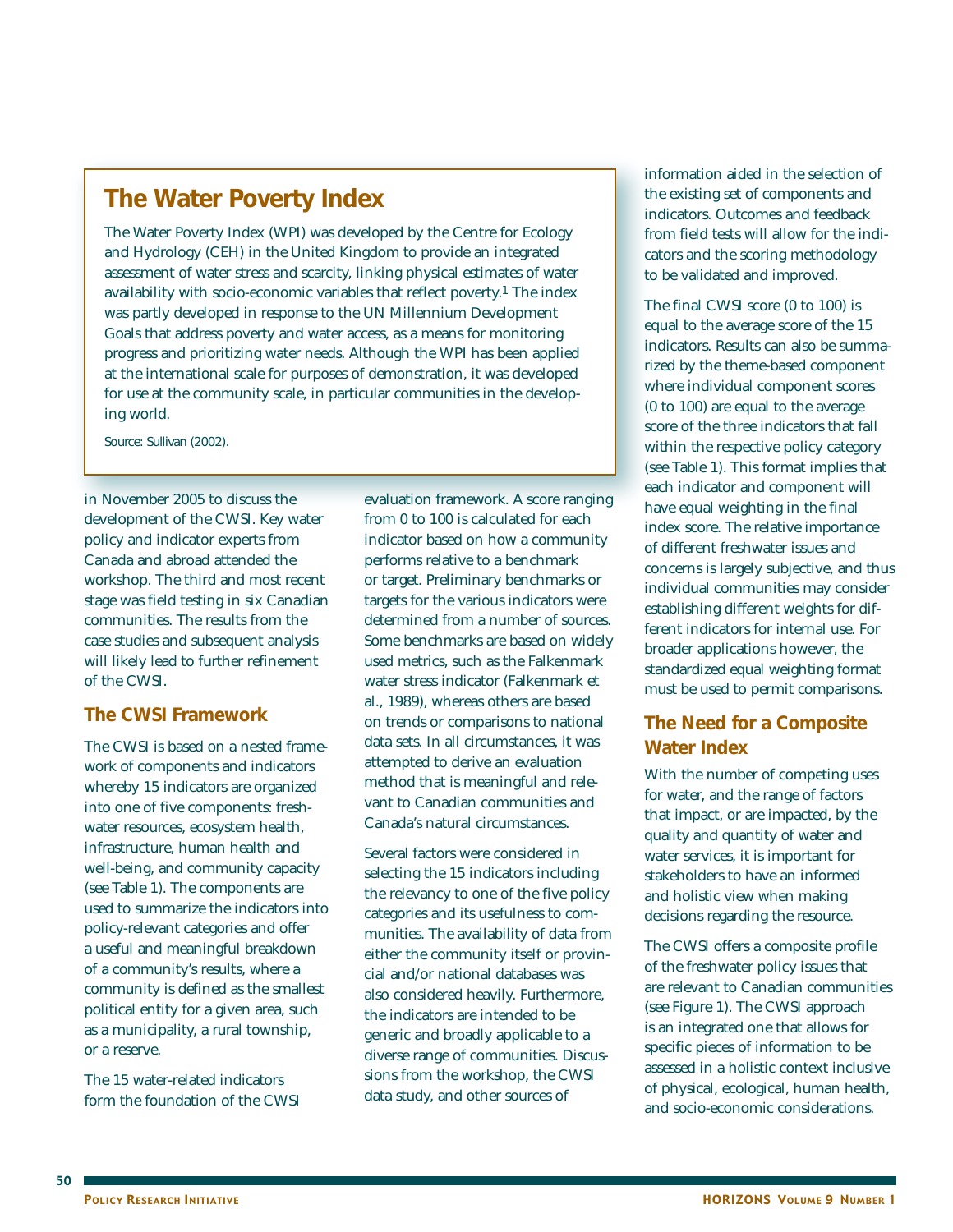# **TABLE 1**

# **Canadian Water Sustainability Framework\***

|                                     | Component                             | Indicator                               | <b>What is Measured</b>                                                                             |  |
|-------------------------------------|---------------------------------------|-----------------------------------------|-----------------------------------------------------------------------------------------------------|--|
| Canadian Water Sustainability Index |                                       | Freshwater<br>availability              | The amount of renewable freshwater (surface and groundwater)<br>available per person.               |  |
|                                     | Freshwater<br><b>Resources</b>        | <b>Vulnerability</b><br>of resource     | The variability of surface water resources and/or the groundwater<br>level trends.                  |  |
|                                     |                                       | Freshwater<br>allocations               | The amount of freshwater that is allocated as a percentage of total<br>renewable resources.         |  |
|                                     |                                       | Ecosystem<br><b>stress</b>              | The amount of surface water consumed as a percentage of total flow.                                 |  |
|                                     | <b>Ecosystem</b><br><b>Health</b>     | <b>Ambient</b><br>water quality         | The water quality index score for the protection of aquatic life.                                   |  |
|                                     |                                       | <b>Native fish</b><br>population        | Population trends for native fish that are economically and/or<br>culturally significant.           |  |
|                                     | <b>Infrastructure</b>                 | <b>Demand for</b><br>water services     | The number of years before water or wastewater treatment plants<br>reach 100% operating capacity.   |  |
|                                     |                                       | <b>Condition of</b><br>infrastructure   | The physical condition of water mains or sewers based on the<br>percentage of system losses.        |  |
|                                     |                                       | Wastewater<br>treatment                 | The level of wastewater treatment as a function of the percentage<br>of people served.              |  |
|                                     |                                       | <b>Access to</b><br>potable water       | The amount of potable water that each person will normally have<br>access to for domestic purposes. |  |
|                                     | <b>Human Health</b><br>and Well-being | <b>Drinking</b><br>water<br>reliability | The number of loss of service days per capita.                                                      |  |
|                                     |                                       | <b>Water-borne</b><br><b>illness</b>    | The number of reported cases of water-borne illness and disease.                                    |  |
|                                     |                                       | <b>Financial</b><br>capacity            | The per capita surplus of local government.                                                         |  |
|                                     | Community<br>Capacity                 | <b>Work force</b><br>education          | The percentage of people in the work force that have a high school<br>education.                    |  |
|                                     |                                       | Operator<br>training                    | The level of training for water and wastewater treatment plant<br>operators.                        |  |

\* The index consists of 15 indicators grouped into five components, which represent different policy categories.

 $\blacksquare$  51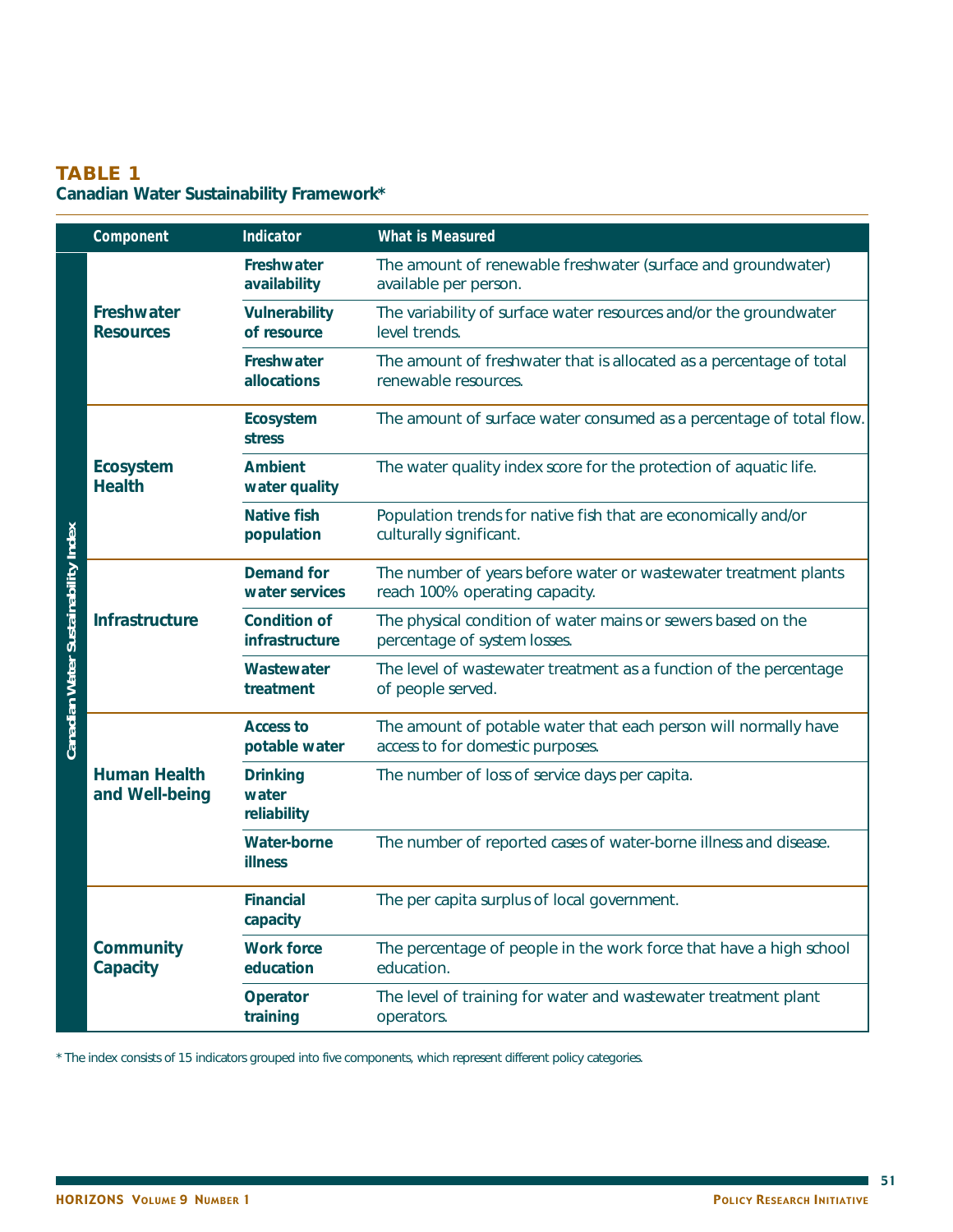

The composite index structure of the CWSI allows for different levels of analysis. As an example, the radar diagrams above show final CWSI and component scores for two hypothetical communities where the size of the shaded area in each diagram is proportional to the value of the CWSI and the shape reflects the relative values of the components. The final CWSI score for both communities are the same (69.4) although the shapes are different. In the first example (A), the most pressing issues regarding water well-being occur in the areas of infrastructure followed by ecosystem health. The second community (B) is experiencing serious shortcomings with respect to human health and well-being and has issues regarding community capacity. The perspective that such results provide can help decision makers set priorities and direct efforts toward resolving the most pressing issues within a community. In this example, both communities have the same overall well-being with respect to freshwater but a different set of needs. Consequently, any resulting policy or program response will need to target different areas of the water system. This brief example demonstrates how different policy concerns can be assessed relative to one another using the CWSI.

The CWSI will have practical uses for different groups, including the general public, community leaders, policy makers, water managers, and other interested stakeholders. The CWSI will contribute toward:

- raising awareness of the overall state of freshwater in Canadian communities;
- establishing a transparent and standardized means of comparing the state of freshwater in different types of communities (e.g., First Nations and non-First Nations communities);
- monitoring progress toward integrated water resources management;
- identifying priority communities whose well-being is compromised by freshwater concerns;
- targeting investments toward specific communities or specific needs within a community; and
- compiling community-based data and information on a range of freshwater issues.

# **Field Testing the CWSI**

The CWSI was recently field tested to evaluate various aspects of the index. The field testing process consisted of five phases, each of which will be informative in advancing the development of this tool.

#### *Phase 1: Community Selection*

Several factors were considered when selecting the communities in which to test the CWSI. First, a good range in circumstances was sought in terms of the perceived water challenges,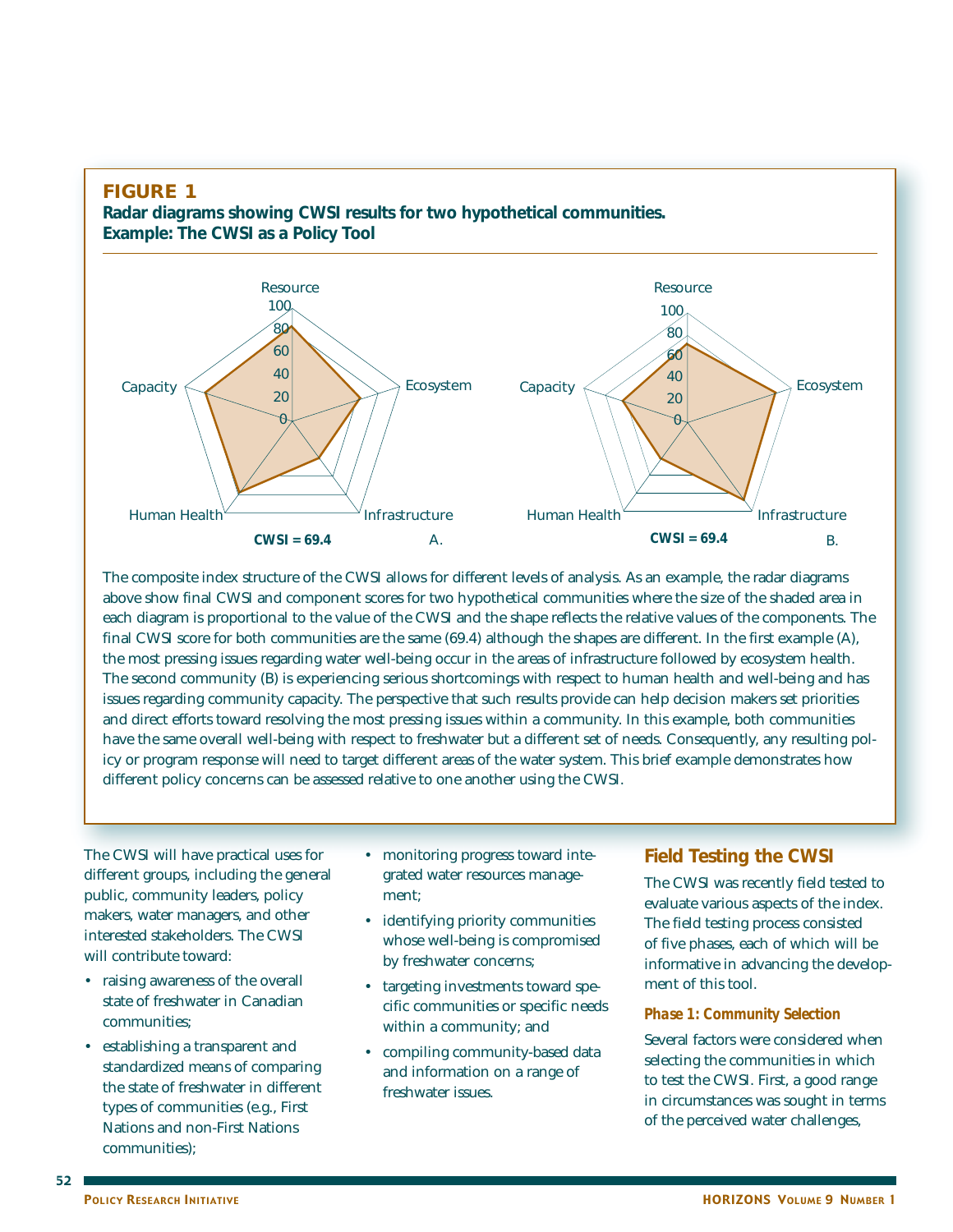## **TABLE 2 Communities Participating in the CWSI Field Testing Exercise**

|                       | <b>AGRICULTURAL</b>                                                                             | <b>RESOURCE-BASED</b>                                                          | <b>OTHER</b>                                                      |
|-----------------------|-------------------------------------------------------------------------------------------------|--------------------------------------------------------------------------------|-------------------------------------------------------------------|
| <b>FIRST NATION</b>   | Pelican Lake<br><b>First Nation, SK</b>                                                         | <b>Tsuu T'ina Nation, AB</b>                                                   | Moose Creek, ON                                                   |
|                       | $\cdot$ Rural<br>• Population $=$ $-1,030$<br>• Hay crops, bison, cattle<br>ranching            | $\cdot$ Rural<br>• Population = $\sim$ 1,509<br>• Gas development              | • Remote<br>• Population = $\sim$ 1,388<br>• Tourism (ecotourism) |
| <b>NON-ABORIGINAL</b> | Three Hills, AB<br>$\cdot$ Rural<br>• Population $=$ $\sim$ 3,554<br>• Agriculture, oil and gas | Chetwynd, BC<br>$\cdot$ Rural<br>• Population = $3,100$<br>• Energy and timber | Gimli, MB<br>• Rural<br>• Population = $\sim$ 1,657<br>Tourism    |

primary industries, activities, and geography of the communities to test the broad applicability of the index. Nevertheless, the scope of the field testing exercise was limited to rural and remote communities with populations ranging from 1,000 to 5,000 inhabitants.

Another consideration was the objectives of the CWSI project partners who want to assess the use of the tool to examine the water well-being in First Nations and agricultural communities relative to non-First Nations and non-agricultural communities. Finally, the interest of community officials was necessary for participation.

With these considerations in mind, six communities were selected from across the country.

#### *Phase 2: Data Collection*

The second phase of the case study was collecting the data for each community. For some variables, the data were accessible from federal or provincial agencies whereas targeted interviews with community officials were needed for other variables. In addition to providing information, this phase provided insight into data availability, data quality, and data accessibility. This is important as the more difficult it is to obtain reliable data, the less likely the tool will be adopted and used.

#### *Phase 3: Calculation of CWSI Scores*

Once the necessary data were collected, the 15 indicator scores were calculated for each community using the standardized methodology provided. The indicator scores were

## **FIGURE 2**

## **Geographic Distribution of Case Study Communities**

then aggregated to give component scores and the final CWSI composite score. This phase tested how userfriendly the methodology is and how reflective the scores are of each community's situation.

#### *Phase 4: Analysis of Results*

The analysis of the CWSI scores was twofold. First, an individual community analysis was conducted for each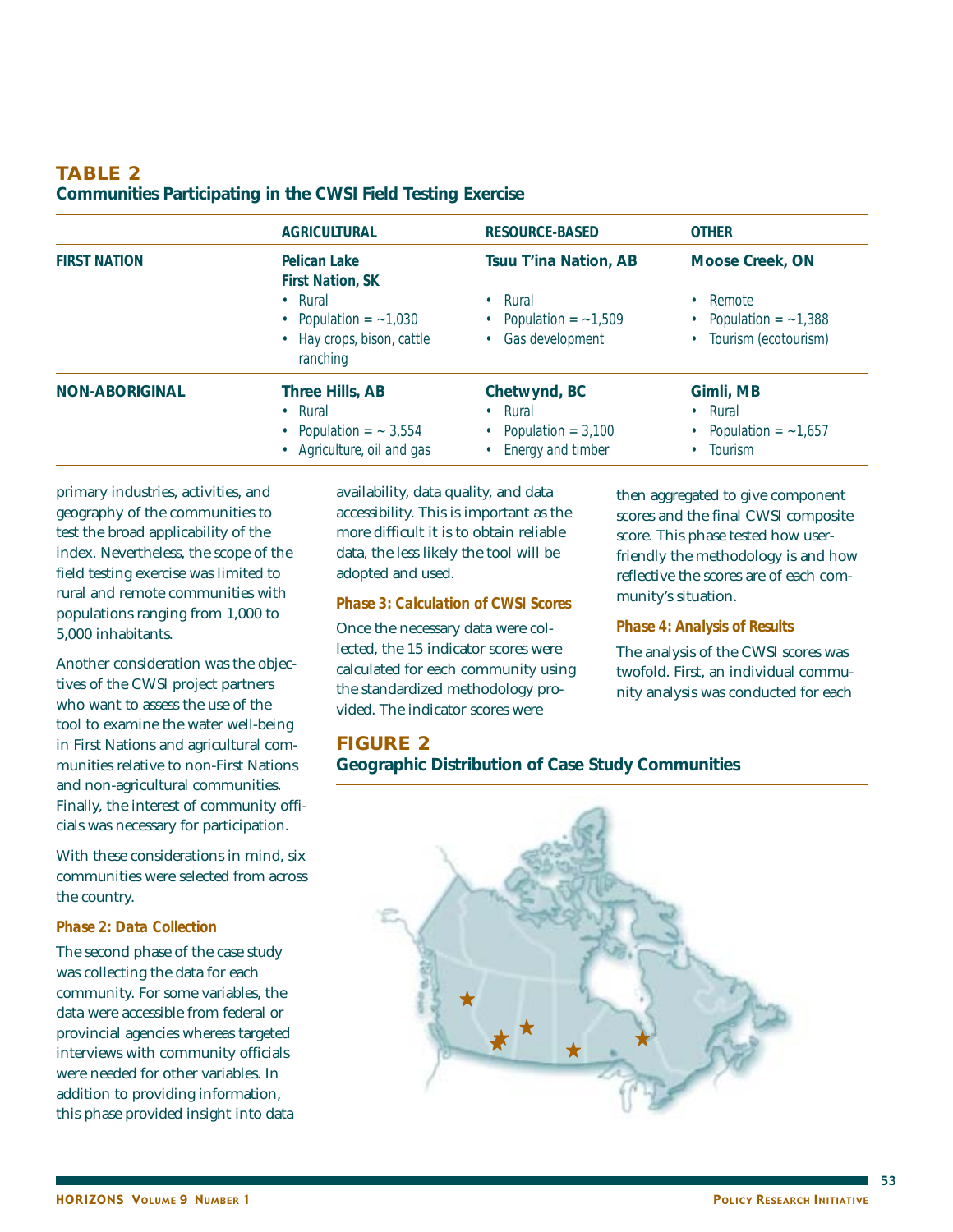community based on its results in terms of the indicator and component scores. The next step was a broad analysis of all the communities to determine how they compare in general, and along the lines of the matrix provided in Table 2 (e.g., First Nations versus non-First Nations, agricultural versus resource-based). The analysis examined both the context of the results as well as the applicability of the index as a policy tool for setting funding priorities, identifying problem areas/communities, monitoring progress toward integrated water resource management, informing decisions, and focusing efforts and attention.

#### *Phase 5: Follow-Up Interviews*

The final phase of the case study project, and perhaps the most important, was to seek feedback from the participating communities on the CWSI process, results, and analysis. To do this, a series of questions were posed to community officials to gather:

- reaction to the results:
- the usefulness and relevancy of the index and the variables that it measures;
- whether the results could be used to inform water management decisions; and
- recommendations for improvements to the CWSI.

The analysis of this feedback is in progress. It will provide insight into whether the CWSI will be a useful policy tool in its current state or if it needs to be modified.

#### **Conclusion**

The CWSI is proposed as a simple and transparent policy tool that will provide an objective and holistic profile of the key freshwater issues that are of importance to Canadian communities. The composite index model aggregates a range of water-related indicators into theme-based components and a final score for communities. The development of the CWSI is an iterative process. To date the CWSI has progressed from a concept to a testable methodology. The results from the community case studies will further contribute to index development and will provide an initial test of how the index performs and whether the tool will be beneficial to local officials in assessing priorities and making waterpolicy decisions. The findings from the CWSI project and the field testing process will be documented in a final report to be released in Summer 2006.

#### **Note**

1 CWSI project partners are Health Canada, Indian and Northern Affairs Canada, Agriculture and Agri-food Canada and Environment Canada.

*Full references are available in the online version of this issue. It can be accessed by visiting the PRI web site at <www.policyresearch.gc.ca>.*

# Public-Private Partnerships for Funding Municipal Drinking Water Infrastructure: What are the Challenges?

The way drinking water is managed is changing worldwide. The current system dominated by public provision is increasingly perceived as inefficient, lacking innovative capacity and corrupt. Both developing and developed countries require huge investment capital to meet the basic needs of their population, and the private sector is seen as a way to bring finance and efficiency to the water sector.

However, private investment is still limited compared to other infrastructure sectors. Some of the barriers to efficiency are inherent to the water sector. Public-private partnership cannot of itself and by itself remove many of these barriers. As a result, regulatory design and enforcement are crucial elements for water sector performance. Privatization is not a simple retreat of the state, but rather a redefinition of its role as a regulator in a market-oriented economy.

The issue of public-private partnership is always complex, and this is even more so in the case of municipal water supply. "Public-Private Partnerships for funding municipal drinking water infrastructure: what are the challenges?" is a discussion paper which provides a critical review of the literature on this topic. This discussion paper is available at <www.policyreseach.gc.ca>.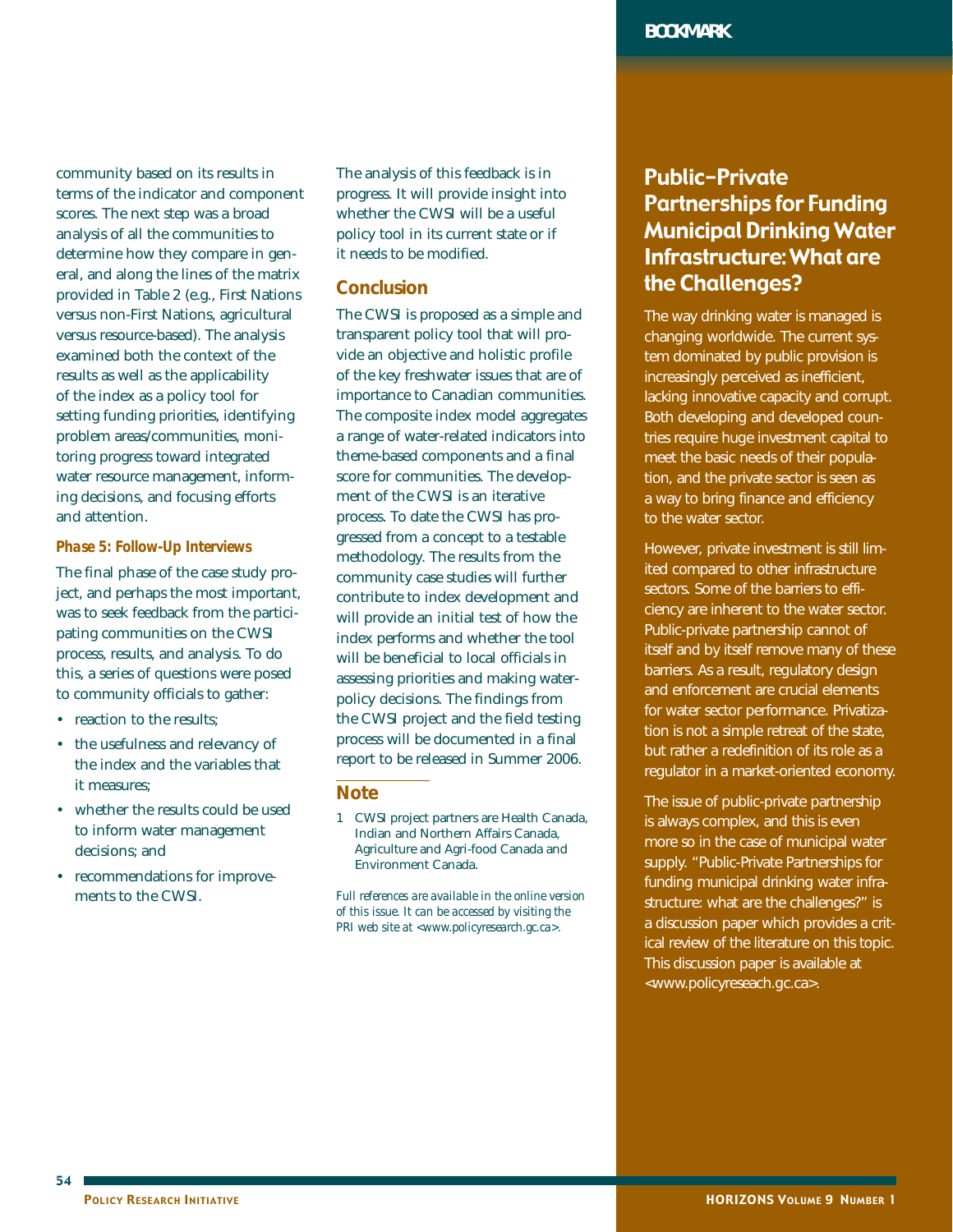# Freshwater Issues at the United Nations

Sushma Barewal Policy Research Initiative Government of Canada

Sushma Barewal, Senior Policy Research Officer, Policy Research Initiative, Government of Canada

**M** Fore than 70 percent of the Earth's surface is covered in the air as water vapour and in the Earth's surface is covered in water. Water also exists ground as soil moisture and in aquifers. Yet, two out of every ten people on this planet do not have access to safe drinking water, a basic requirement for human life and health. It is estimated that some 3,900 children die *every day* from water-borne diseases, most of them in Africa and Asia.

International resolve to address this humanitarian crisis has been articulated in many forums. At the World Summit on Sustainable Development (WSSD-2002), governments adopted the Johannesburg Plan of Implementation for the Millennium Development Goals (MDGs), which calls for, among other things, preparation of integrated water resources management and water efficiency plans for all countries by 2005, and a 50 percent reduction in both the number of people in the world without access to safe drinking water (currently over one billion) and the number of people without access to sanitation (over two billion) by 2015.

Recently, the United Nations' Commission for Sustainable Development (CSD) chose to review water, sanitation, and human settlements at its 12th (2004) meeting and to make implementation policy decisions at its 13th (2005) meeting.

Canada took a leadership role in discussions around governance issues at the CSD-13 meeting. Specifically, it circulated a non-positional paper on water governance at the preparatory meetings in February 2005. The paper was well received by other countries and resulted in water governance being put on the CSD-13 meeting agenda.

This article focuses on the role of the United Nations System in the international governance of water.

## **Water-Related Activities of UN Bodies**

More than 20 bodies or processes in the UN system are engaged in water issues. Of these, four have significant governance roles: the Commission for Sustainable Development, UN Water, the Secretary-General's Advisory Board on Water and Sanitation (ABWS), and the Division for Sustainable Development Issues in the United Nations Department for Economic and Social Affairs (UN/DESA).

The Commission for Sustainable Development is a 53-member functional commission of the Economic and Social Council established in December 1992 to:

- review progress in the implementation of recommendations and commitments in Agenda 21 and the Rio Declaration on Environment and Development;
- elaborate policy guidance and promote dialogue; and
- build partnerships.

In 2003, the CSD embarked on a program with two-year implementation cycles devoted to narrow and closely linked issues. The CSD's first cycle (ended April 2005) focused on water, sanitation, and human settlement issues, and resulted in a broad range of decisions, including several on follow-up mechanisms for water and sanitation.<sup>1</sup> The second two-year cycle is focusing on atmosphere/air pollution, climate change, energy, and industrial development.

UN Water is an inter-agency mechanism established in September 2003 by the UN's High Level Committee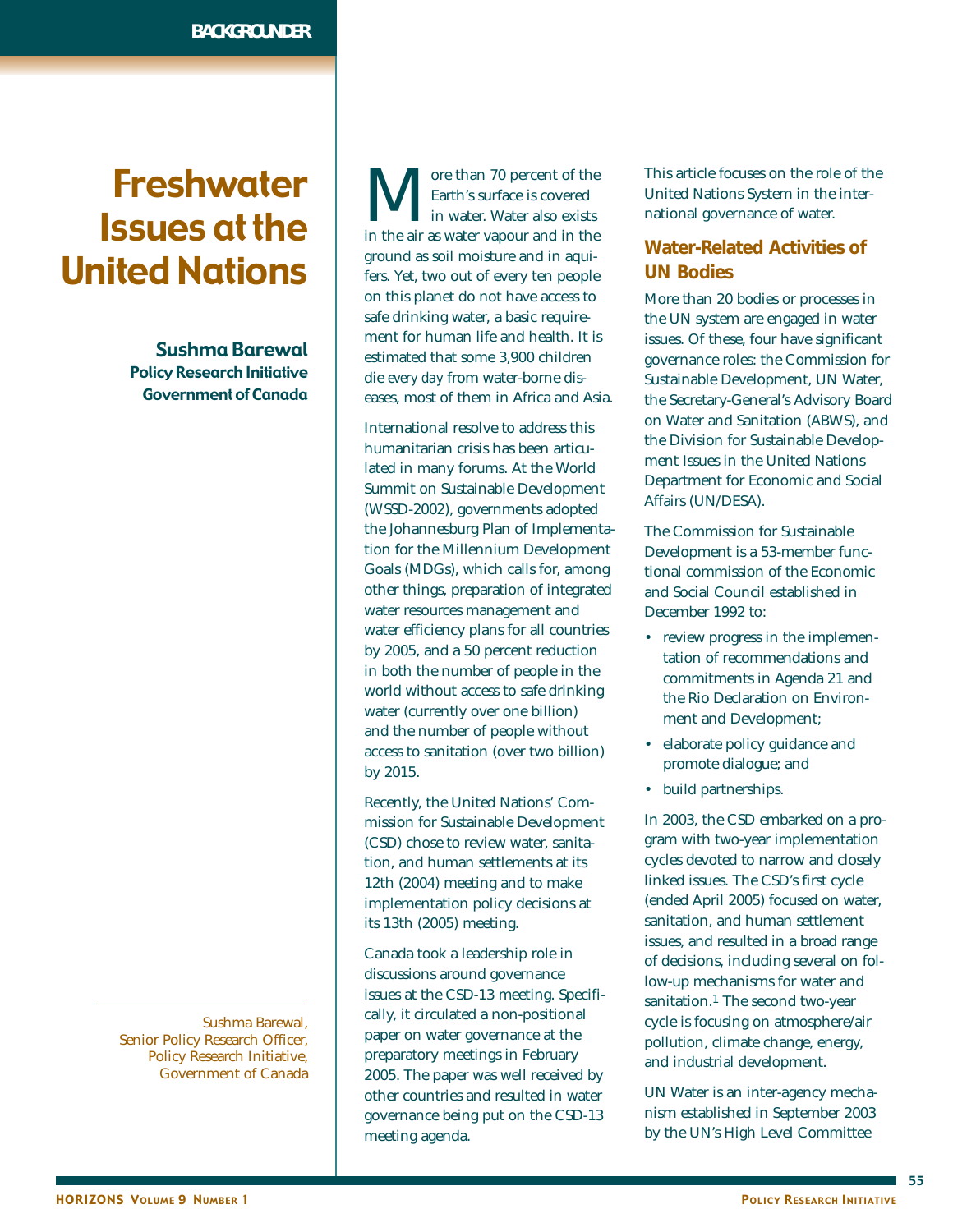on Programs (HLCP), to follow up on the WSSD water-related decisions and the MDGs concerning water and sanitation. UN Water's defined responsibilities include "promoting coherence in, and coordination of UN system actions" and "facilitating synergies and joint efforts," indicating that UN Water lacks the authority to organize the water-related activities of UN agencies and programs. UN Water does not have a policy-making role.

The Secretary-General's Advisory Board on Water and Sanitation was established in 2004 to help raise awareness of water and sanitation issues, mobilize funds, and encourage partnerships. Board members are senior officials from the private sector or ex-ministers of national governments.

The Division for Sustainable Development Issues of UN/DESA provides secretariat services to all three of the above organizations.

#### *Gaps in Governance*

Various aspects of Integrated Water Resource Management (IWRM)2 are being addressed by many agencies/ programs. Collectively, they cover all implementation areas, including research and technology transfer, information sharing, capacity building, and infrastructure. Since there is no central co-ordinating mechanism, it is difficult to know whether coverage is balanced and focused on the areas of greatest need.

Although many UN agencies do excellent work on water issues, no one lead agency is able to provide guidance and leadership to the other UN agencies, let alone civil society or member governments. As a result, even though individual UN projects may be successful, transferring or building on that

success has been difficult, and it may be that still greater impact could be had through improved governance. The following are some of the notable governance shortfalls.

#### **High-Level Political Dialogue**

Currently, there is no permanent intergovernmental focus on water and sanitation issues. Such a forum is needed to set the stage for implementation and to remove obstacles as they United Nations Environment Program – GEMS (Global Environment Monitoring System) all provide valuable reporting, monitoring, and assessment activities, there is a need to strengthen and better co-ordinate these programs. Increased co-ordination and resources to provide national, local, and regional information would help to better inform the international community on both progress and areas where more resources are needed.

*Although many UN agencies do excellent work on water issues, no one lead agency is able to provide guidance and leadership to the other UN agencies, let alone civil society or member governments.*

occur. Its objective should be to bring about consensus on implementation policies, to forge partnerships for implementation, and to keep an international spotlight on water and sanitation issues. While UN Water can advance some of these objectives, its current mandate is too limited to allow for the full effect that is needed.

#### **Bridging the Government – NGO Divide**

Typically, non-governmental organizations play a very important role in project implementation and capacity building. Since there is a need to speed up implementation of water and sanitation policies, opportunities for closer interaction on implementation issues are needed between governments and NGOs, especially at regional levels. The tri-annual World Water Forum conference can and does partly address this need, but may not be, by itself, sufficient to the task.

#### **Monitoring and Assessment of Programs**

Although the Joint Monitoring Program (JMP), the World Water Assessment Program (WWAP) and **Program and Project Co-ordination**  Program and project co-ordination within the UN system and between global networks needs to be strengthened. UN Water was established to promote coherence in UN system actions aimed at the MDGs on water and sanitation, but its mandate and authority are limited. Currently, participation in UN Water meetings is from water units in UN programs/agencies that have authority only to redirect resources within water and sanitation envelopes. Effective co-ordination at a higher level will require engagement of agency heads and governing bodies.

#### **Secretariat Support to UN Water Organizations/Mechanisms**

UN/DESA provides secretariat support to several UN system bodies. Although there are several freshwater experts in UN/DESA, its resources do not match up with its responsibilities for providing secretariat services. Less than 10 person-years from UN/DESA are dedicated to water issues. This may be insufficient in the face of growing activities and the resultant need for co-ordination.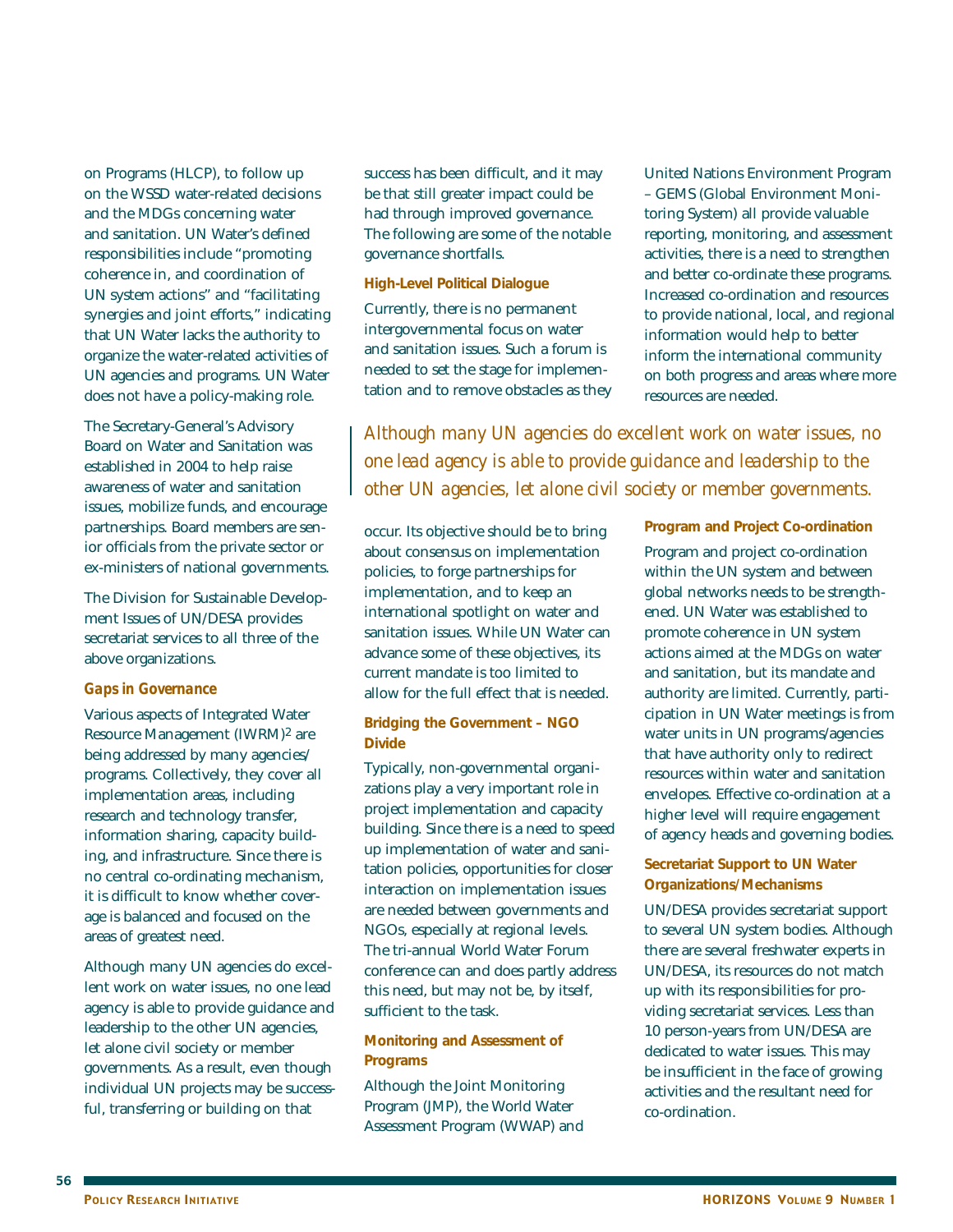# **CSD-13 Decisions Related to Water Governance**

The outcome of CSD-13 meetings was an agreement by participating member countries on a package of policy options and practical measures to advance international commitments on water, sanitation, and human settlements.

Countries reaffirmed the CSD's mandate, as stipulated in previous high-level UN decisions, to support, strengthen, and implement monitoring of progress by:

- improving data collection at all levels;
- enhancing comparability of data at the regional and global levels; and
- facilitating the contribution of major groups to national reporting activities.

Countries also agreed to make specific requests to the Division for Sustainable Development in UN/DESA, UN Water, and the UN Secretary-General.

- The Division for Sustainable Development (UN/DESA) was requested to update policy options and practical measures contained in the Chairman's Intergovernmental Preparatory Meeting (Feb 28 – March 4, 2005) Summary on a regular basis, and to develop webbased tools to disseminate information on implementation and best practices.
- UN Water was requested to give equal consideration to issues of sanitation and water in its terms of reference and, to promote systemwide inter-agency co-operation and co-ordination among relevant UN agencies, funds, and programs on such issues.
- The UN Secretary General was requested to include in his report to the CSD:
	- activities of UN Water as they relate to water and sanitation;
	- roles and responsibilities of relevant UN agencies, funds and programs in implementing and monitoring the water and sanitation agenda; and
	- duplication, overlap, and gaps in implementing and monitoring activities.

Countries agreed to devote, in 2008 and 2012, a separate segment at the end of its review sessions, using one to two days to monitor and follow up on the implementation of decisions on water and sanitation and their linkages, taken at CSD-13.

# **How Well Will CSD-13 Decisions Address the Above Governance Gaps?**

#### *High Level Political Dialogue: Ongoing Political Discourse and Support*

The CSD's decision to devote two days in 2008 and again in 2012 to water and sanitation issues ensures a forum for countries to discuss the issues and make policies to help address them. However, the decision appears to have been made in consideration only of MDG goals on access to safe drinking water and basic sanitation by 2015; non-MDG water-related issues may not be addressed through this process. Management of water resources is an ongoing issue that would probably be better addressed from a UN "home" for water issues (i.e., a forum that would be identified with water issues globally, and where policies could be

made and program implementation co-ordinated). Although such a platform was not supported at CSD-13, it is possible that the requested reports from the Secretary General and UN Water and discussions in the 2008 and 2012 CSD meetings will whet international appetites for further governance changes.

## *Monitoring and Assessment of Programs*

Since implementation involves the participation of UN agencies, programs, and funds, national governments at all levels, and civil society, monitoring implementation is a challenging task. Improvements in monitoring will depend on the capacity of UN organizations to respond to CSD requests. UN Water could play an important facilitative role.

## *Program and Project Co-ordination*

The CSD requested the Secretary-General to report on the roles of UN agencies, programs, and funds in the areas of water and sanitation and it requested that UN Water promote system-wide co-operation and coordination. These are the necessary first steps toward better co-ordination. The chair of UN Water has started bilateral discussions with agency heads with a view to facilitating program co-ordination. Whether these efforts will bear fruit will depend on how constrained agency heads are by resources and mandates.

At a minimum, CSD decisions will increase awareness within the UN of the need for better co-ordination and reporting. However, it is unclear if any of the recommendations from CSD-13 will improve government-NGO co-ordination.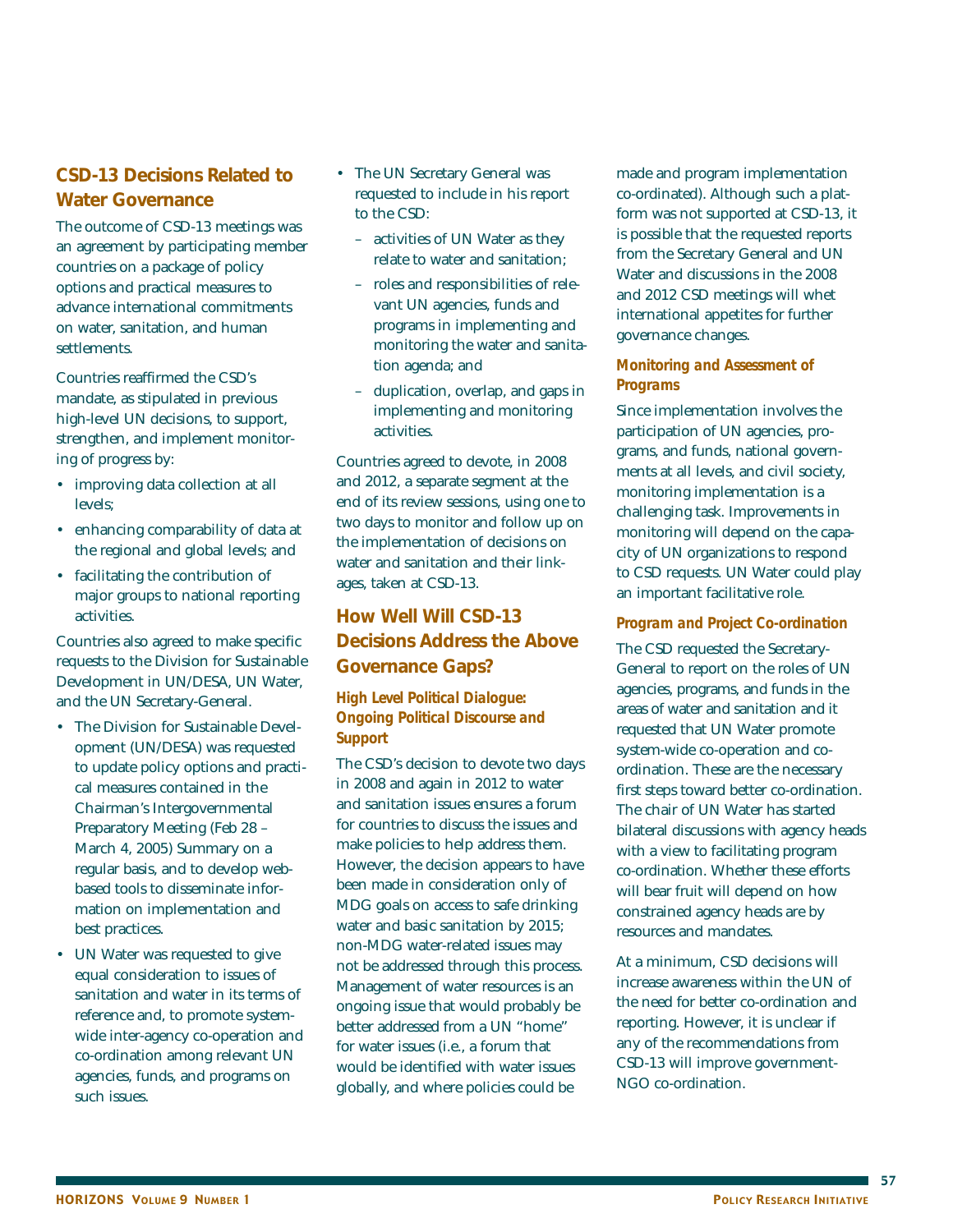## **Options for Future Consideration**

There are several reasons why countries could not agree on a more comprehensive governance package at CSD-13 meetings including the G77's concerns about setting a precedent for the upcoming meetings on energy and the lack of appetite for new UN structures or increased mandatory country contributions.

Should reporting by the Secretary-General and UN Water on water activities and their co-ordination, as requested in CSD-13 decisions and the 2008 and 2012 CSD meetings whet international appetites for further changes to UN water governance, the following options may be considered in developing Canada's position in this regard.

#### *Option 1: Establish an ad hoc panel under the CSD or an independent functional commission under ECOSOC*

This option follows the example of the ad hoc intergovernmental Panel on Forests under the CSD or its successor, the current UN Forum on Forests, an independent commission under ECOSOC. The new inter-governmental water organization would develop policies, while working with UN agencies and the civil society to ensure a coherent approach and the co-ordinated implementation of programs. A small secretariat would provide analysis and co-ordination functions and serve as a focal point for the major UN reporting mechanisms as well as other databases developed to better guide donor activities.

A strong mandate with matching resources and good co-operation from all relevant actors (governments,

regional bodies, UN agencies, and the civil society) would help address all the gaps described above.

#### *Option 2: Significantly strengthen UN Water*

UN Water was established by the High Level Committee on Programs which, in turn, reports to the UN System's Chief Executive Board (CEB) for Co-ordination. Strengthening UN Water with additional resources and a stronger mandate would allow it to co-ordinate water and sanitation policy across the UN. It could also call inter-governmental meetings that could include civil society participation, to allow them to provide input and to better understand what UN agencies are doing. This approach could mean that UN Water would have a commission-like status in the UN and report directly to the CEB rather than to the CEB's two high-level co-ordinating committees for programs and for policy.

A major advantage of this approach is that no new organization would be needed. To be successful, it would require broad government, UN agency, and civil society support and an adequately resourced secretariat.

### *Option 3: International strategy for water*

The Secretary-General's Advisory Board could provide leadership to help UN agencies and governments create a strategy for meeting the water and sanitation targets, modelled after mechanisms, such as the International Strategy for Disaster Reduction. While this approach would not provide for ongoing decision making or a central information window, it could help

close the most pressing gaps (analysis and policy integration, international co-ordination, and monitoring and reporting) with a lighter structure than other options and with minimal additional resources.

#### *Option 4: Raising activity levels in existing initiatives*

This could mean strengthening UN/DESA's capacity to enable it to provide stronger water and sanitation related secretariat support. Particular attention could be paid to improving the communication and co-ordination role of UN Water. As well, existing monitoring and reporting mechanisms such as the JMP, WWDR, and UNEP GEMS/Water could be strengthened to provide accurate assessments of the world's water resources.

### *Option 5: High-level intergovernmental meetings*

Two days at the end of each of the CSD's intergovernmental meetings in 2008 and 2012 will be devoted to water issues. Beyond 2012, ECOSOC and/or the General Assembly could call high-level intergovernmental meeting as often as needed (e.g., every three or four years) for strengthening implementation by governments and UN agencies. This option could be a forum for higher-level policy discussions and has the potential for addressing implementation, monitoring, and analysis issues. It would, however, lack permanency and stability.

## **Conclusion**

Before CSD-13, several CSD member countries were concerned that international attention on water would wane while the need for it was at an all time high.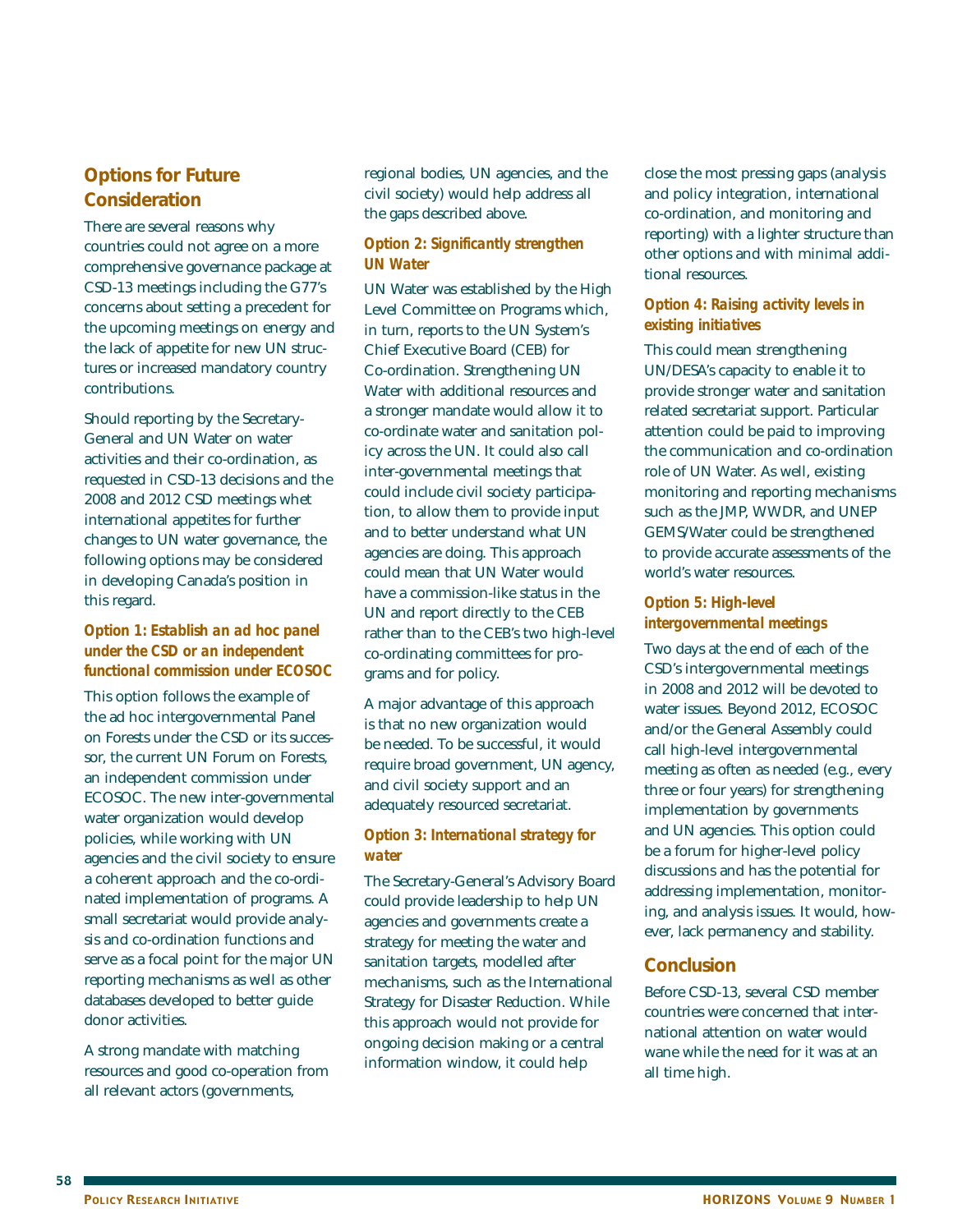## **FIGURE 1 The United Nations System**  *Principal Organs*



Note: Of the six principal UN organs, only three (the General Assembly, the Economic and Social Council and the UN Secretariat) are directly concerned with freshwater issues. Solid lines indicate a direct reporting relationship; dashes indicate a non-subsidiary relationship.

Canada was successful in advancing its agenda on international governance at the CSD-13 meetings. An important outcome related to governance was the decision to request the Secretary-General to include in his report to the CSD details on the roles and responsibilities of relevant UN agencies, funds, and programs in implementing programs and monitoring progress and to identify duplication and gaps in these functions. Future considerations of new governance structures would benefit from such a review.

Pressures for a stable focal point in the UN for water issues (such as the UN Forum on Forests) could increase if governance gaps continue to hinder progress on international commitments and are not effective enough for addressing emerging water issues.

Should further changes be needed, the options described above could serve as a starting point for stakeholder discussions. In almost all cases, the decision to adopt them will have to be taken by more senior organizations than the CSD, for example the ECOSOC or the General Assembly.

#### **Notes**

- 1 A full report on the CSD-13 decisions can be found at <www.un.org/esa/sustdev/ documents/docs\_csdi13.htm>.
- 2 The IWRM promotes the co-ordinated management of land, water, and related resources to optimize economic and social welfare without compromising ecosystem sustainability. For more information, please visit Publications at <www.policyresearch.gc.ca>.

*Full references are available in the online version of this issue. It can be accessed by visiting the PRI web site at <www.policyresearch.gc.ca>.*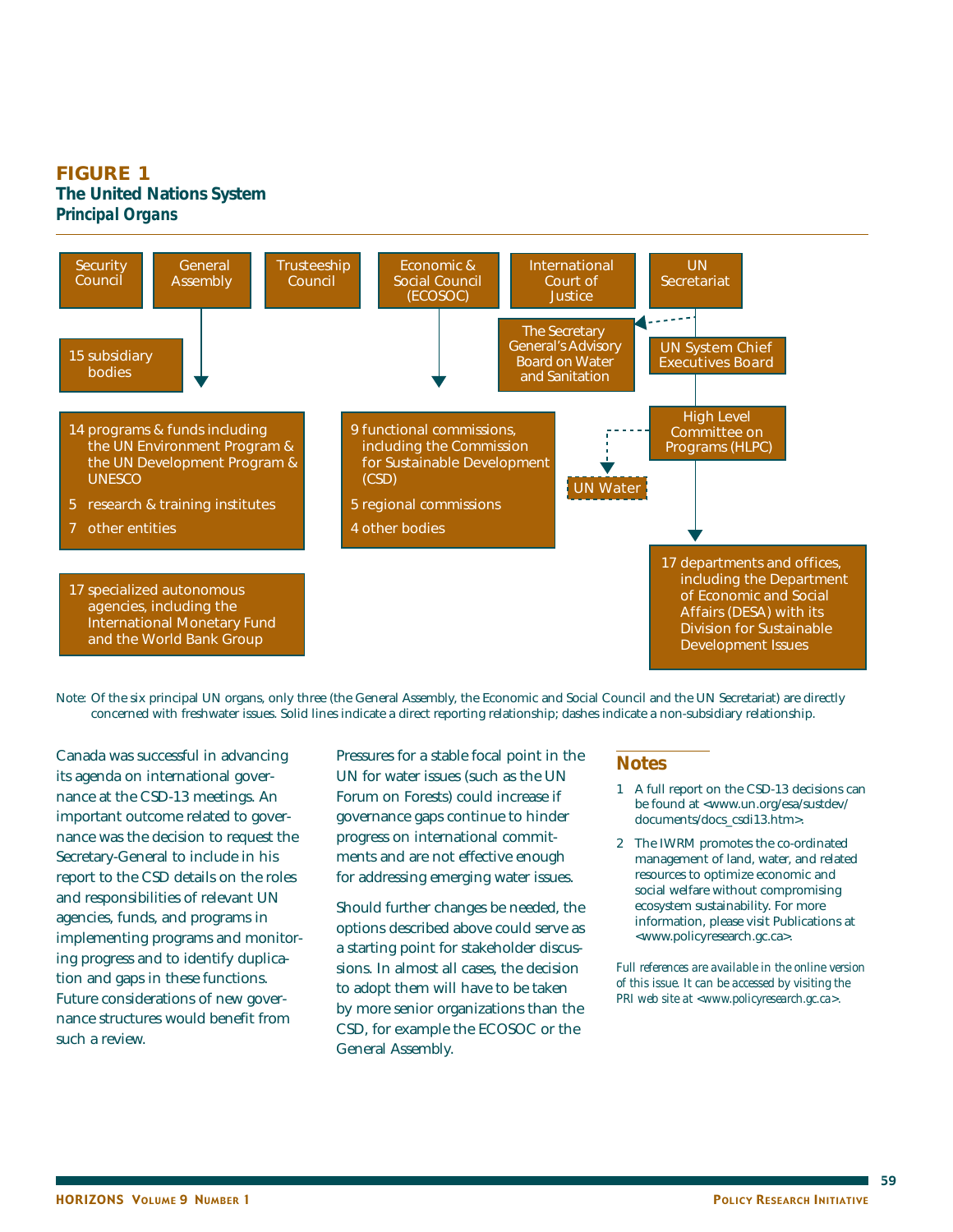# The Agricultural **Policy** Framework Water Effects

Maria Klimas and Alfons Weersink University of Guelph

Maria Klimas, M.Sc candidate, Department of Agricultural Economics and Business, University of Guelph

Alfons Weersink, Professor, Department of Agricultural Economics and Business, University of Guelph In Canada, water quality and<br>quantity are governed on fed<br>and provincial levels under so<br>statutes. The federal government n Canada, water quality and quantity are governed on federal and provincial levels under several largely sets suggested standards (i.e., the Federal Water Policy), but the actual implementation of water legislation is administered by provincial governments (AAFC, 2003). Provincial statutes especially play a larger role in regulating water quality and quantity in an agricultural context. For example, the *Ontario Water Resources Act, 1990*, administered by the Ontario Ministry of the Environment, is the most important act governing water quality and quantity in Ontario (CELA, 2004). However, several other provincial statutes affect water including the *Nutrient Management Act* that sets standards for nutrient management on farms.

While water issues stemming from agriculture are largely the domain of the province, federal legislation can have direct and indirect effects. This is particularly true for agriculture, which receives federal assistance in several formats including income support. Federal agricultural policy

is now guided by the Agricultural Policy Framework (APF). This article explores how the APF may affect water in Canada.

# **Overview of the Agricultural Policy Framework**

The Government of Canada (under Agriculture and Agri-Food Canada) signed APF agreements and corresponding implementation agreements with each province and territory over the last several years (AAFC, 2005a). The goal of the APF is "to position Canada as the world leader in food safety, innovation and environmentally responsible agricultural production" (AAFC, 2006). Its five components are business risk management, environment, food safety and food quality, science and innovation, renewal and international (AAFC, 2005a). The objective of the programs under the environment component of the APF is "to help the agriculture and agri-food sector achieve environmental sustainability in the areas of soil, water, air and biodiversity" (AAFC, 2005a: 11).

Activities under the environment component of the APF focus on supporting

# **Beneficial Management Practices**

Beneficial management practices, also sometimes referred to as best management practices, are practices, or system of practices, scientifically proven to reduce the impact of agricultural activities on soil and water resources while maintaining the economic viability of farms. They are set forth by farmers, researchers, agribusiness professionals and governments, covering all sectors and include a comprehensive list of topics, such as legal issues and conflict prevention, environmental risks associated with some waste management practices, management and facility options for dealing with manure, and the potential impacts of various options. Beneficial management practices can be specific to regions and operation types.

Source: Statistics Canada (2005: 4).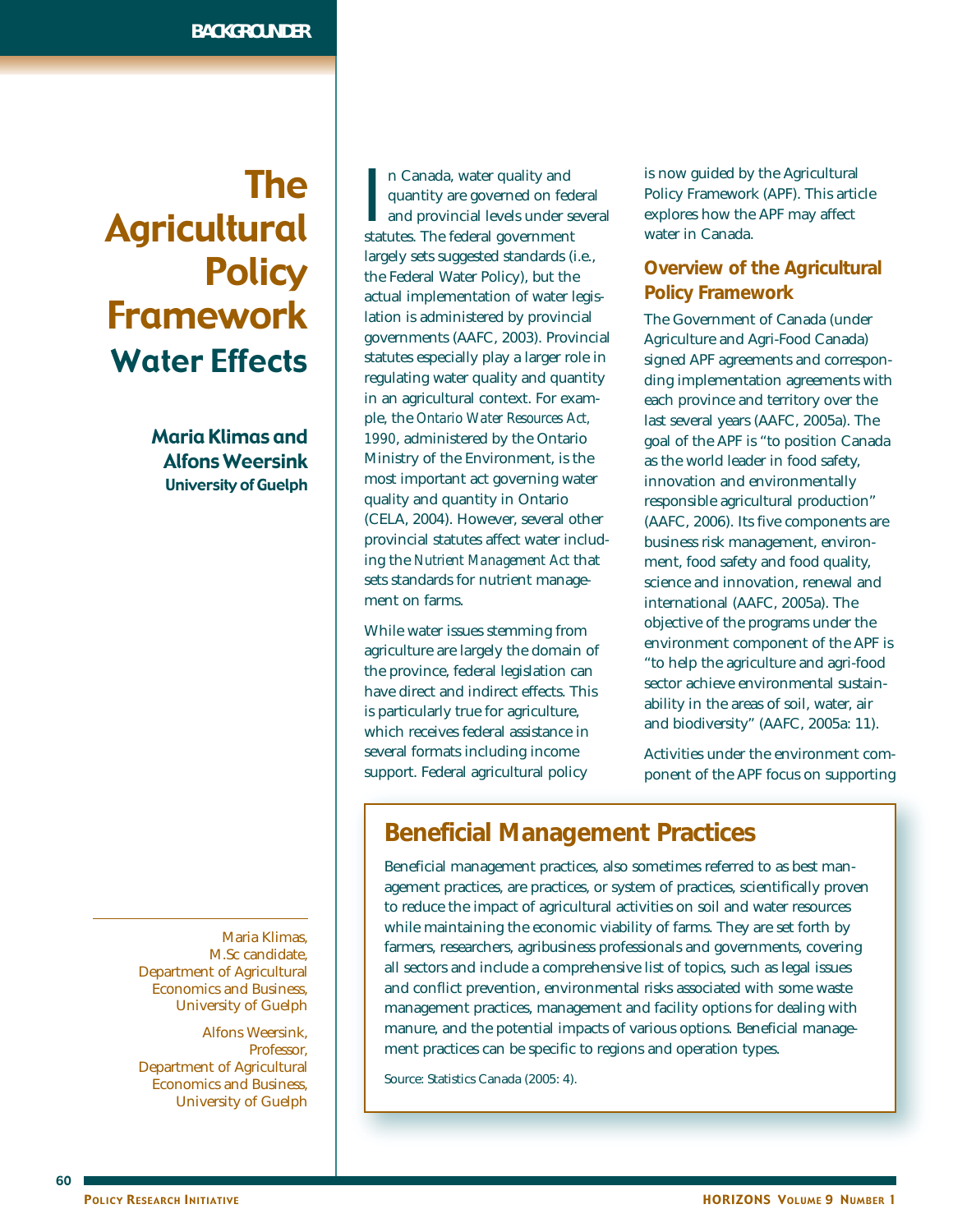the implementation of beneficial management practices through voluntary measures, sometimes supported by subsidies. These activities include:

- developing policies and strategies to help Canada's agriculture and agri-food sector meet international and national climate change, toxic substance use, and environmental sustainability goals by measuring the effectiveness of environmental awareness programs and beneficial management practices;
- gathering and providing information on agricultural management practices that have a less negative impact on the environment and supporting development of new environmental technologies; and
- supporting the adoption of beneficial management practices by agricultural producers (AAFC, 2005a).

While there are about a dozen federally funded programs under the APF environment component along with a number of related provincial programs, several may have a direct impact on agricultural producers' impact on water quality and quantity, as they support the adoption of waterrelated management practices. These include the Environmental Farm Planning Program, the National Farm Stewardship Program (supported by the National Water Supply Expansion Program), and the Greencover Canada Program.

An environmental farm plan (EFP) identifies environmental risks and develops an action plan to mitigate those risks for individual farming operations. Its documentation is a voluntary and confidential process. The federal government contributes to the financial support of EFP completions through the Environmental Farm Planning Program under the APF, and the province usually provides technical support in the endeavour. The EFP program establishes principles of environmental action and supports farmers to take actions that reduce the environmental risks (OSCIA, 2005).

Completion of an EFP is required for a farmer to be eligible for funding under the National Farm Stewardship Program (NFSP). The NFSP 2005-2008 is a joint federal and provincial costshare initiative to support environmental stewardship in agriculture by providing funding for producer adoption of beneficial management practices. Generally, the program will cover 30 to 50 percent of eligible costs of approved BMPs, such as water well management, farmyard runoff control, nutrient recovery from waste water, and irrigation management planning. The funding cap per legal farm entity is \$30,000 over the whole life of the program (AAFC, 2005b).

The Greencover Canada program is similar to the NFSP since it provides \$110 million of funding to support beneficial management practices, but the focus is on improving grasslandmanagement practices, protecting water quality, reducing greenhouse-gas emissions, and enhancing biodiversity and wildlife habitat (AAFC, 2005a). Beneficial management practices eligible for funding under Greencover Canada include converting environmentally sensitive land to perennial cover and planting shelter belts (AAFC, 2005c).

The National Water Supply Expansion Program (NWSEP), under the APF,

provides \$60 million to improve the capacity of Canada's agricultural community to address water supply concerns (AAFC, 2005d). The Program began in 2002 with an initial assessment to determine agricultural areas of Canada experiencing or anticipating water shortages. The results determined the focus of federal-provincial agreements under the NWSEP to provide financial and technical assistance for farmers to plan and adopt projects encouraging sustainable water supplies.

## **Environmental Effectiveness of APF Programs**

The beneficial management practices eligible for funding under the NFSP are likely to have a significant impact on water quality and quantity if adopted by agricultural producers. These improvements stem mainly from a decline in pesticide/nutrient runoff into surrounding water sources, either by decreasing nutrient/pesticide use or water quantity use in agricultural production (i.e., nutrient management planning, improved cropping systems) or by protecting surrounding water sources from contaminated on-farm water (i.e., water well management, farmyard runoff control, riparian area management, nutrient recovery from waste water). The Environmental Farm Planning Program ensures that agricultural producers choose beneficial management practices most suitable (feasible and effective) for their farms, and the National Water Supply Expansion Program seeks to gather information on projects that are most likely to help improve Canadian water quality and quantity issues.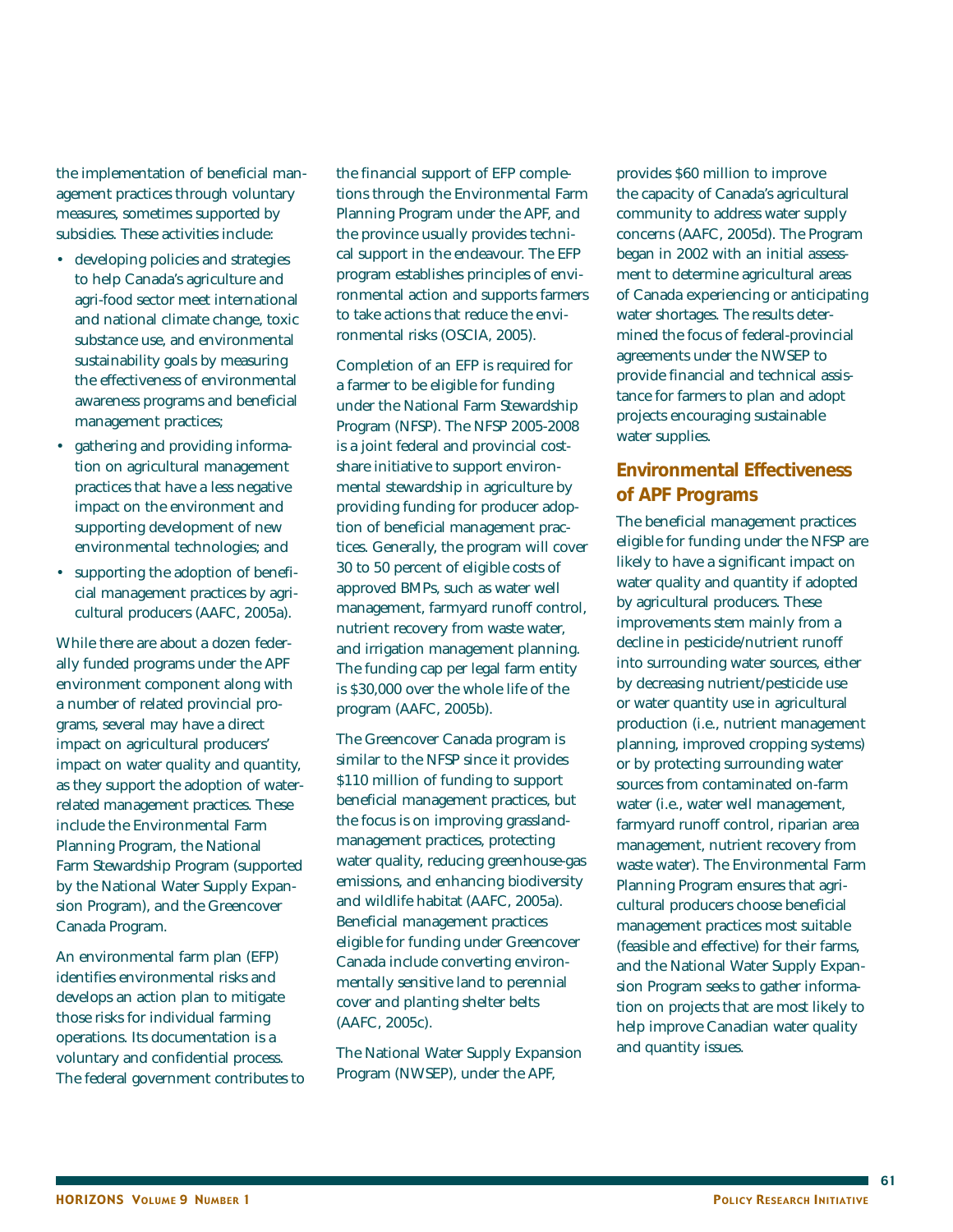Greencover Canada also offers components with significant potential impacts on water quality and quantity. Land conversion and shelter-belt establishment are likely to reduce runoff of contaminated water through decreased soil erosion, for example. Technical assistance for beneficial management practice adoption of water-related projects has similar potential impacts as the NFSP.

updates of previous plans, and a projected 57,000 reviewed plans by March 31, 2006.

The *Ontario Water Resources Act*, along with most water regulations, dictates measures to protect water quality and quantity. In contrast, the APF aims to provide incentives for agricultural producers to establish environmentally sustainable practices with the goal of increasing the economic viability of

*The environment is one of the five pillars of the federal government's Agricultural Policy Framework, which seeks to position Canadian agriculture as a world leader.*

Adoption of the programs offered under the APF is likely to be high for producers already feeling pressure to adopt beneficial management practices, whether it be for economic reasons or to conform to more environmentally sound production techniques. According to the AAFC (2005e), the NFSP uptake as of September 2005 includes the adoption of approximately 4,260 beneficial management practices. Additionally, since the start of the APF and as of September 2005, 16,000 environmental farm plans have been reviewed. (Before APF implementation, 21,000 environmental farm plans were reviewed, which gives a total of 37,000 plans as of September 2005.) The target for the 2005-06 planning year is 20,000 reviewed plans, which includes 12,500 new plans and 7,500

their production. As such, the APF is a more flexible alternative for improving both environmental and economic sustainability in Canada. Agricultural producers use the EFP to identify environmental risks and develop action plans to mitigate risks on their own farming operation. Thus, the APF allows agricultural producers to work with extension services to identify their individual areas of risk through the EFP and to adopt management practices best suited to those specific needs. The involvement of stakeholders in identifying risk and potential solutions is crucial to the success of these programs, as the producers' perceptions of the benefits of implementing new management techniques lies in their understanding of the underlying science. Simultaneously, researchers and policy makers gather

direct feedback from stakeholders on the feasibility of their proposals.

### **Conclusion**

The environment is one of the five pillars of the federal government's APF, which seeks to position Canadian agriculture as a world leader. Since the direct regulation of water quantity and quality is generally under the auspices of the provincial government, the focus of the APF is to reduce agriculture's impact on water through the provision of technical and financial incentives that will encourage farmers to adopt environmentally sustainable management practices.

Technical assistance efforts under the APF, such as the NFSP, represent an improvement over many education programs that are the most popular form of agri-environmental policy in OECD countries. Unlike most moral suasion programs that promote environmental objectives by enhancing the farm sector's general awareness of the contribution of their current practices to environmental problems and of best management practices to reduce those problems, these programs work with individual farmers to identify environmental risks on their farms and suggest improvement. However, the same problems confronting most moral suasion efforts remain. A reliance on volunteers and their sense of goodwill is inequitable and insufficient to achieve the environmental objectives unless the environmental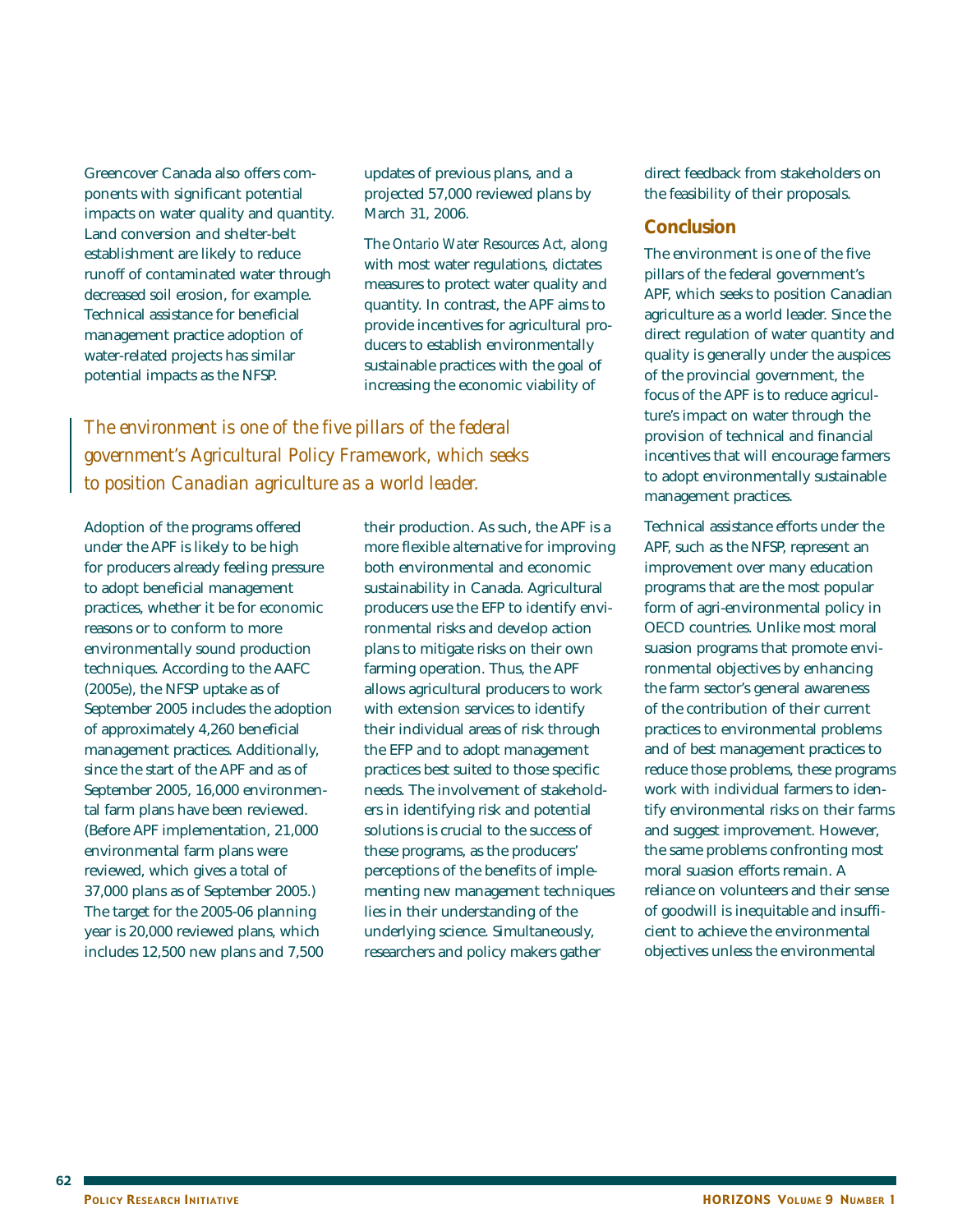impacts of individual actions can be clearly demonstrated to the producers causing damages (Ribaudo and Horan, 1999). Even if the linkage can be shown through education, the environmental problem will not be addressed through a reliance on the stewardship ethic of farmers unless profitable management alternatives can be observed by farmers in practice.

In addition to technical assistance, financial incentives are provided by other elements of the APF, such as Greencover Canada. The major limitation of the programs that subsidize the adoption of best management practices is their universal availability and the resulting cost ineffectiveness. Under universal cost-share programs, farmers with the greatest contribution to the pollution problem may not apply if they cannot manage the practice or if the financial incentive is insufficient (Weersink et al., 1998). On the other hand, funding may be granted to polluting farms even though they would have adopted the abatement regardless, or to nonpolluting farmers, because the subsidy makes the practice profitable for them.

Although the cost efficiency of the incentive programs under the APF may be limited, their use signals the importance the federal government has now placed on the environment within the agricultural policy debate. Further changes may be predicted by the policy shifts in the European

**AAFC:** Agriculture and Agri-Food Canada **CELA:** Canadian Environmental Law Association **APF:** Agricultural Policy Framework **BMP:** Beneficial Management Practices **EFP:** Environmental Farm Plan **NWSEP:** National Water Supply Expansion Program **NFSP:** National Farm Stewardship Program

Union, which now considers agriculture as multifunctional; in addition to the production of food and fibre, agriculture is seen as a provider of land-linked services that are mainly of a public good character (OECD, 2003). Linking the adoption of beneficial management practices that improve environmental health, including water, to support payments may be an option under the next version of APF and represent a continuation of the growing emphasis on the environment within federal agricultural policy.

*Full references are available in the online version of this issue. It can be accessed by visiting the PRI web site at <www.policyresearch.gc.ca>.*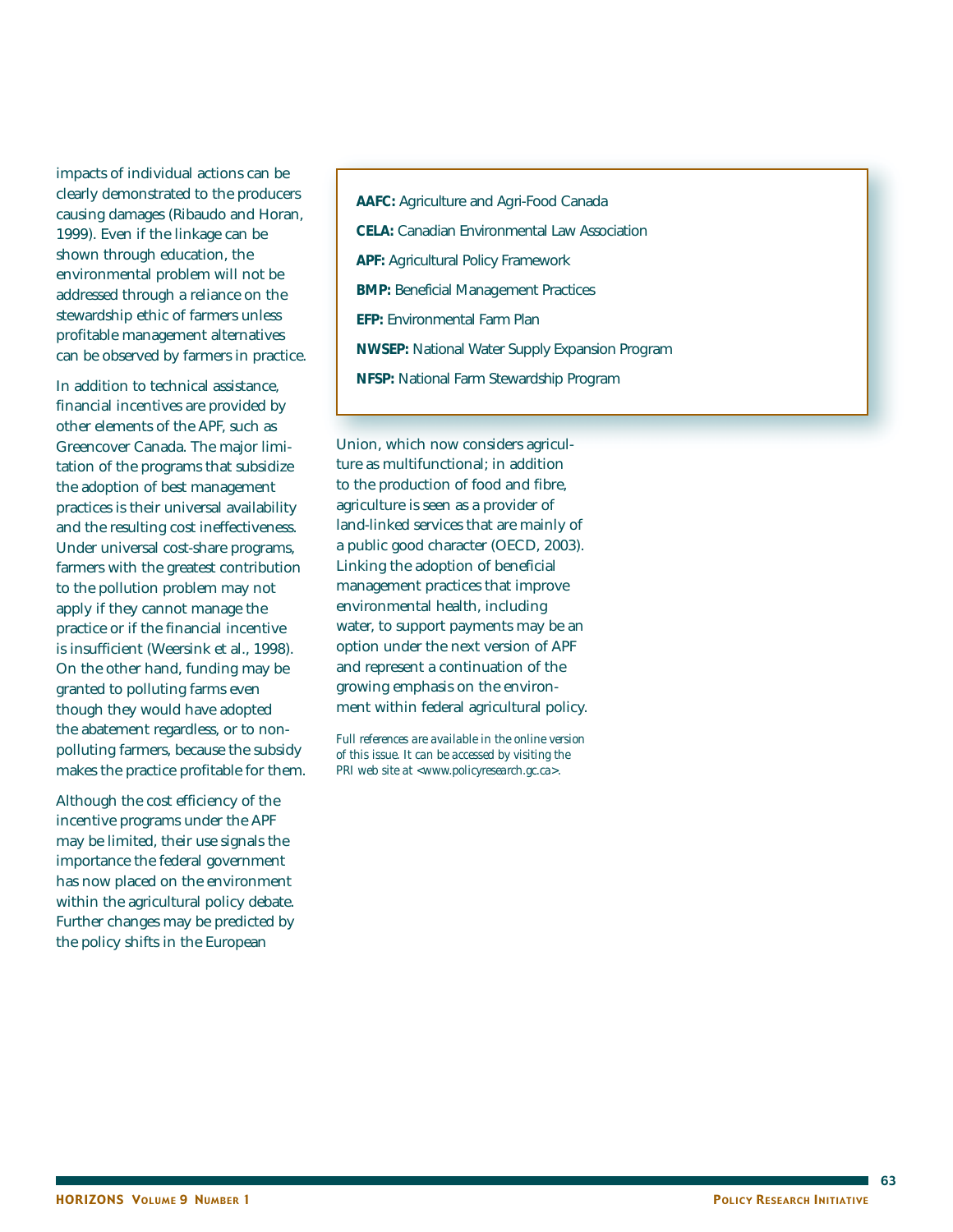# Watershed **Stewardship** in Canada

Shawn E. Dalton University of New Brunswick

Shawn E. Dalton, Ph.D., Research Associate, Environment and Sustainable Development Research Centre, University of New Brunswick

 $\begin{tabular}{l} Since the Walkerton taggedy, the need for sustainable, integrated watershed management has been recognized by federal, provincia, and the other research is performed. \end{tabular}$ Ince the Walkerton tragedy, the need for sustainable, integrated watershed management has and municipal agencies, as well as the scientific community, business and industry, and individual community members and groups. In response to these and other concerns related to water quality and quantity, partnerships among a variety of actors have been established across Canada, and indeed, around the globe, to enhance our ability as a society to manage water and watersheds effectively. Increasingly important in these partnerships are community-based watershed groups.

In Canada, as elsewhere, the activities of non-governmental organizations are on the rise (Salamon, 1995). This trend is likely to continue, and it will be important for policy makers to recognize and explicitly acknowledge the fact that the structure and nature of the relationships among actors within and between the different sectors directly affect the development and implementation of public policy. This is as true of activities related to natural resource management as it is to those related to health care, education, or other fields traditionally in the purview of the public sector.

It is particularly true of integrated watershed management initiatives which, by definition, require the participation and support of a diverse array of stakeholders and are often spearheaded by groups that lack the political authority and accountability, scientific capacity, and technical expertise to implement watershed management plans. Despite these challenges, many community-based watershed management initiatives

exist and, indeed, thrive, in Canada. These range from small informal groups that monitor water chemistry and engage local landowners in restoration and enhancement work, to sophisticated efforts to conduct research, influence policy, and develop regional and national communities of practice. The roles of government at all levels in watershed stewardship groups vary widely, and range from acting as informal partners to providing funding, expertise, equipment and supplies, and guidance. In many cases, government representatives act as both voting and non-voting members of decision-making bodies within community-based groups.

Traditionally, watershed groups have monitored biophysical conditions, engaged local communities in stewardship activities through outreach and education and, in some cases, worked to influence public policy in support of their activities and goals. The array and efficacy of these activities vary with the expertise, interest, and enthusiasm of volunteers. Increasingly, however, government agencies seek to work with citizen-based initiatives to develop and implement watershed management plans. This requires a level of sophistication and commitment on the part of watershed groups that is often not available. The findings of a Watershed Groups' Institute, held in New Brunswick in November 2005, demonstrated that communitybased initiatives face significant challenges in this regard (Dalton and Prentice, 2006). While these findings are based on the experiences of a particular subset of organizations in New Brunswick, recent conversations with researchers and practitioners from British Columbia to Nova Scotia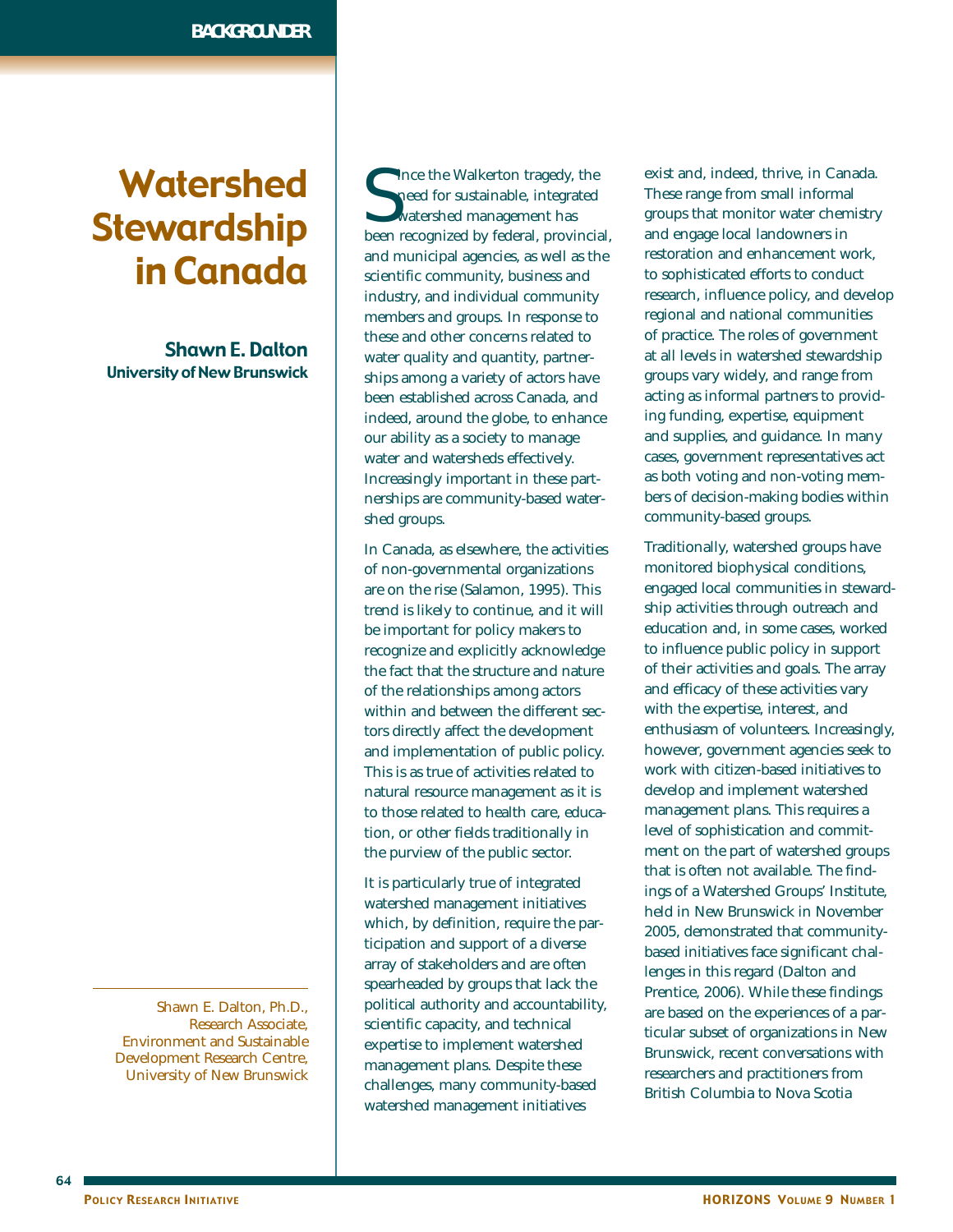confirmed that they are quite representative of the experiences of other such groups across Canada.

## **Organizational Structure and Longevity**

Most groups are formally and legally incorporated non-profit organizations, and their staff people are directly responsible for fundraising, activity reports, and financial reporting, in addition to conceptualizing and executing projects, building partnerships, and developing an enduring organization. It is therefore not surprising that staff burnout is a common problem among watershed groups, and that it is tremendously difficult to establish long-term projects, long-term partnerships, and any sort of ongoing programming initiative. Under their current structure and funding cycles, it is virtually impossible to build a career in most watershed groups in New Brunswick.

## **Organizational Activities**

A recent report on data management among watershed groups in New Brunswick showed that every watershed group responding to the survey collects stream data, including water temperature (100 percent), dissolved oxygen (93 percent), water chemistry (87 percent), pH (87 percent), and E. coli (80 percent) (Dalton and Walsh, 2004). Activities reported at the Institute in New Brunswick were consistent with this finding, but contrary to the findings of the survey, which indicated that while 53 percent of groups collect information about community demographics, very few reported any activity in the socioeconomic realm.

Most focus on collecting biophysical information, delivering hands-on

programming both in terms of stewardship activities and educational opportunities, and developing and implementing outreach/education strategies. For example, one group co-ordinator has a regularly scheduled time slot on a local radio station, and delivers interviews herself as well as co-ordinating panels on the show. Other groups host speakers series, issue regular bulletins or newsletters

continuity, institutional memory, and organizational momentum. Most groups expressed a need for visibility and credibility among community, government, and especially major funding bodies.

Many lack the technical capacity or funding (or both) to incorporate sound science into their work and action plans, although some work

*It is not surprising that staff burnout is a common problem among watershed groups, and that it is tremendously difficult to establish long-term partnerships, and any sort of ongoing programming initiative.*

describing their activities, and post their information on a web site. One group recently completed a video documentary on its activities, and posted it on the Internet.

These are traditional activities of community-based watershed associations, and it is truly remarkable what these groups are able to accomplish on a shoestring budget, with the dedicated efforts of staff and volunteers whose time is both stretched and fragmented. Focusing on these traditional activities, however, to the exclusion of engaging in organizational development, policy development, or scientifically rigorous monitoring and integration of biophysical and socio-economic information may diminish the efficacy and strength of these organizations in the long run.

## **Organizational Challenges**

Many groups face ongoing organizational development problems, due to lack of secure funding over the long-term; this results in loss of

with government or academic partners to build capacity in this realm. In addition, groups would benefit from training in data collection and management protocols, web site design and maintenance, and other capacitybuilding activities. Many groups lack high-speed Internet service, and there is a common need for means by which to share literature, data, and other information generated and discovered by watershed groups.

The above challenges speak to two primary needs: ongoing, long-term funding, and capacity building. Longterm funding is a problem inherent to the non-profit sector. Increasingly, this issue is addressed by developing an entrepreneurial component to the organizational structure of non-profit organizations. Admittedly, the opportunities to generate income may be limited among watershed groups in New Brunswick, both because existing staff are already stretched and because the services for which fees might be charged may not be in great demand in the small communities where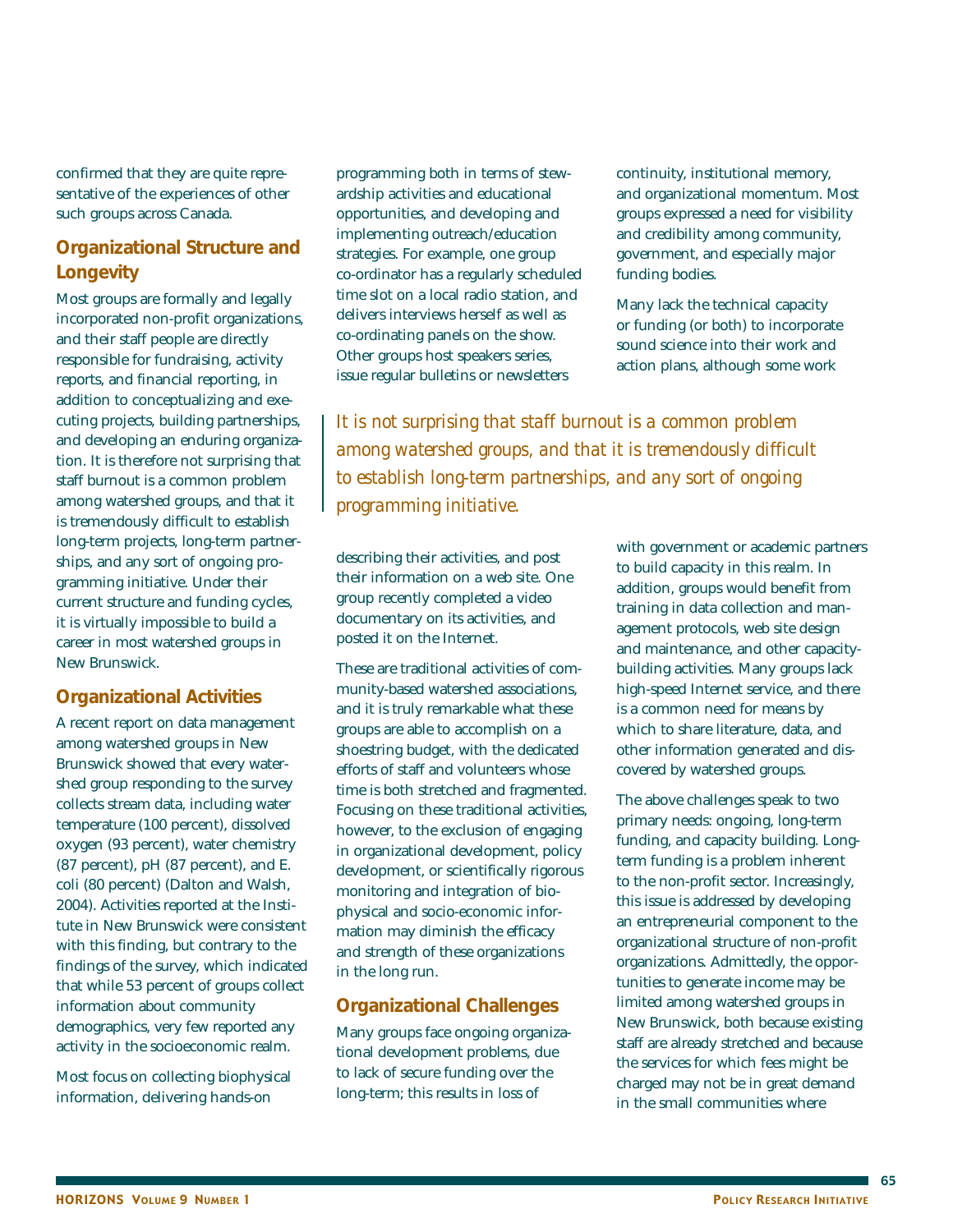many of these groups are established. However, it is worth considering that some activities currently delivered free of charge might actually provide income-generating opportunities for the groups.

More to the point is the need for secure funding. From the perspectives of those providing moneys to watershed groups, this may well be worth consideration for several reasons. First, ongoing funding could be tied to data acquisition requirements, spanning several years, of provincial or federal agencies. Second, it would provide a framework for investment in capacity building for staff, under the assumption that secure funding would lead to staff retention, rendering investment in professional development feasible. Third, secure funding over several years could be made contingent upon the development of a plan for organizational security beyond a particular funding date. Finally, this could increase the efficiency and effectiveness of watershed groups, by providing a framework for retention of institutional memory, investment in multistakeholder partnerships, and program development and implementation.

Access to high-speed Internet service in remote areas of Canada is spotty, but on the rise. In the short-term, there is little that can be done to address capacity in this regard. However, training required for standardized data collection protocols is available in New Brunswick through the New Brunswick Aquatic Data Warehouse. Online searches of such opportunities in other provinces revealed that they are widely provided by a variety of organizations. In New Brunswick, two groups, the Fredericton Area

Watersheds and Canaan-Washademoak Watershed Associations, with technical assistance from the Baltimore Ecosystem Study (a US Long-Term Ecological Research project), have developed and implemented standardized data documentation, management, and reporting protocols based on US National Science Foundation standards. They are now posting all their non-proprietary data and metadata on their web site. Training is also available in this area as, increasingly, government agencies turn to citizen scientists to generate and manage baseline information about watersheds in Canada.

There is also increasing interest in working with community-based watershed groups among scientists in the academic community. Employing a "you have to pay to play" policy, watershed groups could harness this interest to serve their own needs, by requiring academics to work with them in the development of research questions, and allowing citizen scientists to increase their skills and knowledge base by working directly with scientists in the field. This would also increase the visibility and credibility of watershed groups in the province.

## **There is an Abundance of Community-Based Initiatives**

Despite the challenges described above, many community-based groups work across Canada to engage their friends, neighbours, colleagues, and political representatives in integrated watershed planning and management. For example, an effort to identify a potential audience for standardized data collection and documentation protocols revealed over 170 different

organizations involved in natural resource or watershed management in New Brunswick. This database, developed by the New Brunswick Aquatic Data Warehouse, was subsequently used to generate a map of groups generated from a subset of approximately 150 organizations (see Figure 1).1

The map is a reasonable first approximation of the distribution of stewardship organizations, many of which fall in those watersheds most densely inhabited by human populations. Thus, it is surprising to note that few watershed groups are working to understand the socio-economic dynamics of the human communities with whom they interact, and how those dynamics affect the efficacy of the groups themselves.

At the national level, a recent Internet survey carried out by the Centre for Sustainable Watersheds, generated 125 responses from community-based watershed groups, and their public agency, academic, and non-profit partners. This survey provided an opportunity for respondents to indicate whether they would be interested and willing to participate in a national network of watershed groups, whose goals would be to share data, information regarding successes and failures, and other information about their work, partnerships, funding sources, and so on. One clear message from this initiative is that most respondents believe that a national network of watershed groups is both necessary and possible, and should also provide a means by which this national constituency can be heard. The RésEau project, a joint effort of Environment Canada and the Centre for Sustainable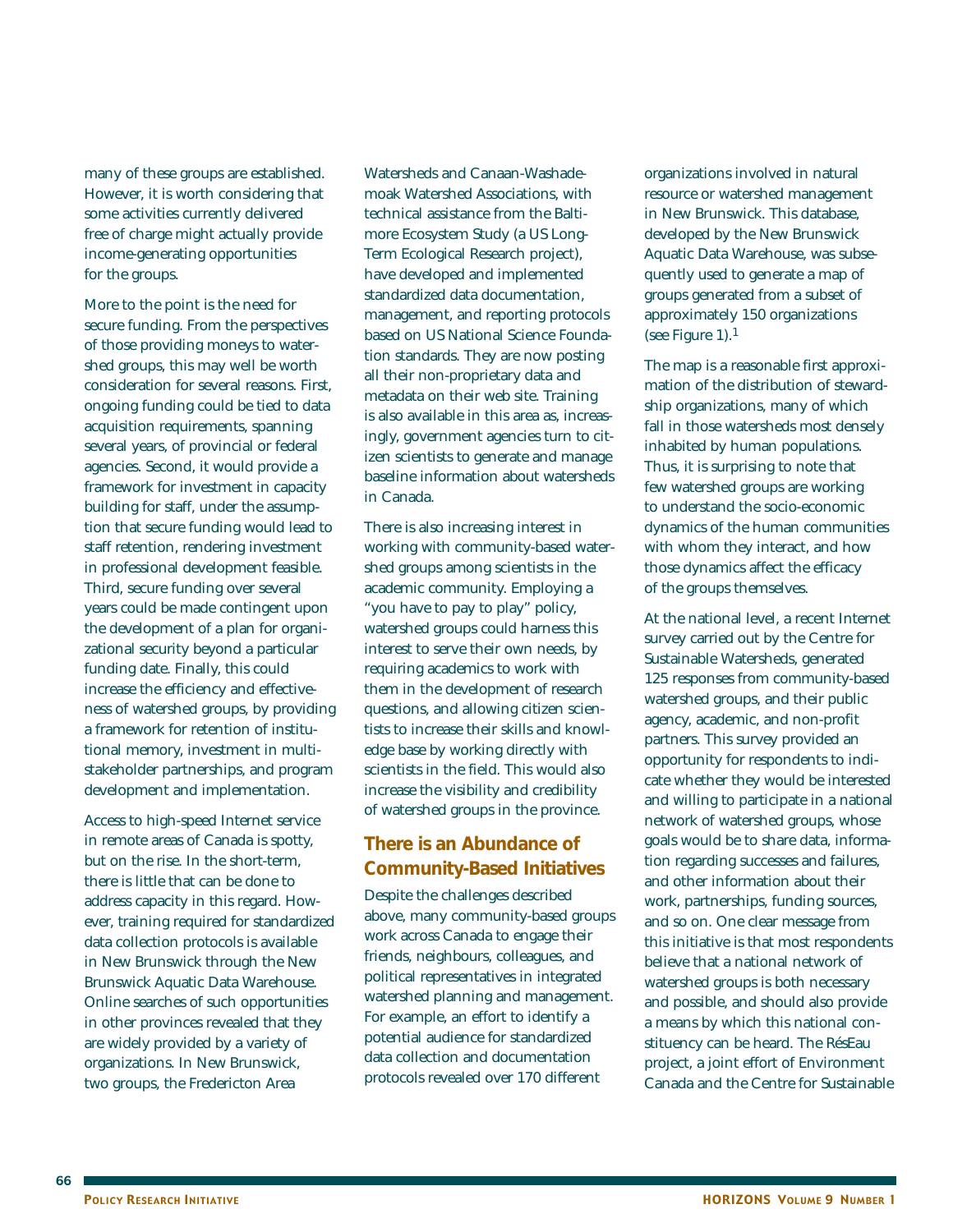## **FIGURE 1**

**Distribution of Environmental and Watershed Groups in the Province of New Brunswick**



Watersheds, represents a first step in bringing this network into being, and is intended to support Canada's water community by building a national water information network and decision support system.

# **Integrated Watershed Management**

According to the Sustainable Planning Branch of the New Brunswick Department of the Environment, integrated watershed planning and management requires integration of activities affecting air, land, and water. Implied in this definition is the need to understand what comprises and governs the

behaviour ("activities") of people living, working, and playing in a given watershed. In addition, it implies the need to understand the connections not only among flora, fauna, air, and water, but between these parameters and human activity taking place within a given watershed. Finally, a management regime comprises those arrangements regulating the way demands on the system are settled and decisions put into effect (Swartz et al., 1966). Thus, we must understand the policy framework at all scales of government influencing individual and collective behaviour in regard to air, land, and water.



Number of Environmental / Watershed

this need for integrated social ecological information through development of applied research projects related to sustainable watershed management. It is not likely, however, that small poorly funded community-based watershed groups can shoulder this load without the respectful assistance of policy makers, scientists, and resource managers.

Consider the Canaan-Washademoak watershed in southeastern New Brunswick. This is a land base of 2,160 km2, some 84 percent of which is in forest cover, six percent designated agricultural land, and the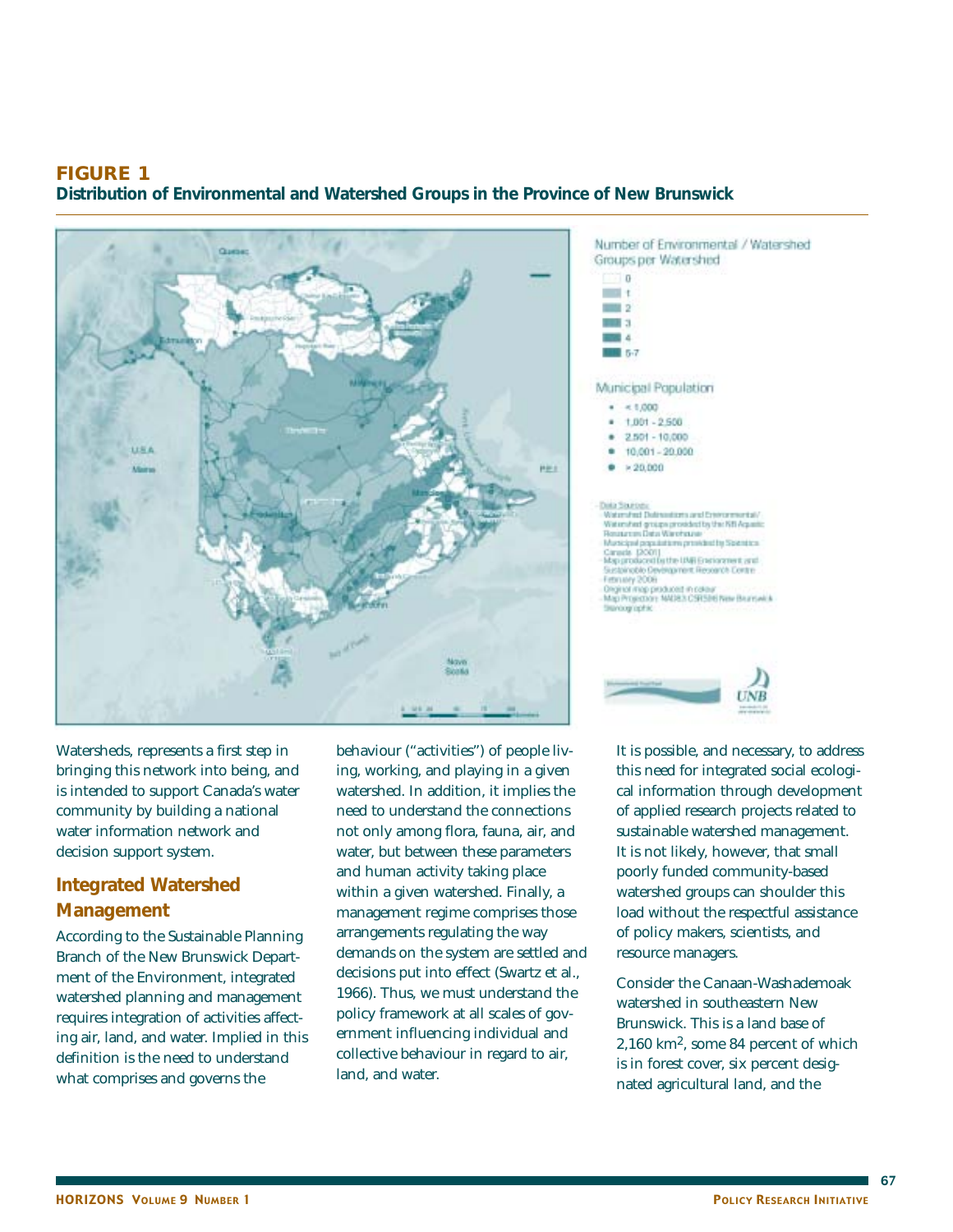**FIGURE 2 Canaan-Washademoak Watershed**



shelencek yeteyited is a 2150 square kilometre watershed in edultmenters filey Enumiretic, Canada For more information, contact Shows Datton at (506) 452-6106 or email: adalres@urb.ca

----



(File G.B.) independ course in the potential, 11970, are assistant Canad **Glove The Fee** 

with such Octo technol beam red of be limite and employments. Follows he at inserted In builty is twist of missa fully. On the other hand, the costs and of land showare and practices of the six skills reliated land average also contributes applicantly to the state of the system is particular. Seek along the reals authori-Fix Cursus three and Waltersmisk Lake an almost at start parcels

balance residential, commercial, or recreational property. As the map (see Figure 2) demonstrates, much of the riparian zone of the main stem is privately owned. In addition, the proportion of shoreline parcels designated recreational increases from headwater to lakeshore, and virtually all residents of the watershed rely on groundwater from their private wells for drinking water.

Recent concerns over declining fish populations (in particular, brook trout) and water quality led a citizen-based group to form in 2002, and to establish a biophysical monitoring program to determine whether and what effects changing land use patterns may be having on water chemistry. Their

unexpected (to them) discovery that, in fact, much of the E. coli entering the system stems from poor or nonexistent septic systems on recreational camps, as opposed to large livestock farming operations, suggests that a public outreach campaign, coupled with a policy tool to encourage or aid camp owners to upgrade their septic systems, may be a more effective means of improving fish counts over the long term than a stocking program would be. In light of the ownership patterns on the landscape, this could prove time consuming, expensive, and difficult. In the absence of the combined biophysical and socio-economic information gathered by the group, it would be difficult to determine an effective course of action. Biophysical

information can tell you what is going on in an aquifer, river system or watershed; socio-economic information can tell you why.

Identifying, acquiring, integrating, and interpreting these complex data, and translating that interpretation into action on the ground is a challenge. Indeed, at a recent workshop at the University of New Brunswick in Fredericton, called Linking Watersheds, hosted by the Canadian Rivers Institute, and sponsored by the Canadian Water Network and the United Nations University, an inventory of core data sets required for integrated watershed management was distributed for discussion, comments, additions, and subtractions. Of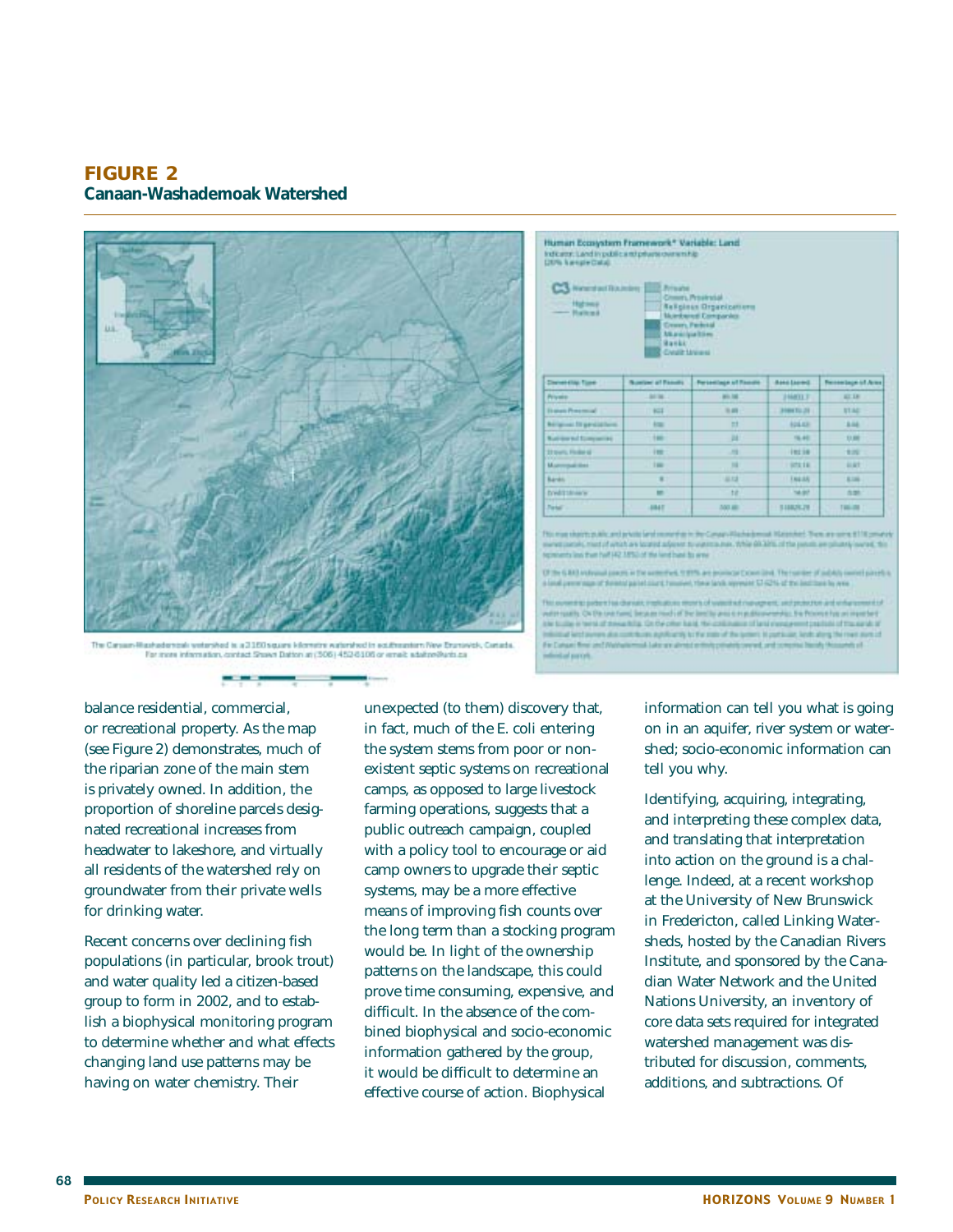the 113 data sets in the initial list, less than 10 were related to socioeconomic parameters. Depending on one's perceptions and definition of integrated watershed management, core data needs clearly vary dramatically.

## **Still Top Down vs. Bottom Up When We Need Side-to-Side**

The Canadian government takes watershed management seriously, and clearly recognizes the need for citizen stewardship in this work. Agriculture and Agri-Food Canada, the Canadian International Development Agency, Fisheries and Oceans Canada, Environment Canada, GeoConnections, Natural Resources Canada, and doubtless many other arms of our federal government are engaged in projects and programs that support integrated watershed management. Likewise, provincial agencies across the country work in this realm, with the potential to act as liaisons between local and federal initiatives. A recent Internet search of federal initiatives related to watershed management indicates that at least three requirements are either not or are under-addressed.

#### *Data Availability at Scales at Which Decisions and Actions are Taken*

GeoConnections, in partnership with other federal entities, recently undertook a 1:1 million-scale national watershed framework. This framework integrates topographic, hydrologic, and socio-economic information, and represents a promising indication of interagency co-operation in this area. Given that many watershed groups work in regions as small as 5 km2 and as large as the 240,000 km2 Fraser

River Basin, the value of GeoConnections for community-based initiatives will vary.

Many watershed groups find even 1:50,000-scale provincial level data of limited use. In urban areas, where watershed areas often are small, particularly relative to population density, higher resolution data are in order. Groups often wind up using less-thanaccurate data or generating required

## **Socio-Economic Analyses of Watershed Units**

Because watershed sciences have largely fallen under the purview of biophysical scientists in both academic and federal contexts, there is a relative paucity of tools to examine and interpret the socio-economic dimensions of watershed management. Ironically, the data to do so are often readily available. Arguably, Statistics Canada's high

*The Canadian government takes watershed management seriously, and clearly recognizes the need for citizen stewardship in this work.*

databases themselves. So, while the initial effort to generate watershed maps for all of Canada is a good start, groups require data at the scale at which decisions are made and acted upon.

#### *Integration Across Federal Agencies*

While many federal agencies and entities clearly have an interest in watershed management, it is not clear that they work effectively across agency boundaries. The GeoConnections example cited above is apparently an exception: according to a scientist at the National Water Research Initiative, agency silos persist. Watersheds are interjurisdictional management units. Not only do they often cross private property, municipal, provincial, and international boundaries, they also generally are composed of a variety of land uses, and therefore subject to a variety of policies and regulations. Understanding and making explicit the rules and roles for enforcement of different federal (and other scales of government) agencies is a critical component of effective watershed management.

resolution census data lend themselves to socio-economic analyses along watershed lines more readily than many biophysical data sets. The Census of Canada is conducted regularly, consistently, and predictably, allowing for comparison and analysis of trends over time. While data at the enumeration area level are not freely available, census subdivision data are, and are valuable and useful in watersheds as small as 2,000 km2. Data for smaller watersheds may require a licensing agreement or funds for purchase.

#### *A Path Forward*

We all live in watersheds. Our daily rounds can contribute to their protection and enhancement or diminish and deplete them. Citizen-based watershed groups understand this fact, and working toward improved stewardship both on individual properties and in the collective context of multijurisdictional and multi-tenure landscapes. They need help. Most importantly, reliable funding, technical assistance, and organizational development are requisite.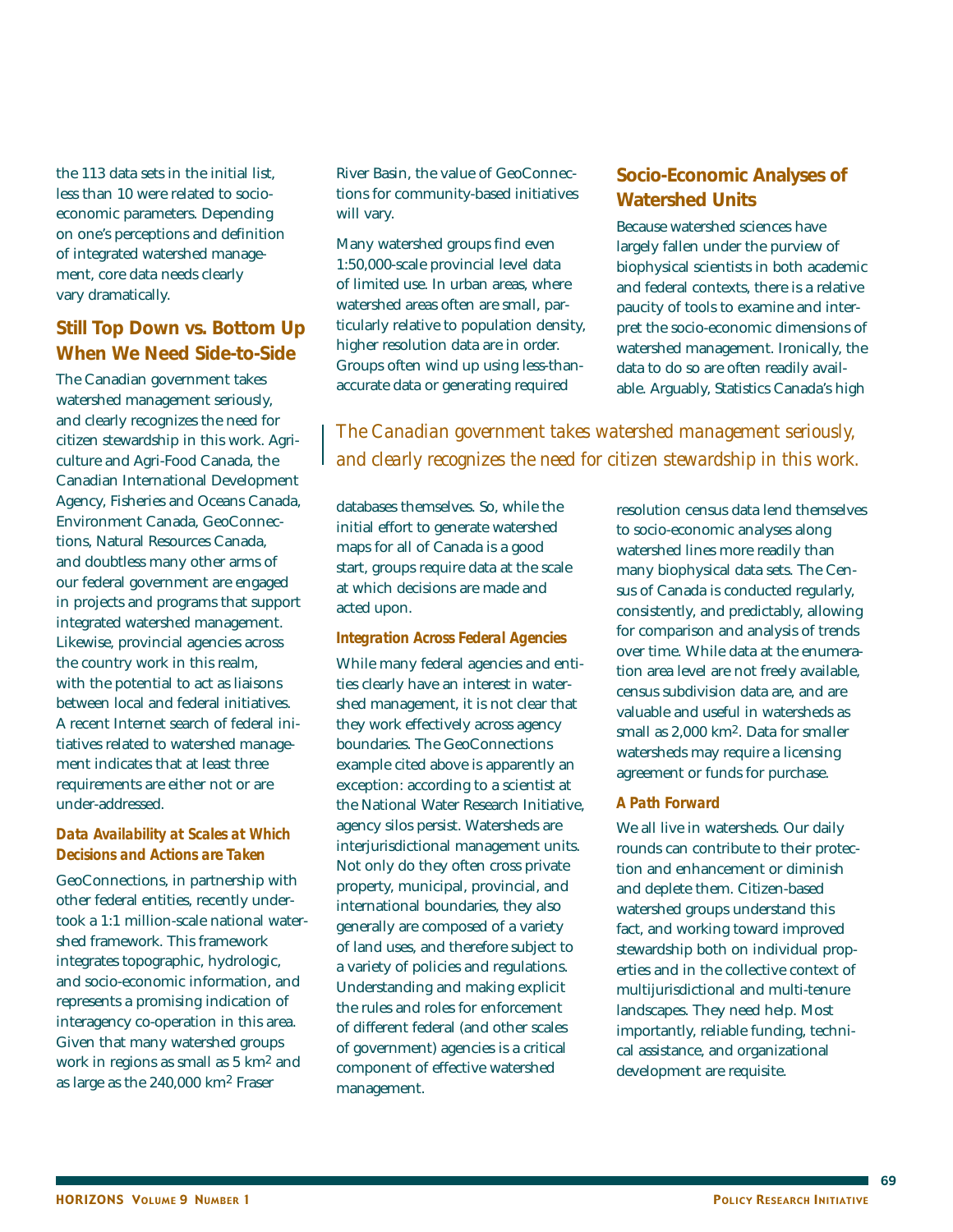In the longer term, there is a need to train a new generation of social ecologists, with fluency and expertise in both the biophysical and social sciences. This is a tall order, but integrated watershed management is an impossible dream in the absence of a commitment within the academic community to develop new theoretical, methodological, and analytical tools to synthesize and interpret contributions from biology, hydrology, engineering, sociology, anthropology, organizational behaviour, political science, economics, and more. Barring this, our institutional and disciplinary boundaries, the silos they generate, and our limited ability to holistically manage watersheds will persist.

Integrated social ecological approaches to watershed management, conducted in mutually respectful partnerships, carried out on a level playing field,

have the potential to inform public policy by identifying barriers and bridges to the implementation of policies that protect our natural resource base while facilitating economic development.

#### **Note**

1 The goal of creating this map was to represent visually the distribution of these groups, by watershed, in the province. Several caveats are in order. The map was created using the postal code of each organization's mailing address, which may or may not be located in the watershed in which they work; this was finetuned with first-hand information regarding the location of some groups' activities. However, the map should not be interpreted as a final representation of watershed or natural resource management activities of organizations. This map will be finalized based on feedback from key informants in the system.

*Full references are available in the online version of this issue. It can be accessed by visiting the PRI web site at <www.policyresearch.gc.ca>.*

# Innovation Canada

The latest issue of InnovationCanada.ca is now online at <http://www. InnovationCanada.ca>.

This free, bi-monthly publication showcases Canadian excellence in research, and highlights the benefits of this research to Canadians. This month's issue on Water features Guest Columns from Ryan Hreljac and Dr. David Schindler. It also features stories on watersheds, water quality, marshland, and others (including a Young Innovator column).

The **Canada Foundation for Innovation (CFI)** is an independent corporation created by the Government of Canada to fund research infrastructure. Part of its many outreach activities includes the production this online magazine.

If you would like to be notified when future issues are released, simply click on **NEXT ISSUE ALERT** on the home page: <www.InnovationCanada.ca>.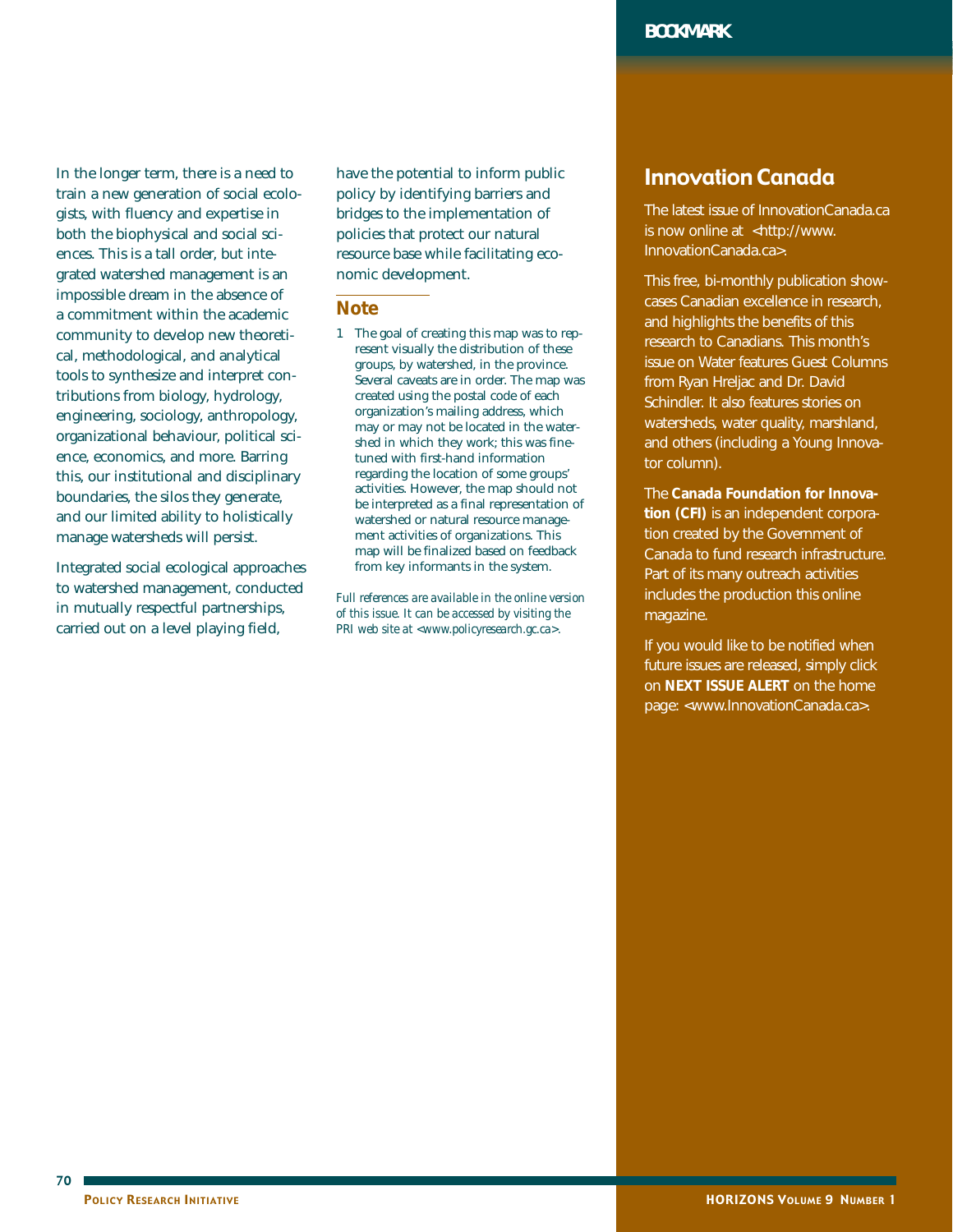The Soft Path for Water A Social Approach to the Physical Problem of Achieving Sustainable **Water** Management

> Oliver M. Brandes University of Victoria

David B. Brooks Friends of the Earth Canada

Oliver M. Brandes, Water Sustainability Project Leader, The POLIS Project on Ecological Governance, University of Victoria

David B. Brooks, Director of Research, Friends of the Earth Canada, Ottawa

## **Need for a New Paradigm of Water Management**

The or 2,500 years, perhaps longer<br>water management has mean<br>constructing dams, digging an<br>drilling wells, and extending canals or 2,500 years, perhaps longer, water management has meant constructing dams, digging and and pipelines to cities and large irrigation systems. This approach has been spectacularly successful at providing humans in rich nations with vast amounts of clean water wherever and whenever wanted. As well, water was made available to farms, factories, and generating stations so they could supply food, industrial goods, and electricity in huge amounts to people around the globe – generally with enough water left over for gardens, parks, and swimming pools.

Despite past success, the long "day" in which the search for new supply could dominate water planning is now coming to an end. Although many Canadians still believe that our freshwater resources are limitless, the reality is that only a small proportion of our water is truly renewable and located

where most of us live. Direct costs to develop additional freshwater are doubling (per cubic metre) every 10 to 15 years (Serageldin, 1995). These costs increase significantly when the environmental impacts of both increasing infrastructure development and high water use are included.

Water management challenges in Canada, as in much of the world, are rapidly increasing. Climate change, population growth, increasing pollution, and rampant development are some of the many stressors to our freshwater resources. Within the past few years, nearly a third of Canadian communities have faced threats to the security of quantity or quality of their water supply (Environment Canada, 2004).

# **The Potential of a New Approach**

The key to a fresh approach for water management lies in shifting the focus from expanding the supply to moderating the demand. But water conservation does not just happen; it will not

# **FIGURE 1**

**Spectrum of Water Management Approaches**

| <b>Policy</b>                    | <b>Dominant</b><br><b>Discipline</b>                                                 | Range<br>of Policy<br><b>Choices</b>                                         | <b>Fundamental</b><br><b>Questions</b>                                                                                                                  | <b>Planning Process</b>                                                                                                                                                                                                                                                                                                       | <b>Outcome</b>                                                                                                                                                 |
|----------------------------------|--------------------------------------------------------------------------------------|------------------------------------------------------------------------------|---------------------------------------------------------------------------------------------------------------------------------------------------------|-------------------------------------------------------------------------------------------------------------------------------------------------------------------------------------------------------------------------------------------------------------------------------------------------------------------------------|----------------------------------------------------------------------------------------------------------------------------------------------------------------|
| <b>Supply</b><br>Manage-<br>ment | Engineering                                                                          | Policies based<br>on presumed<br>need for new<br>infrastructure.             | How can we meet projected<br>water needs given current<br>trends in water use and<br>population growth?                                                 | Planners extrapolate from current<br>consumption patterns to determine<br>future "requirements" and then<br>locate and develop new sources<br>of supplying to meet this projected<br>demand                                                                                                                                   | Construction of dams,<br>pipelines, canals, wells,<br>desalination systems,<br>and interbasin transfers,<br>where necessary.                                   |
| <b>Demand</b><br>Manage-<br>ment | Policies based<br><b>Economics</b><br>on short-term<br>cost-benefit<br>calculations. |                                                                              | How can we reduce needs<br>for water to conserve the<br>resource, save money and<br>reduce environmental<br>impacts?                                    | Planners incorporate efficiency and<br>information programs together with<br>improved pricing patterns to<br>maximize use of existing<br>infrastructure. Increasing capacity is<br>only one option among others in a<br>least-cost approach.                                                                                  | Efficiency gains through<br>technical fixes and<br>consumer education.                                                                                         |
| Soft<br>Path                     | Social sciences<br>with recognition<br>of bio-physical<br><b>limits</b>              | Policies based<br>on stakeholder<br>consultation<br>and political<br>review. | How can we deliver services<br>currently provided by water<br>in ways that recognize the<br>need for economic, social<br>and ecological sustainability? | Planners model a sustainable future<br>state for water use with attention<br>to long-term economic and social<br>prosperity. They then "backcast"<br>to devise a feasible and desirable<br>path to reach that state. Ecological<br>sustainability is fundamental to all<br>economic, political and socio-cultural<br>choices. | Options to reduce use<br>through innovation,<br>conservation, water<br>reallocation and changing<br>patterns of use and re-use.<br>More water is left In situ. |

Source: Brandes and Brooks (2005: 5).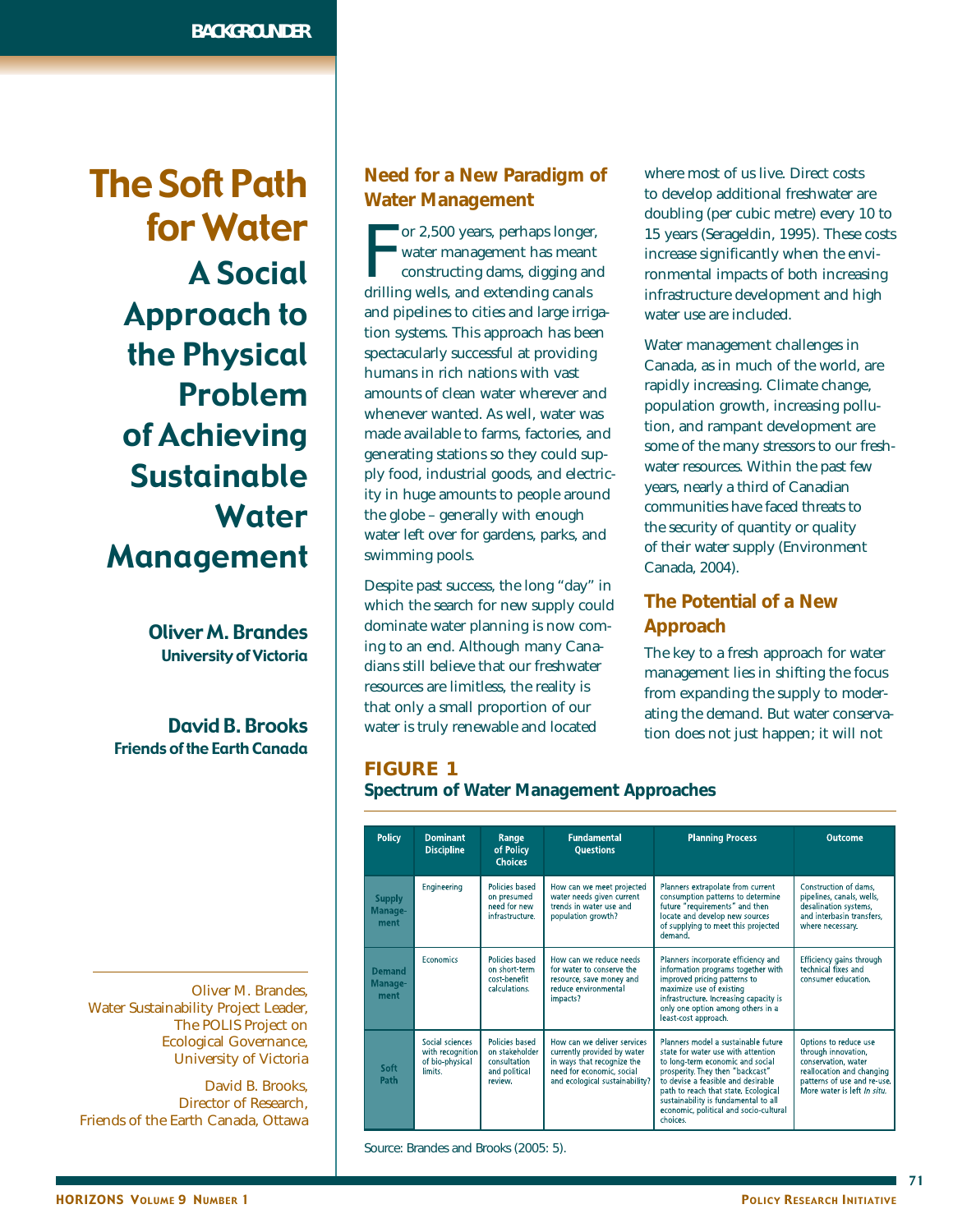## **FIGURE 2**

**Planning for the Future with a Soft Path Approach**



Source: Brandes and Brooks (2005: 13).

# **Core Principles of Soft Path Analysis**

**Treat water as a service rather than an end in itself** – Beyond a very few services, there is no absolute requirement for water, or at least water beyond that which comes from rain. Rather, water is an input that can be delivered as an alternative to other ways of achieving the same result: air-based cooling, rain-fed agriculture, waterless sanitation.

**Make ecological sustainability a fundamental criterion –** Soft paths recognize ecosystems as legitimate users of freshwater and as the foundation of our economy. Environmental constraints are built in from the start to limit the amount of water withdrawn from natural sources and to establish conditions on the quality of water returned to nature.

**Match the quality of water delivered to that needed by the end use** – For both economic and physical reasons, it is almost as important to conserve the quality of water as to conserve its quantity. Soft path policies are designed from the start to match the quality of water supplied to the quality required by cascading water systems, ensuring that wastewater from one use becomes input for another use – from a washing machine to a garden, or from a cooling system to other industrial uses.

**Plan from the future back to the present –** Traditional planning starts from the present and projects forward to the future. Soft path planning does just the reverse through a technique called "backcasting." First, it defines a sustainable and desirable future state for society, at least as water sources and uses are concerned. It then works backward to identify policies and programs that will connect the future to the present.

take root in the absence of leadership and action by all levels of government. A new paradigm of water management is situated in the approach called demand management (in obvious contrast to supply management), and it extends from simple technical fixes (e.g., low-flow shower heads) and economic incentives (e.g., volume-based prices) to a more long-term and fundamentally holistic approach dubbed the water soft path.

When viewed on a spectrum, all three water management approaches – supply management, demand management, and the soft path – represent incremental steps toward sustainability. However, far from being a simple progression, some key characteristics distinguish them, as shown in Figure 1. The most significant difference is the view of the limits of water available for human use and of the nature of the choices that should determine how we manage water. Figure 2 offers an idealized sketch of the different paths that will result from following each of the three approaches.

Water demand management seeks primarily water efficiency, and often focuses on the implementation of cost-effective ways to achieve the same service with less water. Demand management options have been known for years, but with water prices kept artificially low, little incentive existed for widespread adoption. Recent research at the University of Victoria demonstrates the potential of demand management and discusses action opportunities for government to implement a comprehensive, integrated, long-term approach (Brandes and Ferguson, 2004; Brandes et al., 2005).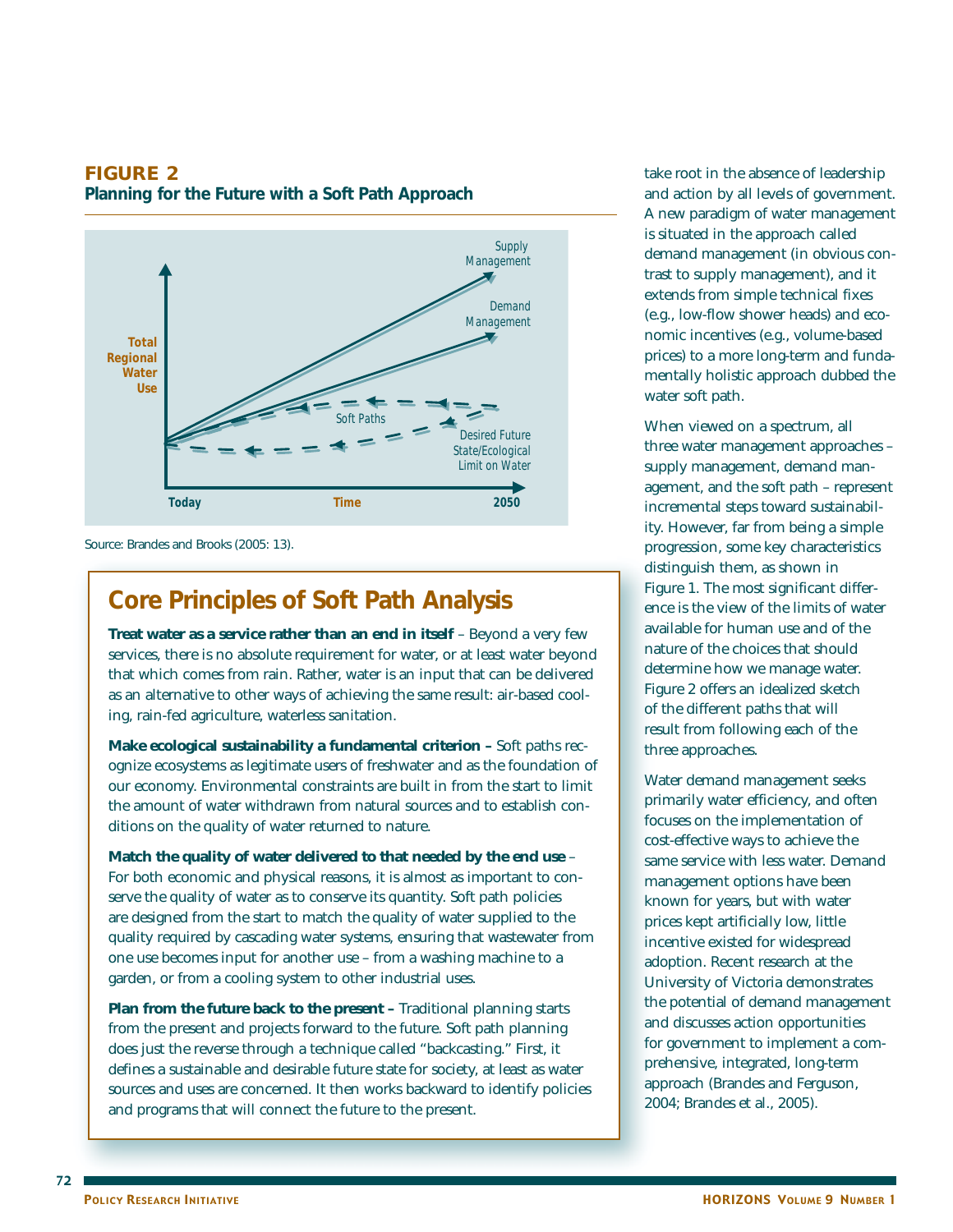Though demand management has always been part of how water systems operate, it is typically treated as a secondary or temporary measure needed until additional supplies are secured. Changing our water management paradigm requires that demand management become the primary focus. With rampant growth and the uncertainty of climate change, reducing the demand for water is our best "source" of "new" water in Canada. A recent California study showed that total urban (residential, commercial, institutional, and much industrial) water use in California could be cut by 30 percent using off-the-shelf technologies. Those savings are available at lower cost and in less time than any new supply project, and they would eliminate the need for California to build any new supply project for at least several decades (Gleick et al., 2003).

### **The Soft Path**

The first steps toward a more sustainable water future are found with conventional demand management, which harnesses the full potential of existing technologies and economic incentives to achieve water efficiency. However, because they begin from an anthropocentric rather than an ecosystem perspective, efficiency-oriented measures alone are not sufficient to achieve sustainable water management. Indeed, we likely already withdraw so much water that we impair the ability of nature to provide ecological services (Postel and Thompson, 2005). Water soft paths accept the importance of greater water efficiency, but go further by searching for those changes in water use habits and water management institutions that will promote long-term ecological and social sustainability (Brooks, 2005a, b).

## **Efficiency Versus Conservation**

In the simplest terms, efficiency is a means and conservation an end. However, a more useful distinction focuses on the nature of the decision. In most cases, the search for more efficiency in using water reflects what any consumer, whether farmer or industrialist or homeowner would mean by water productivity – water as just one more factor of production – and the criterion is short-term cost effectiveness. Conservation in contrast reflects decisions that are taken for reasons other than narrow cost effectiveness, perhaps because of a longer time frame or because of a desire to protect the environment. The simple task of watering lawns can illustrate the difference. Efficiency dictates that one looks at the cost of water and, in response to rising rates, starts using low-flow sprinklers. Unfortunately, with ever more lawns to water, sprinklers become just a better way to keep doing something we should no longer be doing in the first place. In contrast, conservation suggests planting greenery that does not require watering at all. First costs would likely be higher, but the conservation approach effects a permanent, sustainable, not just an interim, solution to the problem.

The soft path approach changes the conception of "water." Instead of being viewed as an end product, water becomes the means to accomplish specific tasks, such as sanitation or agricultural production. Conventional demand management asks the question "how": How can we get more from each drop of water? Water soft paths also ask the question "why": Why should we use water to do this at all?

- Why, for example, do we use water to carry away our waste? Demand management would urge low-flow toilets, but soft paths promote waterless or composting systems – perhaps not for homes (because of the need for regular maintenance), but certainly for larger buildings. On-site methods of waste treatment and reuse are also available, with possible total freshwater savings of 80 to 90 percent.
- Why do we use half the potable water that is piped to a house in the summer for watering lawns and gardens and sidewalks? Demand management would urge more efficient sprinklers with automatic shut-offs. Soft paths go further by recycling water from bathtubs and washing machines or, better yet, planting drought-resistant greenery that requires little or no watering once it is established.

By focusing on why, the soft path greatly increases the number of possible solutions. The approach is broadly applicable, not just to houses and gardens, but also to large buildings, factories, and farms, indeed, across sectors and to entire cities. The textbox on previous page presents the core principles underlying water soft path analysis.

Water soft paths adopt the same service-based approach when dealing with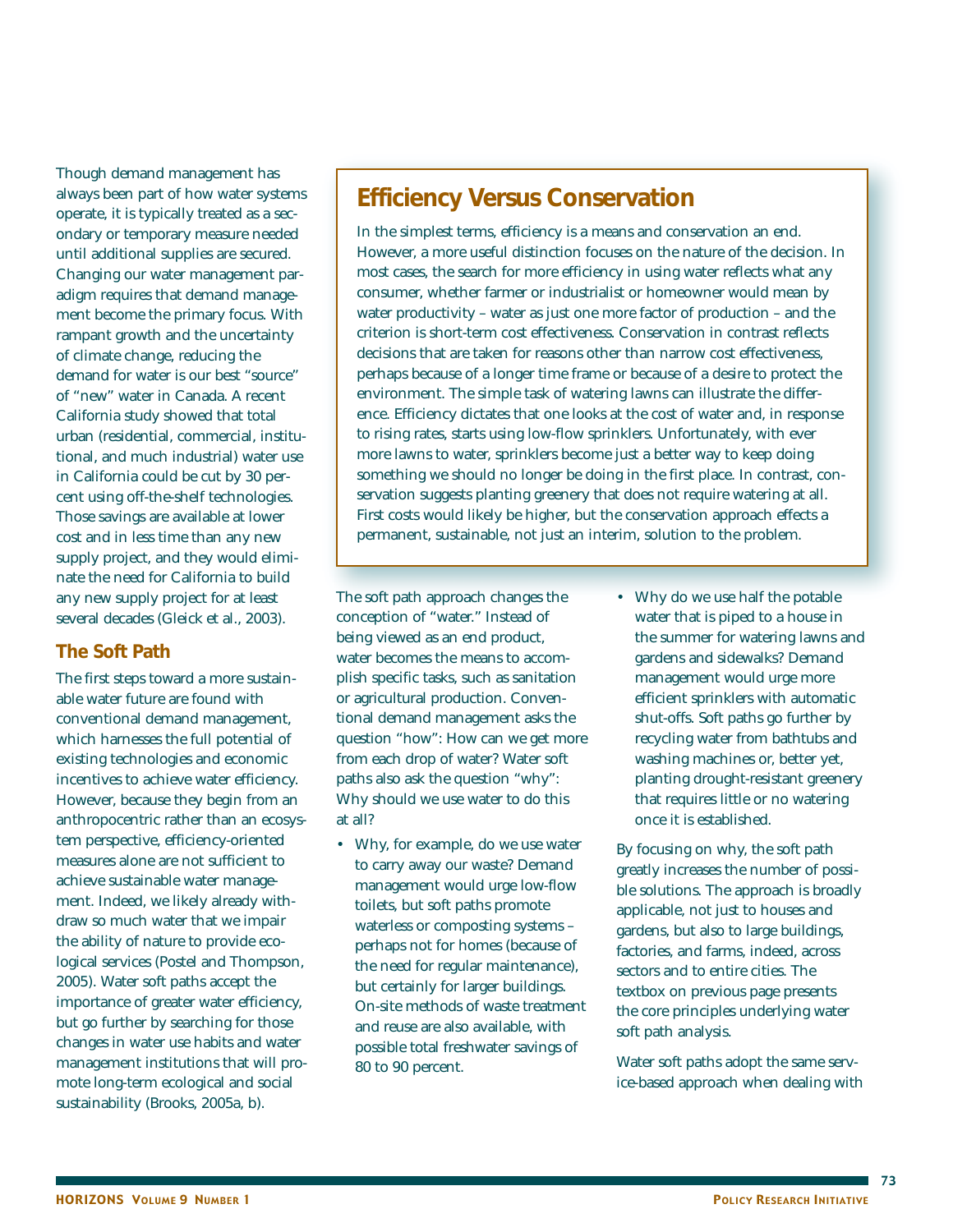water quality. Delivery of good quality water is vital for drinking and washing; however, few other uses require high-quality water. We can generally achieve the same result with lowerquality water, which is more abundant and lower cost.

Under a water soft path regime, the role of management shifts from building and maintaining water supply infrastructure to providing water services, such as new forms of sanitation, drought-resistant landscapes, urban redesign for conservation, water reuse and recycling, and new methods for rain-fed agriculture.

### **Conclusions**

Many nations are already shifting from a supply to a demand focus in their management of freshwater. To avoid a water crisis of our own making, Canada must do the same. The focus must be on designing and implementing strategies today that can reduce or even eliminate the need for supply-side developments for the foreseeable future. Embracing the soft path allows communities to obtain the many advantages of greater water efficiency and, in addition, move toward long-term ecological and social prosperity.

The water soft path is both a concept and a method. Many people accept it as an ideal – the freshwater approach to moving toward sustainability. However, only a few recognize that

# **Water Soft Path Analysis in Canada**

Recently, Friends of the Earth Canada and The POLIS Project on Ecological Governance at the University of Victoria released a brief guide to water soft paths that describes both concept and method, including a detailed stepby-step plan. (*The Soft Path for Water in a Nutshell*, by Oliver M. Brandes and David B. Brooks was jointly published in 2005 by the POLIS Project on Ecological Governance, University of Victoria, and Friends of the Earth Canada.)

This publication is part of a larger experiment that seeks to apply a comprehensive water soft path analysis led by Friends of the Earth Canada for three economically and ecologically different regions of Canada, each at a different scale: the watersheds making up the Annapolis Valley in Nova Scotia, the full Province of Ontario, and selected urban areas in British Columbia. The core research team consists of senior staff from Friends of the Earth Canada, Acadia University, the University of Waterloo, and the University of Victoria's POLIS Project on Ecological Governance.

Beyond analyzing the potential for water soft paths, this study will suggest policies for moving the regions toward sustainable water management. Initial results of the water soft path study for Canada are expected by the end of 2006.

Further details about the project can be found at <www.foecanada.org> or <www.waterdsm.org>.

methods exist to transform the soft path from "eco-dreaming" to practical opportunities and policies. True, these methods must be refined, but past studies have demonstrated that a method originally developed for analyzing alternative energy strategies (Lovins, 1977; Brooks et al., 2004) can be adapted to freshwater.

Currently, a study is underway to explore just what water soft path

policies would look like in Canada (See text box above). Far from being just an academic exercise, this study is intended to demonstrate that the goal of sustainable development for freshwater is within our grasp. Sometimes "*where there's a way, there's a will*."

*Full references are available in the online version of this issue. It can be accessed by visiting the PRI web site at <www.policyresearch.gc.ca>.*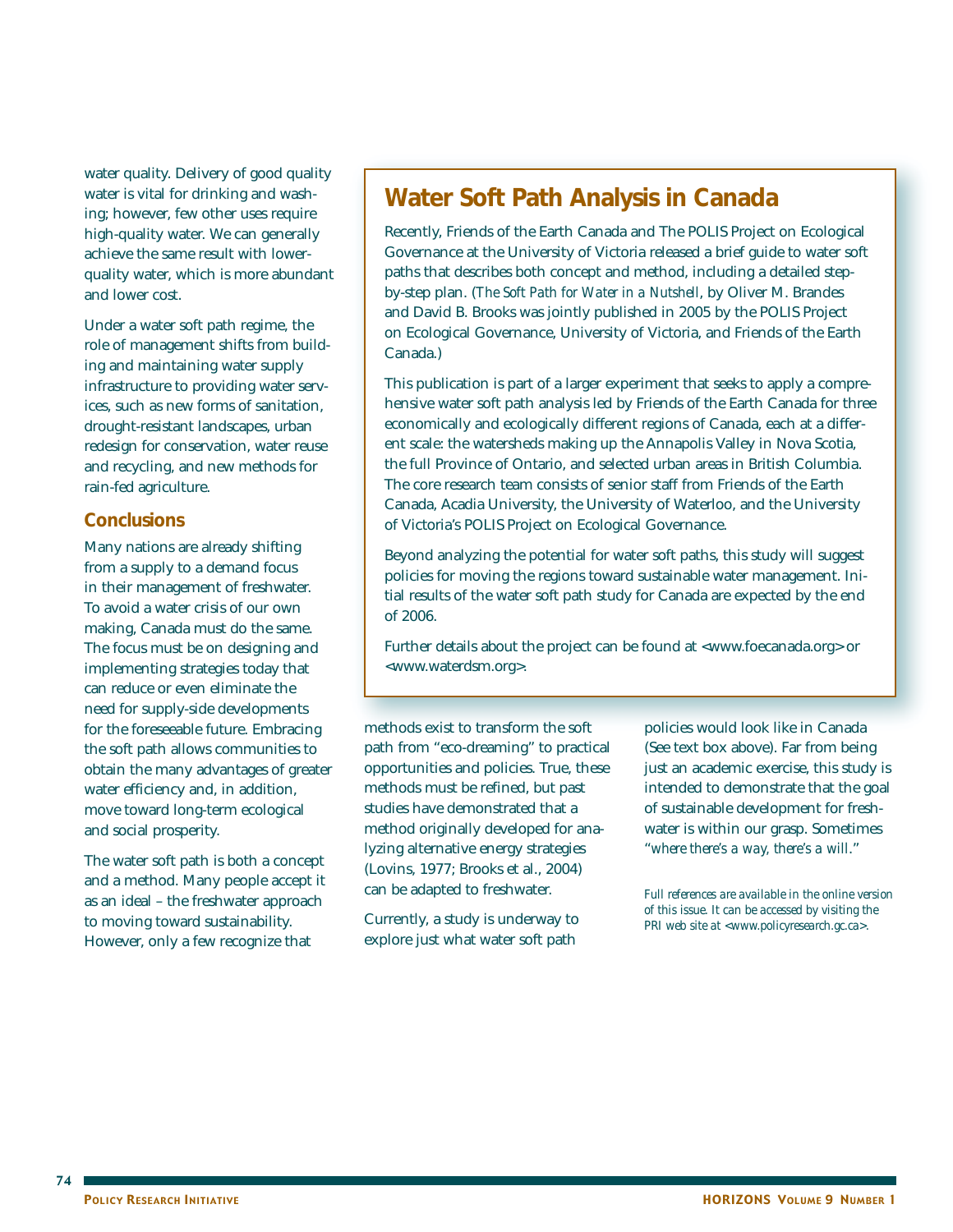# Maps and Water Issues Developing a Community of Practice

**Workshop** January 20, 2006

Anjela Markova Policy Research Initiative Government of Canada

Anjela Markova, Policy Research Officer, Policy Research Initiative, Government of Canada

We are sixues are diverse and<br>applied upstream of munimal water intakes to institutional can vary from manure applied upstream of municipal water intakes to institutional arrangements for water governance. What they have in common is that they cut across watersheds, jurisdictions, and water users' interests. They are truly horizontal and integrative. Maps can communicate the findings of the science community to nonscientists, both the policy community and the general public. Presenting water issues on maps can easily convey the magnitude and the complexity of the issues. Maps can show the stakeholders that they are stakeholders, show the issues affecting your home watershed, and show who is implicated by specific issues in a particular watershed.

A workshop, organized by the PRI in co-operation with the GeoConnections Secretariat (Natural Resources Canada), explored the challenges to be addressed when mapping water issues. Held January 20, 2006, this event brought together more than 50 participants, half from federal departments and half from nongovernmental organizations and provincial governments. The workshop aimed at improving partnerships toward complementary efforts in spatially referenced water information development, sharing, access, and decision-support tools.

The intensity of the networking at the time of the workshop was the best illustration of the existing willingness to co-operate and join already existing efforts and partnerships in producing water-related maps and sharing waterrelated information. All participants agreed that a broader and organized community of practice on mapping water issues will be of great value in terms of saving resources, duplication of efforts, and producing better products. A question was raised, however,

regarding the need for a common vision of what to do and where to go. A community needs something to motivate the interest of its members and needs to build something together to be a community.

The discussion on what is needed to build together as a community on mapping water issues included different potential outcomes; however, the common understanding about the path forward sought an interface where most people would be served. The interface would have an enabling culture and everybody would be able to contribute. This brought several issues to the fore: content standards, which have to evolve with the development of the community; structures to accommodate different streams – data, policy, knowledge; how to compel funding and how to link it to management; broadening the reference to include coastal water, as well as the initial focus on inland water; the question of who will be interpreting the data, and more importantly, who will ensure that data are not misinterpreted. The nature of the discussion implied that the key is a well-defined scope to what the community wants to accomplish.

All participants acknowledged the importance of identifying who will be using the information, and therefore identifying users' needs. The workshop reinforced the critical requirement to include users in the community of practice.

In response to the emerging need for leadership coming from a group that can provide enabling capacity, RésEau, a federal government demonstration initiative with a focus on water information, volunteered to lead the broader community of practice on mapping water issues. A discussion paper is to be prepared to present a vision and mandate.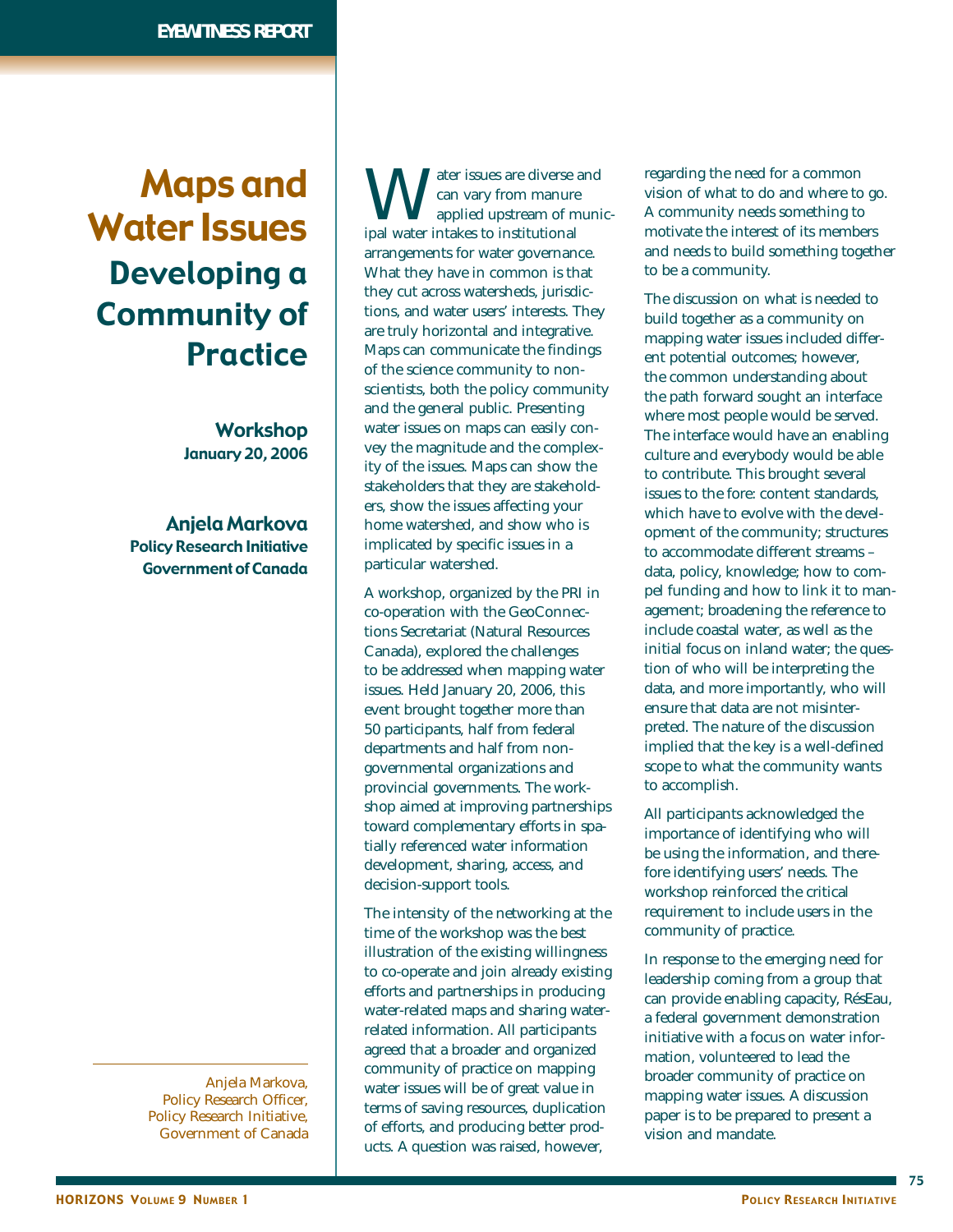# Eau Canada The Future of Canadian Water Governance

Karen Bakker (editor) UBC Press, Vancouver, Scheduled for release in Fall 2006

> Reviewed by Connie Delisle Policy Research Initiative Government of Canada

Connie Delisle, Strategic Advisor, Policy Research Initiative, Government of Canada

In Eau Canada: The Future of<br>Canadian Water Governance, Kar<br>Bakker and colleagues present a<br>rich and compelling case for water n *Eau Canada: The Future of Canadian Water Governance*, Karen Bakker and colleagues present a as a mounting source of disquiet for Canadians. Public concern focuses on areas such as drinking water safety – highlighted by incidents such as the 2000 disaster in Walkerton, Ontario, environmental degradation from large-scale aquaculture farming, and threats of pollution to recreational water bodies even in national and provincial parks.

The recent case of contaminated drinking water on the Cree First Nation Kashechewan Reserve on the edge of James Bay has led to a flash point with many Canadian water experts feeling that water governance is in a crisis. Although the state of water governance affairs is characterized in a recent report by Canada's Senate as "shocking" and "unacceptable," this book offers hope by pointing to opportunities for innovation and renewal of a better relationship with water.

The intentional focus on water governance and management is justified as the book wrestles with two fundamental questions: What is the state of water governance in Canada? How can we manage our waters more wisely? The volume skillfully brings together the perspective from 28 of Canada's top water experts who debate Canada's most critical water issues and resolutions. The book's objective is to promote an informed debate in all sectors of society about some of the most controversial and pressing water issues facing Canadians. This reality has lent impetus to the decision to pen the book in a way that is comprehensible to the general audience. The public at large, the academic community, water supply managers, environmental and water policy analysts, government

officials, community groups, and politicians from across Canada will find this book a high-quality read.

The range of contributors to this volume is as diverse as the issues involved in water management debates. The first three sections of the book provide readers with an essential background on Canadian water uses, conveying arguments about weaknesses at the heart of Canadian water governance. Authors candidly explore and make controversial arguments over contentious issues, such as jurisdiction, transboundary waters, water exports, and water privatization. The final sections focus on ways to bridge the divide between knowing what to do and taking appropriate action to resolve long-standing issues. Some innovative solutions for sustainable water management are also mapped out, including the potential to achieve national consensus on water policy, water conservation, and pricing. Within this context, the implications of new legal frameworks on Aboriginal people's water rights are sure to spawn debate.

Ms. Bakker skillfully unites diverse tributaries of thought streaming from scientists, researchers, experts, constitutional lawyers, policy analysts, and others. The resulting product gives the interested but non-technical reader a straightforward tool for use in understanding the insidious and complex problems plaguing water governance in Canada. The book also implicitly cries out for government, its direct partners, and Canadians at large to create a more strategic approach to addressing nationally significant freshwater issues. Heeding the advice set out in this manuscript may help bring us closer to understanding what we need in a shared Canadian vision and an effective pan-Canadian policy framework for freshwater management in Canada.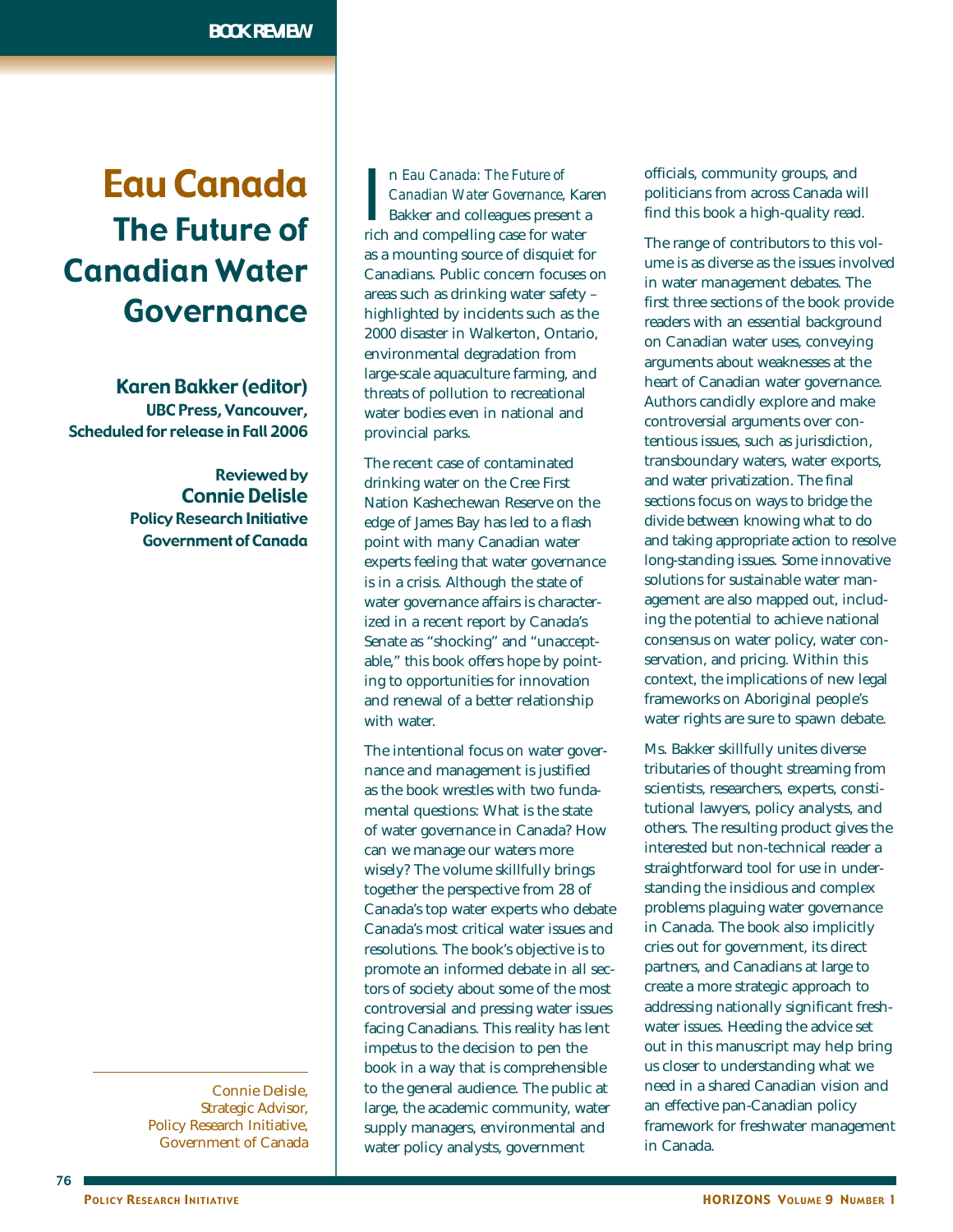#### **References**

Note: All web sites were accessed on February 28, 2006 unless indicated otherwise.

**Toward a National Freshwater Policy Framework**

**Page 4**

Brandes, O.M., K. Ferguson, M. M'Gonigle, and C. Sandborn. 2005. *At a Watershed: Ecological Governance and Sustainable Water Management in Canada.* POLIS Project on Ecological Governance, Victoria. <www.waterdsm.org>.

Canada, Environment Canada. 2004. "Municipal Water Use 2001 Statistics." <www.ec.gc.ca/water/en/info/pubs/ sss/e\_mun2001.htm>.

-. nd. "Federal Water Policy." <www.ec.gc.ca/water/en/info/pubs/ fedpol/e\_fedpol.htm>.

Canada, Health Canada, Environmental and Workplace Health. nd. "Drinking Water Guidelines." <www.hc-sc.gc.ca/ ewh-semt/water-eau/drink-potab/ guide-recomm\_e.html>.

Canada, PRI (Policy Research Initiative). 2004. "Integrated Water Resources Management." PRI Briefing Note. <www.policyresearch.gc.ca>.

-. 2005. "Integrated Landscape Management Modelling." PRI Briefing Note. <www.policyresearch.gc.ca>.

———. 2006. *Water Quality Trading: Project Report.* <www.policyresearch.gc.ca>.

Climate Change Connection Manitoba. 2004. "Lake Winnipeg Faces Many Threats." Press release. <www.climatechange connection.org/pages/news2004/ lwpg04\_jan29.html>.

CWWA (Canadian Water and Wastewater Association). 1997. "Municipal Water and Wastewater Infrastructure: Estimated Investment Needs 1997-2012.

Lougheed, Peter. 2005. Speech to the Calgary branch of the Canadian Club, Wednesday December 14, 2005.

OECD (Organization for Economic Co-operation and Development). nd. "Water Quality of Selected Lakes Annual Mean Concentrations 1980-1999." <www.oecd.org/dataoecd/ 16/50/6358733.xls>.

Pearse, P.H., F. Bertrand, and J.W. MacLaren. 1985. *Currents of Change: Final Report, Inquiry on Federal Water Policy*. Inquiry on Federal Water Policy, Ottawa.

Reynaud, A., S. Renzetti, and M. Villeneuve. 2005. "Residential Water Demand with Endogenous Pricing: The Canadian Case." *Water Resources Research* 41:1-11 (doi: 10.1029/2005WR004195).

Speck, S. 2005. "Do European Water Abstraction Taxes Affect Competitiveness?" Briefing Note, Policy Research Initiative, Ottawa. <www.policyresearch.gc.ca>.

United States, EPA (Environmental Protection Agency). nd. "Total Maximum Daily Loads." <www.epa.gov/owow/tmdl/ intro.html>.

**Water by the Numbers (side bar) page 10**

Canada, Environment Canada. Various pages. <www.ec.gc.ca>.

Canada, Health Canada. "Drinking Water Quality Guidelines." <www.hc-sc.gc.ca>.

Canada, Statistics Canada. 2002. Environment Industry Survey Business Sector. No. 15F0008XIE.

-. 2003. Human Activity and the Environment Annual Statistics. No. 16-201-XPB.

Canadian Environmental Law Association. <www.cela.org>.

de Lafontaine, Y., and G. Costan. 2003. "Introduction and Transfer of Alien Aquatic Species in the Great Lakes-St. Lawrence River Drainage Basin." <www.nrcan.gc.ca/ cfs-scf/science/alien/lafontaine\_e.html>.

Edge, T., J.M. Byrne, R. Johnson, W. Robertson, and R. Stevenson. 2001. "Waterborne pathogens", p. 1-3. In *Threats to Sources of Drinking Water and Aquatic Ecosystem Health in Canada.* Environment Canada. National Water Research Institute, Burlington, Ontario. NWRI Scientific Assessment Report Series No. 1.

Great Lakes Shipwreck Research. <www.baillod.com/shipwreck/swayze>.

Great lakes–St. Lawrence Seaway System. <www.greatlakes-seaway.com/en/aboutus/ competitiveness.html>.

Laycock, A.H. 1987. "The Amount of Canadian Water and Its Distribution." Canadian Bulletin of Fisheries and Aquatic Sciences. No. 215. Ottawa: Fisheries and Oceans Canada, pp. 13-42.

Scharf, D. et al. 2002. *Industrial Water Use Survey,* 1996. Environmental Economics Branch, Environment Canada. No. En40- 669/2002E.

#### **Water for Sale?**

#### **page 28**

Dale, Frank. 1992. "Water, Water Everywhere: How to Get It from Here to There." Pp. 35-44 in *Water Export: Should Canada's Water Be for Sale?* ed. J.E.Windsor. Cambridge: Canadian Water Resources Association.

Gleick, Peter H. 2001. "Bagged and Dragged." *Scientific American* (February): 53.

United States Geologic Survey. 1999. *Estimated Use of Water in the United States.*

## **Market-Based Instruments for Water Management**

#### **page 38**

Canada, External Advisory Committee on Smart Regulation. 2004. *Smart Regulation: A Regulatory Strategy for Canada*. Report to the Government of Canada. <www.smartregulation.gc.ca>.

Eliadis, P., M. Hill, and M. Howlett. 2005. *Designing Government. From Instruments to Governance*. Montréal and Kingston: McGill-Queen's University Press.

Ellerman, A.D. 2003. "Tradable Permits – A Market-Based Allocation System for the Environment." *CESifo Forum* 1: 3-7.

Gunningham, N., and D. Sinclair. 2004a. "Non-Point Pollution, Voluntarism and Policy Failure: Lessons for the Swan-Canning." *Environmental and Planning Law Journal* 21, no. 2: 93-104.

-. 2004b. "Curbing Non-Point Pollution: Lessons for the Swan-Canning." *Environmental and Planning Law Journal* 21: 181-199.

Harrington, W., R. Morgenstern, T. Sterner, and J.C. Davies. 2004. "Lessons from the Case Studies." Pp. 240-270 in *Choosing Environmental Policy. Comparing Instruments and Outcomes in the United States and Europe*, ed. W. Harrington, R. Morgenstern, and T. Sterner. Washington: Resources for the Future.

Hatton MacDonald, D., J. Connor, and M. Morrison. 2004. *Market-Based Instruments for Managing Water Quality in New Zealand*. Final Report for New Zealand Ministry for the Environment, Policy and Economic Research Unit, CSIRO Land and Water.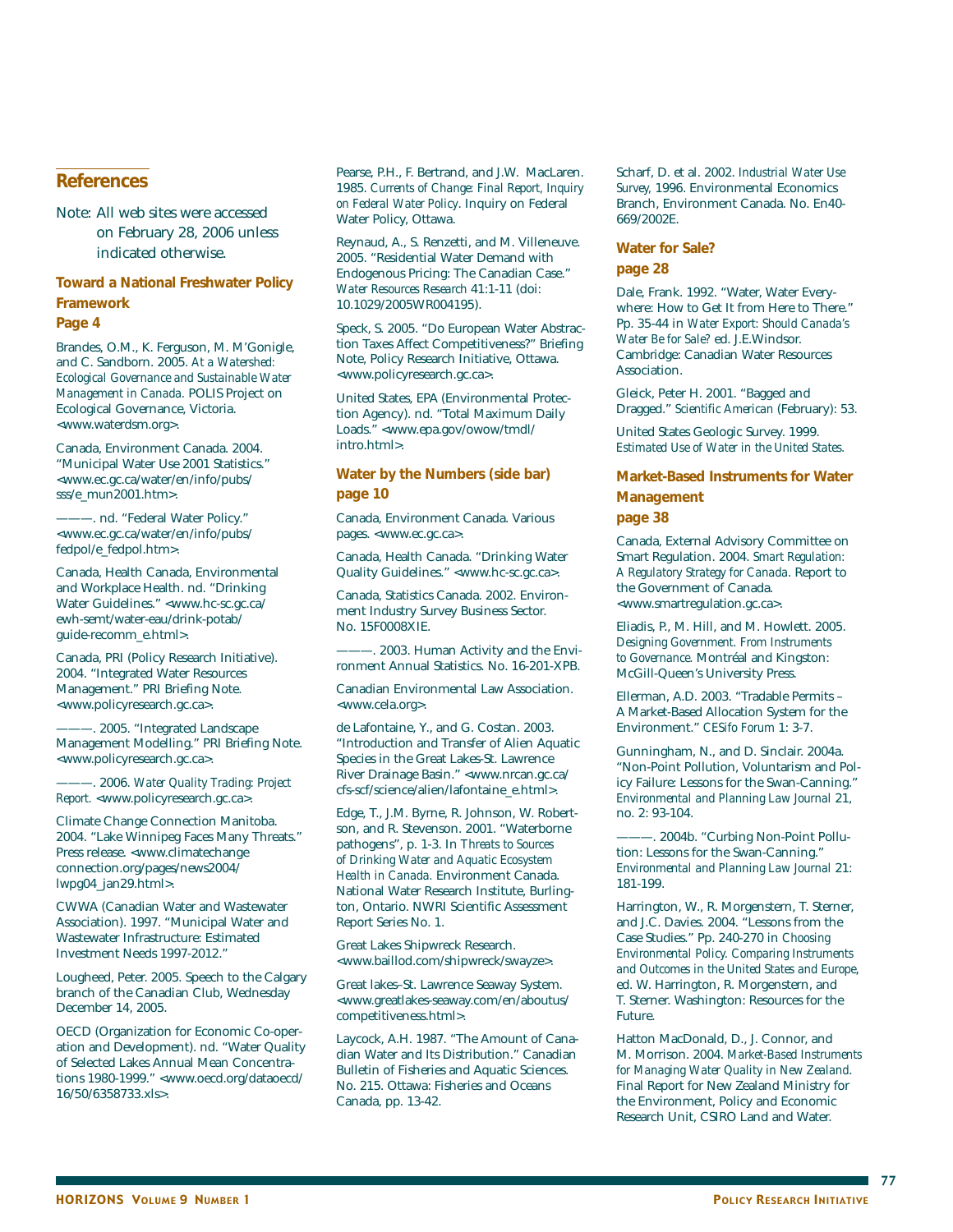Hubeek, F. 2005. *Market Regulation and Environmental Policies: The Dutch Manure Production Quota System*. PRI Working Paper Series No.017.

Majone, G. 1989. "Choosing among Policy Instruments: The Case of Pollution Control." Chapter 6 being pp. 116-144 in *Evidence, Argument and Persuasion in the Policy Process*. New Haven: Yale University Press.

OECD (Organization for Economic Cooperation and Development), Environment Directorate, Centre for Tax Policy and Administration. 2005. *Manure Policy and MINAS: Regulating Nitrogen and Phosphorous Surpluses in Agriculture in the Netherlands*.

Ostrom, E., T. Dietz, N. Dolsák, P. Stern, S. Stonich, and E. Weber (eds). 2004. *The Drama in the Commons*. Washington: National Academy Press.

Santos, R., P. Antunes, G. Baptista, P. Mateus, and L. Madruga. 2006. "Stakeholder Participation in the Design of Environmental Policy Mixes." *Ecological Economics*.

Stavins, R. 2001. "Experience with Market-Based Environmental Policy Instruments." Prepared for *The Handbook of Environmental Economics*, ed. K.-G. Mäler, and J. Vincent. Amsterdam: North-Holland/Elsevier Science.

Tietenberg, T., and N. Johnstone. 2004. "Ex Post Evaluation of Tradeable Permits: Methodological Issues and Literature Review." Chapter 1 in *Tradeable Permits. Policy Evaluation, Design and Reform*. Paris: OECD.

Young, M., and J. McColl. 2005. "Defining Tradable Water Entitlements and Allocations: A Robust System." *Canadian Water Resources Journal* 30, no. 1: 65-72.

**Is There a Place for Public-Private** 

#### **Partnerships for Municipal Drinking Water Infrastructure in Canada? page 45**

Bakker, K. 2003. "Good Governance in Restructuring Water Supply: A Handbook." <http://webapp.mcis.utoronto.ca/resources/ pdf/goodgovernance.pdf>.

Ballance, T., and A. Taylor. 2005. Competition and Economic Regulation in Water: The Future of the European Water Industry. IWA Publishing: London, UK.

Bayliss, K., and D. Hall. 2002. "Can Risk Really Be Transferred to the Private Sector? A Review of Experiences with Utility Privatisation." University of Greenwich, Public Services International Research Unit.

Brook Cowen, P. J. 1997. "The Private Sector in Water and Sanitation - How to Get Started." World Bank Viewpoint 17318 Washington: World Bank.

Cour des comptes. 1997. "La Gestion des Services Publics Locaux d'Eau et d'Assainissement : Résumé." <www.ccomptes.fr/ Cour-des-comptes/publications/rapports/ eau/cdc72.htm>.

Haarmeyer, D., and A. Mody. 1998. "Competition, Contracts, and Regulation in Water and Sanitation: Lessons from Recent Experience." World Bank Water and Sanitation Division, Washington.

Hodges, J. 2003. "Unsolicited Proposals: The Issues for Private Infrastructure Projects." Note No 257, Private Sector and Infrastructure Network, World Bank Group, Washington.

IMF (International Monetary Fund). 2004. "Public-Private Partnerships." Fiscal Affairs Department.

Izaguirre, A. K. and C. Hunt. 2005. "Private Water Projects." Note No 297 Public Policy for the Private Sector, The World Bank Group.

Johnstone, N., L. Wood, and R. Hearne. 1999. "The Regulation of Private Sector Participation in Urban Water Supply and Sanitation: Realising Social and Environmental Objectives in Developing Countries." Discussion Paper DP99-01, Environmental Economics Programme, International Institute for Environment and Development.

Kessides, I. N. 2004. "Reforming Infrastructure: Privatization, Regulation and Competition." A World Bank Policy Research Report.

OECD (Organization for Economic Cooperation and Development). 2000. "Global Trends in Urban Water Supply and Waste Water Financing and Management: Changing Roles for the Public and Private Sectors." Paris: Centre for Cooperation with Non-Members Environment Directorate.

Perrot, J. Y., and G. Chatelus. 2000. *Financement des infrastructures et des services collectifs: Le recours au partenariat public-privé.* Ministère de l'Équipement, des Transports et du Logement, Direction des Affaires Économiques et Internationales, Presses de l'École National des Ponts et Chaussées.

Rees, J. A. 1998. "Regulation and Private Participation in the Water and Sanitation Sector." Natural Resources Forum 22, no. 2: 95-105.

Vining, A. R. and S. Globerman. 1999. "Contracting-Out Health Care Services: A Conceptual Framework." Health Policy 46, no. 2: 77-96.

**The Canadian Water Sustainability Index**

#### **page 49**

Canada, Environment Canada. nd. Freshwater web site. <www.ec.gc.ca/water/en/ info/pubs/wwf/e\_intro.htm>.

Falkenmark, M., J. Lundqvist, and C. Widstrand. 1989. "Macro-Scale Water Scarcity Requires Micro-Scale Approaches: Aspects of Vulnerability in Semi-Arid Development." *Natural Resources Forum* 13, no. 4: 258-267.

Sullivan, C. 2002. "Calculating a Water Poverty Index." *World Development* 30, no.7: 1195-1210.

Tri-Star Environmental Consulting. 2006. "Canadian Water Sustainability Index (CWSI) Data Study." <www.policyresearch.gc.ca>.

#### **The Agricultural Policy Framework page 60**

Canada, AAFC (Agriculture and Agri-Food Canada). 2003. "The Role of Government in Reducing the Impacts of Agriculture on Water Quality." Trilateral Workshop on Water Quality, Banff, Alberta: October 22-24, 2003. <www.iisd.org/natres/agriculture/pdf/ brenning.ppt#1>. Accessed January 29, 2006.

-. 2005a. "Agricultural Policy Framework: Federal-Provincial-Territorial Programs." <www.agr.gc.ca/progser/pdf/ APFProg\_e.pdf>.

———. 2005b. "Canada-Saskatchewan Farm Stewardship Program (CSFSP) Application Guide for 2005/06; National Farm Stewardship Program (NFSP) Terms and Conditions." <www.agr.gov.sk.ca/docs/about\_us/apf/ CSFSP\_Application\_Guide.pdf>. Accessed August 10, 2005.

-. 2005c. "Greencover Canada." <www.agr.gc.ca/env/greencover-verdir/ index\_e.phtml>. Accessed August 10, 2005.

-. 2005d. "National Water Supply Expansion Program." <www.agr.gc.ca/env/ index\_e.php?section=h2o&page=h2o>. Accessed August 10, 2005.